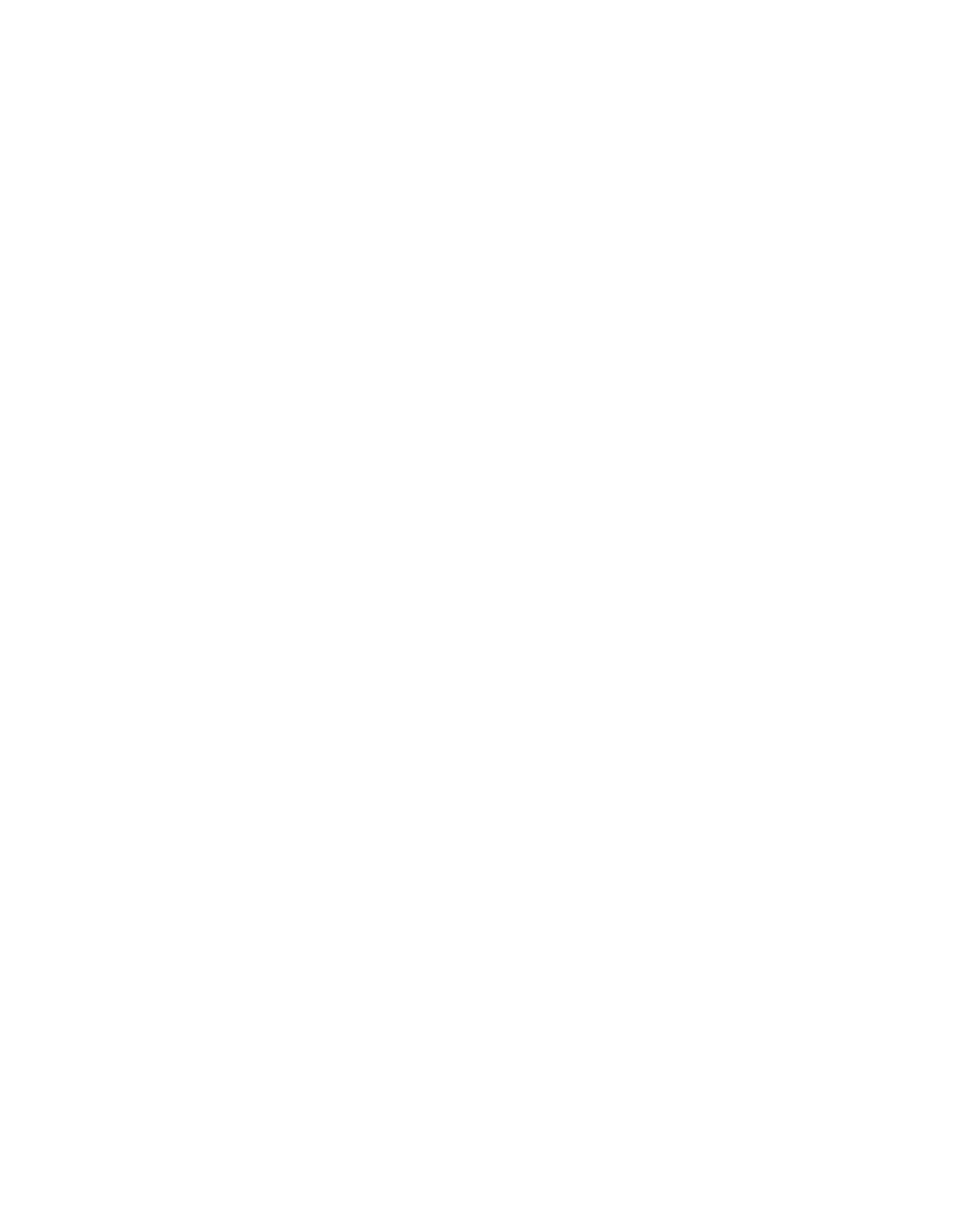## **Table of Contents**

|                  | Preface<br>Acknowledgements                                                                                                                                                                                                                                        | V<br>vii                                    |
|------------------|--------------------------------------------------------------------------------------------------------------------------------------------------------------------------------------------------------------------------------------------------------------------|---------------------------------------------|
| <b>Chapter 1</b> | Introduction                                                                                                                                                                                                                                                       | 1                                           |
|                  | Program Goals<br>Background<br>What is a Framework?<br>The Changing Paradigm of PreK-12<br><b>LOTE Education</b><br><b>Framework Components</b>                                                                                                                    | 2<br>$\overline{2}$<br>3<br>4<br>6          |
| <b>Chapter 2</b> | <b>Guiding Principles</b>                                                                                                                                                                                                                                          | 7                                           |
|                  | 1. Inclusion of All Students<br>2. Student Variables<br>3. Advanced Proficiency<br>4. Benefits of Extended Sequences<br>5. Native Speakers<br>6. Offering a Variety of Languages<br>7. Interdisciplinary Nature of Language<br>8. Increased Cultural Understanding | 7<br>10<br>13<br>14<br>17<br>18<br>19<br>20 |
| <b>Chapter 3</b> | <b>Language Proficiency</b>                                                                                                                                                                                                                                        | 23                                          |
|                  | Language Proficiency<br>Progress Checkpoints<br><b>Accuracy and Proficiency Levels</b><br>Inverted Triangle of Language Development<br>Sample Grade Level Activities                                                                                               | 23<br>24<br>25<br>26<br>29                  |
| <b>Chapter 4</b> | <b>Texas Essential Knowledge and Skills</b><br>for Languages Other Than English                                                                                                                                                                                    | 33                                          |
|                  | Introduction<br><b>Five Program Goals</b><br>Communication<br>Cultures<br>Connections<br>Comparisons<br>Communities                                                                                                                                                | 33<br>34<br>36<br>46<br>52<br>58<br>66      |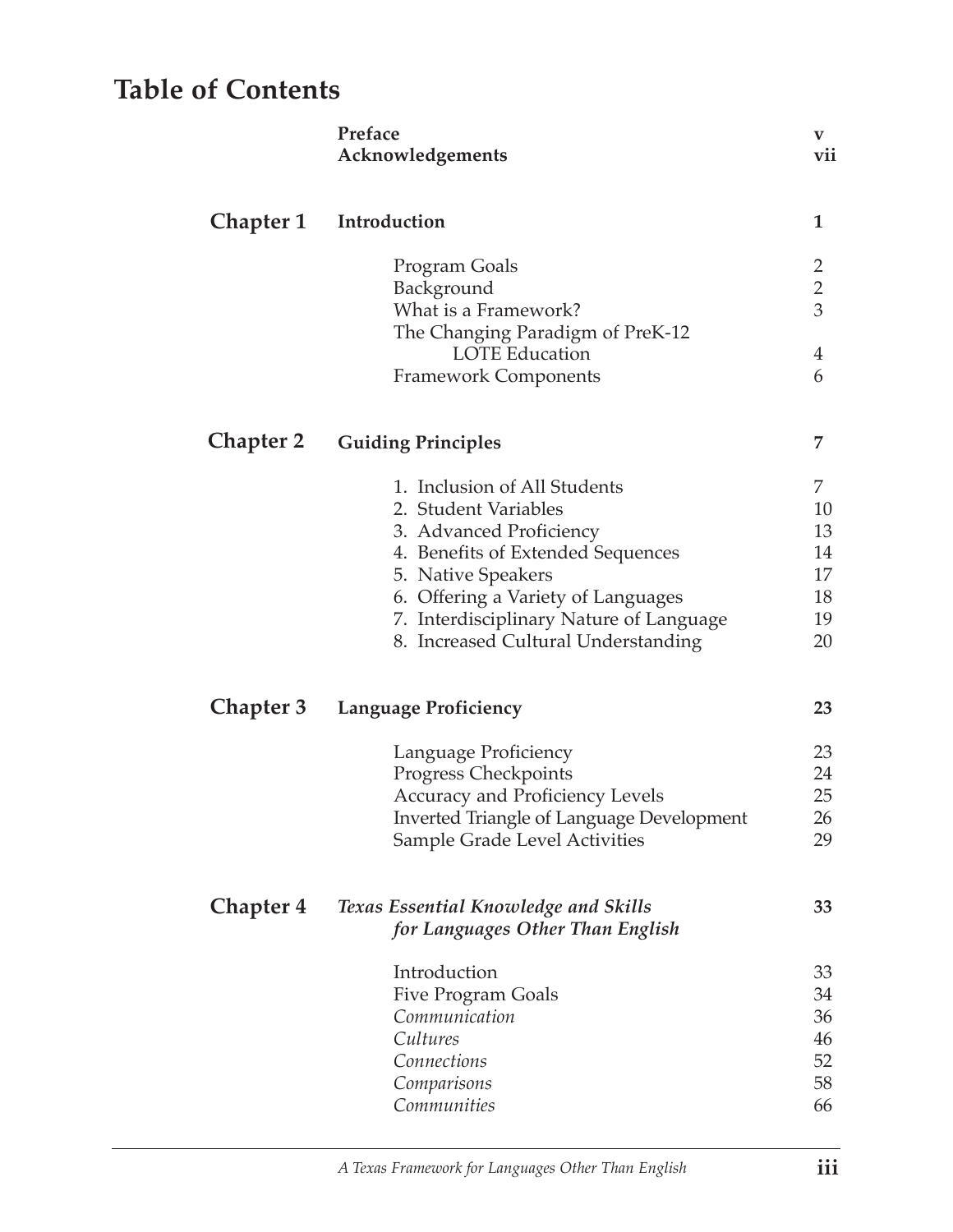| Chapter 5 | Implementation |  |
|-----------|----------------|--|
|-----------|----------------|--|

|            | Length of Program                                                        |                                                                        | 73  |
|------------|--------------------------------------------------------------------------|------------------------------------------------------------------------|-----|
|            | Less Commonly Taught Languages<br>Selected Proficiency-based, Sequential |                                                                        | 74  |
|            |                                                                          | Language Programs                                                      | 75  |
|            |                                                                          | Nonsequential Language Programs                                        | 84  |
|            | <b>Student Placement</b><br><b>Block Scheduling</b>                      |                                                                        | 85  |
|            |                                                                          |                                                                        | 87  |
|            | Class Size                                                               |                                                                        | 89  |
|            |                                                                          | Language Learning Strategies                                           | 90  |
|            |                                                                          | <b>Instructional Strategies</b>                                        | 91  |
|            | <b>Classroom Assessment Strategies</b>                                   |                                                                        | 97  |
|            |                                                                          | Uses of Technology and LOTE                                            | 102 |
|            | Program Evaluation                                                       |                                                                        | 104 |
|            | <b>Frequently Asked Questions</b>                                        |                                                                        | 111 |
|            | Abbreviations & Acronyms                                                 |                                                                        | 117 |
|            | <b>References</b>                                                        |                                                                        | 119 |
|            | Index                                                                    |                                                                        | 122 |
|            |                                                                          |                                                                        |     |
| Appendices | Appendix A                                                               | <b>Generic Course Outline for</b><br><b>Communication Program Goal</b> |     |
|            |                                                                          |                                                                        |     |
|            | Appendix B                                                               | <b>Sample Course Outlines</b>                                          |     |
|            | Appendix C                                                               | Multiple Intelligences and<br><b>Instructional Strategies</b>          |     |
|            | <b>Appendix D</b>                                                        | Language Specific Progress Checkpoints:<br><b>Classical Languages</b>  |     |
|            | <b>Appendix E</b>                                                        | <b>Sample Lesson Plan: 90-Minute Block</b>                             |     |
|            | Appendix F                                                               | <b>Suggested Materials for the</b><br><b>LOTE Classroom</b>            |     |
|            | Appendix G                                                               | <b>Note to Parents</b>                                                 |     |
|            | Appendix H                                                               | <b>TEKS for LOTE</b>                                                   |     |
|            | Appendix I                                                               | <b>ACTFL Proficiency Guidelines</b>                                    |     |
|            | Appendix J                                                               | Credit by Examination,<br><b>Texas Education Agency</b>                |     |
|            | Appendix K                                                               | <b>Selected Resources</b>                                              |     |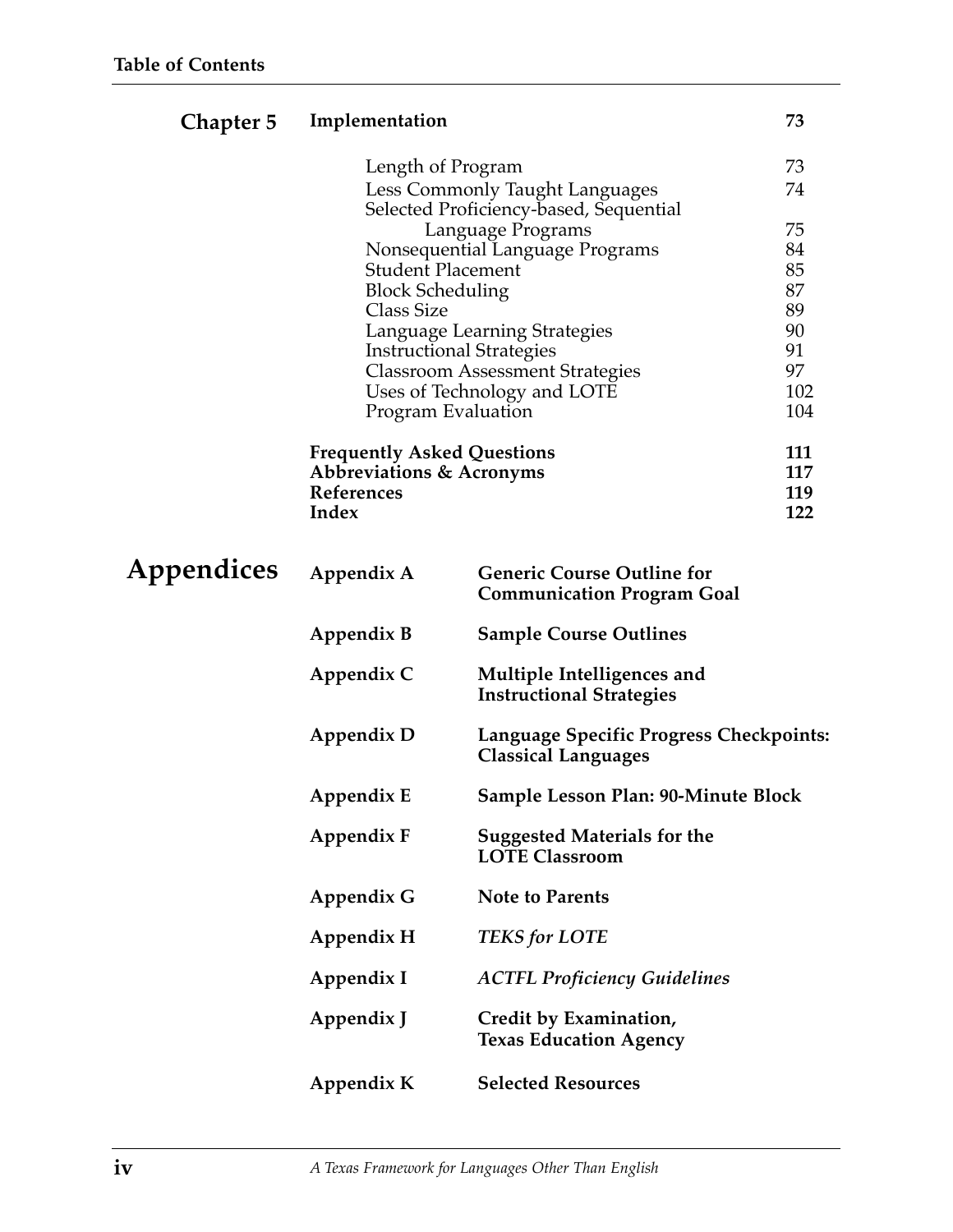#### **Preface**

In January of 1995, the Texas Education Agency (TEA) applied for and received funds from the United States Department of Education's Office for Educational Research and Improvement (OERI). The funds, part of the Fund for the Improvement of Education Program (FIE), were for the development of the *Texas Essential Knowledge and Skills for Languages Other Than English* (*TEKS for LOTE*) and related products, including *A Texas Framework for Languages Other Than English.* TEA contracted with the Southwest Educational Development Laboratory (SEDL) to implement the project known as Project ExCELL (Excellence and Challenge: Expectations for Language Learners). The *TEKS for LOTE* were adopted by the Texas State Board of Education in April 1997.

In creating the *Framework*, Project ExCELL employed writing teams, consultants, field reviewers, and advisory committees that included Texas classroom teachers of languages other than English (LOTE), district supervisors of LOTE, college or university foreign language professionals, business people, and representatives from the community. In addition to drawing on their own expertise, the writers used the national standards for foreign language learning, curriculum frameworks from other states, data collected from field review and field testing, and current research in the field of language learning; they consulted experts in the areas of framework writing, foreign language learning, and language testing; and they met to debate, review and revise their product until they were able to reach consensus on what the *Framework* should look like. The publications *Standards for Foreign Language Learning: Preparing for the 21st Century* and *Articulation and Achievement: Connecting Standards,* and *Performance and Assessment in Foreign Language* both proved to be particularly important resources for Project ExCELL in the development of the *Framework*.

The *Framework* reflects high expectations for all students, supports extended sequences of language learning from grades PreK-12 (PreKindergarten-Grade 12), applies to all languages, takes into account the state and national standards for the LOTE discipline, and is tailored specifically to the needs of Texas teachers and students. The *Framework* emphasizes five program goals upon which current LOTE programs are based, the five "C's" of language education: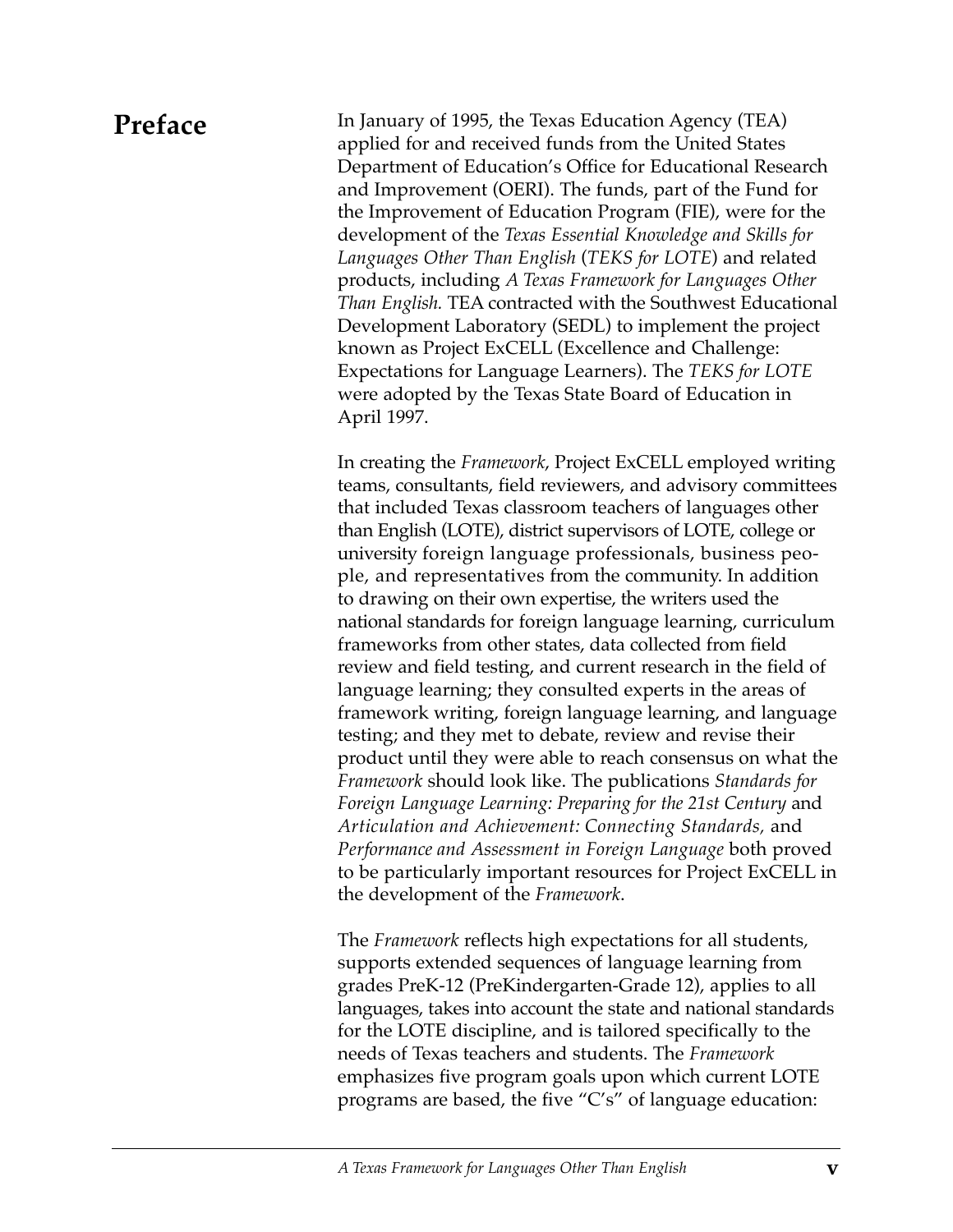Communication, Cultures, Connections, Comparisons, and Communities. The five C's paradigm was produced by the National Standards Project in Foreign Language Education; the national standards for foreign language learning, as well as many other national and state standards projects, have used the five C's as a basis for their work. Although all five program goals are important, Texas sees Communication as being of primary importance. The other four program goals supply the content and context within which communication skills can be attained.

*A Texas Framework for Languages Other than English* serves as an intermediate step between the *TEKS for LOTE* and local curriculum development efforts. The framework facilitates the task of developing curricular materials that are based on the *TEKS for LOTE,* but are at the same time tailored to the particular needs and characteristics of local school districts and campuses.

For Project ExCELL, the *TEKS for LOTE* and the *Framework* represent steps in a systemic change process. The project has also addressed teacher education and teacher professional development. Project ExCELL's teacher education document, *Preparing Language Teachers to Implement the Texas Essential Knowledge and Skills for Languages Other Than English,* is a useful tool for institutions of higher education that prepare LOTE teachers. Not only will prospective teachers become familiar with the *TEKS for LOTE*, but they also will be prepared to teach in ways that make it possible for students to reach the standards. The professional development document, *Professional Development for Language Teachers: Implementing the Texas Essential Knowledge and Skills for Languages Other Than English,* makes it easier for teachers of LOTE to become familiar with the standards and to revise and adapt their teaching approaches to help all students to reach the high standards which the *TEKS for LOTE* outline.

Project ExCELL hopes to increase the likelihood that efforts to establish and meet high and challenging standards for all Texas students will become a reality in LOTE classrooms across the state.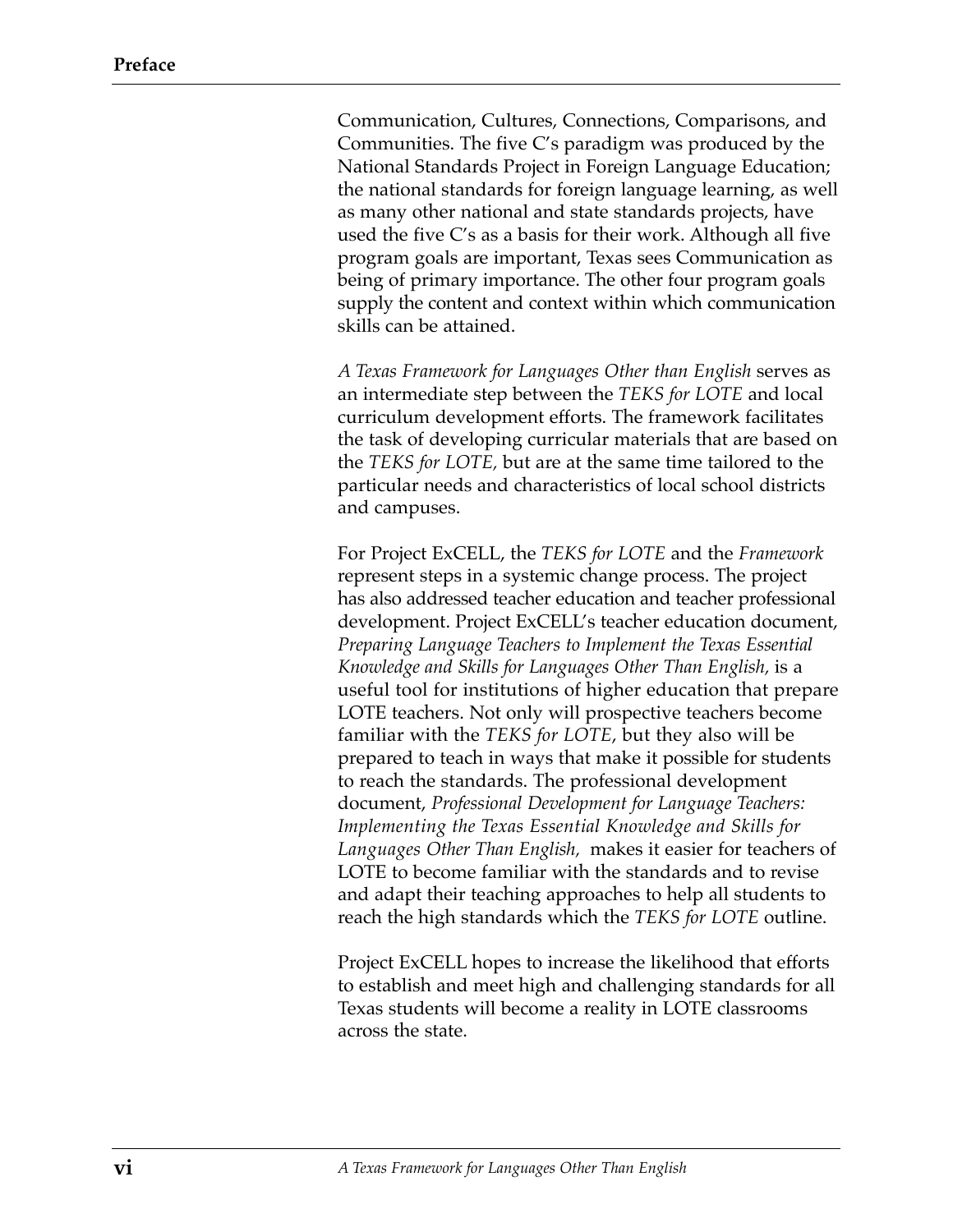## **Acknowledgements**

Project ExCELL would like to express its gratitude and appreciation to those whose hard work and dedication made *A Texas Framework for Languages Other Than English* a reality.

#### **Curriculum Framework Writing Team**

This team, with the guidance and support of consultant Mary Atkinson, wrote much of the *Framework* and persevered through the revision process. The team reviewed and discussed the needs of Texas language students and teachers, contemplated and debated current research and application in language education, and considered and incorporated data gathered from the field review of the *Framework*.

| Linda Calk            | Ysleta ISD                               |
|-----------------------|------------------------------------------|
| Victoria Contreras    | The University of Texas, Pan American    |
| Mary de López         | The University of Texas, El Paso         |
| María Fierro-Treviño  | Northside ISD                            |
| MayDell Jenks         | Katy ISD                                 |
| Doris Kays            | North East ISD                           |
| David Kleinbeck       | Midland ISD                              |
| Madeleine Lively      | <b>Tarrant County Junior College, NE</b> |
| Annette Lowry         | Fort Worth ISD                           |
| Luz Elena Nieto       | El Paso ISD                              |
| Barbara González Pino | The University of Texas, San Antonio     |
| Phyllis B. Thompson   | <b>Houston Baptist University</b>        |

#### **Framework Consultants**

| Mary Atkinson | Reading, MA                                      |
|---------------|--------------------------------------------------|
| Paul Sandrock | Wisconsin State Department of Public Instruction |

#### **Framework Field Review Sites**

| <b>Sites</b>              | <b>Site Directors</b>                 |
|---------------------------|---------------------------------------|
| Northside ISD<br>Katy ISD | María Fierro-Treviño<br>MayDell Jenks |
| Fort Worth ISD            | Annette Lowry                         |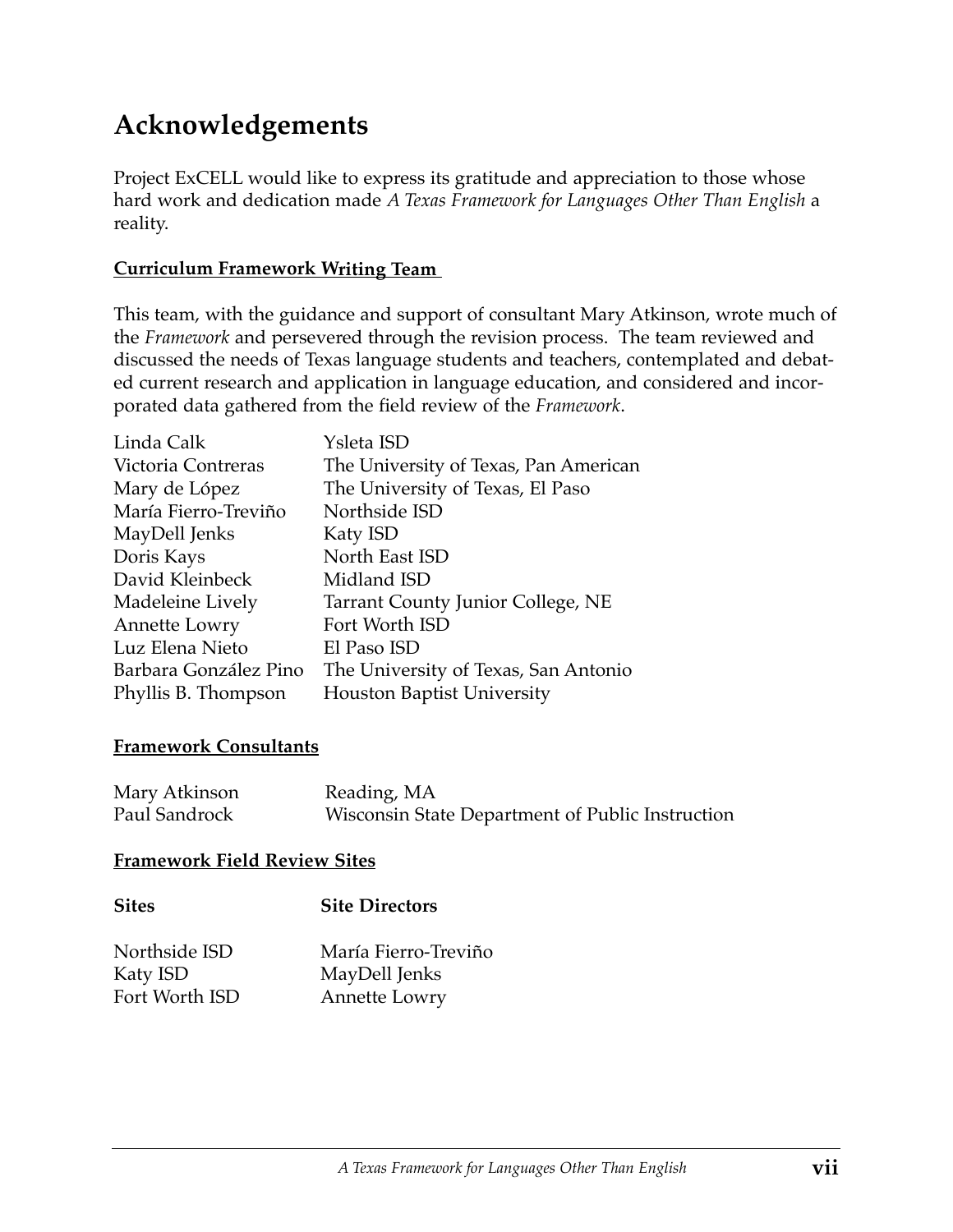#### **Writing Team for the Clarification of the** *Essential Elements*

Although this team's primary responsibility was to write and revise the *Texas Essential Knowledge and Skills for Languages Other Than English*, members laid the groundwork for the beginnings of the *Framework*.

| Brazoswood High School (Clute)                       |
|------------------------------------------------------|
| Bowie High School (Austin)                           |
| Pasadena High School (Pasadena)                      |
| Ysleta ISD (El Paso)                                 |
| The University of Texas, Pan American (Edinburg)     |
| Northside ISD (San Antonio)                          |
| Carroll High School (Corpus Christi)                 |
| Lamar High School (Houston)                          |
| Midway High School (Hewitt)                          |
| Denton High School (Denton)                          |
| North East ISD (San Antonio)                         |
| Midland ISD (Midland)                                |
| Fort Worth ISD (Fort Worth)                          |
| McAllen, TX                                          |
| Stewart Elementary (San Antonio)                     |
| El Paso ISD (El Paso)                                |
| The University of Texas, San Antonio (San Antonio)   |
| Region 20 Education Service Center (San Antonio)     |
| Programs Abroad - Travel Alternatives, Inc. (Austin) |
| Clarke Middle School (El Paso)                       |
| Texas Tech University (Lubbock)                      |
| Washington Arts High School (Dallas)                 |
| Carroll High School (Corpus Christi)                 |
| Houston Baptist University (Houston)                 |
|                                                      |

\*indicates team co-chair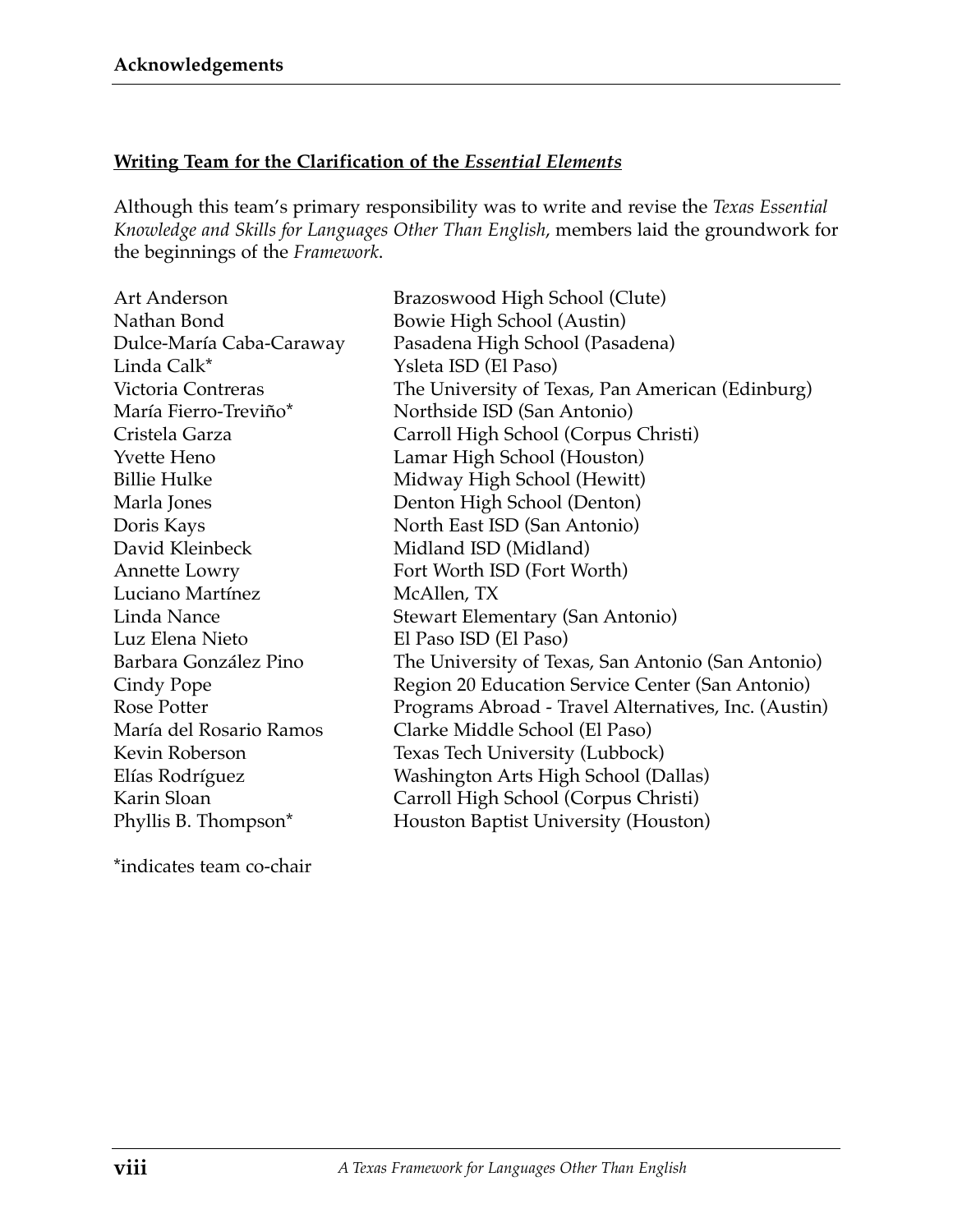#### *Texas Essential Knowledge and Skills for Languages Other Than English* **Field Test Sites**

The school districts listed below participated in a field test of the *TEKS for LOTE*. As they tested the quality and utility of the *TEKS for LOTE,* teachers at the sites generated the material upon which the "learning snapshots" found in the *Framework* are based.

| <b>Sites</b>                     | <b>Site Directors</b>                       | <b>Site Consultants</b> |
|----------------------------------|---------------------------------------------|-------------------------|
| El Paso ISD<br>Socorro ISD       | Luz Elena Nieto<br>María Arias              | Mary de López           |
| Fort Worth ISD<br>Richardson ISD | Annette Lowry<br><b>Mary Frances Maples</b> | Madeleine Lively        |
| Katy ISD                         | MayDell Jenks                               | Phyllis B. Thompson     |
| North East ISD<br>Northside ISD  | Doris Kays<br>María Fierro-Treviño          | Barbara González Pino   |

#### **Field Advisory Committee**

| Fairfax County Public Schools              |
|--------------------------------------------|
| <b>Austin Community College</b>            |
| The University of Texas, Austin            |
| The University of Texas, Austin            |
| Texas A & M, Corpus Christi                |
| University of Iowa                         |
| <b>Austin College</b>                      |
| Montgomery County Public Schools           |
| The University of Texas, Austin            |
| Mary Hardin Baylor                         |
| Weber State University                     |
| Springfield Public Schools                 |
| Wisconsin Department of Public Instruction |
| Plano Independent School District          |
|                                            |

\*indicates committee chair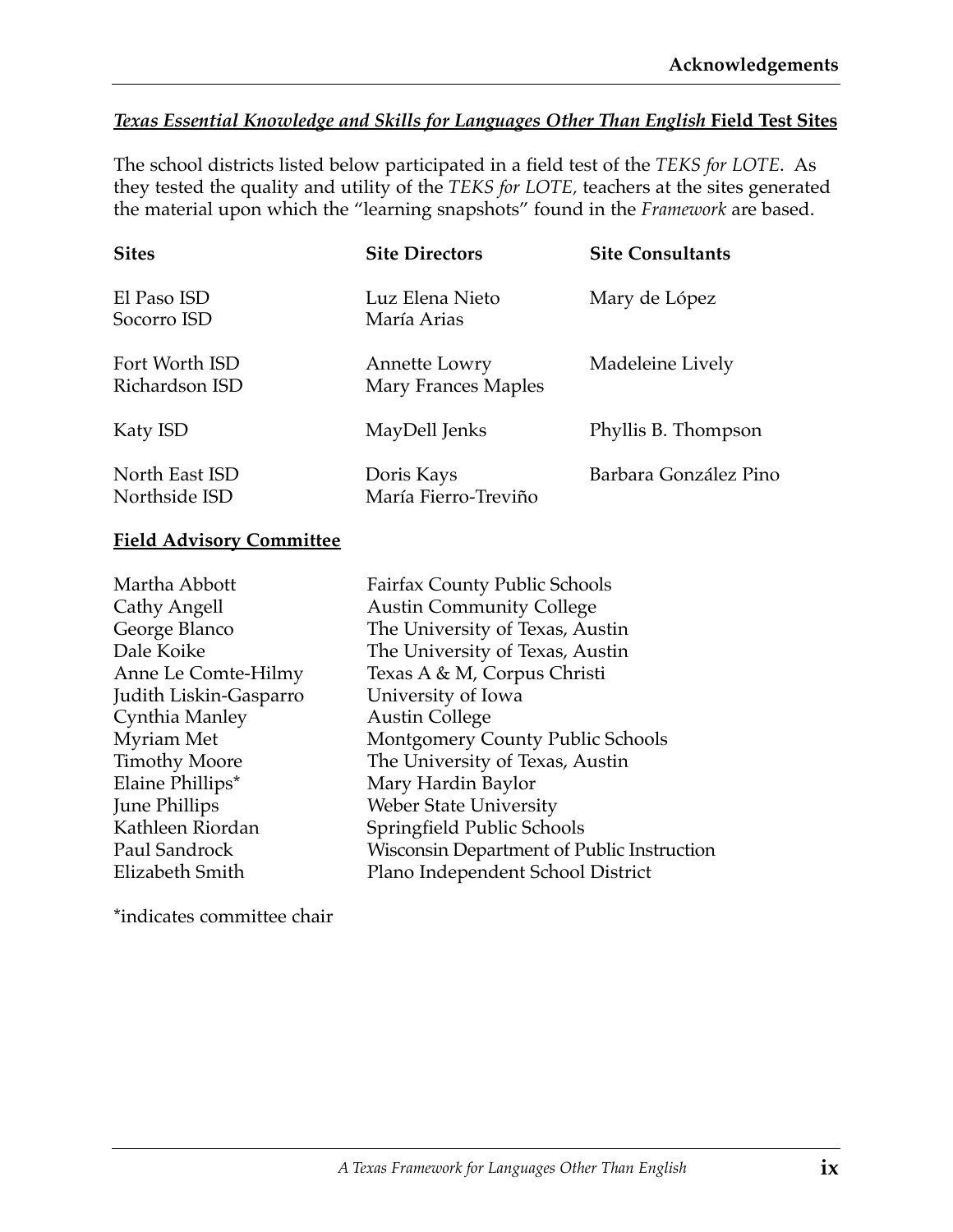#### **Project ExCELL Staff**

| <b>Texas Education Agency</b>                |
|----------------------------------------------|
| <b>Texas Education Agency</b>                |
|                                              |
| Southwest Educational Development Laboratory |
| Southwest Educational Development Laboratory |
|                                              |
| Southwest Educational Development Laboratory |
| Southwest Educational Development Laboratory |
|                                              |
| Austin, TX                                   |
|                                              |

*A Texas Framework for Languages Other Than English* is a product of Project ExCELL and was developed through a contract with the Texas Education Agency with funding provided by the U.S. Department of Education's Fund for the Improvement of Education.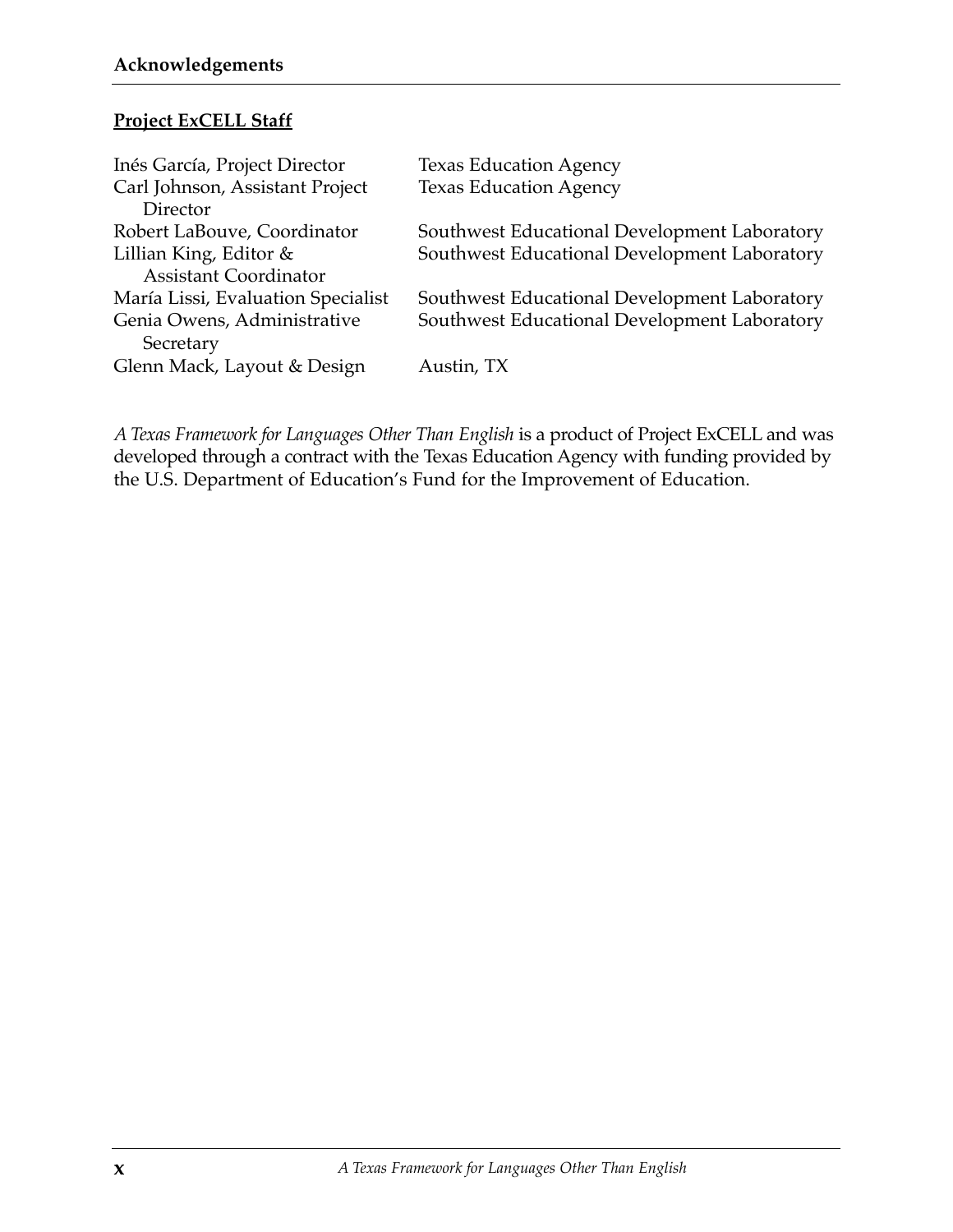**1**

## *Introduction*

**Language and communication are at the heart of the**<br>human experience. Language enables us to connect with other people by sharing experiences and ideas, expressing concerns and opinions, and obtaining information and knowledge. The ability to communicate in more than one language increases opportunities to understand other cultures and to interact with other people within our borders and beyond. The study of language and culture also helps us reach back in time in order to understand more fully the thoughts and ideas of other civilizations that have helped form our own.

As the world becomes increasingly interdependent, it is important for every person to acquire the skills necessary for effective communication and cross-cultural understanding (Brecht & Walton, 1995). Language study provides a means to learn such skills and should be an integral part of every student's educational experience. All students should have the opportunity to prepare themselves for an informed and productive role in the world community.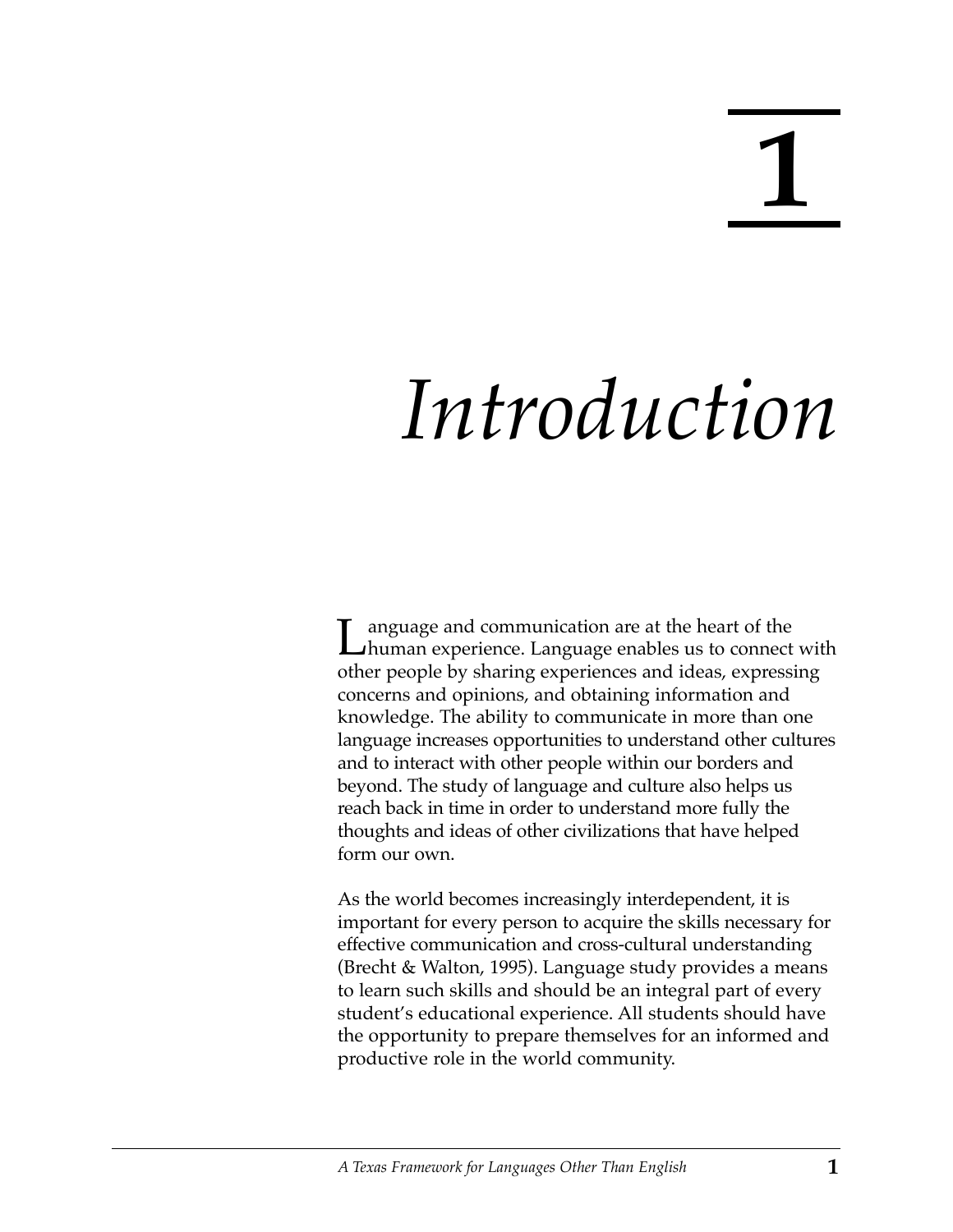*A Texas Framework for Languages Other Than English* presents a curriculum framework for the learning and teaching of languages aimed at helping all students reach the high and challenging standards described in *The Texas Essential Knowledge and Skills for Languages Other Than English* (*TEKS for LOTE*). The *TEKS for LOTE* are organized around the five Program Goals described below.

## **Program Goals: The five** *C's* **of language education**

**Communication** Students develop communicative ability in three modes: interpersonal, interpretive, and presentational, integrating the skills of listening, speaking, reading, writing, viewing, and showing.

Viewing and showing are important and somewhat new concepts for language learning; they are elaborated upon in Chapter Four of the Framework.



**Cultures** Students learn about and experience other cultures.

**Connections** Students use language to acquire new information and knowledge in other subject areas.

**Comparisons** Students learn about the nature of language and culture by comparing other languages and cultures with their own.

**Communities** Students use language to participate in communities both at home and around the world.

Language is the dress of thought — Samuel Johnson

### **Background**

*Essential Elements* 

Since 1985 schools in Texas have implemented a common, statewide curriculum called the *Essential Elements* of instruction. This curriculum, adopted by the Texas State Board of Education in response to legislative action in 1981, detailed the elements of instruction that students should have the opportunity to learn. The *Essential Elements* have served since that time as the basis for local curriculum development, state-adopted textbook proclamations, and for preparation and development of educators.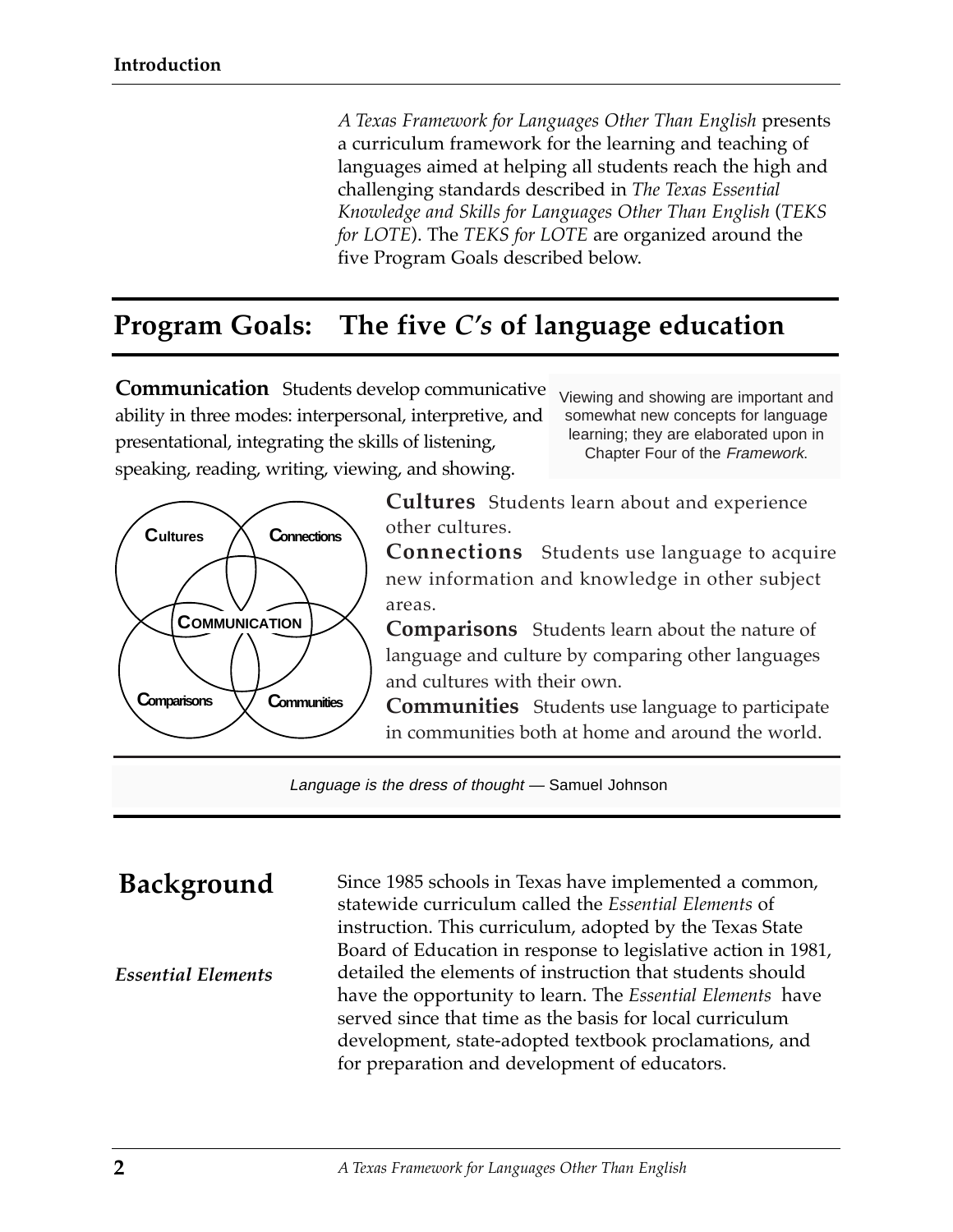| <b>Texas Essential</b><br>Knowledge<br>and Skills | Ten years after the first implementation of the <i>Essential</i><br>Elements, the Texas Legislature directed the Texas State<br>Board of Education in 1995 to adopt the Texas Essential<br>Knowledge and Skills for the required curriculum of the<br>state's public schools, including Languages Other Than<br>English (LOTE). The resulting TEKS for LOTE are to be used<br>by school districts as guidelines for instruction.                                                            |
|---------------------------------------------------|---------------------------------------------------------------------------------------------------------------------------------------------------------------------------------------------------------------------------------------------------------------------------------------------------------------------------------------------------------------------------------------------------------------------------------------------------------------------------------------------|
|                                                   | Languages other than English are now included in the<br>requirements of two of the three graduation plans approved<br>by the Texas State Board of Education: two years of a<br>language are a required part of the Recommended High<br>School Program, and three years of a language are required<br>for the Distinguished Achievement Program.                                                                                                                                             |
|                                                   | In recent years, the learning and teaching of languages in<br>Texas and the nation clearly focused on the goal of<br>communicative proficiency and cultural awareness through<br>the development of linguistic skills. In addition, there are<br>widely-accepted provisions for using LOTE to connect to<br>other disciplines, to gain knowledge of English by making<br>comparisons with the second language, and to participate<br>more actively in the global community and marketplace. |
|                                                   | The TEKS for LOTE and the Framework exist for the purpose<br>of improving the quality of learning and teaching languages.<br>The TEKS for LOTE reflect high standards and high<br>expectations for all students and present a positive<br>challenge for teachers and school districts to deliver<br>quality language instruction.                                                                                                                                                           |
| What is a<br>Framework?                           | A curriculum framework is a guide to assist members of the<br>educational community at the local school district level in<br>the design and implementation of a well-articulated district-<br>wide curriculum. A curriculum framework is also a guide<br>for developing curriculum and assessments at the classroom<br>level. Those directly involved in the process may include<br>teachers, administrators, coordinators, and curriculum<br>developers.                                   |
|                                                   | In addition, a framework can be used as a tool to align the<br>district curriculum with state standards, plan for preservice<br>and inservice professional development, aid in the process                                                                                                                                                                                                                                                                                                  |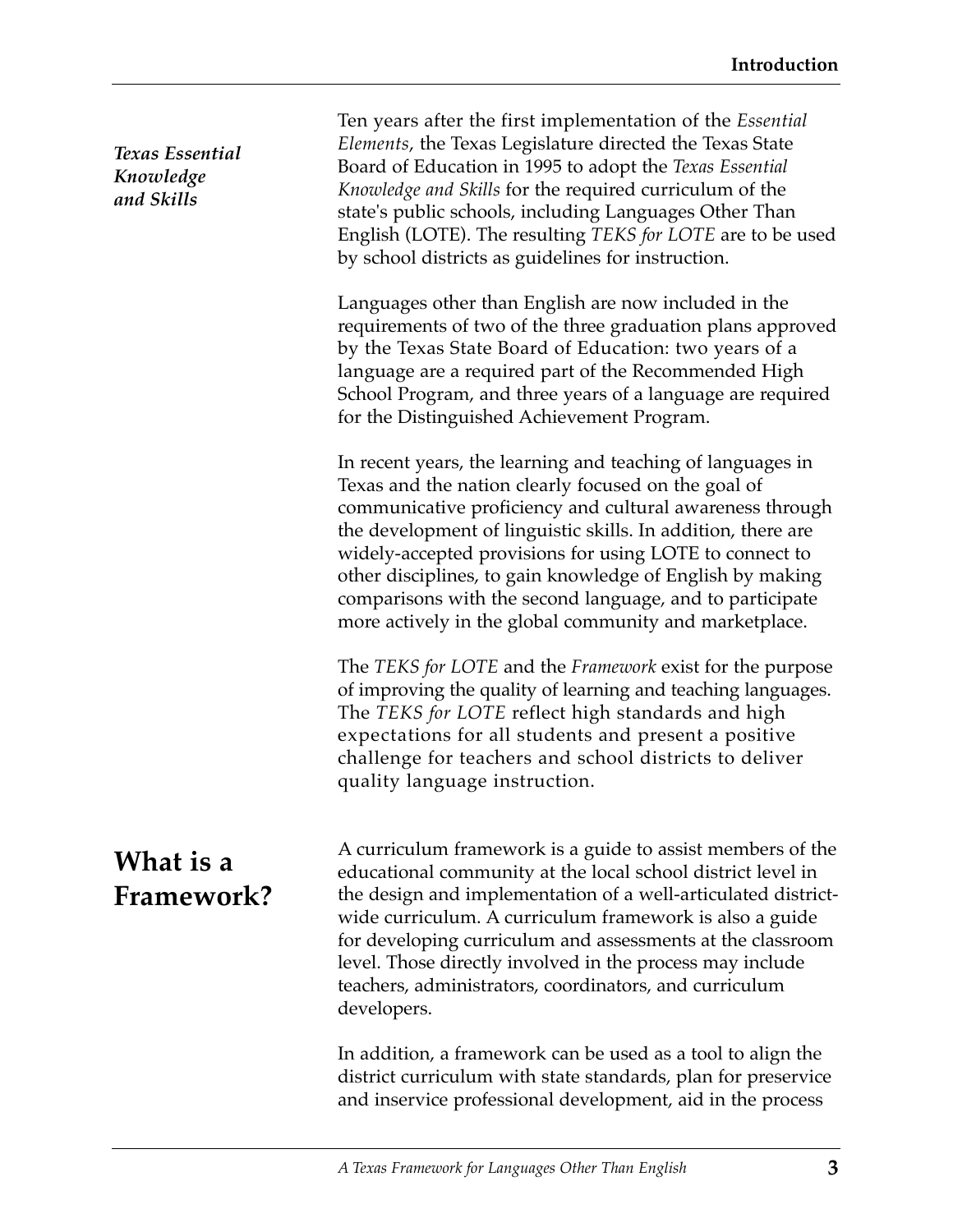| of selecting instructional materials, and educate the |  |  |
|-------------------------------------------------------|--|--|
| community about curriculum areas.                     |  |  |

A framework does not present detailed lesson plans, nor does it contain a list of items on which students should be tested. Curriculum frameworks are usually developed at the state level and may:

- ❏ reflect the policy and educational environment of the state and facilitate policy and curriculum decisionmaking in local districts and schools
- ❏ provide direction to local districts and schools while allowing for local flexibility
- ❏ provide a bridge between state standards and classroom practice
- ❏ reflect the thinking of state and national leaders and organizations in a discipline
- ❏ provide a common point of reference for state, district, and local educators to coordinate the components of the instructional system
- ❏ emphasize themes and concepts
- $\Box$  be implemented on a voluntary basis

The *Framework* has been developed to provide guidelines and facilitate decisions at the local level about effective ways to deliver language instruction and design programs in the schools. The substance of the document addresses the tenets of the LOTE discipline, student performance expectations at various checkpoints, how students learn the discipline in varying ways as well as different ways to teach it, and strategies for translating the *TEKS for LOTE* into curriculum at the district level and devising activities and lessons at the classroom level. It is important to note that the *Framework* does not represent a set of prescriptive rules; it is meant to be expanded upon and interpreted for specific district and classroom needs.

#### **The Changing Paradigm of PreK-12 LOTE Education**

In the past ten years, research in language instruction has changed the focus of the learning and teaching of LOTE. The teaching of LOTE is evolving to include programs that provide instruction from PreK-12 (PreKindergarten-Grade 12) and allow all students to develop language proficiency and skills they can use in the real world. This chart summarizes the general trends in the growth of the learning and teaching of languages other than English.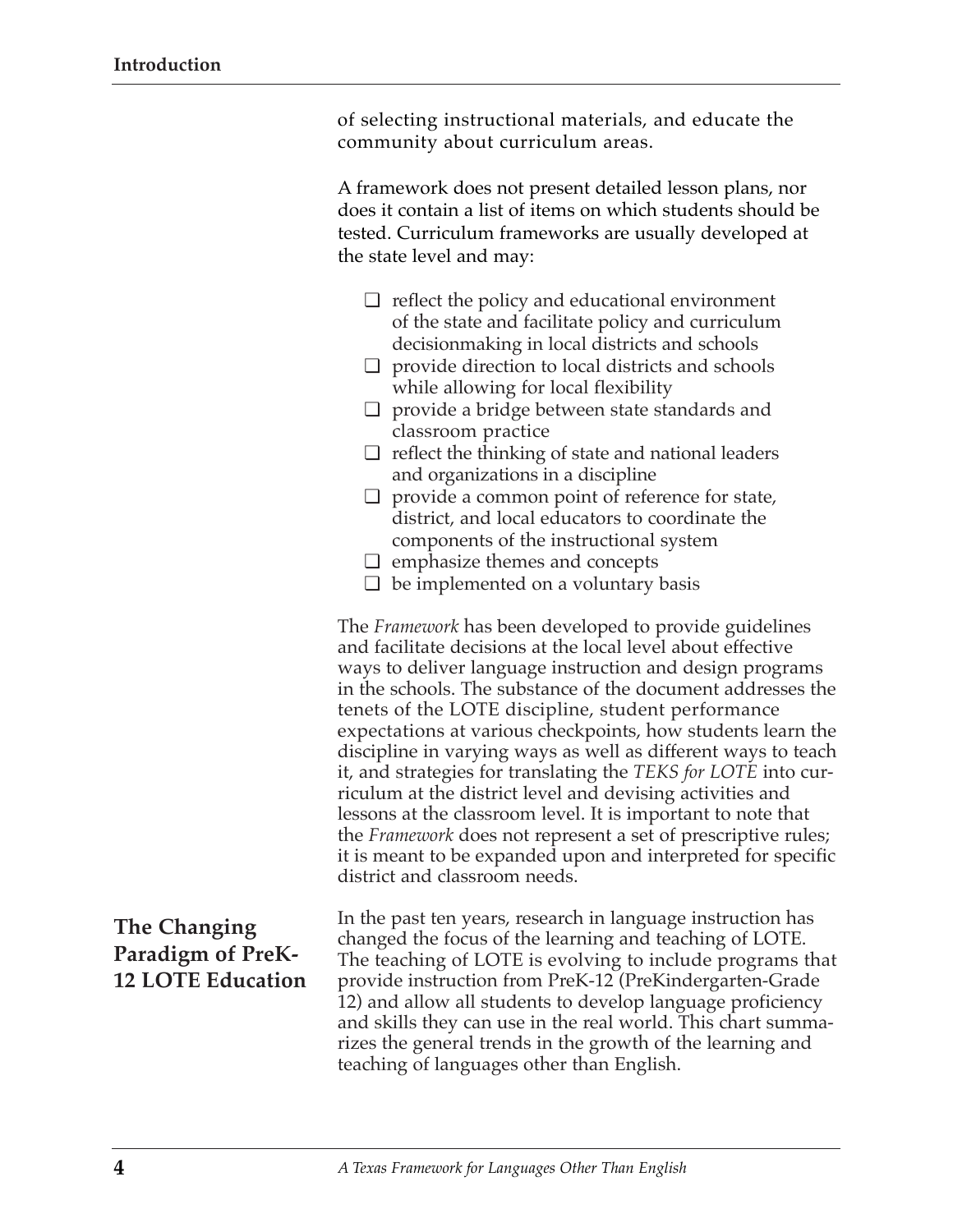| O                                                                                                   | $\bf{C}$                                                                                                                                                                                                    |
|-----------------------------------------------------------------------------------------------------|-------------------------------------------------------------------------------------------------------------------------------------------------------------------------------------------------------------|
| an emphasis on offering<br>traditional languages (such as<br>Spanish, French, German,<br>and Latin) | course offerings that include traditional languages<br>and less commonly taught languages (such as Chinese,<br>Japanese, Russian, and Arabic)                                                               |
| programs starting in grades<br>7 or 8                                                               | programs starting in elementary school and continuing<br>uninterrupted through high school                                                                                                                  |
| LOTE courses for college-<br>bound students and students<br>perceived as "above average"            | LOTE courses for all students<br>(as explained in guiding principle 1 on page 7)                                                                                                                            |
| academic language learning<br>which focuses on preparing<br>students to study LOTE<br>literature    | language learning that enhances future career opportuni-<br>ties and fulfills students' personal interests and the needs<br>of all sectors of society (government, community, busi-<br>ness, and education) |
| curriculum based on<br>memorization                                                                 | curriculum based on acquiring the language through<br>meaningful communication                                                                                                                              |
| grammar- and literature-<br>based curriculum                                                        | proficiency-based curriculum that focuses on speaking,<br>listening, reading, writing, viewing, and showing but also<br>includes the study of grammar and literature                                        |
| language learning as a<br>separate subject area                                                     | language-across-the-curriculum, language as part of an<br>interdisciplinary curriculum                                                                                                                      |
| placing native speakers in<br>regular LOTE programs                                                 | course offerings and/or assignment options specifically<br>designed to maintain and expand language proficiency of<br>native speakers                                                                       |
| placing bilingual, ESL, and<br>LOTE students in separate<br>programs                                | programs that combine students with LOTE back-<br>ground and other students (e.g., dual-language and<br>immersion programs)                                                                                 |
| curriculum that emphasizes<br>facts about the LOTE culture(s)                                       | curriculum that provides ways to experience culture<br>through language and that explores the student's own<br>culture in the context of exploring other cultures                                           |
| textbook-driven instruction                                                                         | a wide variety of instructional approaches and materials<br>(including the Internet, CD-ROMs, and authentic materi-<br>als such as newspapers in the language)                                              |

#### Building on... **••••••••••** Moving to...

#### **Table 1.1:** The Changing Paradigm of PreK-12 LOTE Education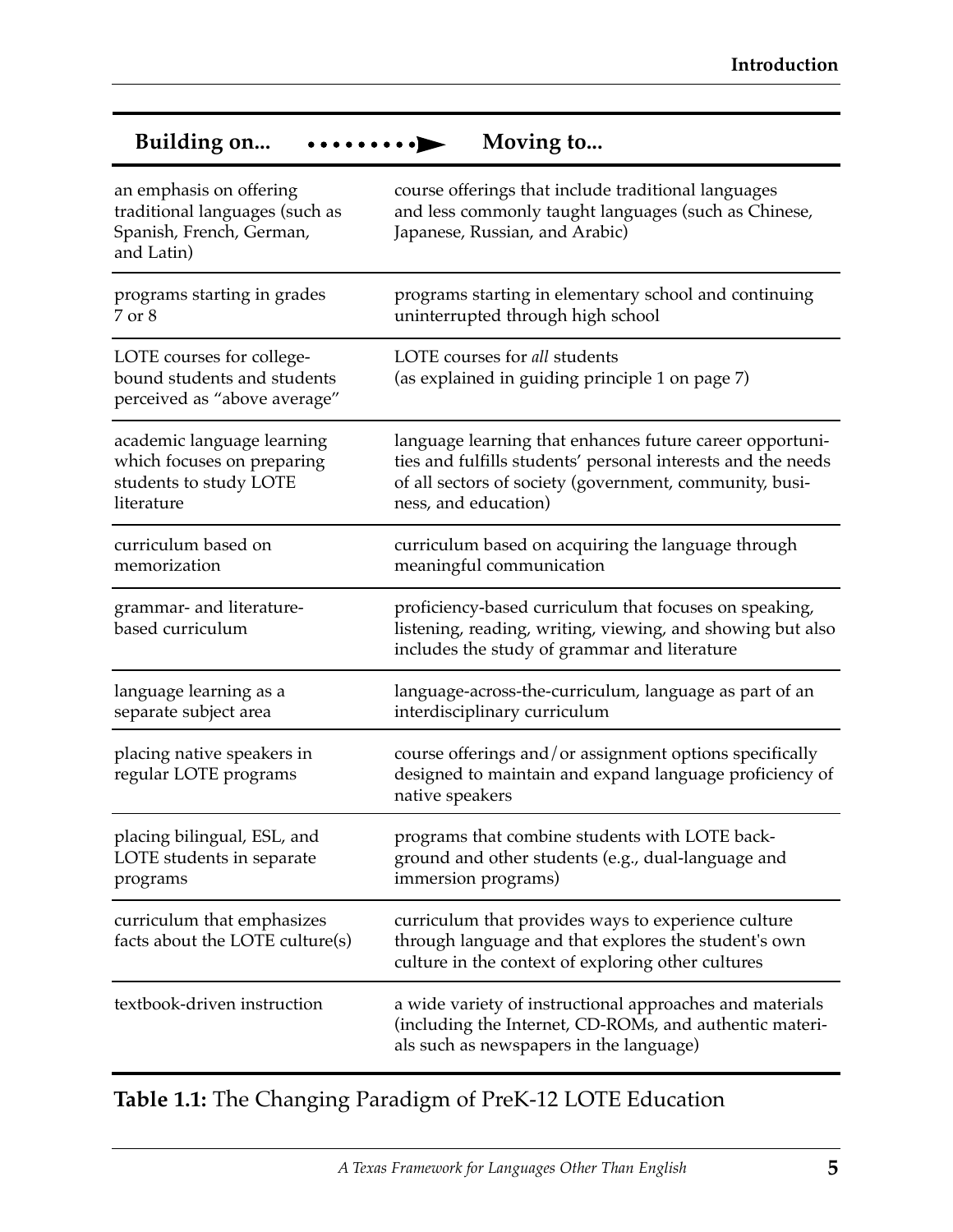**Components of** *A Texas Framework for Languages Other Than English*

#### **Introduction**

- $\boldsymbol{\nu}$  summarizes the importance of languages as part of all students' PreK-12 educational program
- $\mathcal V$  provides background information on statewide standards and curriculum development efforts in Texas
- $\vee$  defines and gives the purposes of a framework
- $\vee$  presents The Changing Paradigm of PreK-12 LOTE Education

#### **Guiding Principles**

 $\vee$  presents eight key statements about the learning and teaching of languages other than English that provide the foundation for the *Texas Essential Knowledge and Skills for Languages Other Than English*

#### **Language Proficiency**

 $\vee$  defines language proficiency and proficiency levels; addresses the relationship between accuracy and proficiency; describes novice, intermediate, and advanced proficiency levels

#### *TEKS for LOTE*

 $\vee$  describes what all students should know and be able to do in LOTE according to the five Program Goals of Communication, Cultures, Connections, Comparisons, and Communities; provides "learning snapshots" from selected classrooms

#### **Implementation**

 $\vee$  provides helpful information about implementing LOTE programs at the district and classroom levels

#### **Frequently Asked Questions, Abbreviations & Acronyms, References, Index**

#### **Appendices**

 $\triangleright$  includes sample course outlines, selected resources, and other helpful supplementary material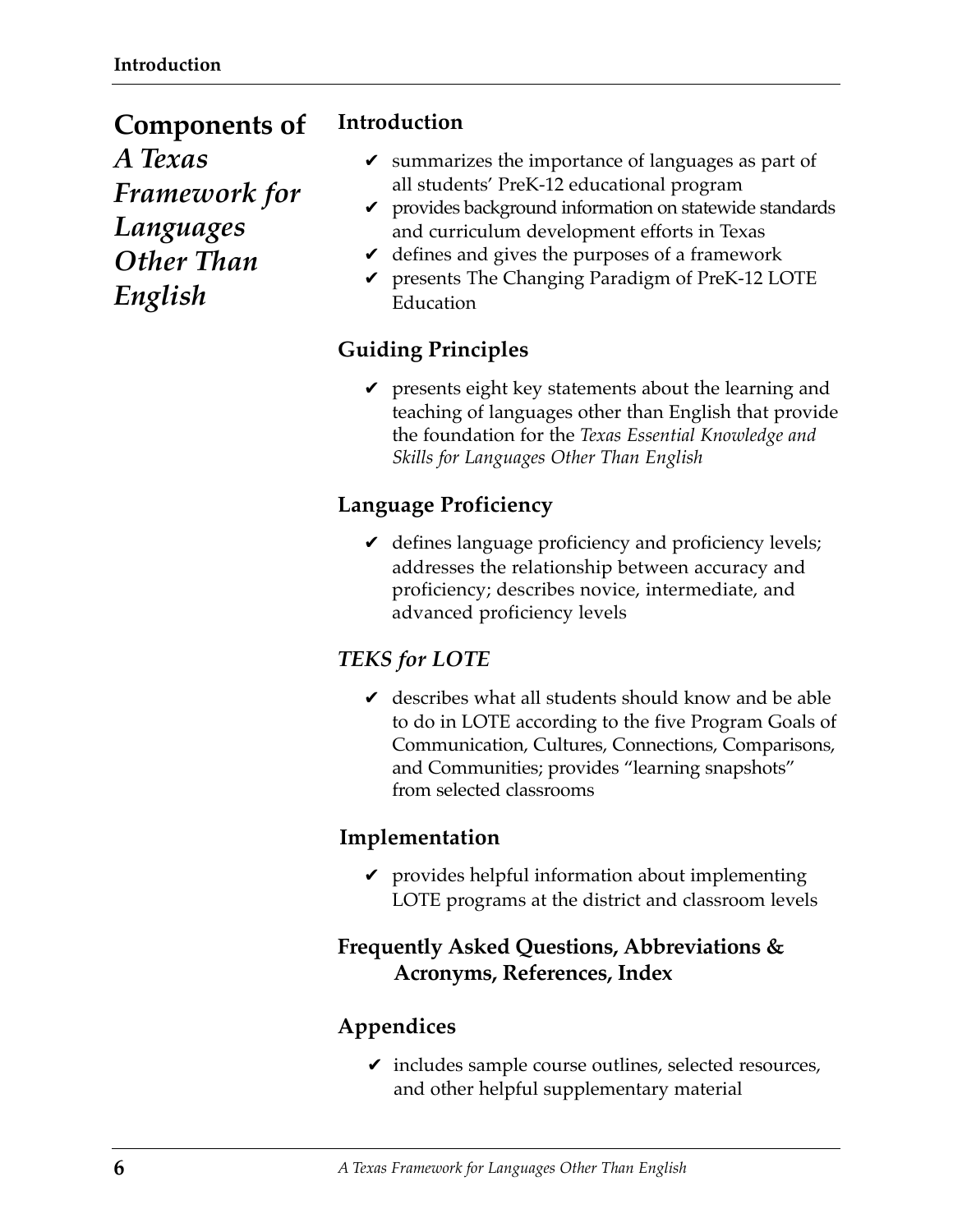**2**

# *Guiding Principles*

*A Texas Framework for Languages Other Than English* is<br>based upon a set of guiding principles, or key statements about the learning and teaching of languages other than English. These guiding principles are supported by language education research and experience as well as by a strong commitment to the importance of languages as part of all students' educational program in our schools.

## **Inclusion of all students 1**

*Language learning benefits everyone*



#### *Acquiring languages other than English is essential for all students.*

Language learning is for everyone and its applications are countless. Throughout the United States the importance of knowing languages other than English is recognized not only for the benefits it brings students in an academic setting, but also for the benefits it brings to individuals and communities as we interact with others locally and around the world in business and in social situations. The people of Texas speak numerous languages and represent many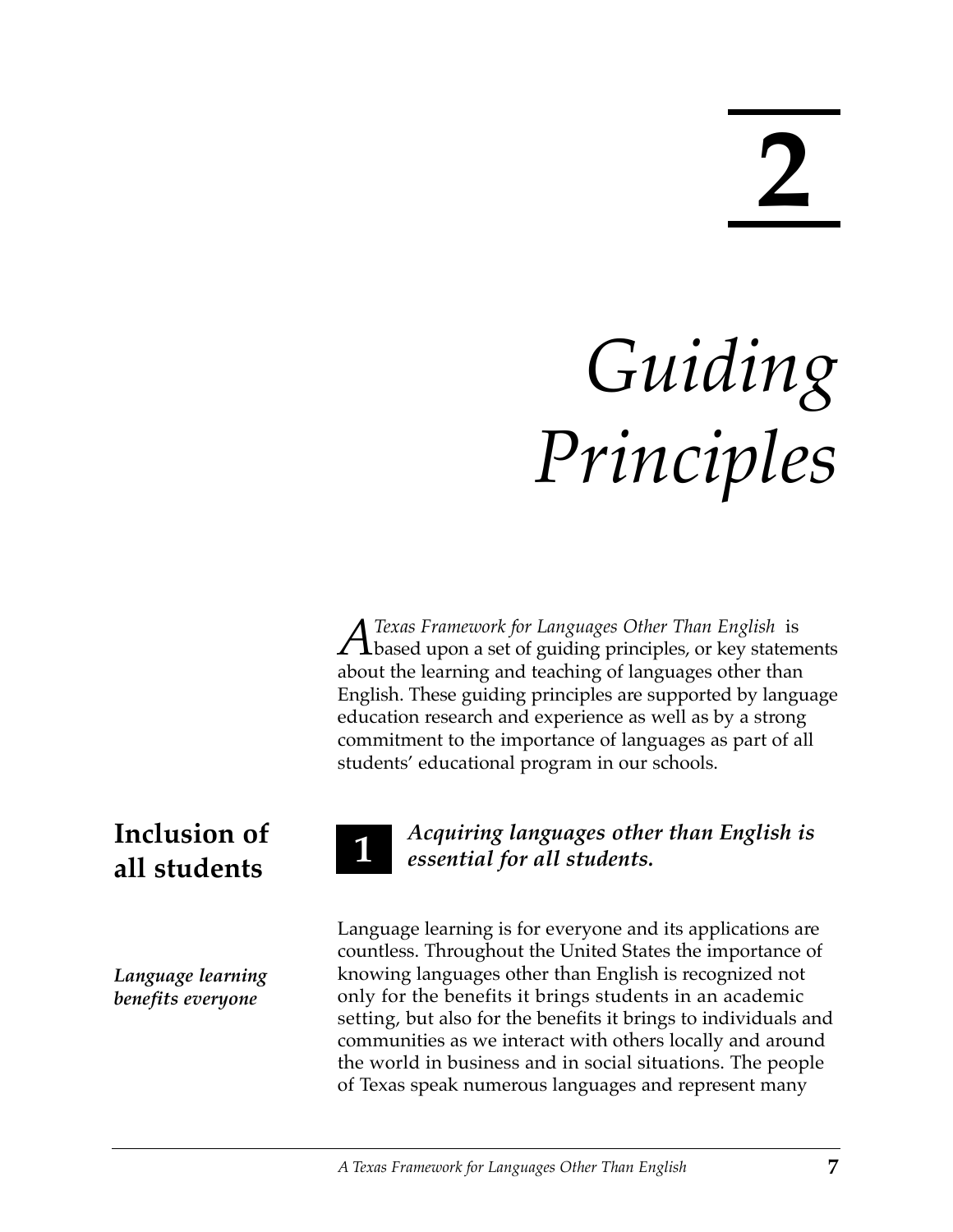different cultures; they have long valued the richness that Texas' heritage and culture bring to their state. In the past, courses in languages other than English were geared primarily toward college-bound students. However, this trend is changing. Given the opportunity, all students are capable of and can benefit from learning other languages. Data from standardized tests of reading and math in Cincinnati, the state of Louisiana, and Milwaukee show that traditionally disadvantaged groups gain an educational advantage through instruction in languages other than English. Students with strong LOTE instruction in the early elementary grades scored consistently higher than those with no LOTE instruction (Müller, 1989; Wisconsin Department of Public Instruction, 1996). The advantage that proficiency in LOTE provides in today's world has made learning languages increasingly important for all students. When students acquire another language, they gain the skills that allow them to communicate effectively in that language. They can engage in conversations for business and social purposes. By reading and writing the language, they can come to understand the thoughts, feelings, and ideas of others. Through LOTE, students learn to use language to interact with people from other places and cultures. The skills and knowledge acquired through the study of languages other than English are transferable to other areas of the curriculum and strengthen students' intellect while enhancing their lives. Acquiring a new language helps students gain important thinking and reasoning skills, for example, as students ask and answer questions; express opinions; and summarize, synthesize, and evaluate material. Language learning is a building process; students progress by applying what they have learned to new situations. As they learn languages, students develop memorization skills using stored information to create and communicate in meaningful ways. Learning the structural differences between new languages and one's native language requires abstract reasoning, mental flexibility, and creative problem solving. *Students communicate and interact with people from other cultures All students can learn languages Students develop thinking skills*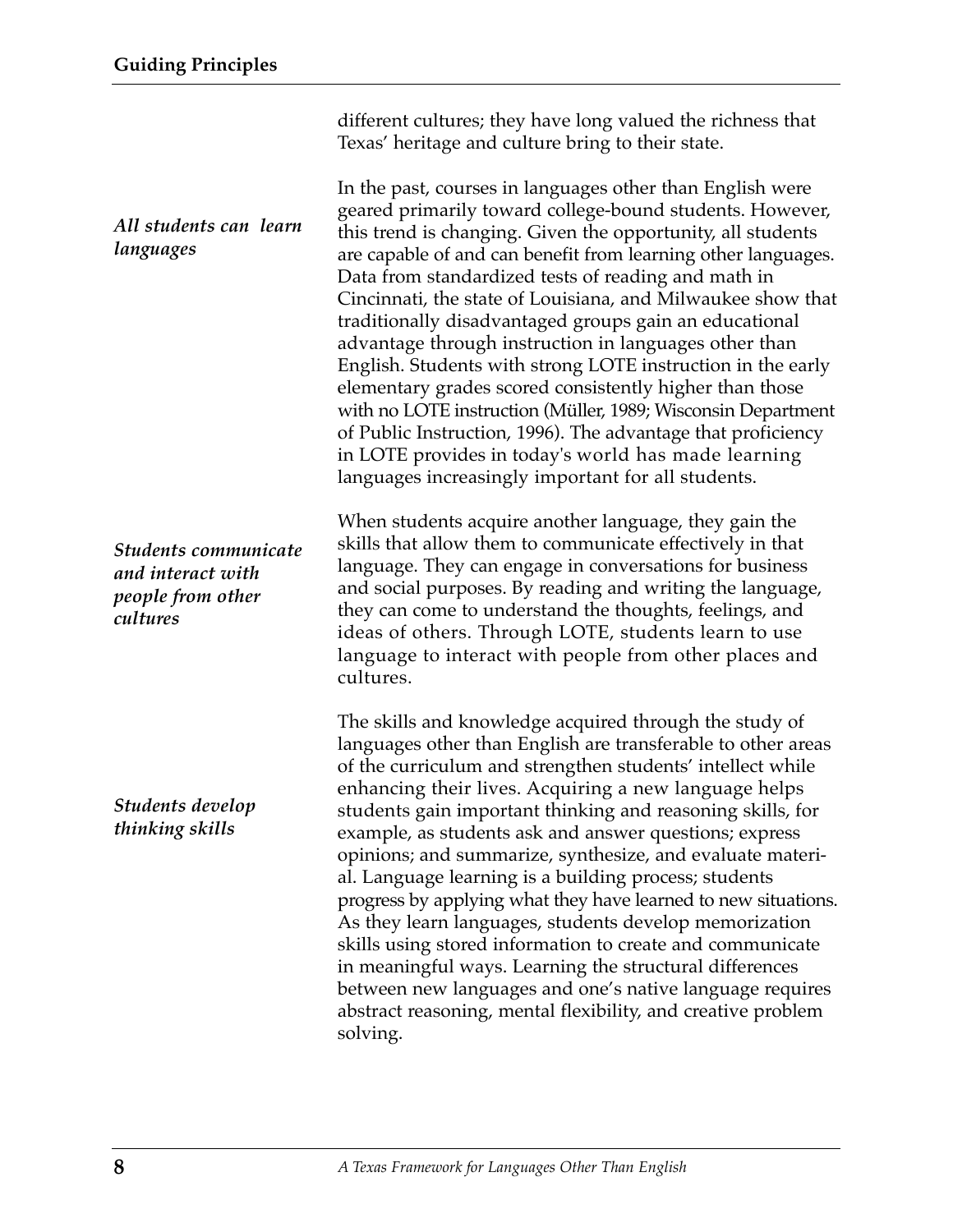Students enhance their first language skills as they learn their second language. They develop better listening skills by paying careful attention to the sounds and rhythms of the new language. They improve their speaking skills as they practice new sounds, paying attention to diction and pronunciation. Students in the LOTE classroom are constantly engaged in using language, gaining practice working with partners and speaking in front of large groups. These are valuable skills they can apply with increased confidence in their first language. Learning to decode and decipher another writing system helps students increase reading, writing, and problem-solving skills, equally applicable in the native language. In addition, language learners gain metalinguistic skills, that is, skills that enable them to think about languages and how they work, thus facilitating acquisition of additional languages and deepening their appreciation and understanding of their first language.

By learning a language, students gain access to the culture(s) associated with that language. Using the necessary tools and communication strategies, they are able to identify cultural concepts and traits. In addition, students learn about everyday life and social institutions, contemporary and historical issues, works of literature and art, and scientific innovations. Having access to new and different types of information expands and enhances the knowledge students gain in other disciplines, allowing language students to bring new insights to the content of other subject areas. Language students learn to see the perspectives beneath the surface of the culture.

The experience of learning a second language also increases awareness of self and others. As students get into the habit of looking beyond their customary cultural and linguistic "borders," they develop insight into their own language and culture and learn to treat others with respect. This promotes cross-cultural communication and understanding, and expands students' sense of community.

Students who graduate from high school knowing more than one language are better prepared to participate in the international community and marketplace of the twentyfirst century. Through learning languages, students become better prepared to interact with others and to extend their influence and participation in the world. In addition to the

#### *Students strengthen first language skills*

#### *Students learn about other cultures*

*Students learn about themselves*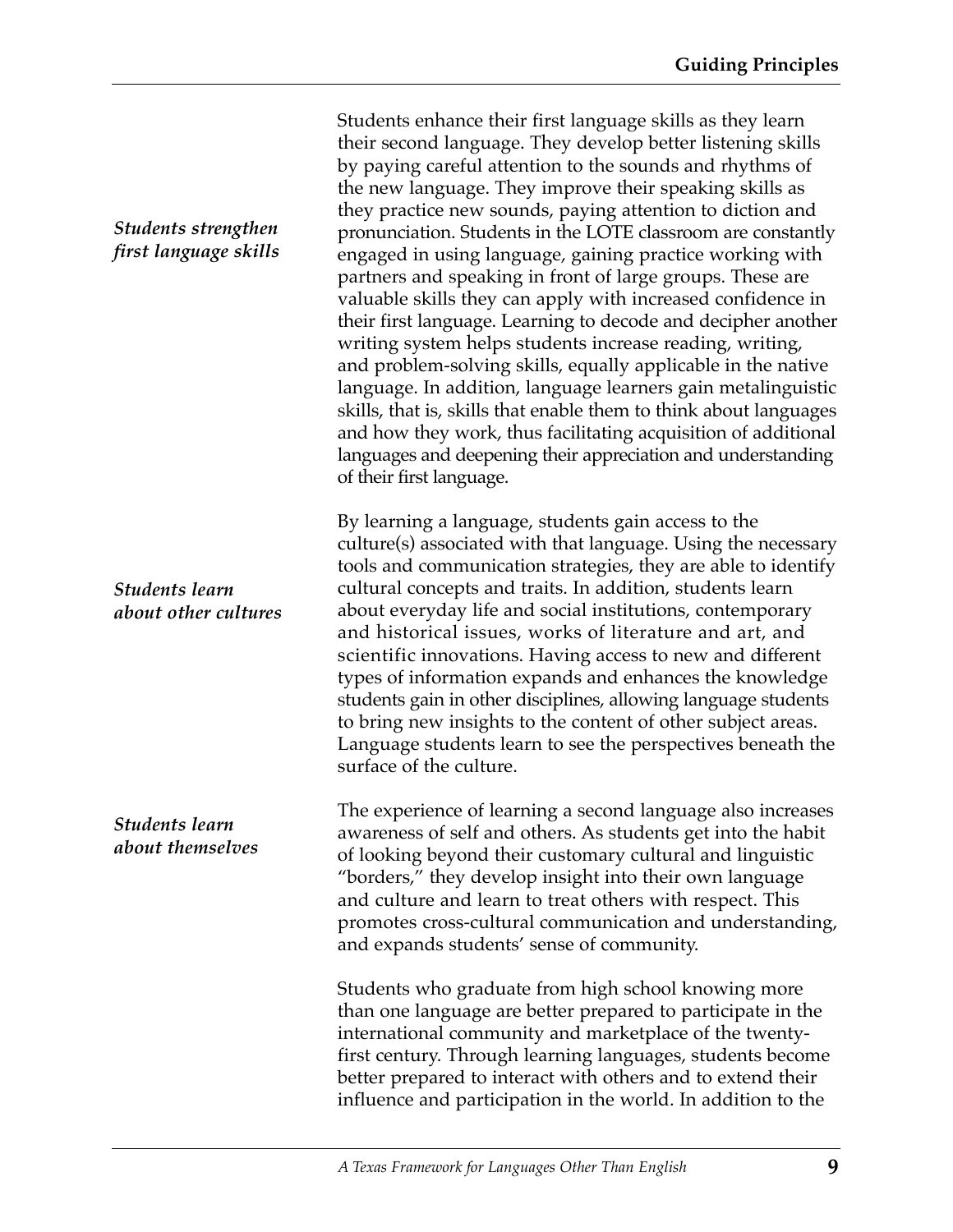practical advantages that knowing languages brings, studying LOTE is enjoyable and brings personal fulfillment for many students.

## **Student Variables 2**

*First language acquisition and further language acquisition follow similar patterns*

*Age and developmental stage*

*Multiple intelligences and individual learning styles*

*Multiple student variables affect how students acquire languages.*

When children learn their native language, they construct that language in the real world. They use the language to convey particular meaning and for specific purposes. Similarly, acquiring a new language involves using previously acquired language skills within a context of meaningful and purposeful communication (Omaggio, 1993). Whether a preschooler, teen, or adult, students of all ages must internalize a language's components (such as its sound system, basic lexicon, and grammatical structures). In addition, language learners must have many opportunities to practice the language so as to develop effective communication strategies and culturally appropriate ways of interacting in the new language. All students can learn languages; the process of acquiring one's first language is very similar to how one acquires other languages. Still, it is critical that the instructional process match the students' particular learning variables.

The age and developmental stage of the learner is one variable that affects language acquisition. Elementary students can acquire language by actively listening and participating in real and meaningful contexts, such as storytelling, hands-on presentations using science or mathematics or social studies content, interactive songs, and children's games. Young learners should use their new language in conversations about topics that interest them. Reading and writing should support and reinforce what was learned in listening and speaking activities. To develop language skills, early elementary students rarely need explicit instruction in syntax (Krashen & Terrell, 1983).

Multiple intelligences and individual learning styles play a role in how students acquire language. As students mature, their individual language acquisition styles emerge. Auditory learners acquire language best by listening to oral presentations,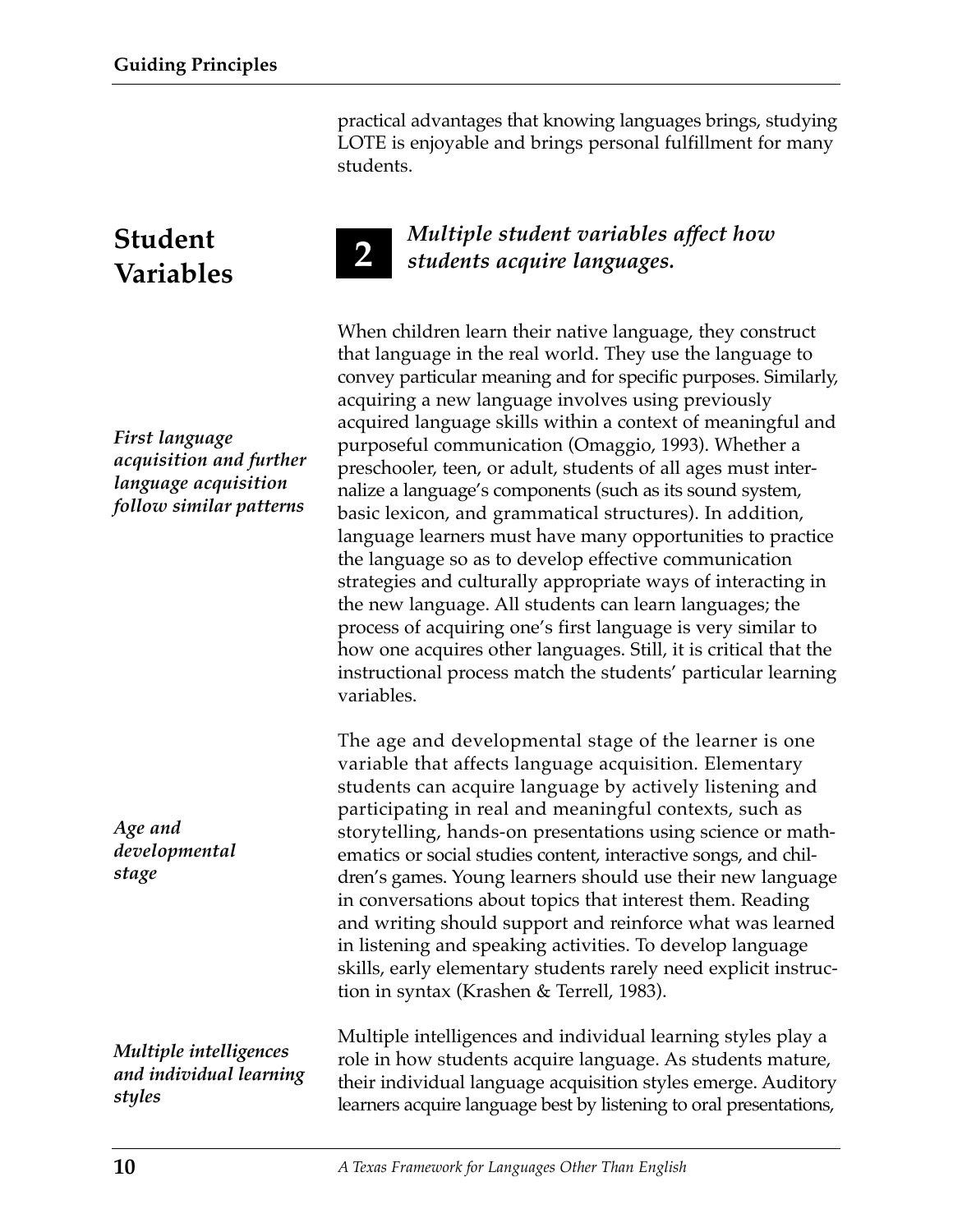|                                           | music, and tapes. Visual learners benefit from pictures,<br>diagrams, models, maps, and the written word. Those who                                                                                                                                                                                                                                                                                                                                                                                                                                      |                                                                                                                                                                                                                                                                                                                                                                                                                                                                                                                                                                                           |  |
|-------------------------------------------|----------------------------------------------------------------------------------------------------------------------------------------------------------------------------------------------------------------------------------------------------------------------------------------------------------------------------------------------------------------------------------------------------------------------------------------------------------------------------------------------------------------------------------------------------------|-------------------------------------------------------------------------------------------------------------------------------------------------------------------------------------------------------------------------------------------------------------------------------------------------------------------------------------------------------------------------------------------------------------------------------------------------------------------------------------------------------------------------------------------------------------------------------------------|--|
|                                           | See Appendix C for<br>multiple intelligences<br>chart.                                                                                                                                                                                                                                                                                                                                                                                                                                                                                                   | learn kinesthetically like to move<br>around—for example through dancing<br>and role-playing-thus connecting<br>language to movement. Most students,                                                                                                                                                                                                                                                                                                                                                                                                                                      |  |
|                                           |                                                                                                                                                                                                                                                                                                                                                                                                                                                                                                                                                          | however, learn and retain knowledge best through a combi-<br>nation of learning styles and intelligences (Gardner, 1993).                                                                                                                                                                                                                                                                                                                                                                                                                                                                 |  |
| <b>Prior knowledge</b>                    |                                                                                                                                                                                                                                                                                                                                                                                                                                                                                                                                                          | Prior knowledge and experience with language and content<br>also influence how students learn in language classrooms.<br>The language studied may be the native language for some                                                                                                                                                                                                                                                                                                                                                                                                         |  |
| and experience<br>with language           | students while, for others, it could be their first experience<br>with a language other than English. All students bring some<br>type of language experience to the language learning classroom.<br>Some students enter LOTE programs with well-developed<br>listening and speaking skills in the target language that can<br>become the foundation for literacy in that language. They<br>will build upon the native language skills they bring and<br>benefit from opportunities for further development in the<br>skill areas of reading and writing. |                                                                                                                                                                                                                                                                                                                                                                                                                                                                                                                                                                                           |  |
| <b>Emotional</b> and<br>affective factors |                                                                                                                                                                                                                                                                                                                                                                                                                                                                                                                                                          | Finally, there are emotional and affective factors that influence<br>language acquisition. Students' motivation, self-confidence,<br>and level of anxiety can have an impact on how they learn<br>languages. Students are motivated when the content is<br>meaningful and purposeful. They are more apt to practice<br>language when they feel comfortable, are free to make the<br>mistakes necessary for gaining                                                                                                                                                                        |  |
|                                           | For more information on<br>affective factors that<br>influence language learning,<br>see Krashen's Affective Filter<br>hypothesis (Krashen, 1995).                                                                                                                                                                                                                                                                                                                                                                                                       | language skills, and are encouraged<br>to take the risks necessary to create<br>meaning in another language<br>(Krashen, 1995; Larsen-Freeman<br>& Long, 1991).                                                                                                                                                                                                                                                                                                                                                                                                                           |  |
| Learning disabilities                     |                                                                                                                                                                                                                                                                                                                                                                                                                                                                                                                                                          | Students who are identified as learning disabled because of<br>difficulties in areas such as storing, processing, or producing<br>linguistic information often experience challenges in learn-<br>ing languages. Reading and writing will present difficulties<br>for students with certain types of learning disabilities, such<br>as dyslexia or language-based learning disabilities (LLD).<br>Teachers need to be alert to adaptations needed so that stu-<br>dents with these difficulties can show what they do know<br>and can do. Different forms of assessment may be necessary. |  |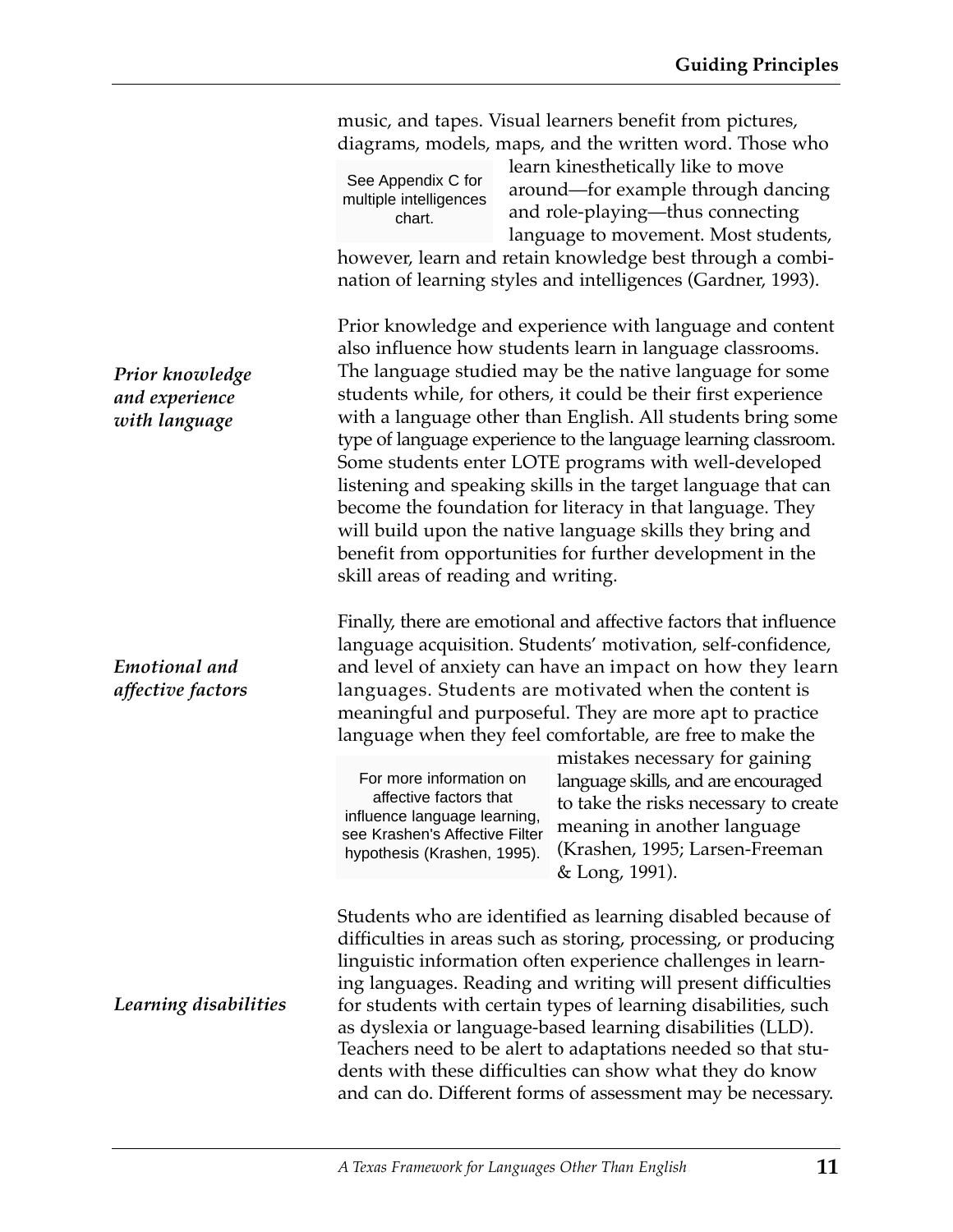For these students especially, immersion programs and/or instructional approaches that place particular emphasis on hearing, seeing, writing, manipulating, physically acting out, and connecting visuals with the language are recommended.

Teachers respond to the different variables affecting how students acquire languages by using a variety of instructional strategies. These strategies help students learn more effectively and develop communicative proficiency or the ability to use language for purposeful communication. The chart below (Table 2.1) suggests strategies teachers can use in response to the variables affecting language acquisition described in this guiding principle.

| <b>Variables Affecting</b><br><b>Language Acquisition</b> | Instructional<br><b>Strategies</b>                                                                                                                                                               |
|-----------------------------------------------------------|--------------------------------------------------------------------------------------------------------------------------------------------------------------------------------------------------|
| age and developmental stage                               | choose age-appropriate experiences,<br>topics, contexts, materials                                                                                                                               |
| diverse learning styles                                   | employ various instructional strategies<br>including auditory, visual, and kinesthetic<br>techniques                                                                                             |
| prior general knowledge                                   | build on knowledge and experiences<br>acquired outside of the classroom                                                                                                                          |
| prior linguistic knowledge                                | provide multiple points of entry into<br>language programs; choose activities<br>where students can demonstrate various<br>levels of proficiency                                                 |
| emotional and affective<br>factors                        | create classroom environments where<br>students are motivated and feel comfortable<br>taking risks and making mistakes necessary<br>for acquiring language                                       |
| learning disabilities                                     | use approaches that allow these students to<br>be successfully included in the language<br>learning experience, e.g., approaches that use<br>and have students employ a combination of<br>skills |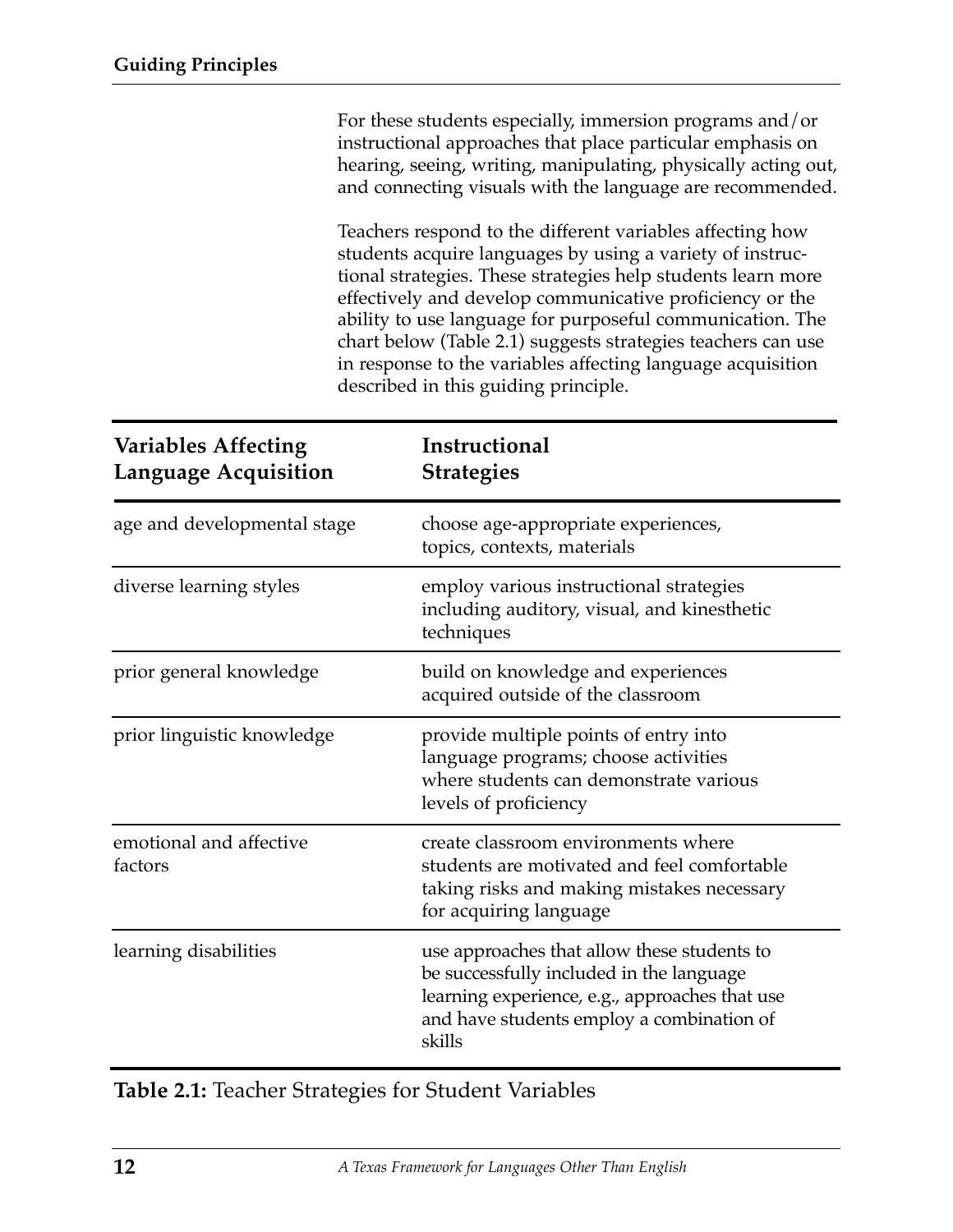## **Advanced Proficiency**

*Real-world applications for advanced language proficiency*

*Lifelong learning*

*Language as an important job skill*

## **3**

*Knowing languages other than English at advanced proficiency levels upon graduation benefits students and society.* 

When students graduate from high school knowing a language in addition to English at an advanced proficiency level, they are able to use that language for real-world applications in the community, on the job, and in their personal lives. Real-world applications of LOTE include reading and writing letters or reports, giving presentations, conducting business over the telephone See Chapter Three for a definition of advanced proficiency.

for work or educational purposes, reading newspapers from around the world to stay up on current events, and using mail or the Internet for making lasting friendships.

In school, students of LOTE develop the skills to become lifelong learners. Outside of school, students use these skills and the language to stay current about world events via newspapers, magazines, television, and the Internet. They enrich their personal lives by reading books and enjoying programs and presentations in other languages. They use LOTE to communicate with other people with personal messages via e-mail locally and internationally.

Knowing more than one language is an increasingly desirable job skill. It is not enough for students to graduate simply being able to use a language to say their names, talk about the weather, and ask where they can find the post office. Tomorrow's graduates need to reach advanced levels of proficiency; such proficiency allows them to use technology, work, travel, interact with people across cultures, and participate in a world of selling products and ideas. It is the goal of the *TEKS for LOTE* that students will be able to achieve advanced proficiency in a language other than English. This is possible only when programs begin early, preferably in elementary school; however, different learners and different programs will lead to different levels of achievement in regard to this goal. Proficiency is closely related to the length of time a student studies and practices the second language.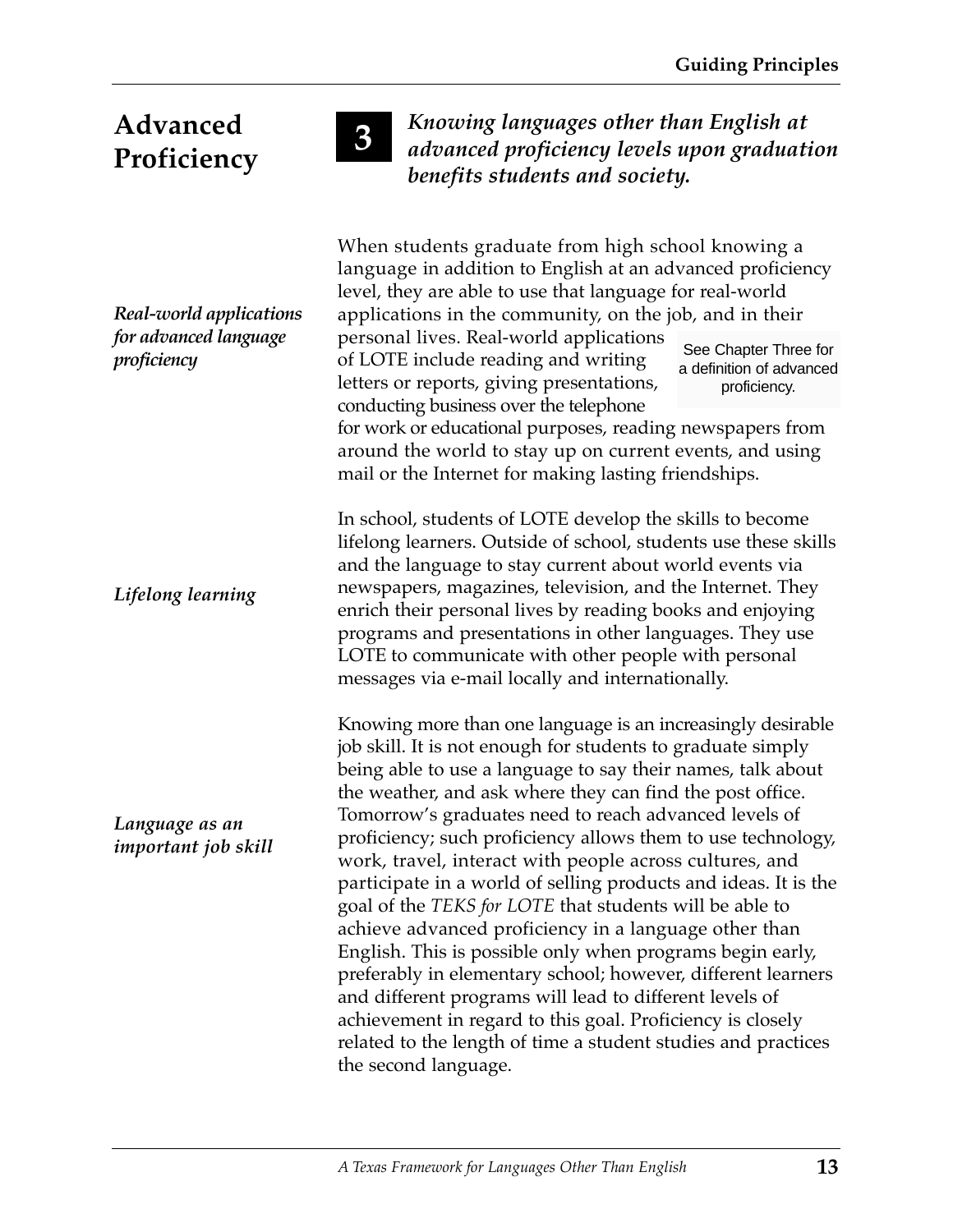*Students of classical languages obtain linguistic skills and historical perspective*

*Knowing languages strengthens our society*

## **Benefits of Extended Sequences**

*Developing proficiency takes time*

Classical language learners benefit from advantages including and in addition to those mentioned above. Students of classical languages enrich their English vocabulary and develop a basis for better understanding modern languages. Also, by learning about the ancient world, they gain a sense of where we have been and how we have changed throughout history and an appreciation for western cultures of past times.

On a national level, a multilingual populace strengthens our society by expanding its members' sense of community. When individuals are able to use language to cross linguistic and cultural boundaries, they gain an understanding of each other's similarities and differences and learn to treat each other with respect.

## **4**

*LOTE programs that start in elementary school and continue uninterrupted through high school allow students to reach advanced levels of proficiency and benefit students in other academic and social arenas.*

Studies show that developing advanced language proficiency requires an extended period of time so that students have ample opportunities to experience and practice the language in meaningful communication. Students who begin their course of study early, i.e., in elementary school, have a better chance of developing an advanced level of proficiency and of being able to use LOTE effectively (Curtain, 1990; Omaggio, 1993).

The simple truth is that learning to communicate in another language takes time. The goals set out in the *TEKS for LOTE* for advanced proficiency simply cannot be reached in two or three years of language study. Given enough class time and a good instructional program, students can start the study of a language in middle or high school and do well; however, it is unlikely that they will reach a level of proficiency required for most real-world applications. Data from the testing of Texas students in their third year of high school language study show that some students do reach the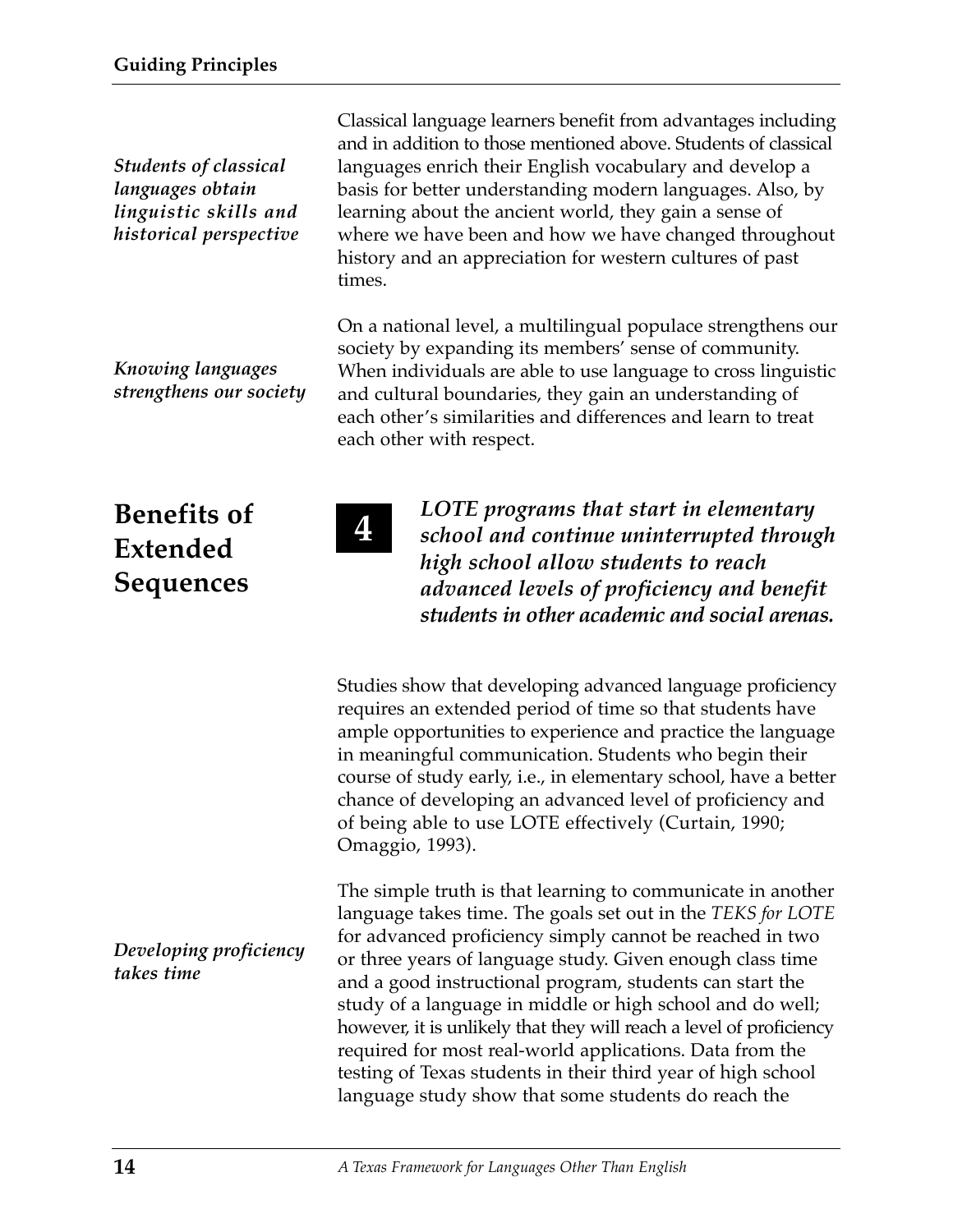intermediate level of language proficiency in speaking and listening, but even students from homes where the language studied is spoken rarely move into the advanced level without strong language instruction in the early grades (Texas Education Agency, 1995). Even though native language learners also need literacy instruction in the elementary grades in order to reach an advanced level of proficiency in high school, their advantage is that the total number of years of instruction needed to reach this proficiency is less than non-native language learners require.

The opportunity to achieve advanced proficiency is not the only reason to start learning languages in elementary school; language study is beneficial to elementary-age students for other reasons as well. Research studies (as cited by Lipton, 11-12, 1995) attest to the following:

- ❖ Children have the ability to learn and excel in the pronunciation of a foreign language.
- ❖ Children who have studied a foreign language in elementary school achieve expected gains and some have even higher scores on standardized tests in reading, language arts, and mathematics than those who have not.
- ❖ Children who have studied a foreign language show greater cognitive development in such areas as mental flexibility, creativity, divergent thinking, and higher-order thinking skills.
- ❖ Children who have studied a foreign language develop a sense of cultural pluralism (openness to and appreciation of other cultures).
- ❖ Children studying a foreign language have an improved self-concept and sense of achievement in school.
- ❖ Elementary school foreign language study has a favorable effect on foreign language study later on in high school and college, whether it is the same language or another.

According to some theories of cognitive development, it is preferable that children start learning other languages before they reach the age of ten. Popular media such as *Newsweek* and *Time* featured articles summarizing this

*Learning languages in childhood has benefits beyond communicative proficiency*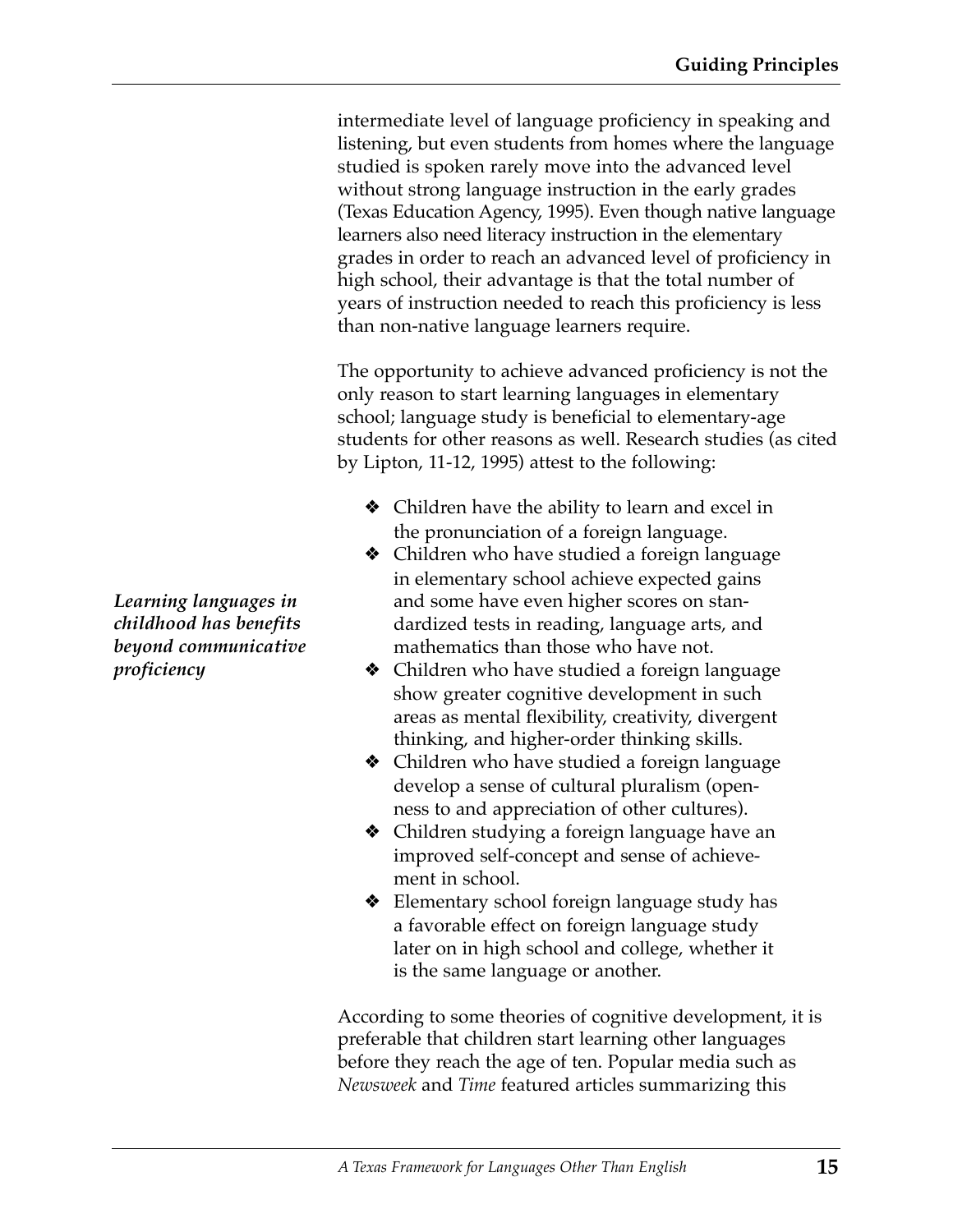#### *Starting language learning before age ten provides numerous advantages*

*Long-term students of LOTE perform well on standardized tests*

*Learning a second language at an early age enhances native*

research. The reasons to start early are diverse. Some research shows that there is a "critical period" in childhood when language learning, and pronunciation acquisition in particular, occur with relative ease (Lenneberg, as cited in Larsen-Freeman & Long, 1991; Oyama, as cited in Ellis, 1986). Others have found that age ten is a crucial time "in the development of attitudes towards nations and groups perceived as other," before children begin to restrict their thinking to a more stereotyped view of people they see as different from themselves (Curtain & Pesola, 1994). For more information see "Your Child's Brain," Newsweek (Begley, 1996) and "Fertile Minds," Time (Nash, 1997)

Students enrolled in LOTE programs score statistically higher on standardized tests conducted in English. A study by the Admission Testing Program of the College Board showed that students who have studied a second language earn higher Scholastic Aptitude Test (SAT) scores than those who have not, particularly on the verbal section of the test. In fact, the longer the students had studied LOTE, the better the SAT scores (Eddy, as cited in Weatherford, 1986).

Learning another language enhances a child's linguistic abilities in his or her native language. Children can learn much about their native language by learning the structure of other languages. Similar vocabulary between languages also helps children reinforce the meaning of new words in their native language and the new language. Experimental studies that compared children participating in second language immersion classes and children educated exclusively

language development in the native language showed no<br>long-term delay in native language see Chapter Five for long-term delay in native language development for those children in immersion classrooms. Another study showed that by the fifth year of an

more information on types of immersion programs.

immersion program, students academically outperform all comparison groups and remain high academic achievers throughout their schooling (Holobow et al., Swain & Lapkin, as cited in Met, 1993). Learning a second language strengthens rather than hinders a child's first language.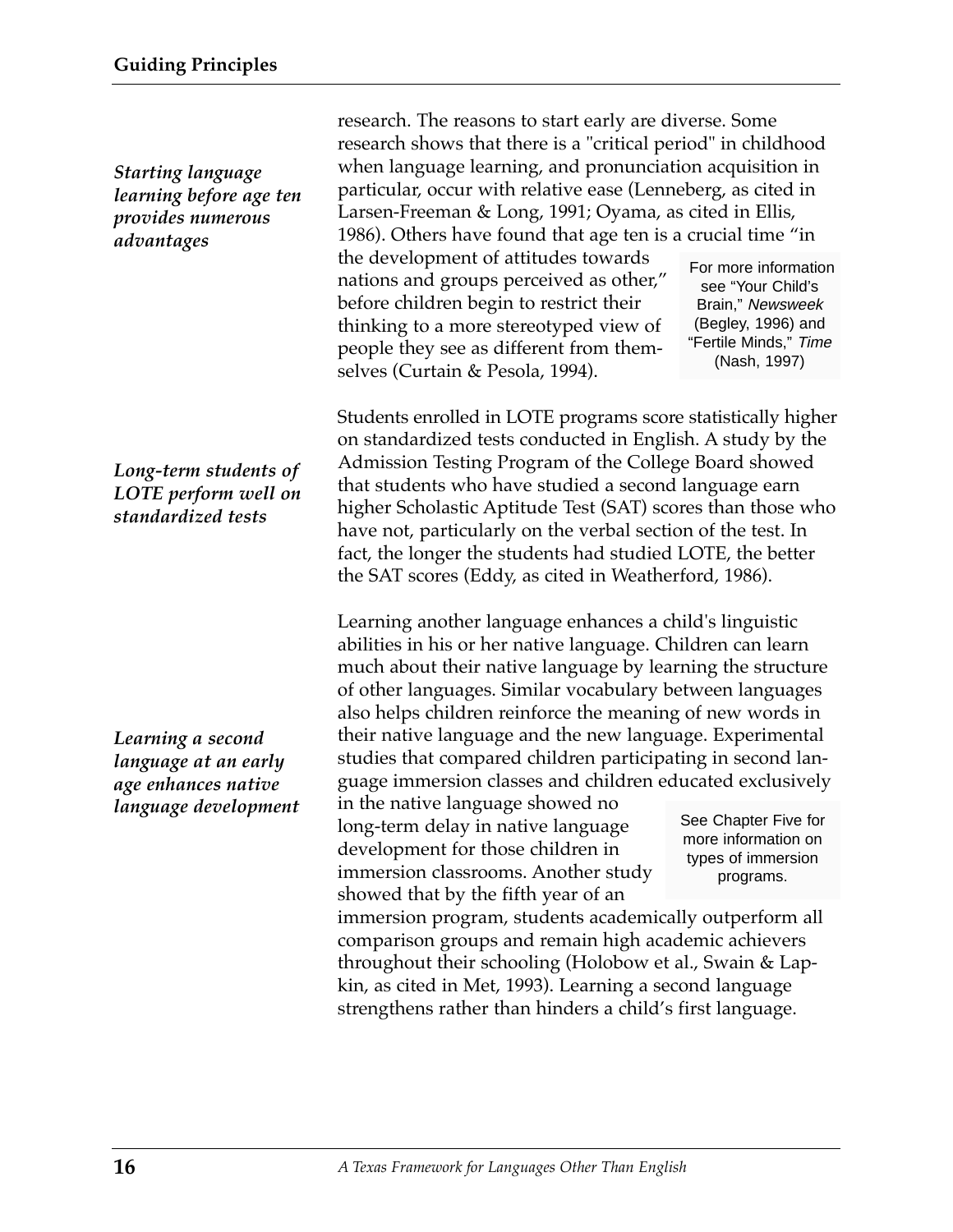## **Native Speakers <sup>5</sup>**

*Maintaining and expanding the language of native speakers benefits the individual and society.*

In many schools in Texas there is a large group of students who have a background in the LOTE being taught. While Spanish speakers represent the vast majority of speakers of LOTE in Texas, growing numbers of students come to school every year speaking a variety of other languages as well. These students are called "heritage" speakers by some experts in language education. All of these students possess some knowledge of and functional ability in the language. These students are valuable linguistic and cultural resources and their language skills should be expanded and strengthened. Students should know that the language they bring from home has value at school. They should be made to feel comfortable enough in a classroom setting to use the language in an uninhibited fashion.

Since students with home backgrounds in languages other than English have varying abilities and proficiencies and varying amounts of motivation to learn the language, instruction in the language should take into account the previous knowledge and language experience that these students possess. It is important for school districts to recognize that these students have instructional needs that are different from those of the traditional foreign language

student and may require a curriculum specially developed forthcoming revision of the Texas for them. For example, many districts offer Spanish for Spanish Speakers (SSS) courses

For more information look for a Education Agency publication Español para el hispanohablante: función y noción.

that offer students with home background in Spanish, i.e., those who hear Spanish at home, an important opportunity to further develop and strengthen their Spanish skills, while simultaneously benefiting their use of English. For more information on students with home background in LOTE and SSS programs, please see pages 81-84.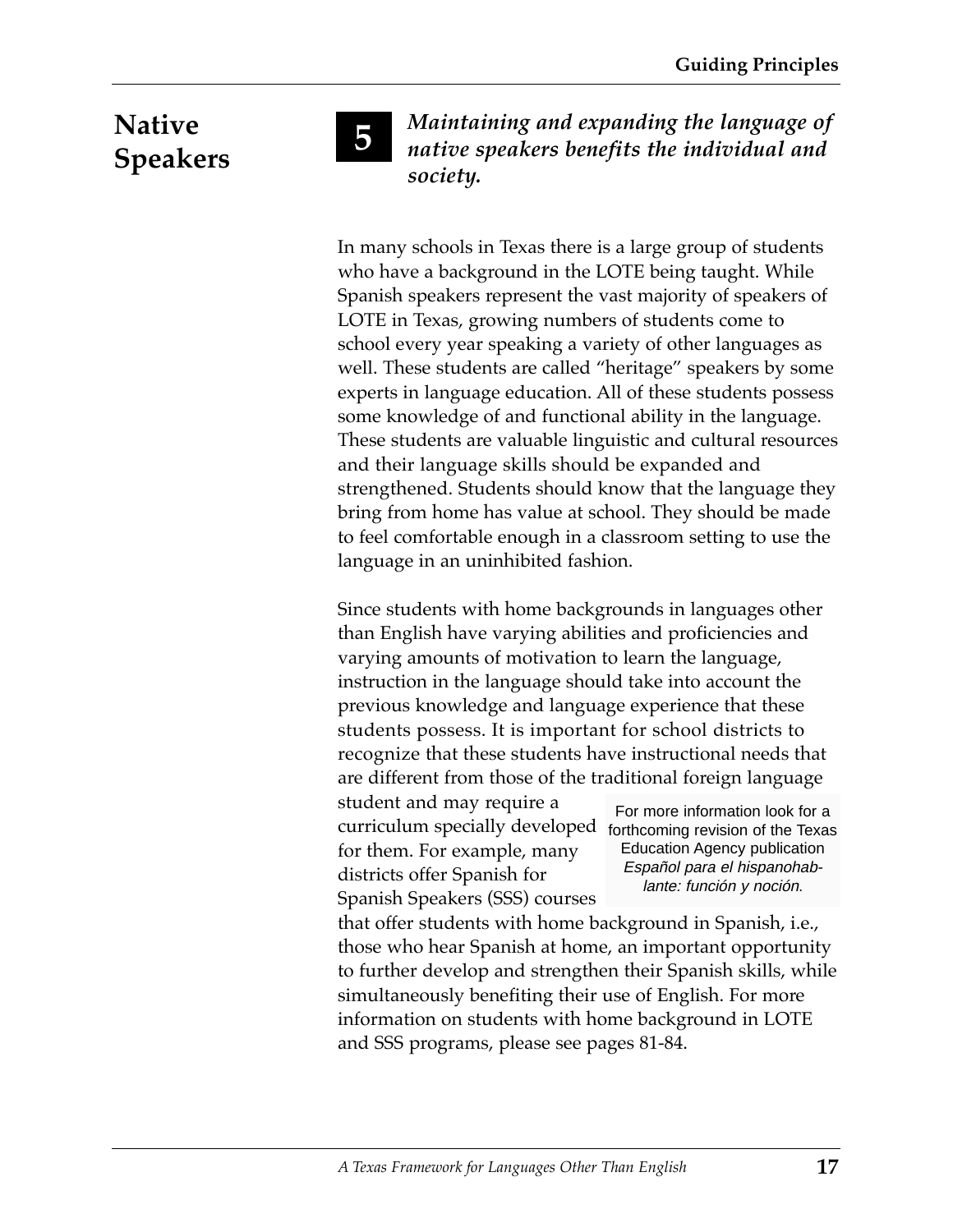## **6 Offering a Variety of Languages**



*Students should have opportunities to develop proficiency in a variety of languages.*

In addition to English, there are currently dozens of languages used by the people of Texas. These languages include, but are certainly not limited to, Arabic, Chinese, Czech, Danish, French, German, Greek, Hungarian, Indic, Italian, Japanese, Khmer, Korean, Laotian, Native American languages, Norwegian, Polish, Portuguese, Russian, Spanish, Swedish, Tagalog, Vietnamese, and Yiddish. Moreover, the ten most frequently-spoken languages other than English in the United States include languages such as Spanish, Chinese, Tagalog, Italian, and Vietnamese (U.S. Bureau of the Census, 1990).

In states like Texas where Spanish is a commonly spoken language, limited resources may cause communities to choose Spanish as the only language offered in a PreK-12 sequence. Nevertheless, considering the vast array of languages used in Texas and in the United States and considering the relative and emerging world importance of some of the less commonly taught languages, school districts, as often as possible, should find ways to offer students the opportunity to learn a variety of languages. Knowledge of languages such as Chinese, Japanese, and Russian is becoming more and more important as countries and states that use these languages come to the forefront of international relations and the world economy.

For optimum learning, school districts should provide students with opportunities to study at least one language other than English in an extended sequence starting in elementary school and continuing through high school. Shorter sequential programs should, of course, remain available. Ideally, districts should offer PreK-12 programs in some of the less commonly taught languages; however, if such programs are not feasible, districts should begin by offering high school programs in these languages and progress from there. Opportunities to study third and fourth languages also should be provided in high school; then students can pursue higher levels of proficiency in these languages at post-secondary institutions.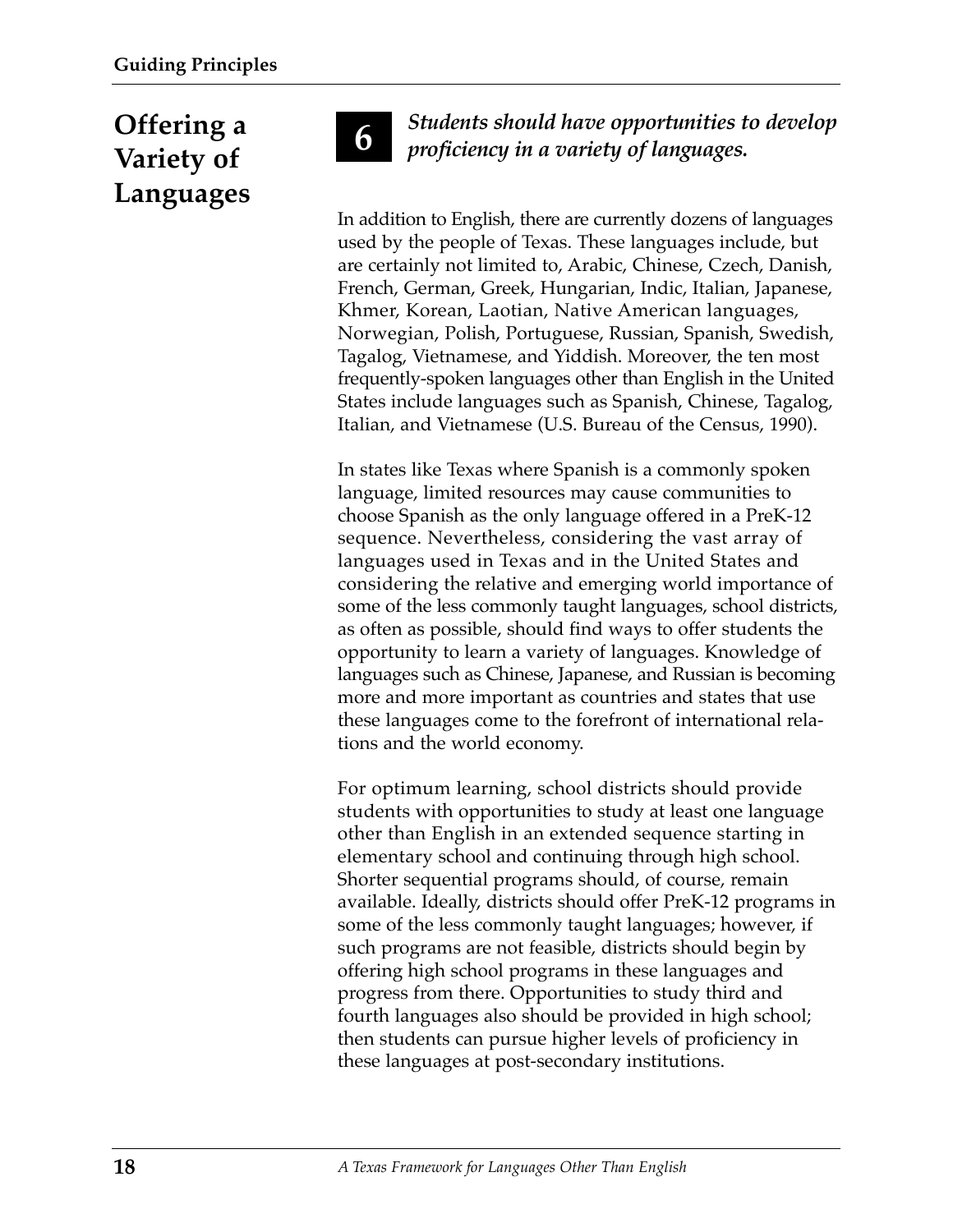## **7 Interdisciplinary Nature of Language**

#### *Learning languages other than English is interdisciplinary.*

Learning languages other than English enlarges the base of knowledge available to a student. All students can add to their educational experience by using another language for interdisciplinary connections within the school curriculum. Students who have skills and knowledge in LOTE have expanded access to information that is not always available to those who only speak English, such as materials from Germany about acid rain that a student might use for a science report. In the LOTE classroom, students are able to access sources in the language being studied that add insight to the rest of the curriculum, such as a French perspective on World War II, or a Japanese perspective on cooperative management in a company. Students of LOTE have the advantage over their monolingual peers of expanded resources and knowledge.

Content from other disciplines is incorporated into the LOTE curriculum as a vehicle for communicating in the language. In addition, students gain insights into other subject areas by studying original works in LOTE, such as a newspaper for social studies or poetry for English language arts. Using the language, students might:

- ❖ study world history, historical figures, cultural variation, and geography, which reinforce social studies skills
- ❖ study mathematical terms and concepts and compare weights and measures, which reinforce mathematical skills
- ❖ learn computer and software terminology by producing a variety of documents and use other technological equipment for worldwide communications, which reinforce a variety of technology skills
- ❖ use reading, writing, and speaking processes, which reinforce English language arts and reading skills
- ❖ study business terminology and sociolinguistics, which support social and business communication skills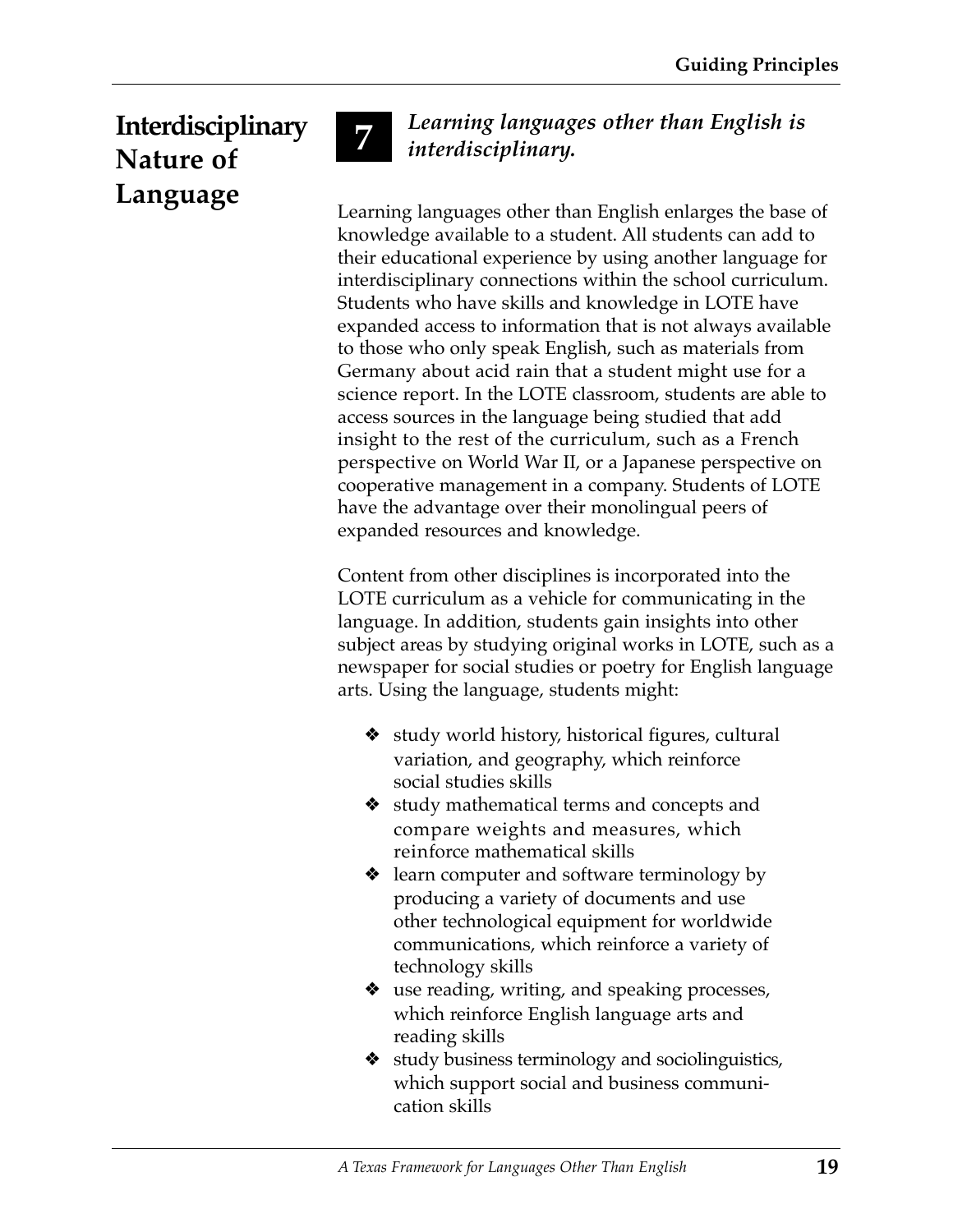- ❖ learn about climate, weather, and environmental factors, which reinforce scientific skills
- ❖ expand their vocabulary in content areas

Students will use language in these activities at a level appropriate to their age, grade, and language ability.

## **8 Increased Cultural Understanding**



#### *Languages other than English enable students to better understand other cultures.*

Learning about and experiencing other cultures is an integral part of studying languages other than English. In addition to the traditional ways of studying culture, i.e., studying the facts, events, famous people, and monuments of the culture, culture in language instruction is now generally



understood to include the perspectives (how people perceive things), the practices (what people do), and the products (what people create, both tangible and intangible) of a society. In other words, the LOTE discipline has grown to value and encompass a fuller, more comprehensive understanding of culture. One resulting goal for the language classroom is using traditional aspects of cultures to better understand their products, practices, and perspectives. The diagram above illustrates how the products, practices, and perspectives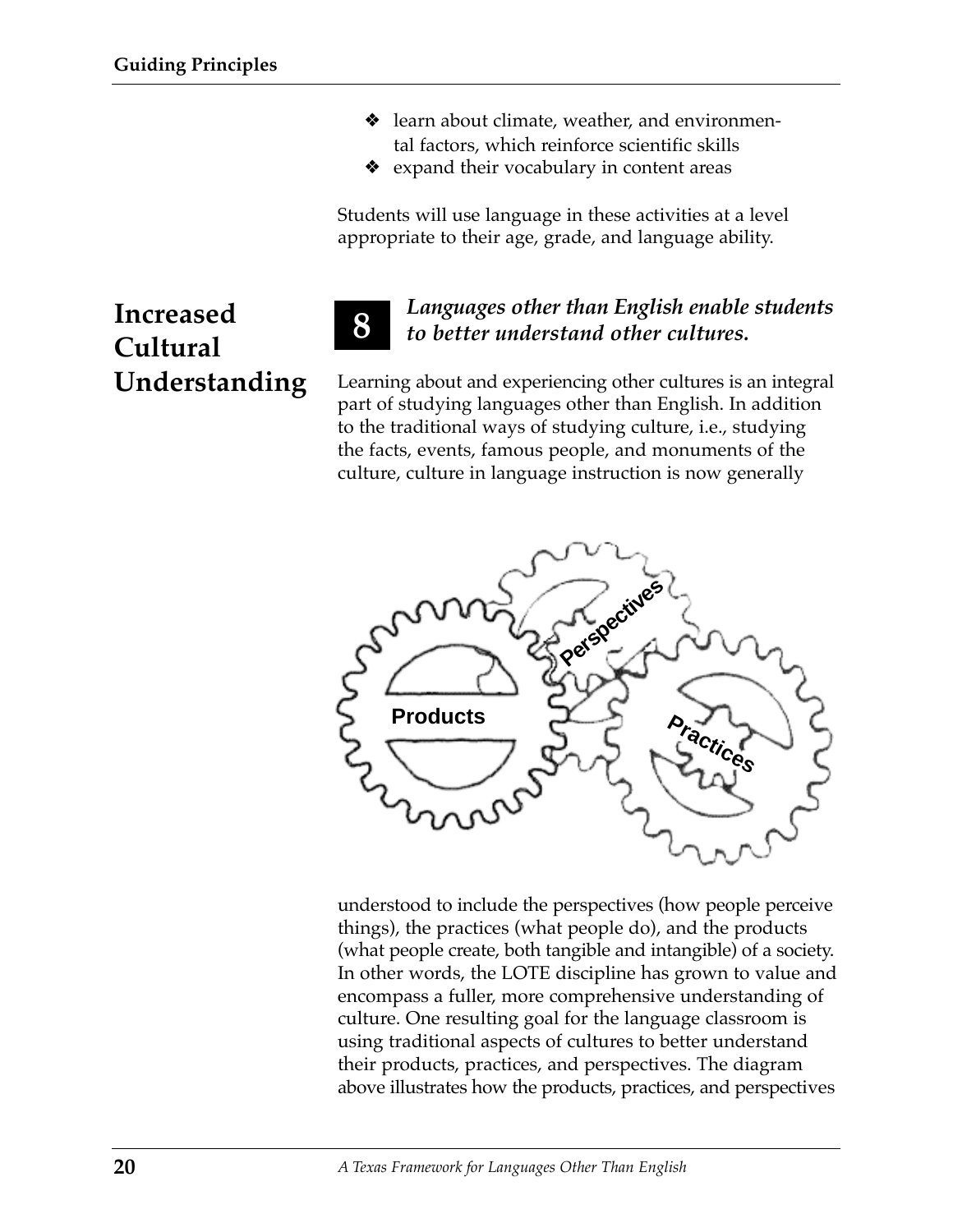of a culture are interrelated. The components, or "gears", of culture (products, practices, and perspectives) are mechanisms that perform specific functions within the complete "machine" that is culture. The gears are interlinked and dependent upon one another to make culture "function", and therefore exist, as we know it.

Using products, practices, and perspectives to frame the study of culture represents a relatively new way of thinking about culture for most language teachers. Perspectives, in particular, may be a difficult concept to grasp. In fact, not all teachers of LOTE will know all of the perspectives of a given culture, e.g., their values and attitudes. The goal is to teach about observing and analyzing cultural information in order to determine what the perspectives of individuals and groups in the culture are. Studying the cultural perspectives behind the behavioral patterns of people in that culture (practices) and behind the tangible and intangible creations of art; literature; dance; music; and social, economic, and political institutions (products) creates a balanced approach to understanding a culture.

A great deal of information about other cultures can be gained through the study of disciplines such as the social sciences and the arts. Language study is unique, however, as it empowers learners to engage in meaningful, direct interaction, both orally and in writing, with members of other cultures and to experience culture through language. The perspectives, practices, and products of culture, whether historical or contemporary, can be discussed and shared with members of the actual culture from which they originate. The "insider's view" that is cultivated by interacting with a culture is a true catalyst for cross-cultural understanding.

As students observe and analyze the interdependence of perspectives, practices, and products of a culture, they become more aware of similarities and differences among cultures. Students explore their own cultures in the context of exploring others, thus becoming reflective learners adept at using their newly-acquired, cross-cultural vision.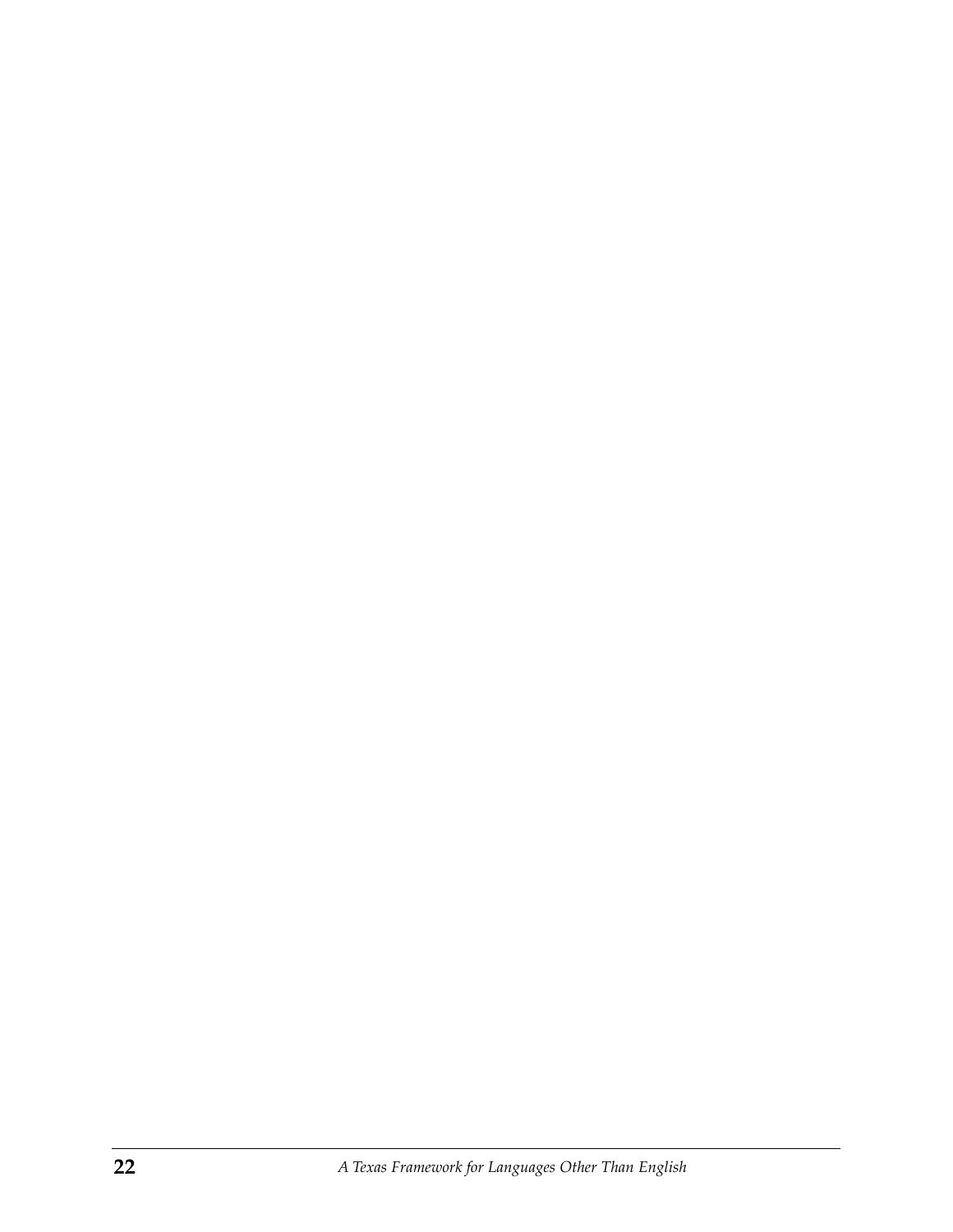**3**

# *Language Proficiency*

### **Language Proficiency**

I anguage proficiency is the ability to use language for<br>purposeful communication. Proficiency describes what students are able to do with language using the skills of listening, speaking, reading, writing, viewing, and showing. Participating in class discussions, reading literature, playing educational games, giving oral presentations, or watching a video of a news report are examples of purposeful communication in an educational setting.

Language proficiency should not be confused with achievement. Achievement, which is also important for students, looks only for students to develop mastery of the content of instruction such as grammar and vocabulary in a particular course. An emphasis on developing proficiency in LOTE classrooms, however, prepares students to use language in practical and meaningful ways in addition to mastering the content necessary for such communication to take place. Achievement is a part of gaining proficiency. Teachers continuously need to move students beyond just learning the elements of language to using them proficiently for purposeful communication.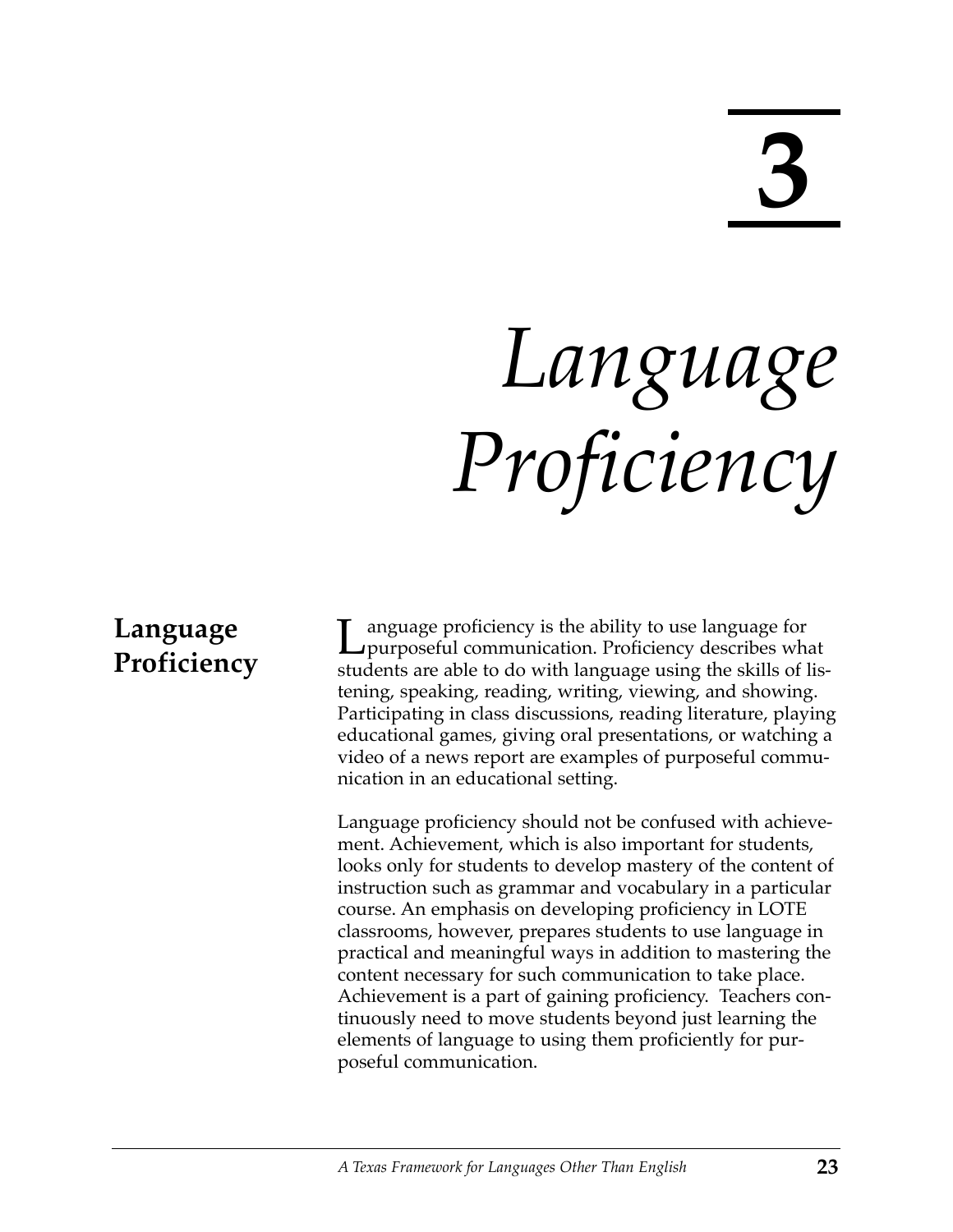## **Progress Checkpoints**

Language proficiency is not developed in a strict linear progression, a progression of equal-sized blocks of material learned and tested. Rather, language proficiency develops when practice is guided repeatedly over time to help students gain confidence and fluency in different language functions. Teachers plan classroom activities to help students get closer and closer to authentic use of language structures and vocabulary, knowing that students' experimentation with language will falter as structured support (such as written sheets to guide pair work) is removed, but will then progress again as students stretch to creatively apply their language tools. In this section, key Progress Checkpoints along the path of proficiency are described. These checkpoints cannot be precisely equated with year-long courses, since experience makes clear that students do not neatly reach a new checkpoint at the end of each school year. The pathway is constant, but the time it takes each student to reach each checkpoint is not. These Progress Checkpoints help guide the teacher and students to know first the goals for designing developmental activities and second the signs showing that students are reaching a given checkpoint. In this way, the Progress Checkpoints will guide curriculum, instruction, and assessment.

The specified Progress Checkpoints in the *TEKS for LOTE* represent different learning stages also known as proficiency levels (novice, intermediate and advanced). An inverted triangle is often used to show that as students advance from

See page 26 for an illustration of language development.

Progress Checkpoint to Progress Checkpoint, the amount of time and practice needed to reach the next stage increases. A student can

move relatively quickly through the early stage of mimicking memorized words and phrases, a stage that is limited, controlled, and comfortable. To move into later stages, characterized by flexible, challenging, and creative use of language, requires longer periods of practice and an increasingly meaningful volume of experiences.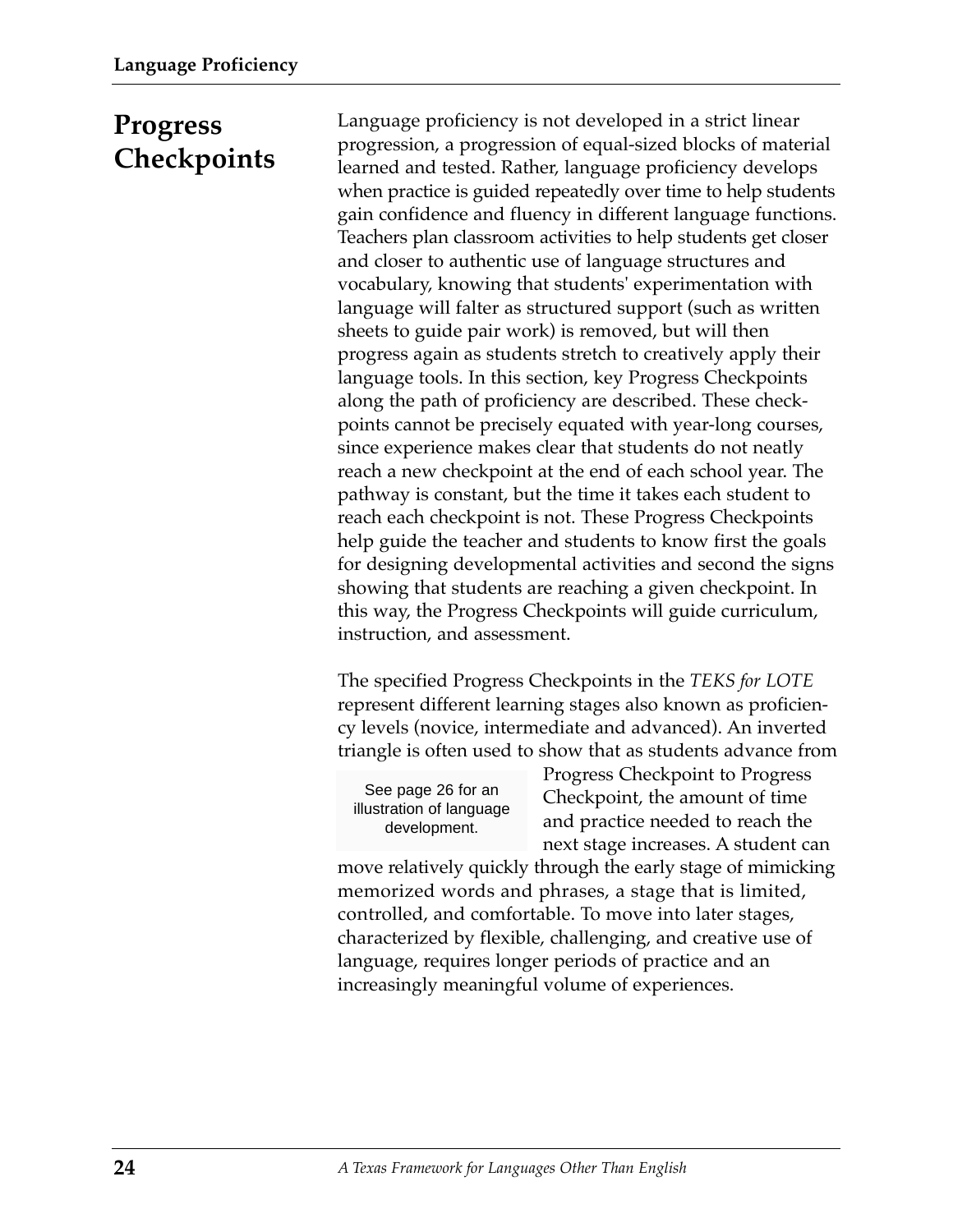Gaining proficiency is a process that requires repeated exposure and opportunities to practice new language functions, vocabulary, and structures; to receive feedback; and to use skills in increasingly sophisticated contexts. A topic introduced at one level might reappear in the next as a challenge in a new context; learners reach for the next level as they begin to control the tasks of the present level. "Mastery" does not come two or three weeks after material is introduced, but rather after the student has had many opportunities to practice the material in meaningful ways. In addition, students do not "wake up" one day having changed Progress Checkpoints; instead, they move through stages within the Progress Checkpoint (e.g., novice-low, novice-mid, novice-high) as they progress toward the next Progress Checkpoint by showing increasing control over and consistency in the use of the language proficiency characteristics at the next checkpoint.

Accuracy is the degree to which communication is structurally correct and culturally appropriate (The College Board, 1996). In real-life situations, communication occurs without complete structural precision, that is, grammar mistakes do not necessarily equate to lack of communication. However, a high degree of accuracy, including communicating in a socially and culturally appropriate manner, is very important to achieving high levels of proficiency.

> At different levels of proficiency, students exhibit different degrees of accuracy. Novices, for example, may repeat memorized phrases with nearly perfect grammar and pronunciation. As they begin to combine these learned phrases in an effort to build more creative ones, accuracy initially declines. Temporary fluctuations in accuracy normally accompany increases in skill development. As students grow more secure in their understanding of another culture, their ability to behave in culturally appropriate ways increases. The overall goal is to gradually use and mesh cultural and linguistic skills with increasing accuracy in order to obtain a high level of language proficiency.

## **Accuracy and Proficiency Levels**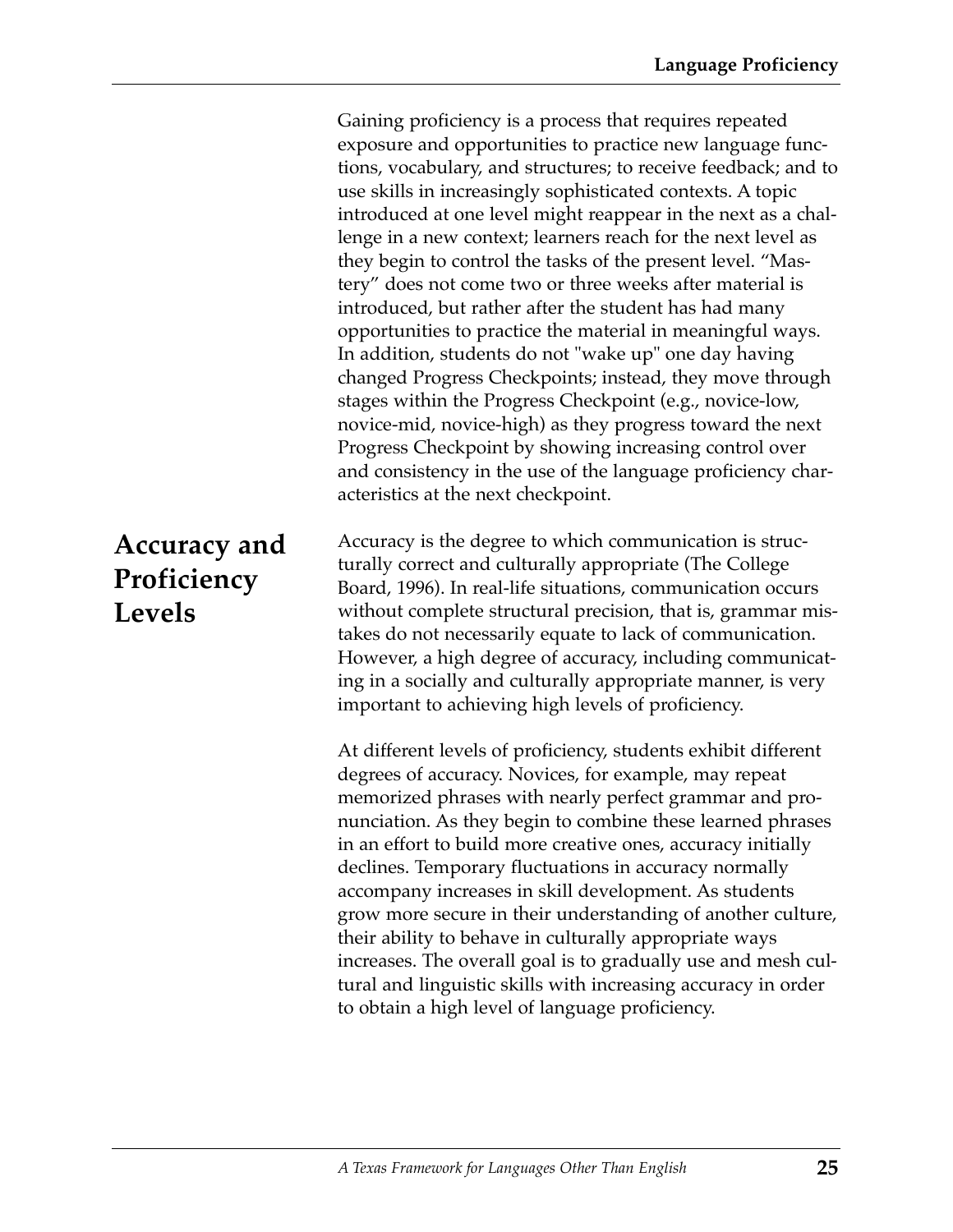## **The Inverted Triangle of Language Development:** *Progress Checkpoints and Proficiency Levels*



**Illustration 3.1**

Students of classical languages can reach an advanced level of proficiency in reading and use the skills of listening, speaking, and writing to enhance the reading skills.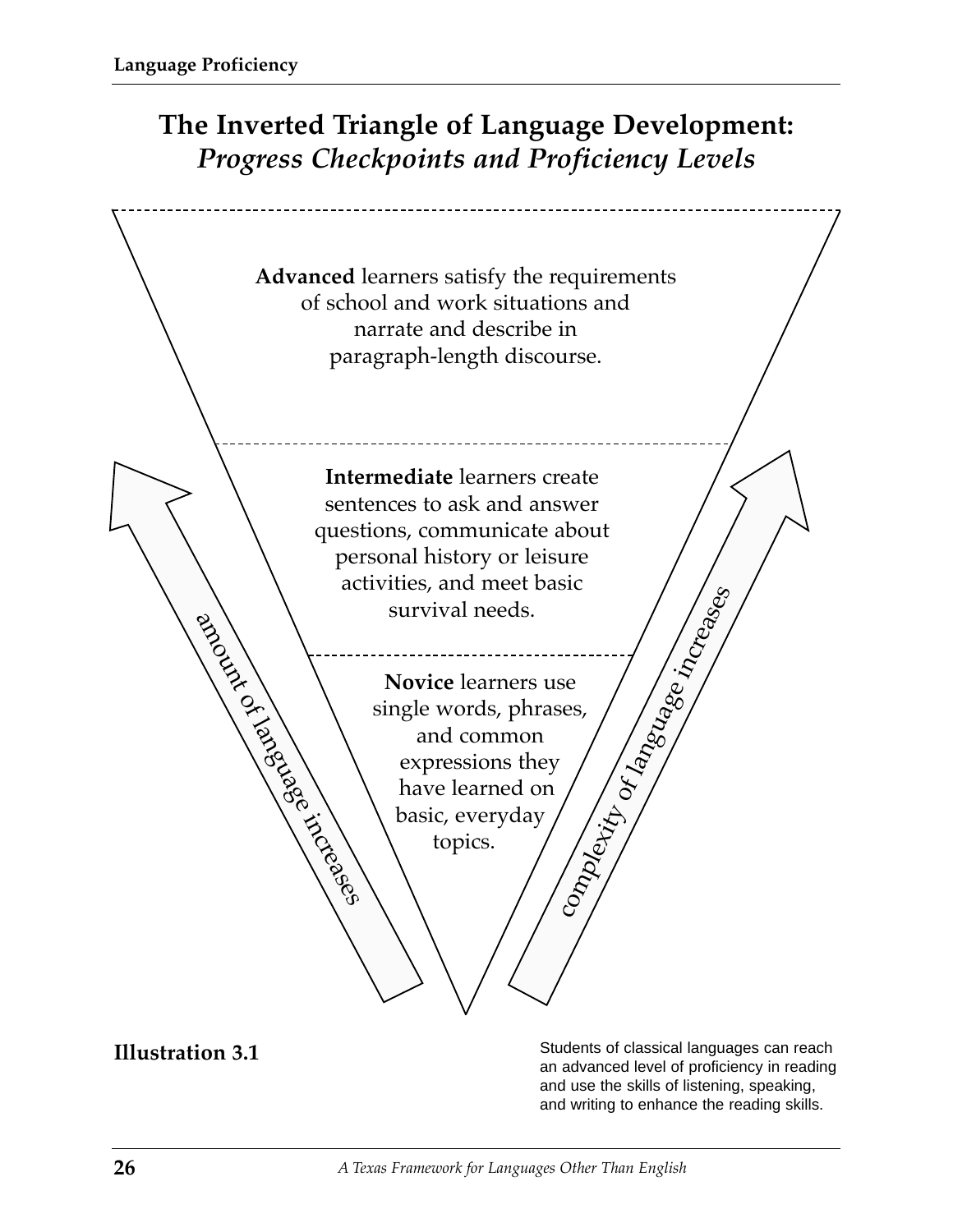# **Progress Checkpoints: Modern and Classical Languages**

**Novice Levels I-II**



Progress Checkpoints describe what students should know and be able to do at the end of each level of proficiency. The following descriptions help students, teachers, and parents know how well students should be able to perform the *Texas Essential Knowledge and Skills for Languages Other Than English*. These Progress Checkpoints provide an overall view of the expectations for student performance at critical points along the language learning continuum. As students progress, they may experiment with and show some ability in language characteristics normally beyond their proficiency level; however, for most students their consistent and independent use of the language follows the progression from novice, through intermediate, to advanced. Progress Checkpoints will influence the design of class activities and assessment by providing a broad focus for the evaluation of student work.

Using age-appropriate activities, students develop the ability to perform the tasks of the novice language learner.

The novice language learner, when dealing with familiar topics, should:

- ▼ understand short utterances when listening and respond orally with learned material;
- ▼ produce learned words, phrases, and sentences when speaking and writing;
- $\blacktriangledown$  detect main ideas in familiar material when listening and reading;
- $\blacktriangledown$  make lists, copy accurately, and write from dictation;
- ▼ recognize the importance of communicating in a culturally appropriate manner; and
- ▼ recognize the importance of acquiring accuracy of expression by knowing the components of language, including grammar.

Students of classical languages use the skills of listening, speaking, and writing to reinforce the skill of reading. For an adaptation of these Progress Checkpoints for classical languages, see Appendix D.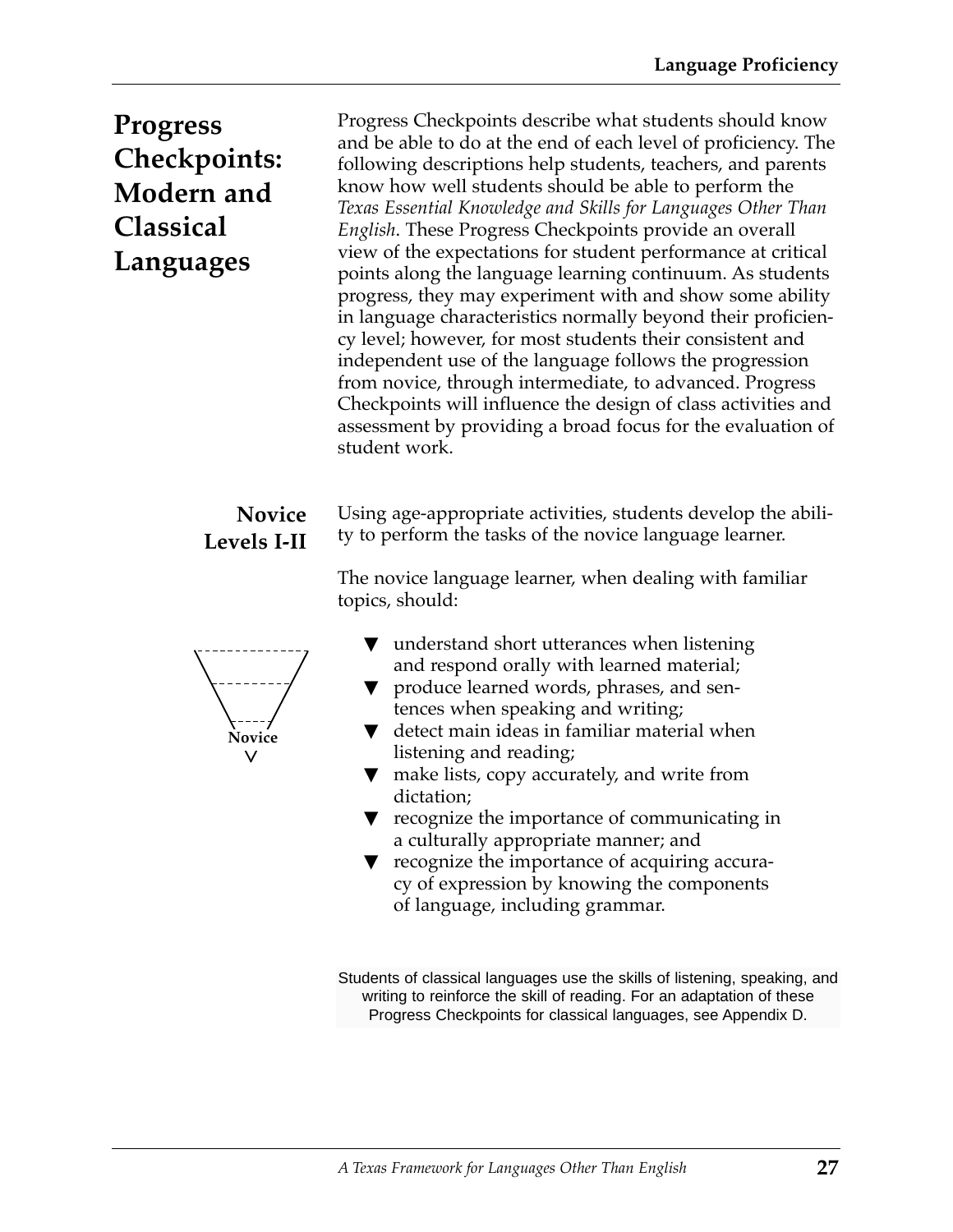| Intermediate<br>Levels III-IV | Using age-appropriate activities, students expand their abil-<br>ity to perform novice tasks and develop their ability to per-<br>form the tasks of the intermediate language learner.                                                                                                                                                                                                                                                                                                                                                                                                                                                                                                                                                                                                               |  |
|-------------------------------|------------------------------------------------------------------------------------------------------------------------------------------------------------------------------------------------------------------------------------------------------------------------------------------------------------------------------------------------------------------------------------------------------------------------------------------------------------------------------------------------------------------------------------------------------------------------------------------------------------------------------------------------------------------------------------------------------------------------------------------------------------------------------------------------------|--|
|                               | The intermediate language learner, when dealing with<br>everyday topics, should:                                                                                                                                                                                                                                                                                                                                                                                                                                                                                                                                                                                                                                                                                                                     |  |
| Intermediate                  | $\blacktriangledown$ participate in simple face-to-face communica-<br>tion;<br>create statements and questions to communi-<br>cate independently when speaking and writ-<br>ing;<br>understand main ideas and some details of<br>material on familiar topics when listening and<br>reading;<br>$\blacktriangledown$ understand simple statements and questions<br>when listening and reading;<br>meet limited practical and social writing<br>needs;<br>$\blacktriangledown$ use knowledge of the culture in the develop-<br>ment of communication skills;<br>$\blacktriangledown$ use knowledge of the components of lan-<br>guage, including grammar, to increase accura-<br>cy of expression; and<br>$\blacktriangledown$ cope successfully in straightforward social and<br>survival situations. |  |
|                               | In survival situations, students can satisfy basic needs<br>within another culture.                                                                                                                                                                                                                                                                                                                                                                                                                                                                                                                                                                                                                                                                                                                  |  |

In classical languages, the skills of listening, speaking, and writing are used in Level III to reinforce the skill of reading. Students of classical languages should reach intermediate proficiency in reading by the end of Level III. Students of classical languages use the skills of listening, speaking, and writing to reinforce the skill of reading. See Appendix D for an adaptation of these Progress Checkpoints for classical languages.

**Advanced Levels V-VII**

Using age-appropriate activities, students master novice tasks, expand their ability to perform intermediate tasks, and develop their ability to perform the tasks of the advanced language learner.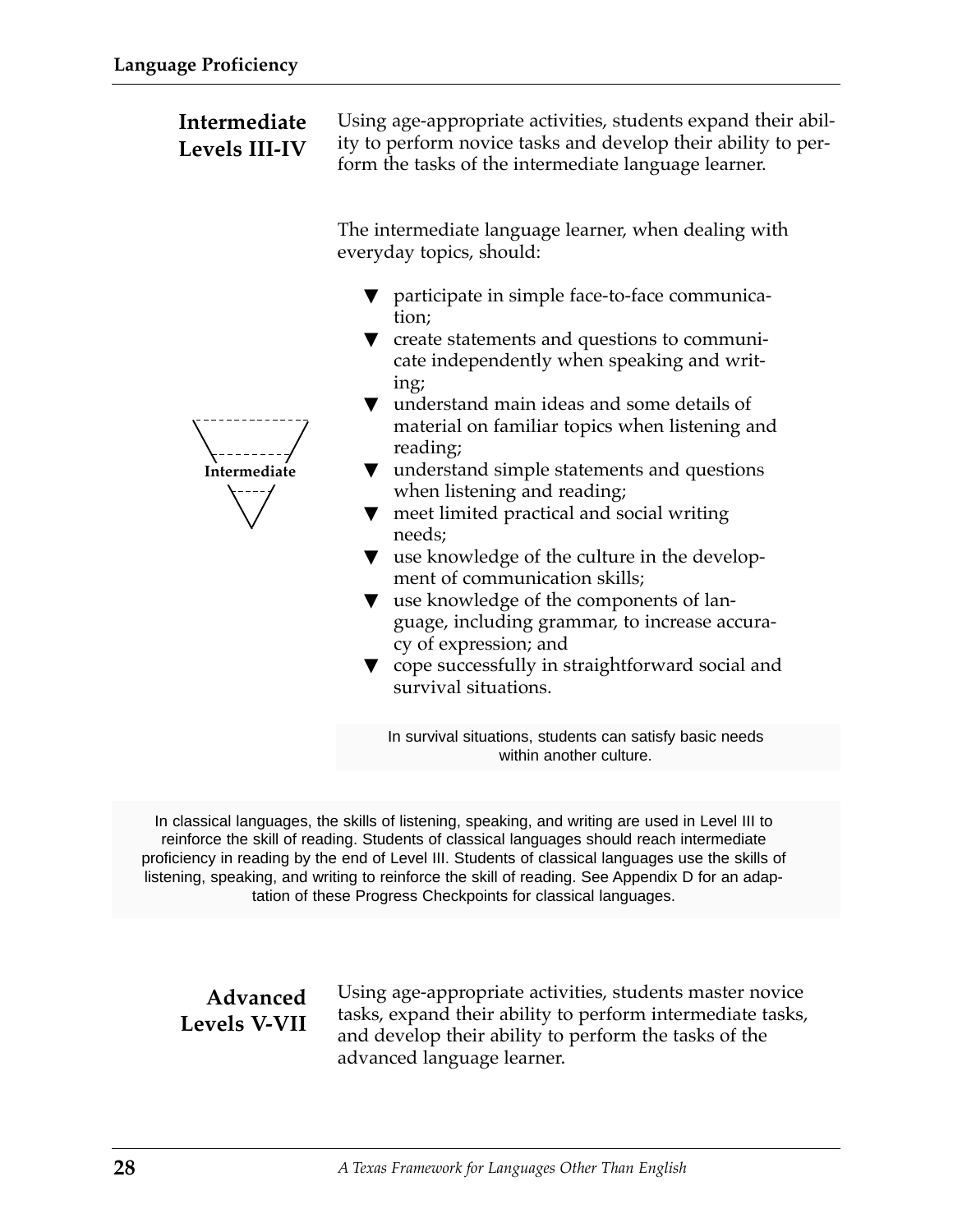The advanced language learner of modern languages, when dealing with events of the concrete world, should:

- $\blacktriangledown$  participate fully in casual conversations in culturally appropriate ways;
- ▼ explain, narrate, and describe in past, present, and future time when speaking and writing;
- ▼ understand main ideas and most details of material on a variety of topics when listening and reading;
- ▼ write coherent paragraphs;
- ▼ cope successfully in problematic social and survival situations;
- ▼ achieve an acceptable level of accuracy of expression by using knowledge of language components, including grammar; and
- ▼ apply knowledge of culture when communicating.

The advanced language learner of classical languages reads and comprehends authentic texts of prose and poetry of selected authors. The skills of listening, speaking, and writing are used to reinforce the skill of reading. Students of classical languages may reach advanced proficiency in reading during Level IV. (A student who completes a College

Board Advanced Placement course or the International Baccalaureate in Latin should reach advanced proficiency in reading during Level IV.)

For an adaptation of these Progress Checkpoints for classical languages, see Appendix D.

**Sample Grade Level Activities for Progress Checkpoints**

These sample grade level activities provide a glimpse of what an observer might see happening in LOTE classrooms. As beginning language students try to achieve the knowledge and skills described in the Progress Checkpoints, they will show their achievement in different ways that are ageappropriate and matched to their own cognitive development. The following sample activities provide examples of teaching strategies that are focused on the *TEKS for LOTE*. These activities could be applied to different Program Goals of the *TEKS for LOTE,* blending the practice of communication skills with the context of learning culture, seeking interdisciplinary connections, making comparisons, and applying these skills in community settings.



**Advanced Levels V-VII Classical Languages**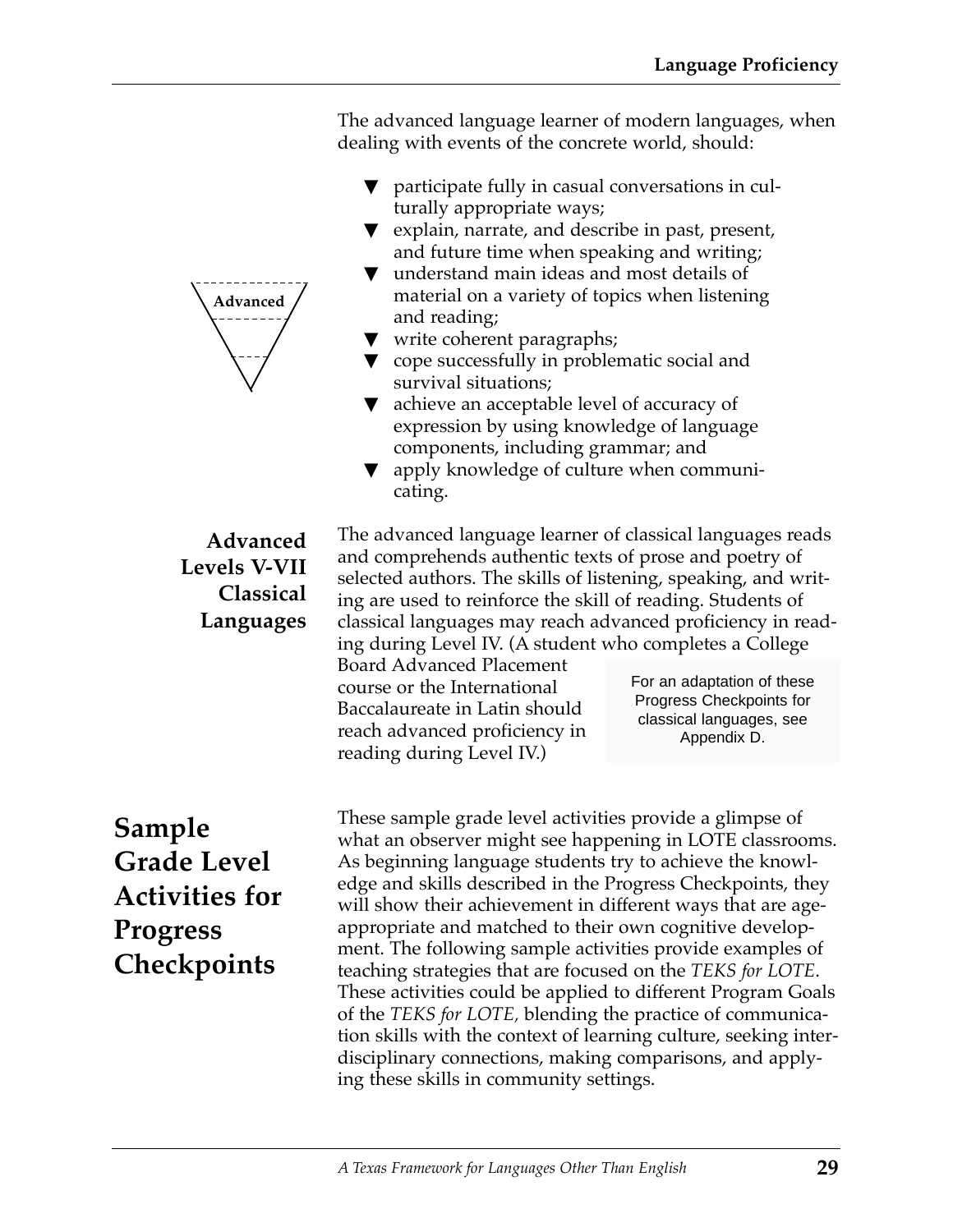#### **Sample Novice Activities**

Novice learners use words, phrases, and expressions they have learned on basic, everyday topics.

#### *Elementary*

Here are some examples of how novice learners in elementary school use the language. These learners may:

- ▼ introduce themselves and answer questions about their age, where they live, and the people in their families
- $\blacktriangledown$  talk about favorite toys, pets, and activities
- ▼ listen to and comprehend simple story books
- $\blacktriangledown$  play games on the playground
- put on puppet shows
- ▼ use learned words and phrases to list and write short sentences
- ▼ label articles in the classroom, colors on the spectrum, and places on maps where the language is used
- sing songs and perform dances from the culture

#### *Middle School and High School*

Here are some examples of how novice learners in middle school and high school use the language. These learners may:

- $\blacktriangledown$  communicate about topics appropriate to their age, such as school schedules
- ▼ communicate while engaging in an organized sport
- ▼ conduct a survey on students' favorite entertainers
- ▼ exchange information about self, family, and school life with students from the culture via simple notes, e-mail, or audio and video tapes
- ▼ dramatize a typical shopping experience using culturally appropriate behavior
- $\blacktriangledown$  read (or scan) the employment section of a newspaper in the language being studied and then list job opportunities where knowledge of more than one language is useful
- ▼ collect and display newspaper clippings concerning political, economic, and/or cultural topics and give the main idea



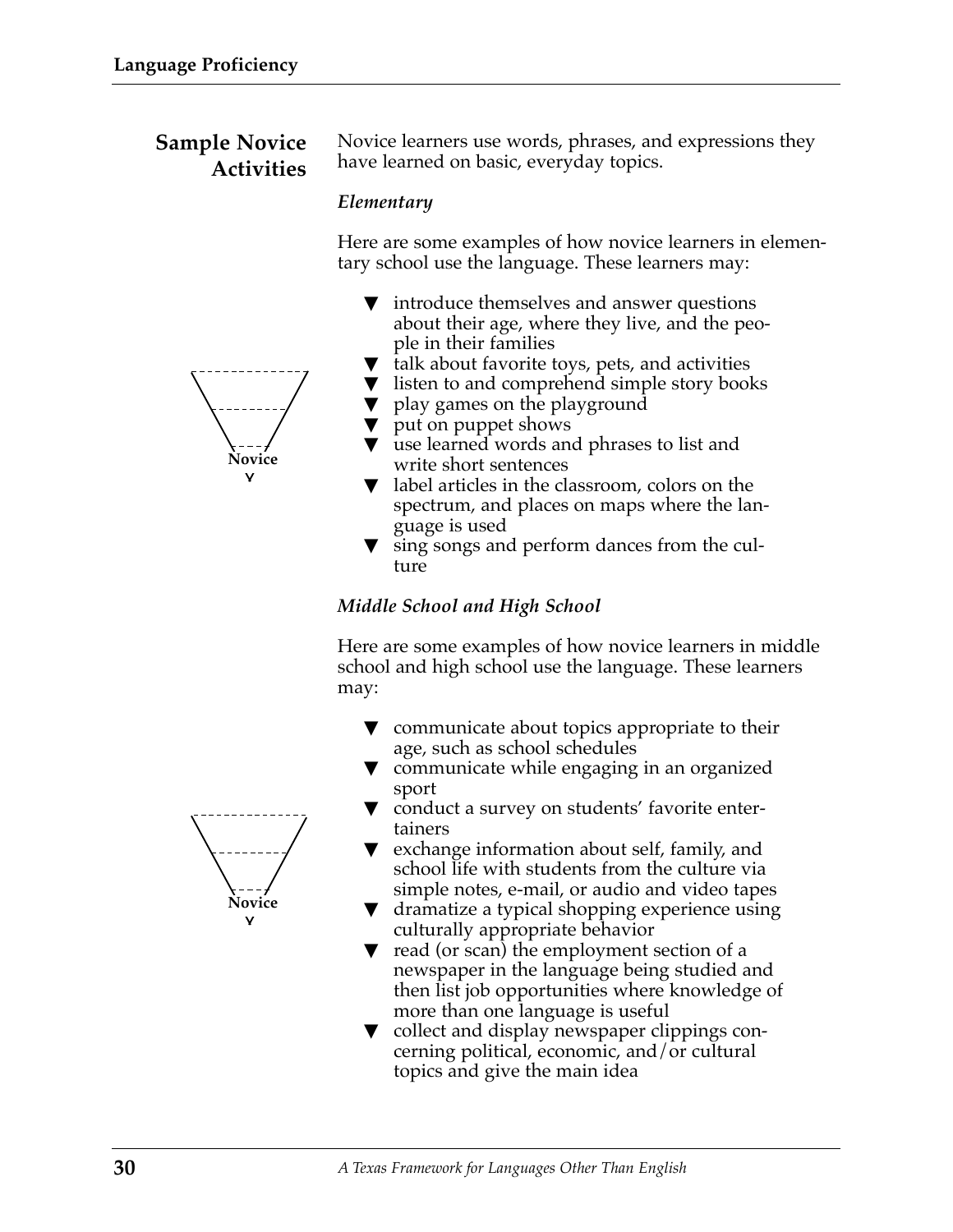# **Sample Intermediate Activities**

Intermediate learners create sentences to ask and answer questions, to communicate about personal history or leisure activities, and to meet basic survival needs.

#### *Middle School and High School*

Here are some examples of how intermediate learners in middle school and high school use the language. These learners may:

- $\blacktriangledown$  demonstrate and narrate a simple scientific experiment, such as the use of magnets
- $\blacktriangledown$  use mathematical skills to indicate the cost of preparing a dinner in the culture or cultures being studied
- ▼ write and present a skit about a shopping expedition in the culture being studied
- ▼ read descriptions of several jobs and then create mock résumés to include with applications for a job
- ▼ write a summary putting narrative events in sequence after viewing a familiar video or film
- ▼ develop and present a plan for a real or imaginary trip to a place where the language studied is used, including an itinerary, hotel accommodations, and tours
- research opportunities in higher education in countries outside the U.S. where the language is used

**Sample Advanced Activities**

**Advanced**

Advanced learners satisfy the requirements of school and work situations and narrate and describe in paragraphlength discourse.

#### *Middle School and High School*

Here are some examples of how advanced learners in middle school and high school use the language. These learners may:

- $\nabla$  initiate, sustain, and close conversations
- ▼ read a novel, summarize its plot, and analyze characters' motivations and conflicts
- ▼ view or listen to a news report from a country about an event of international importance and compare and contrast coverage of the same event in the local media
- research and give a presentation about leading environmental concerns in a country where the language is spoken

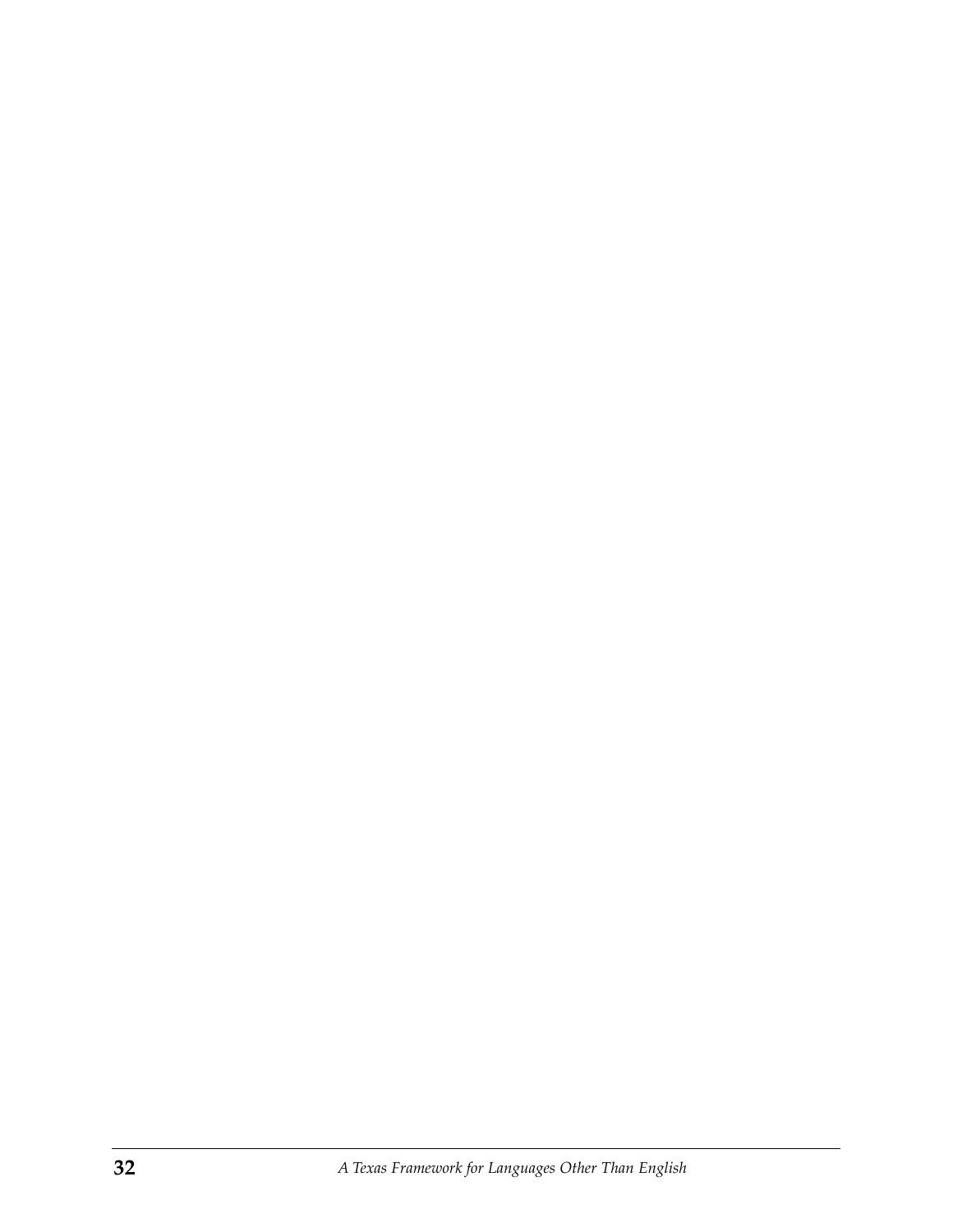# **4**

# *Texas Essential Knowledge and Skills for Languages Other Than English*

# **Introduction**

*A Texas Framework for Languages Other Than English* is<br>inextricably tied to the Texas state student content and performance standards, the *Texas Essential Knowledge and Skills for Languages Other Than English (TEKS for LOTE).*

The standards describe what all students should know and be able to do in the LOTE discipline. The *TEKS for LOTE* are organized around five "knowledge and skills", or Program Goals: Communication, Cultures, Connections, Comparisons, and Communities.

SEDL's Project ExCELL, the organization responsible for coordinating the development of TEKS for LOTE for State Board of Education consideration, owes a debt of gratitude to the National Standards Project in Foreign Language Education for the development of Standards for Foreign Language Learning: Preparing for the 21st Century. The five C's paradigm and many of the guiding principles found in the TEKS for LOTE have much in common with the national document, which is grounded in research on how students acquire a second language and represents a consensus across the foreign language profession about what students should know and do in a language.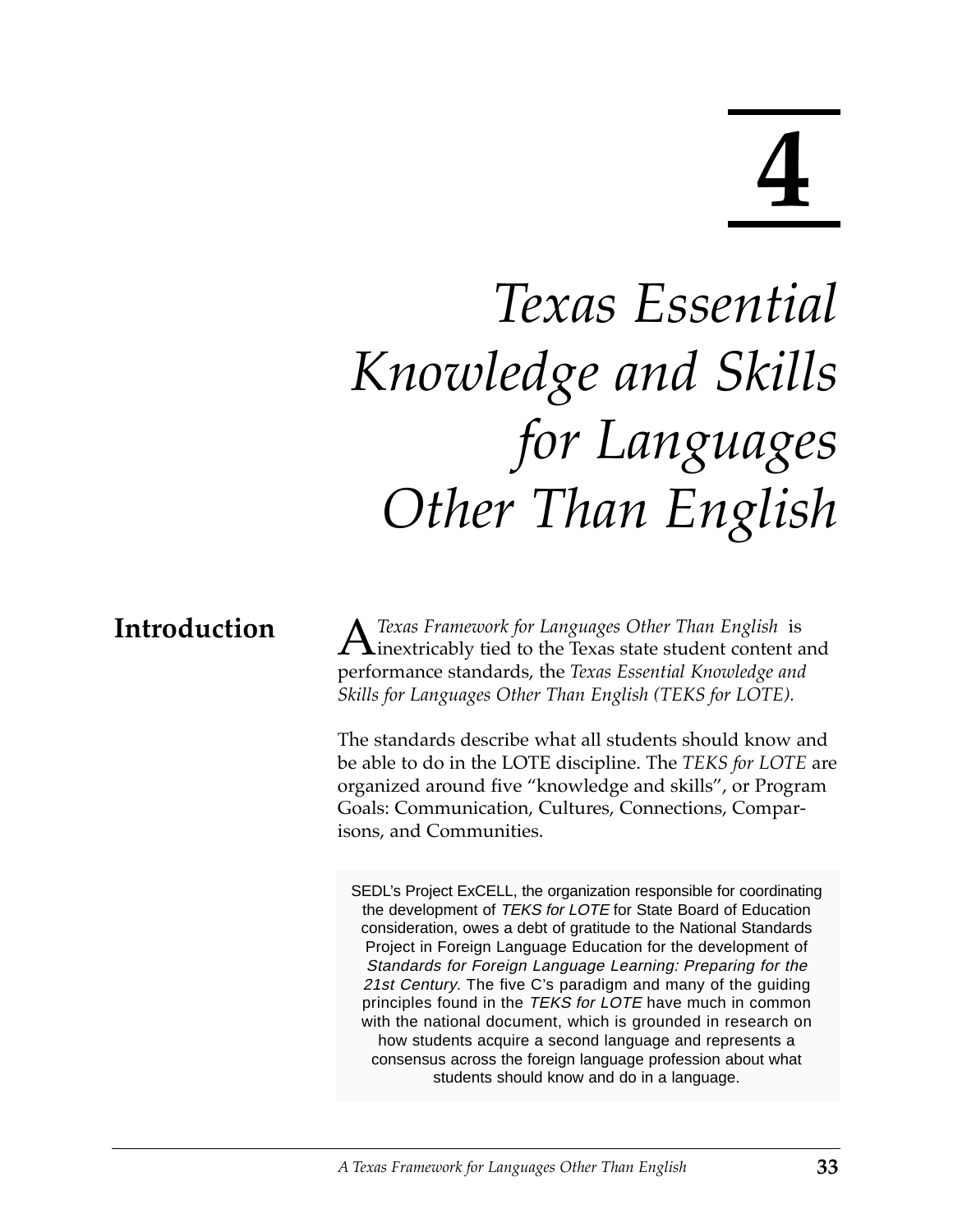# **Interrelationship of the Five Program Goals**

The five Program Goals form the foundation of current LOTE programs. The first goal, Communication, is the vehicle by which students reach the other four goals, Cultures, Connections, Comparisons, and Communities. In language classrooms, students are always communicating. Communication is the vehicle students use to become linguistically proficient. What students communicate about (topics, themes, literature, etc.) and in what contexts their communication takes place (in person, in writing, via the Internet, etc.) can be viewed as the content of the LOTE subject area.



**Illustration 4.1:** Interrelationship of the Five Program Goals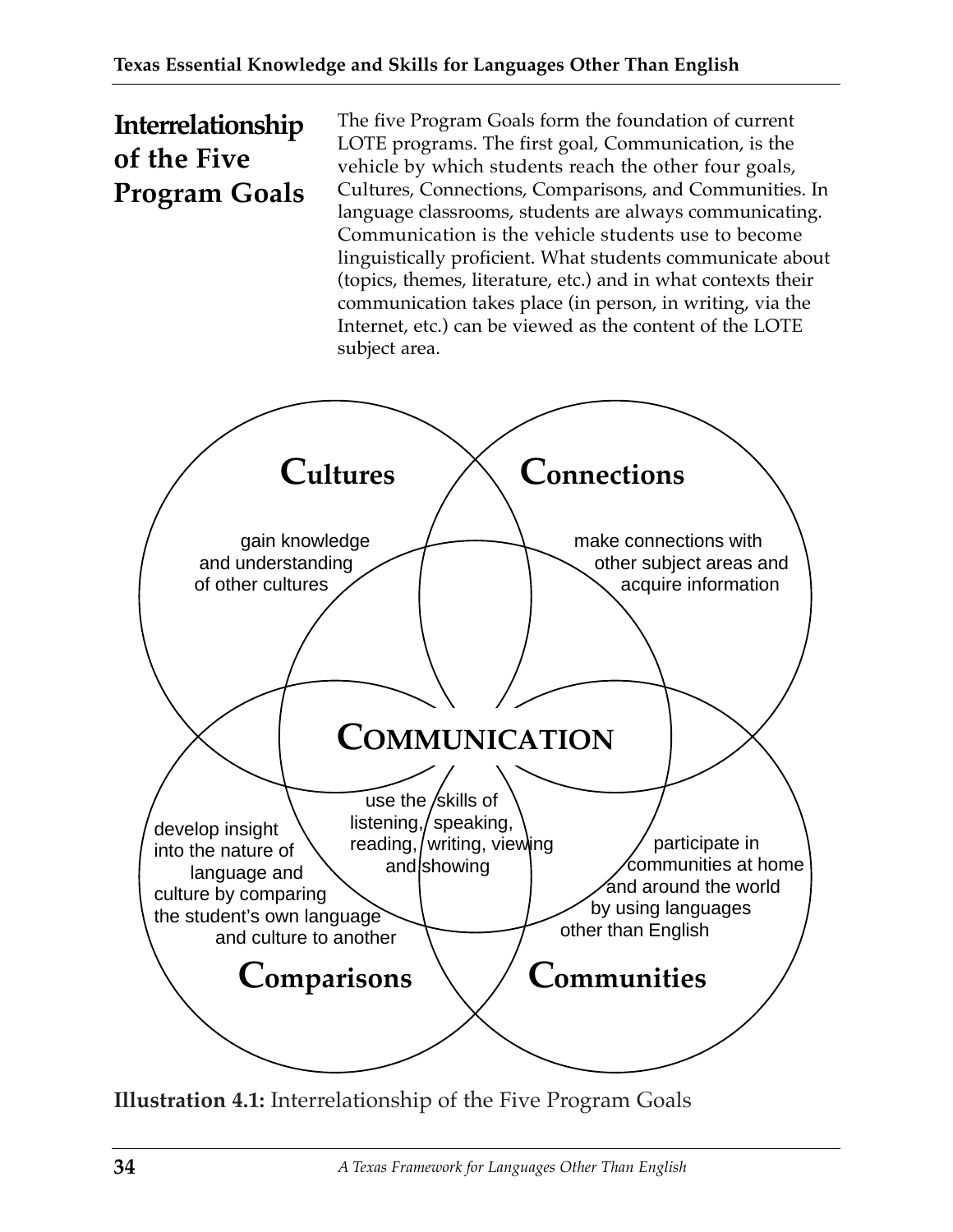# **Program Goals:** The content of the five C's

Each of the five C's is made up of specific content areas. For each content area, there are Knowledge and Skills, Performance Expectations, Example Progress Indicators, Learning Snapshots, and Progress Checkpoints. These are discussed below.

| Communication<br>Interpersonal mode<br>$\Box$ Interpretive mode<br><b>Presentational mode</b> | $\Box$ Practices and Perspectives<br>$\Box$ Products and Perspectives | Cultures    | Connections<br>$\Box$ Access to Information<br>$\Box$ Other Subject Areas |
|-----------------------------------------------------------------------------------------------|-----------------------------------------------------------------------|-------------|---------------------------------------------------------------------------|
| Comparisons                                                                                   |                                                                       |             | Communities                                                               |
| $\Box$ Nature of Language                                                                     |                                                                       |             | $\Box$ Within and Beyond the School                                       |
| □ Concept of Culture                                                                          |                                                                       |             | <b>Q</b> Personal Enrichment and Career                                   |
| $\Box$ Influence                                                                              |                                                                       | Development |                                                                           |

# *TEKS for LOTE* **:** Components in the *Framework*

Development

| $\boldsymbol{\checkmark}$ Knowledge<br>and Skills                  | A general statement describing what students should know and be able<br>to do. These statements appear in the official TEKS for LOTE (included<br>as Appendix H).                                                                                                                                                                                                                                                                                                                                                                                                                                                                                                              |
|--------------------------------------------------------------------|--------------------------------------------------------------------------------------------------------------------------------------------------------------------------------------------------------------------------------------------------------------------------------------------------------------------------------------------------------------------------------------------------------------------------------------------------------------------------------------------------------------------------------------------------------------------------------------------------------------------------------------------------------------------------------|
| $\mathcal V$ Performance<br><b>Expectations</b>                    | Statements describing what students are expected to know and be able<br>to do at a Progress Checkpoint. These statements appear in the official<br>TEKS for LOTE (Appendix H).                                                                                                                                                                                                                                                                                                                                                                                                                                                                                                 |
| $\boldsymbol{\nu}$ Example<br><b>Progress</b><br><b>Indicators</b> | Illustrations of what students might do to show their progress in meet-<br>ing the Performance Expectations outlined in the TEKS for LOTE. They<br>provide sample descriptions of what a student should know and be able<br>to do at the Progress Checkpoints. The Example Progress Indicators are<br>just that, examples; they are by no means limited to the few listed on<br>the following pages. Example Progress Indicators were created for use<br>in the Framework. These example progress indicators may not always<br>apply to classical languages. For examples of progress indicators for<br>classical languages at the three progress checkpoints, see Appendix D. |
| $\boldsymbol{\nu}$ Learning<br><b>Snapshots</b>                    | Brief examples of real classroom activities that show what Program<br>Goals, Knowledge and Skills, or Performance Expectations can look like<br>when implemented. Teachers wrote the learning snapshots which were<br>adapted for use in the <i>Framework</i> . Many of the learning snapshots can<br>be adapted to all languages, proficiency levels, and grade levels. Usual-<br>ly more than one knowledge and skill and performance expectation are<br>reflected in the learning snapshots.                                                                                                                                                                                |
| ▼ Progress<br>Checkpoints                                          | The proficiency students should be able to demonstrate at <i>novice</i> ,<br>intermediate, and advanced language levels. Descriptions of the<br>Progress Checkpoints appear in the official TEKS for LOTE, Appendix H.                                                                                                                                                                                                                                                                                                                                                                                                                                                         |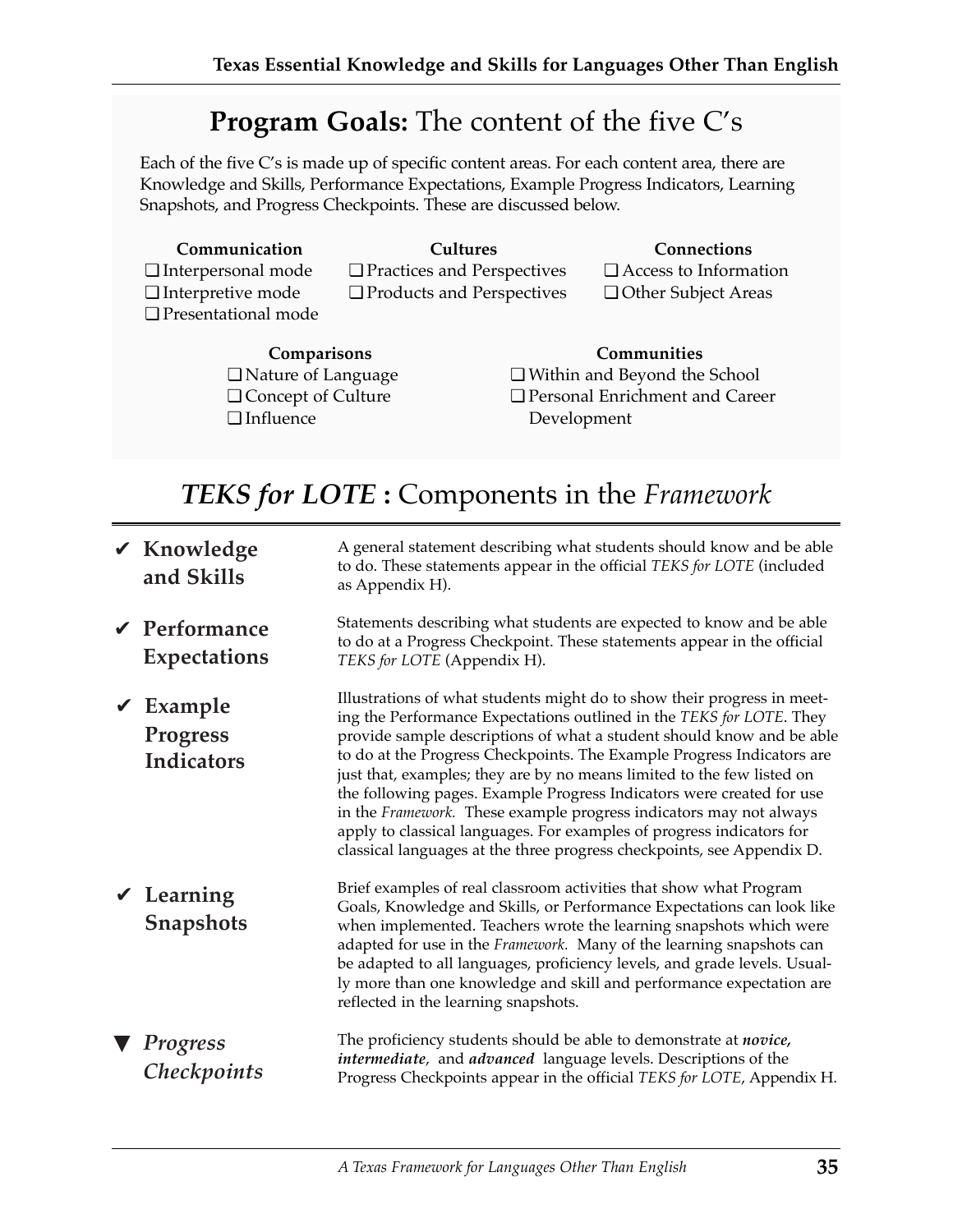# **Communication**

Communication skills are the primary focus of language study. These skills include the usual skills of listening, speaking, reading, and writing, as well as viewing and showing skills. Students develop communication skills by using knowledge of language and culture, communication strategies, learning strategies, and content from other subject areas. Through the Communication goal, students develop the skills necessary to manipulate the content of the other four Program Goals.

**Viewing** means understanding and interpreting non-linguistic communication like gestures, seeing a presentation of a play (and not just reading it), observing cultural practices and manifestations (e.g., noticing that French windows are different from American windows), looking at cultural products, such as works of art, and gaining visual information in addition to linguistic information from advertisements and television programs. Interpretation is the communication mode used primarily for viewing.

**Showing** includes expressing understanding of non-linguistic elements such as gestures, demonstrations of cultural practices, (e.g., dances), using graphics and illustrations with presentations, and role-playing. Presentation is the communication mode used primarily for showing.

> The national English language arts standards link skills with their medium: reading and writing use written language, listening and speaking use spoken communication, and viewing and showing involve visual language:

Being literate in contemporary society means being active, critical, and creative users not only of print and spoken languages but also of the visual language of film and television, commercial and political advertising, photography, and more. Teaching students how to interpret and create visual texts such as illustrations, charts, graphs, electronic displays, photographs, film, and video is another essential component of the English language arts curricula. Visual communication is part of the fabric of contemporary life. ... We must therefore challenge students to analyze critically the texts they view and to integrate their visual knowledge with their knowledge of other forms of language. By studying how visual texts work, students learn to employ visual media as another powerful means of communication. (National Council of Teachers of English, 1996).

The Texas Essential Knowledge and Skills for English Language Arts and Reading also provides content standards for viewing and representing in grades PreK-12.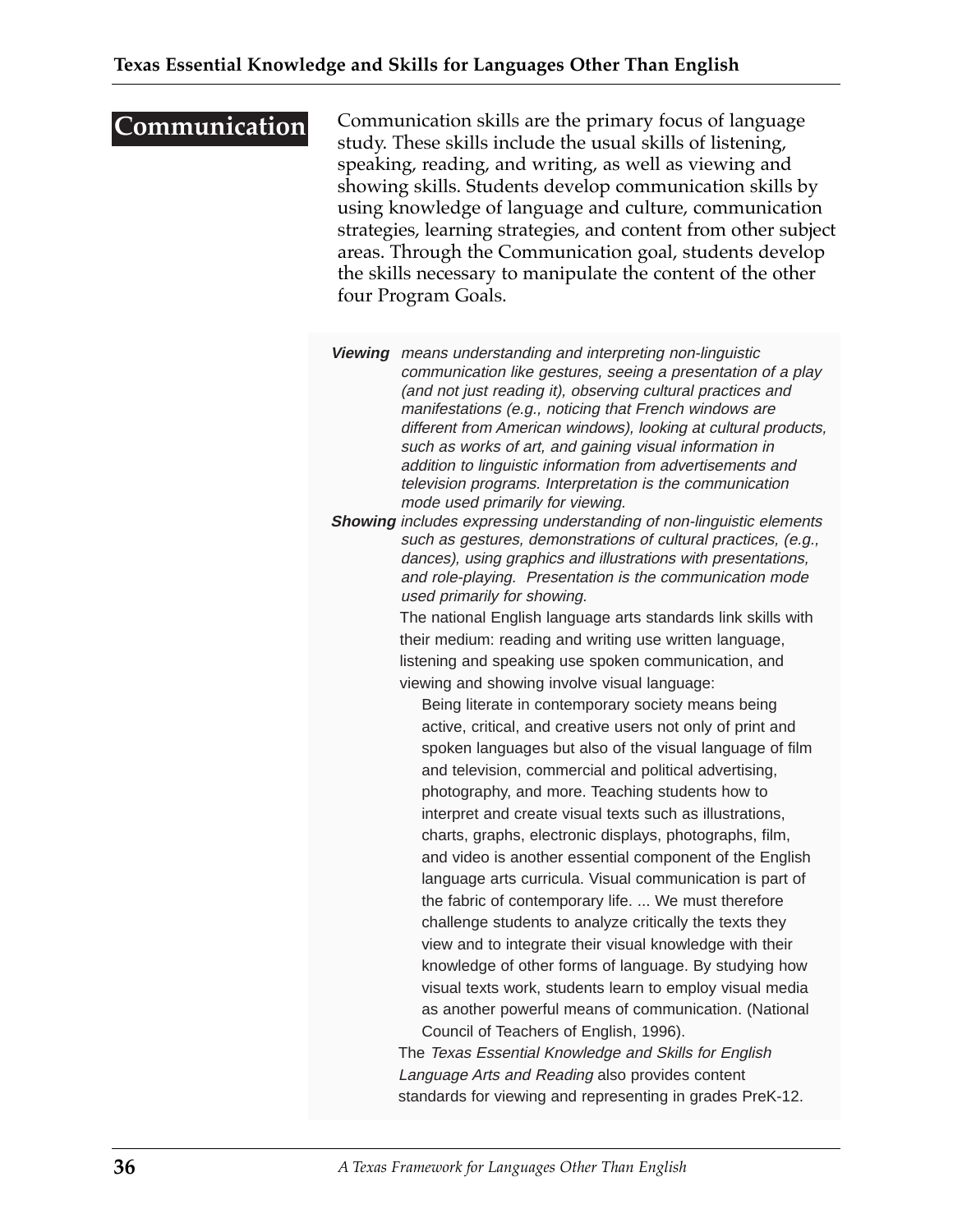|                     | Communicative proficiency derives from control of three<br>modes of communication: interpersonal, interpretive, and<br>presentational. Students need practice in all three types of<br>communication throughout a program in order to satisfy<br>their most commonly expressed reason for taking a lan-<br>guage class: to learn to communicate.                                                                                                                                                                                                                                                                         |
|---------------------|--------------------------------------------------------------------------------------------------------------------------------------------------------------------------------------------------------------------------------------------------------------------------------------------------------------------------------------------------------------------------------------------------------------------------------------------------------------------------------------------------------------------------------------------------------------------------------------------------------------------------|
| Interpersonal mode  | In the interpersonal mode, there is direct exchange of com-<br>munication between individuals, either listeners and speak-<br>ers, or readers and writers. This mode calls for active nego-<br>tiation of meaning among the individuals and requires a<br>natural pattern of adjustment and clarification in order to<br>achieve successful communication. Both receptive skills (lis-<br>tening and reading, sometimes enhanced by viewing) and<br>productive skills (speaking and writing, sometimes<br>enhanced by showing) are required in the interpersonal<br>mode.                                                |
| Interpretive mode   | The interpretive mode includes the receptive skills of listen-<br>ing and reading. The communicative source (e.g., the<br>author, speaker, or actor) is not present or accessible; there-<br>fore, negotiation of meaning is not possible. The listener or<br>reader must determine the meaning by using prior knowl-<br>edge of the language and culture, personal knowledge<br>about the subject, learning strategies, and, perhaps, refer-<br>ence materials. Interpretation of any medium is enhanced<br>by viewing, whether of pictures, staging, setting, or body<br>language.                                     |
| Presentational mode | The presentational mode calls for the creation of formal<br>messages, public speaking or an editorial, for example, to<br>be interpreted by listeners or readers where there is no<br>opportunity for active negotiation of meaning between lis-<br>teners and speakers or readers and writers. The productive<br>skills (speaking and writing) are used in this mode. The<br>presentational mode is enhanced by the showing of non-lin-<br>guistic elements such as photographs, gestures, demonstra-<br>tions of cultural practices (e.g., dances, sports), the use of<br>graphics or illustrations, and role-playing. |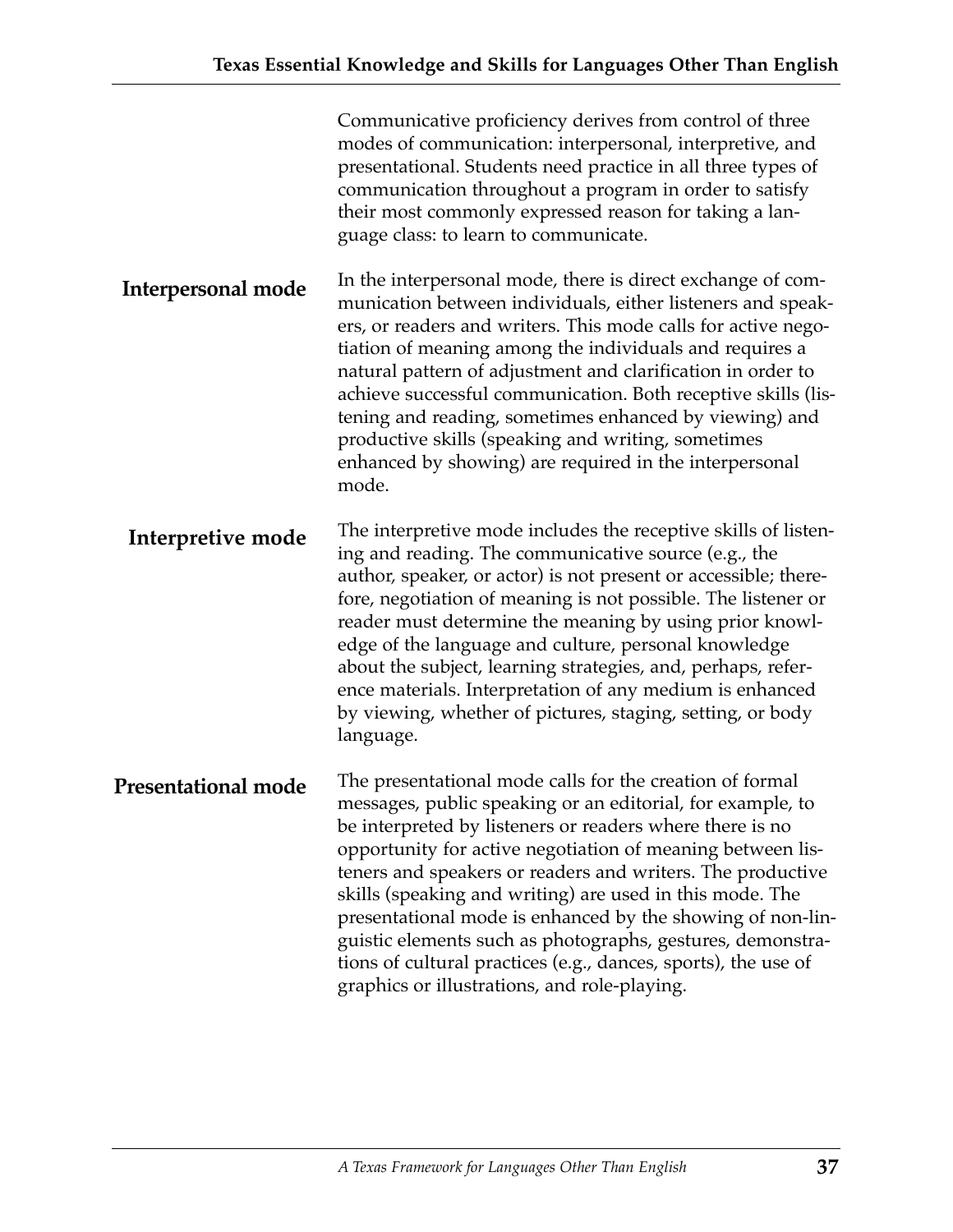|                                        | LOTE teachers make effective communication and learning<br>strategies explicit in classroom instruction to help students<br>become self-motivated, independent learners.                                                                                                                                                                                                                                                                                                                                                                                                                                                                                                                                                                                                                                                                                    |
|----------------------------------------|-------------------------------------------------------------------------------------------------------------------------------------------------------------------------------------------------------------------------------------------------------------------------------------------------------------------------------------------------------------------------------------------------------------------------------------------------------------------------------------------------------------------------------------------------------------------------------------------------------------------------------------------------------------------------------------------------------------------------------------------------------------------------------------------------------------------------------------------------------------|
| Communication<br><b>Strategies</b>     | Students need to learn strategies for communication, such<br>as how to begin, sustain, and end conversations, how to<br>stall for thinking time, how to use circumlocution to get<br>around a communicative impasse, or how to avoid mistakes<br>in grammatical structures not yet mastered. These skills go<br>beyond learning vocabulary words and rules for pronuncia-<br>tion, grammar, spelling, and punctuation. Learning about<br>and using communication strategies is part of the Commu-<br>nication Program Goal in the TEKS for LOTE.                                                                                                                                                                                                                                                                                                            |
| Language Learning<br><b>Strategies</b> | Another part of communication is becoming aware of and<br>using effective language learning strategies. For example,<br>students learn to be persistent and creative in testing<br>hypotheses when faced with oral or written communication<br>they do not fully understand. They look for cognates to see<br>if a word might be in the same family as a word they<br>already know, keep reading or listening for further<br>information to complete their understanding, and guess at<br>meaning from context. Students learn to activate prior<br>knowledge and apply it to the current task. They keep trying<br>different ways to understand the oral or written communi-<br>cation until they succeed, instead of simply trying the same<br>ineffective techniques such as reading a passage over and<br>over, thinking it will eventually make sense. |
|                                        | Effective learners know how they learn best. They visualize<br>new words and how they are related to each other, using<br>mnemonic devices such as a formula or rhyme as an aid to<br>remembering. They take risks in order to communicate their<br>ideas, monitor their own language production for errors,<br>and seek corrective feedback.                                                                                                                                                                                                                                                                                                                                                                                                                                                                                                               |
|                                        | The content and context of Communication are derived<br>from the other four Program Goals: Cultures, Connections,<br>Comparisons, and Communities, and should always be age-<br>appropriate.                                                                                                                                                                                                                                                                                                                                                                                                                                                                                                                                                                                                                                                                |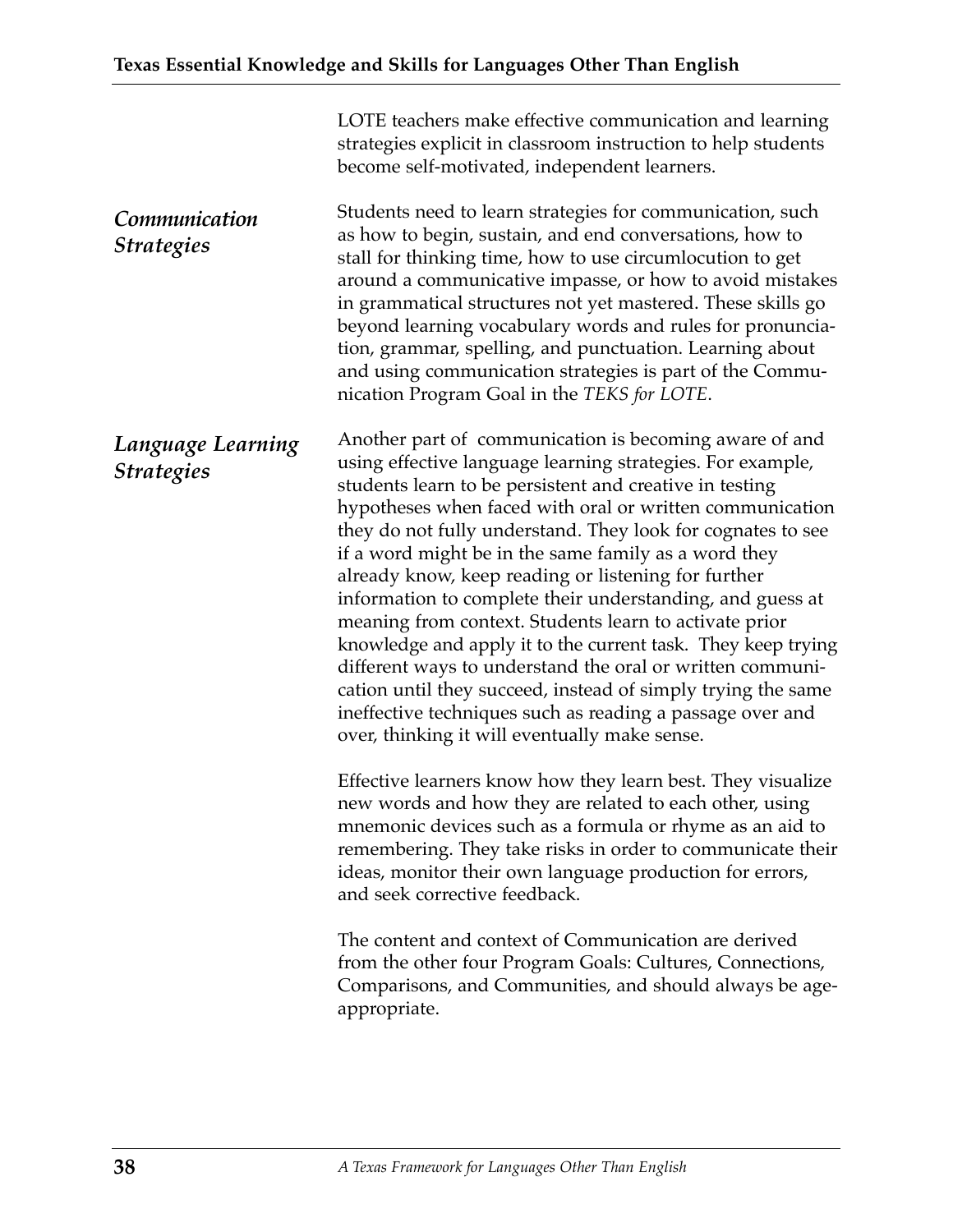# ✔ **Learning Snapshot**

**ENTREVISTAS DE NUESTRA COMUNIDAD DE HISPANOHABLANTES** (**INTERVIEWS OF OUR SPANISH-SPEAKING COMMUNITY MEMBERS**) Students prepare for With Spanish-speaking members of their community , conduct, and compile interviews<br>ing members of their unterviews including parents, teachers, students, and other members of the local community. The interviews are recorded on cassette and the students take notes during the interview to the class and also write summaries for a booklet or . Students present their interviews<br>a write summaries for a interviews newsletter. Students also write formal thank-you letters to their interviewees. María D. González, Northside ISD, Clark High School<br>Grades 10 -12, Spanish, Course Level IV,<br>Intermediate Grades 10 -12, Northside ISD, Clark High S<br>Intermediate Level IV, Intermediate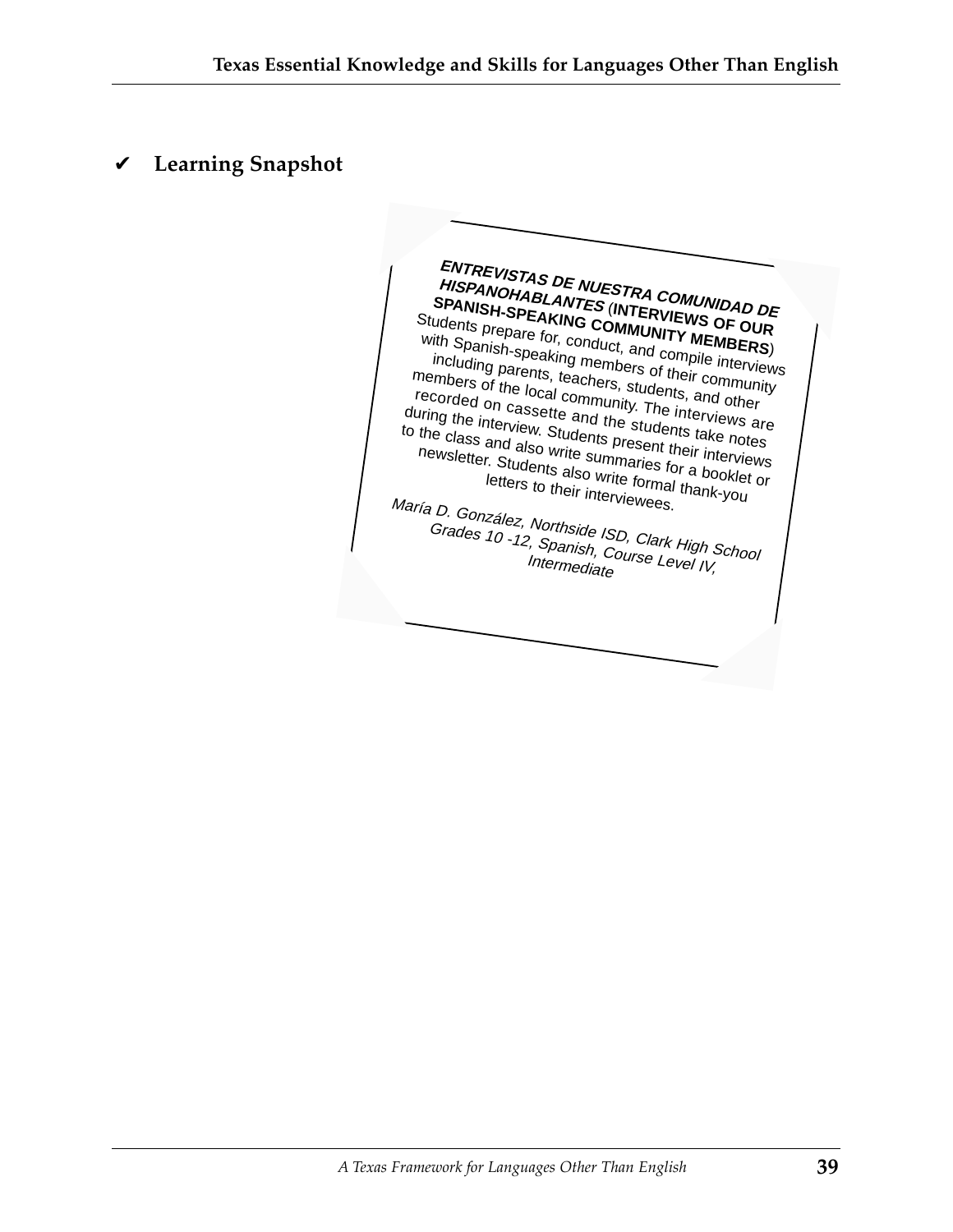# **Communication:** Interpersonal mode

#### ✔ **Knowledge and Skills**

The student communicates in a language other than English using the skills of listening, speaking, reading, and writing.

#### ✔ **Performance Expectations**

▼*Novice*

▼*Intermediate*

The student is expected to engage in oral and written exchanges of learned material to socialize and to provide and obtain information.

The student is expected to engage in oral and written exchanges to socialize, to provide and obtain information, to express preferences and feelings, and to satisfy basic needs.

▼*Advanced*

The student is expected to engage in oral and written exchanges, including providing and obtaining information, expressing feelings and preferences, and exchanging ideas and opinions.

# ✔ **Example Progress Indicators**

▼*Novice*

By the end of the novice level students are able to:

- introduce themselves and respond to biographical questions
- express likes and dislikes about the immediate environment
- use authentic menus to order food

▼*Intermediate*

By the end of the intermediate level students are able to:

- create and respond to questions in a simple conversation
- survey others about their opinions on ageappropriate topics
- plan a party menu which includes a variety of foods

▼*Advanced*

- initiate, sustain, and close a conversation
- compare and contrast their own school rules with those from other cultures
- discuss what constitutes a healthy diet and its impact on health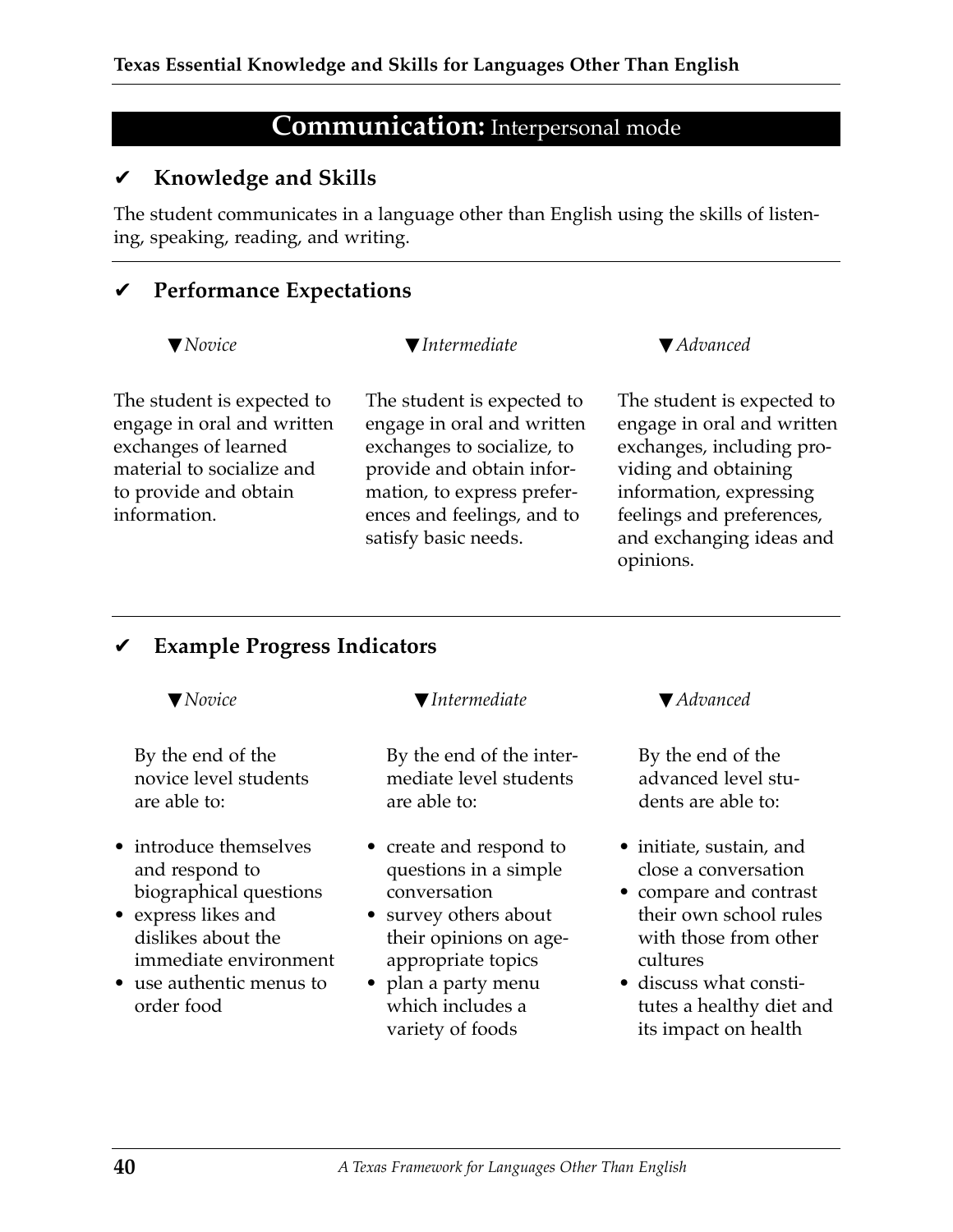# **Communication:** Interpersonal mode

#### ✔ **Learning Snapshots**

**WHO HAS THE ODD PICTURE?** <sup>A</sup> class is divided into small groups of four students. Each student has a folder with a picture or illustration inside. Student has a juice with a picture of independent the same picture; the fourth student's picture is similar, but different. The students do not show each other their pictures but take stuturities and the picture to the whole group. The text type of their description depends on their proficiency level.<br>
turns used in the protocon their proficiency level.<br>
type of their description depends on their proficiency level.<br>
type of their description depends on their Students may also ask and answer questions about the Students may also ask and answer questions about the pictures. When everyone has had a turn talking about the pictures. When everyone has have a turn taining about the<br>pictures, when then decides who has the dissimilar e of their uses also ask after has had a turn has the the activity students may write<br>ictures. When everyone has decides who has the may write<br>ictures. When exercise.<br>icture, each student the picture for a written exercise Chris Morrison, Katy ISD, Mayde Creek High School, Grades 9-12, Spanish, Course Level I, Novice **MI NIÑEZ (MY CHILDHOOD)** In this activity students Write descriptions of their childhood and present the Written descriptions of their children drive present the with a childhood photograph to their classmates. The students then have to guess whose childhood narrative Suudents are reading. Since students go through one or two students and their students of through one or two drafts before displaying their final product, they gain<br>Writing skills in the language.<br>Debbie Clays Debbie Claxton, Richardson ISD, Apollo Junior High School Grades 7-9, Sunior High School<br>Grades 7-9, Spanish, Chool, School, Spanish, Course Level II,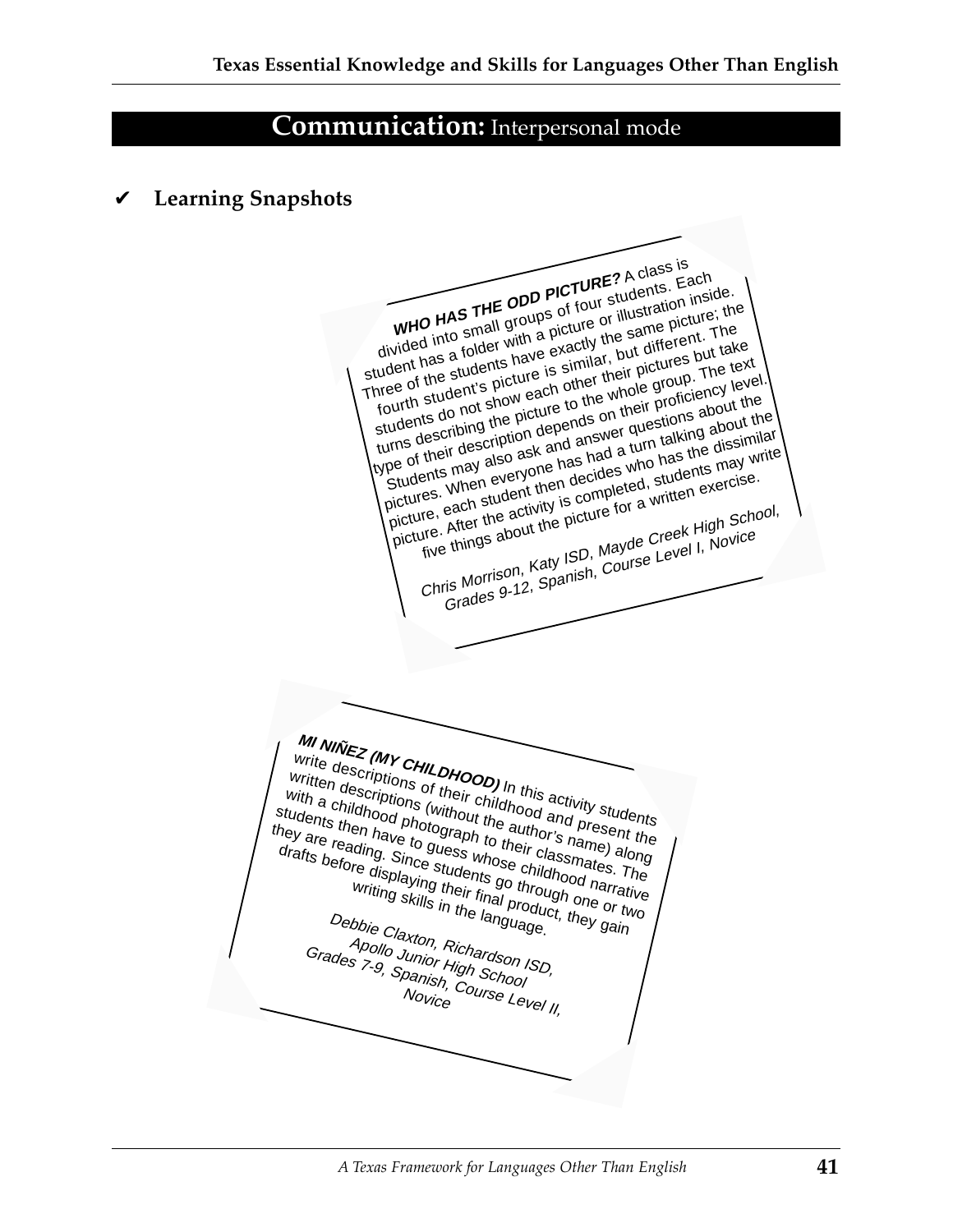# **Communication:** Interpretive mode

#### ✔ **Knowledge and Skills**

The student communicates in a language other than English using the skills of listening, speaking, reading, and writing.

#### ✔ **Performance Expectations**

#### ▼*Novice*

#### ▼*Intermediate*

The student is expected to demonstrate understanding of simple, clearly spoken, and written language such as simple stories, high-frequency commands, and brief instructions when dealing with familiar topics.

The student is expected to interpret and demonstrate understanding of simple, straightforward, spoken and written language such as instructions, directions, announcements, reports, conversations, brief descriptions, and narrations.

#### ▼*Advanced*

The student is expected to interpret and demonstrate understanding of spoken and written language, including literature, on a variety of topics.

#### ✔ **Example Progress Indicators**

#### ▼*Novice*

By the end of the novice level students are able to:

- create a visual to illustrate some aspect of the language such as a folktale, song, or video
- read authentic or teacher-produced passports and complete a class roster with basic biographical information
- list the descriptors of the main characters after viewing a familiar video

#### ▼*Intermediate*

By the end of the intermediate level students are able to:

- read a sample of the language such as a letter, poem, or interview and rewrite it as a journal entry from the author, journalist, or interviewee
- read descriptions of several jobs and create a mock resume to include with an application for one of those jobs
- sequence important events after viewing a familiar film or video

▼*Advanced*

- listen to interviews of two people and write a comparison of their beliefs, opinions, and/or feelings
- read a course description for study abroad and compose an argument supporting participation in an exchange program
- view a film or video and summarize the plot and/or analyze the conflict(s)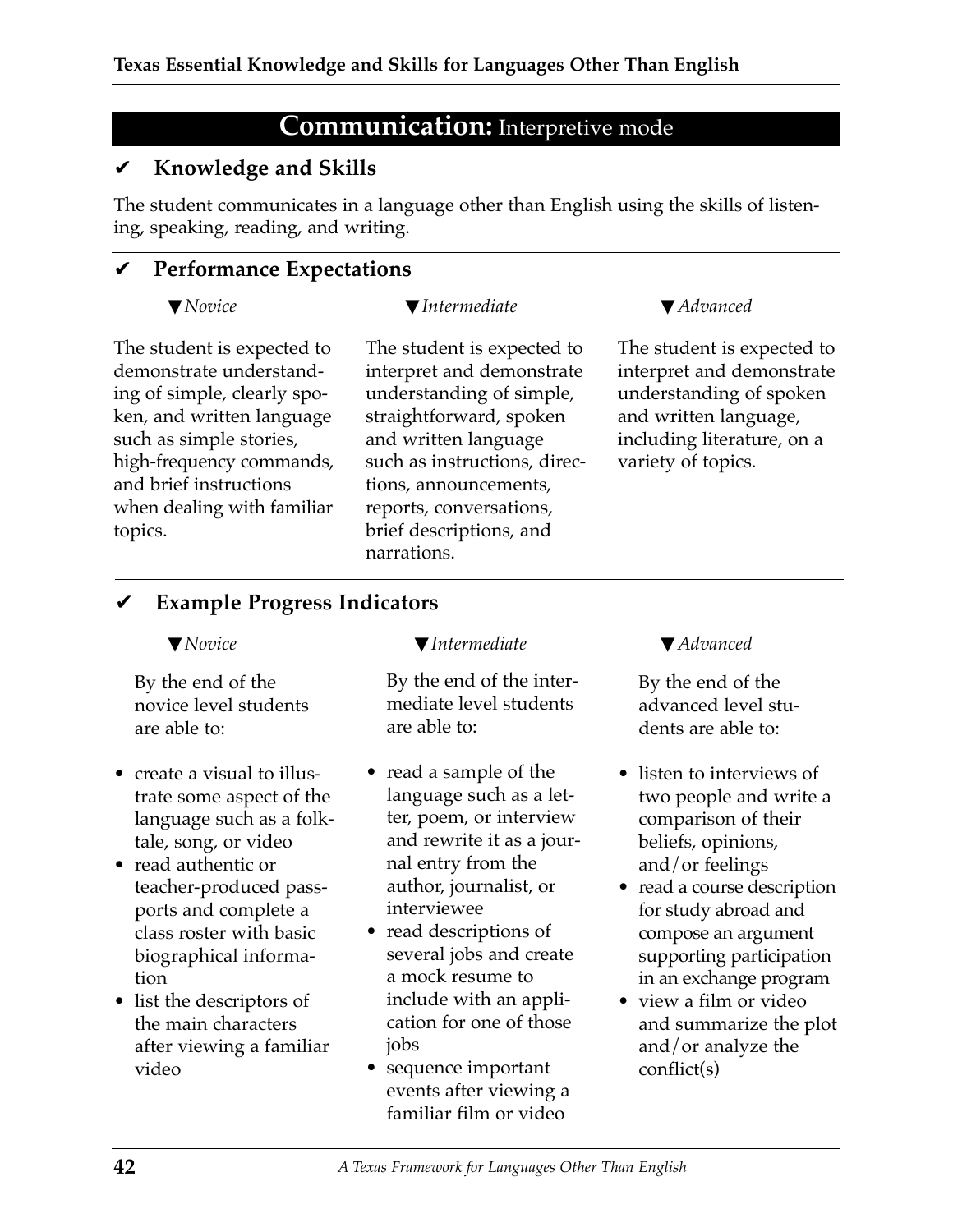# **Communication:** Interpretive mode

✔ **Learning Snapshots BOLSA DE PREGUNTAS (BAG OF QUES-**TIONS) The teacher creates questions that can be answered in one, two, or three sentences based<br>on recent readings or class discussions based<br>cut into strips with one question one. The list is<br>paper. These strips are then put into a based<br>dividual students draw a questio Upon recent readings or class discussions. The list is Cut into strips with one question on each strip of paper. These strips are then put into a bag. Individual students draw a question on each The line of the distribution of the bag,<br>
read it to the class, and then put into a bag,<br>
Carolyn Frost M. Then answer it, Carolyn Frost, North East ISD, Churchill High School, Grades 9-12 Spanish, Course Level IV, Intermediate **EL CHIVO EN LA HUERTA (THE GOAT IN**<br> **EL CHIVO EN LA HUERTA (THE GOAT IN**<br> **EL CARDEN)** Students listen as the teacher<br>
THE GARDEN) Students la Huerta (by Lada<br>
THE GARDEN) Students la Huerta (by Lada<br>
reads the story. Th THE GARDEN) Students listen as the teacher reads the story El Chivo en la Huerta (by Lada EL CHIVO E. THE GARDEN) Students in a Huelia the story,<br>THE GARDEN) El Chivo en la Huelia the story,<br>reads the story. The class discusses the animals<br>losefa Katky). The sand the setting, and students<br>losefa Katky and the p this second reading, the students which the various animals<br>the turns acting out the parts of the various animals<br>take turns acting out the parts of the various animals<br>the story. Later, each child is given a copy of the<br>c in the story. The students then illustrate their favorite the study. The students then must are them layonted the Intifies the students then the story and listens to the story again on cassette. After<br>the story. The students review the story again on cassette. After<br>character. Later, each child is given a review the<br>character and seco sequence and characters of the story, then headbands with illustrations and sentences from the story vanus will illustration and sentences trong act out the story and yiven in acrowed advants with acrowing and solities and helps to narrate. Martha Cardona, Fort Worth ISD, T.A. Sims Elementary School, Kindergarten, Spanish immersion, Course Level I, Novice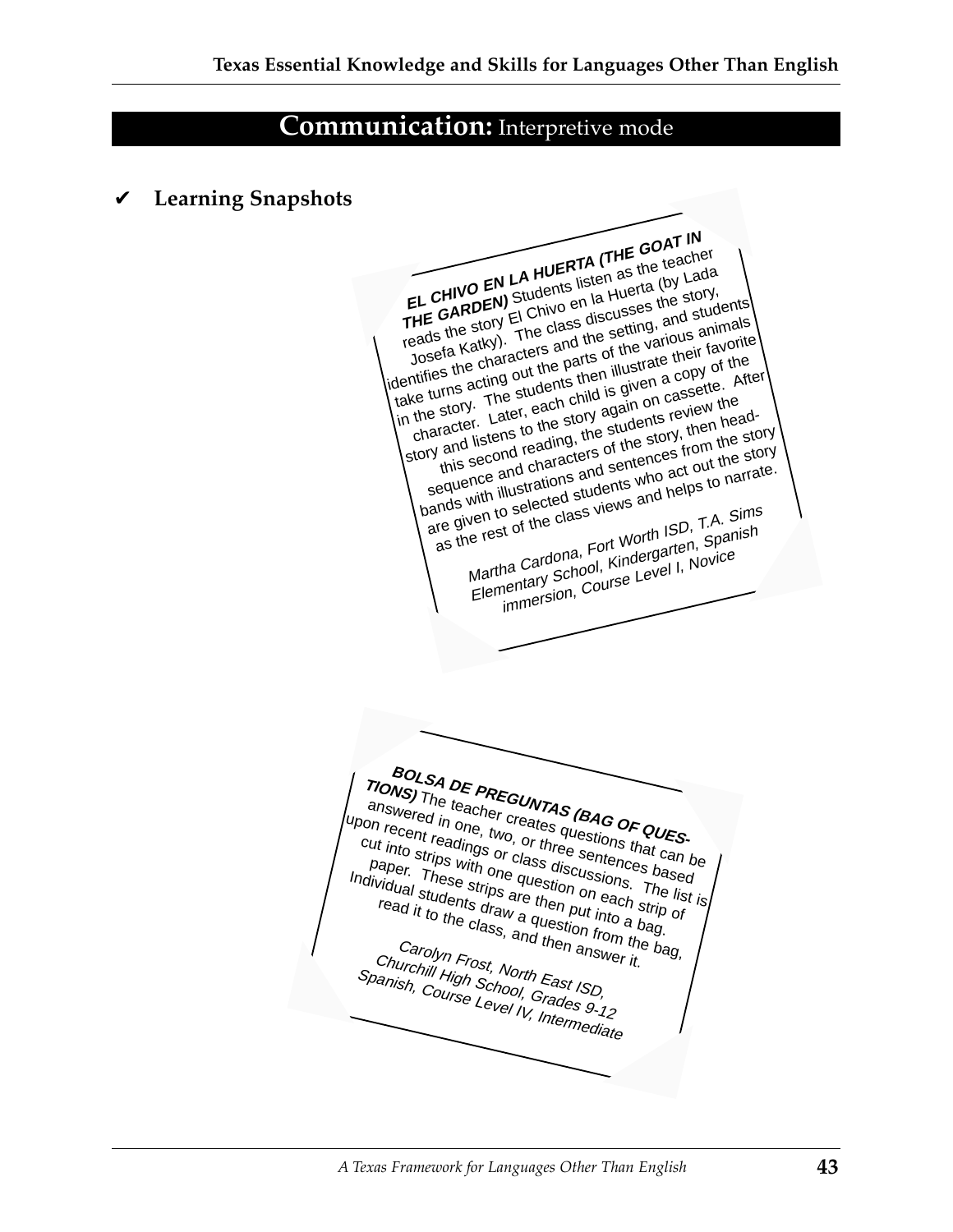# **Communication:** Presentational mode

#### ✔ **Knowledge and Skills**

The student communicates in a language other than English using the skills of listening, speaking, reading, and writing.

#### ✔ **Performance Expectations**

▼*Advanced* ▼*Intermediate* ▼*Novice* The student is expected to present information using familiar words, phrases, and sentences to listeners and readers. The student is expected to present information and convey short messages on everyday topics to listeners and readers. The student is expected to present information, concepts, and ideas on a variety of topics to listeners and readers.

#### ✔ **Example Progress Indicators**

▼*Novice*

By the end of the novice level students are able to:

- list the physical characteristics of a favorite person
- present the location of points of interest on a map

▼*Intermediate*

By the end of the intermediate level students are able to:

- describe an everyday activity
- give directions from a given point to a destination

▼*Advanced*

- describe an incident that occurred in the past, such as an accident, surprise, or problem
- research a chosen locale and present the advantages and disadvantages of a trip to that site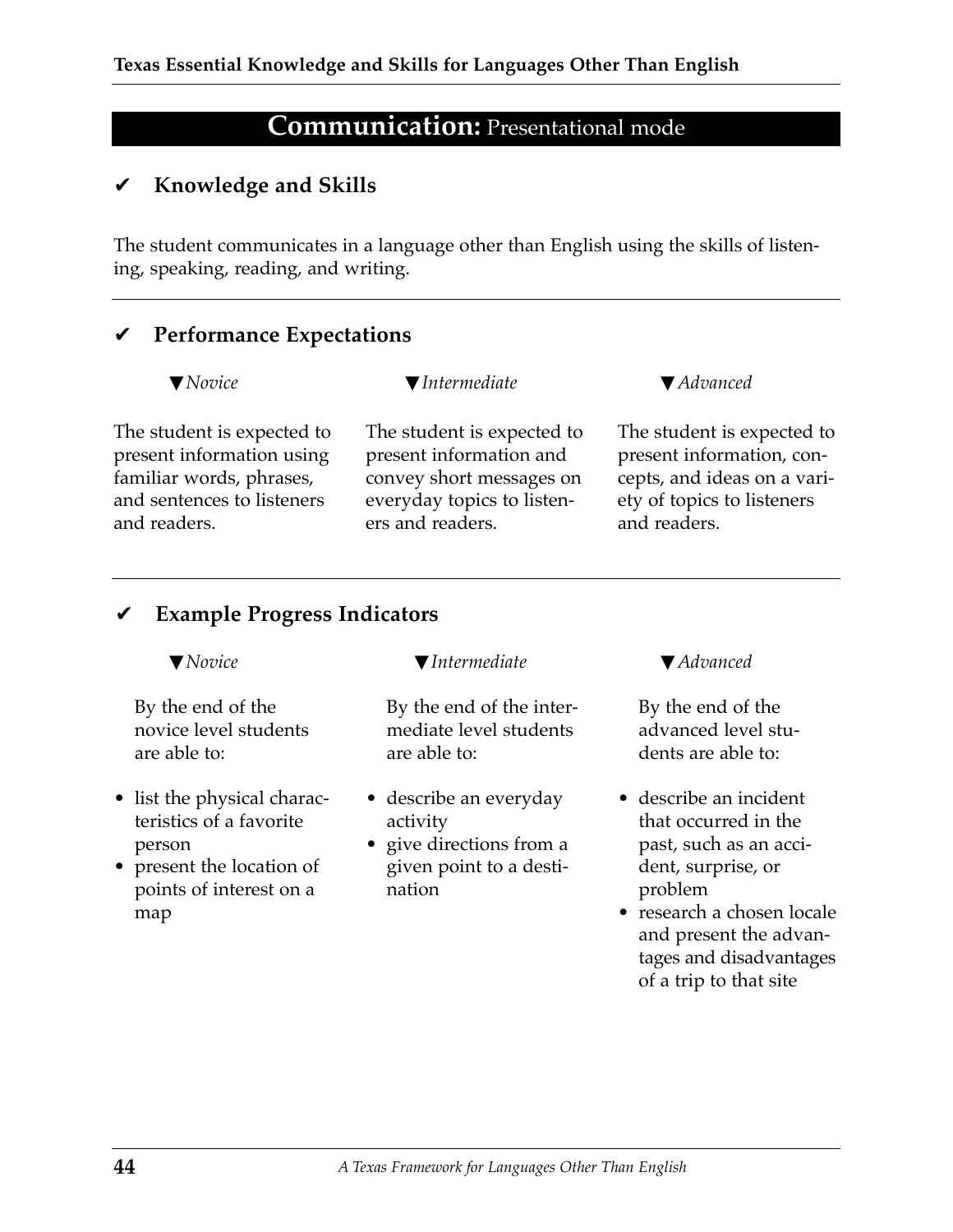# **Communication:** Presentational mode

# ✔ **Learning Snapshots**

#### **LATIN ORATORY**

Teacher selects (or students select for themselves) passages from Latin literature to memorize. As they memorize the passages, students may work in teams to help one another with pronunciation. Students recite the passages before the whole class. The class, which has copies of the passage being read, judges the oratories and selects the best three speakers based on criteria such as pronunciation, poise, and clarity. The teacher awards the best speakers and encourages them to enter local, state, and national competitions.

Clyde Lehman, Alan Abbe, and Stacy Nix; Northside ISD; Health Careers High School, Holmes High School, and Taft High School; Grades 9-12; Latin; Course Level III-IV; Intermediate-Advanced

**FRUTAS Y VERDURAS (FRUITS AND**  VEGETABLES) Students learn the names of several fruits and vegetables in Spanish. Using plastic models or the real thing, students categorize the<br>truit or vegetables by color, beginning letter, and<br>getables and, with they draw the fruits and<br>with the correct word in Spanish<br>them fruits and vegetables by color, beginning letter, and fruit or vegetable. They draw the fruits and<br>stables and, with the teacher the fruits and<br>with the correct word in Spanish.<br>2. Leigh Ann Kies, Midland ISD vegetables and, with the teacher's help, label them<br>
with the correct word in Spanish.<br>
Bush - Bush - Bush - Bush -Bush Elementary School, <sup>Cham</sup>ish.<br>Sh FLES Program, Cchool, Grades K-5,<br>Ann Ales Program, Course Lauru K-5, Spanish FLES Program, Course Level I, Novice **WACK<sup>Y</sup> ANIMALS** Students learn about animals and how to discuss them in French annuals and how to discuss them in Fightat, and annuals and traits, habitat, and www.y their hames, physical trains, habitat, and the motion information. about a chosen animal to the rest of the class using<br>about a chosen animal to the rest of the class using visual, written, and oral communication. Individual students then invent their own wacky animal (for students then invent their own wacky animal (for example, a bird with four legs, a gargoyle with wings, but a committen, and their own agargoyle with sual, written, and with four legs, a gargoyle with picture<br>students then invent four legs, a gargoyle with four legs, a gargoyle with four legs.<br>and write its description. rple alligator).<br>
rple alligator).<br>
and write its desormed ISD, Socorro High<br>
M. Gaston C. Cyr, Socorro ISD, Socorro High<br>
M. Gaston C. Cyr, Socorro ISD, Socorro High<br>
Novice Cythology, Journal Chevel II, U. Cythology, Grades 9-12, French, Course Level II,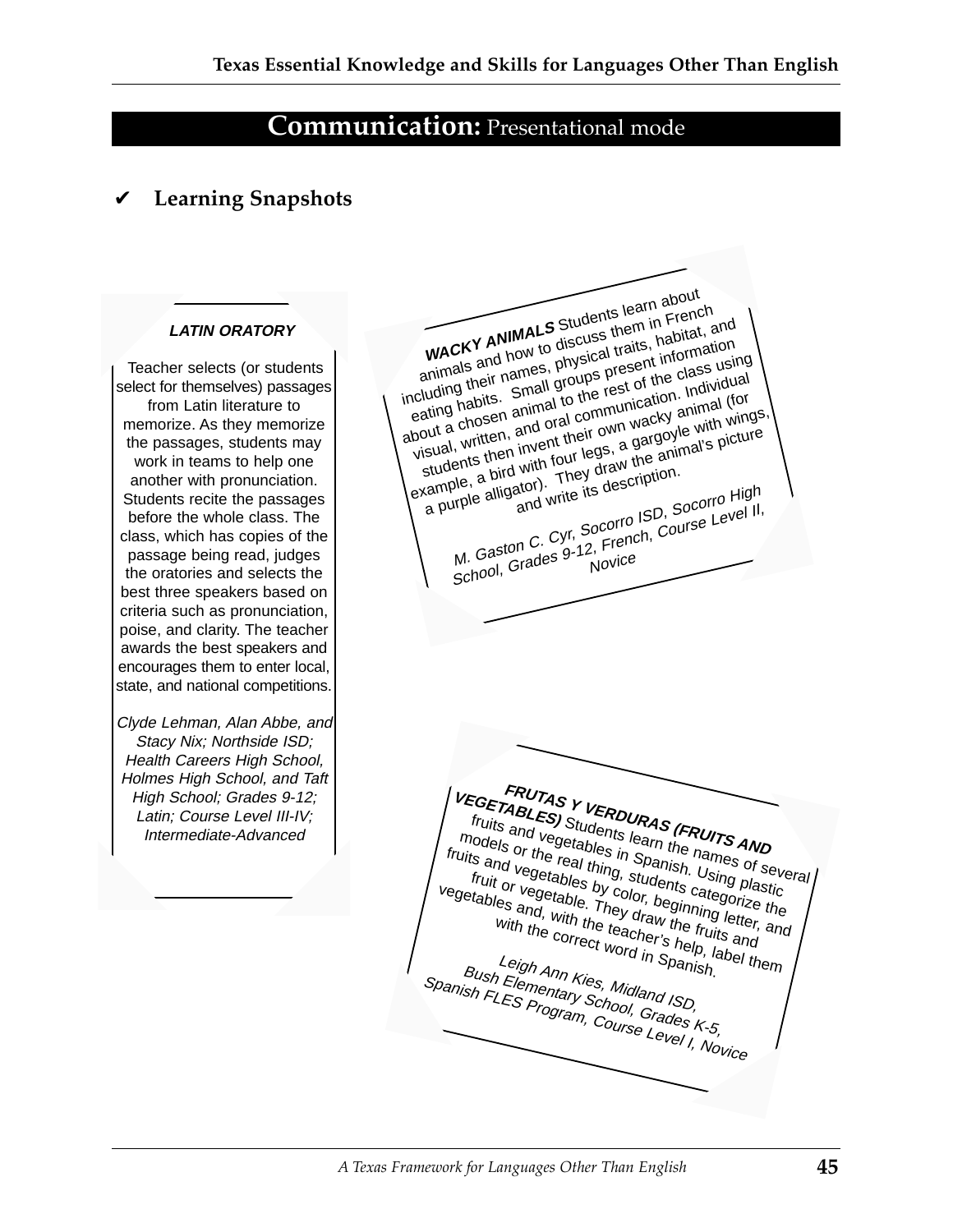# **Cultures**

Students learn about and experience other cultures as an integral part of studying languages other than English. This includes studying and experiencing the following three cultural components of a society:

- ❖ the *perspectives* (the way people perceive things: their attitudes and values)
- ❖ the *practices* (what people do: their patterns of behavior)
- ❖ the *products* (what people create, both tangible and intangible: their literature, art, music, tools, food, laws, games, etc.)

Products include both the great accomplishments of a culture and the institutions that characterize how the society functions. This element has been referred to as "Big C" culture and includes art, music, dance, drama, poetry, and literature, as well as social, economic, and political systems.

Cultural behavior is a vital component of communication. Inappropriate body language can convey an unintended meaning even when the words are correct (e.g., a gesture intended to be a "good-bye wave" could be confused with the "come here" gesture in Italian.) Unexpected behavior can cause one to misinterpret someone else's meaning (e.g., arriving "late" to an appointment may mean only that the person has a different understanding of time).

Learning about and understanding cultures increases student motivation to learn the language, fosters divergent thinking, and connects language learning to other subject areas. In addition, the program goal of Cultures provides knowledge to enhance any future contacts with native speakers of the language studied, either informal (through friends or travel experiences) or formal (in business or professional contexts).

Because novice level students may not have sufficient knowledge of the language to use it exclusively to discuss culture, teachers may choose to use English to help students understand and discuss the perspectives behind cultural practices and products. Students can then use this knowledge to apply in tasks matched to their ability to use the second language, such as listing practices that are common among speakers of English, speakers of the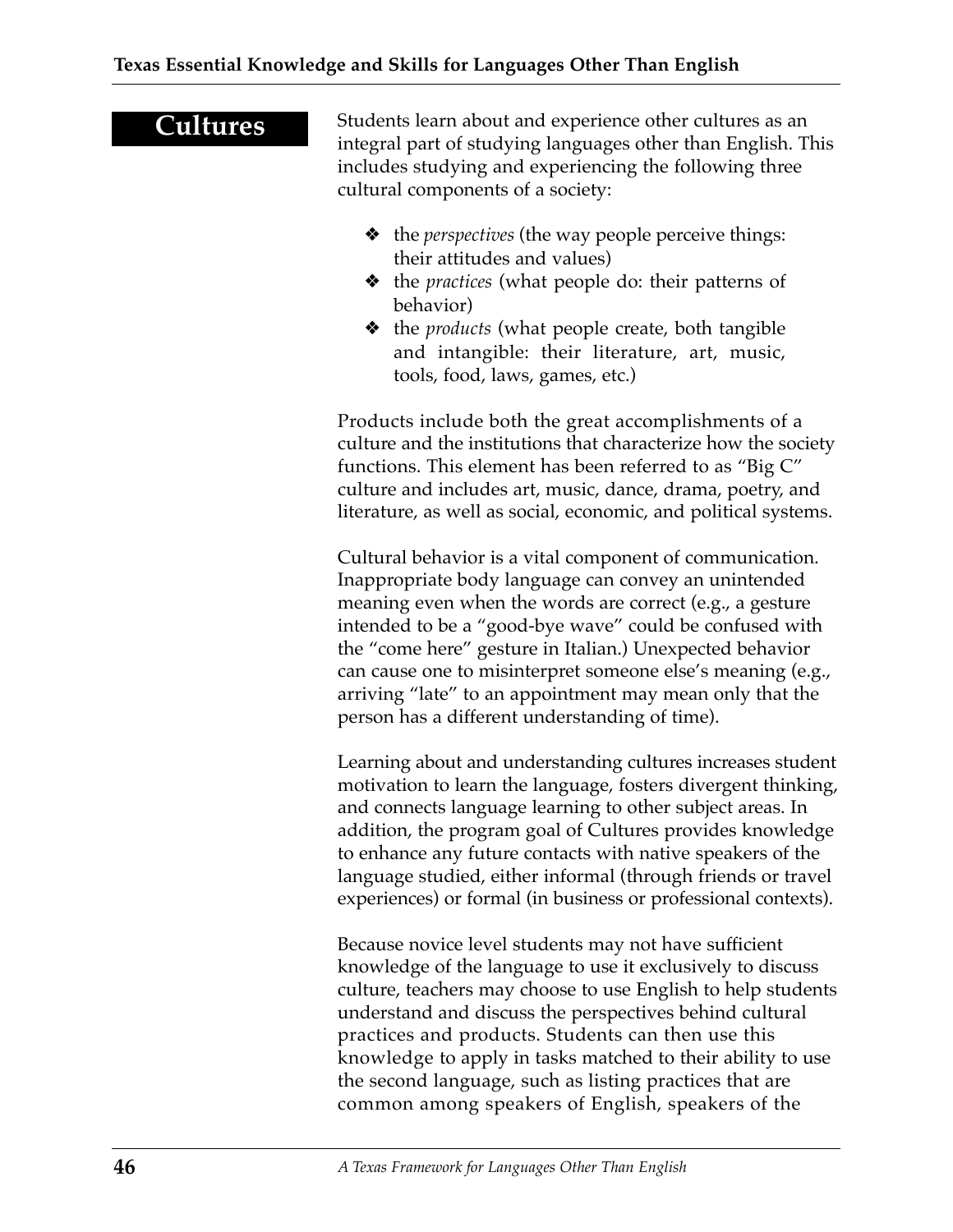language being studied, or speakers in both cultures. Intermediate and advanced level students, however, would use the language to learn about culture through the interpretation and discussion of authentic materials. For example, while novice-level students might speak in English about why *Día de los Muertos* (Day of the Dead) is an important ritual in Mexico before applying that knowledge by matching contrasting phrases as descriptive of Mexico or of the United States, intermediate and advanced level students would interpret the unique cartoons and other *Día de los Muertos* features in Mexican newspapers through discussion in Spanish.

Resources that provide cultural information include videos, literature, periodicals, and guest speakers. Students should be made aware of the cultural context of language segments and taught to look for cultural

information. As they role play, write stories, or conduct interviews, they should do so in a culturally appropriate manner.

For more information on materials, see Appendix F, Suggested Materials for the LOTE Classroom.

# ✔ **Learning Snapshots**

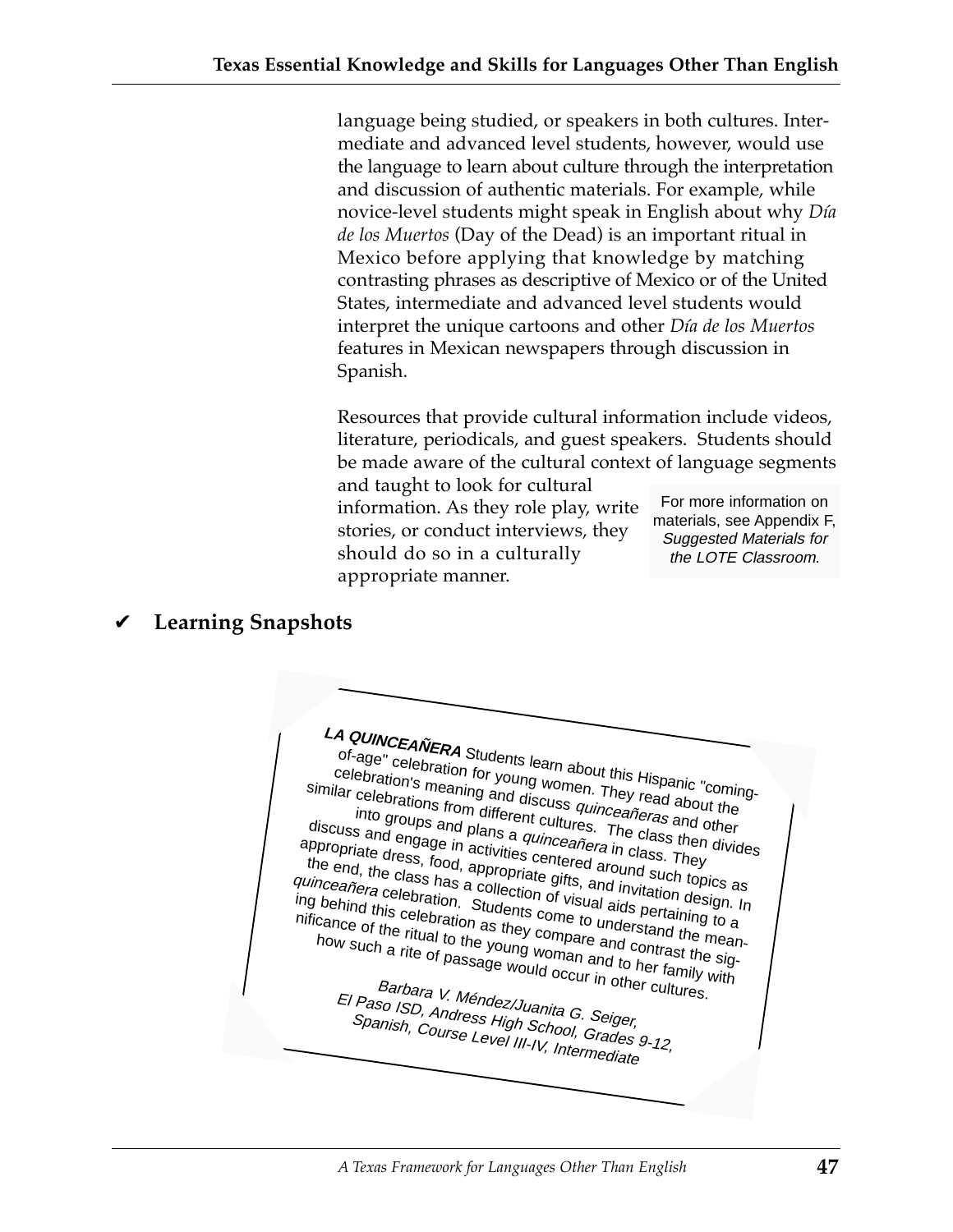# **Cultures:** Practices and Perspectives

#### ✔ **Knowledge and Skills**

The student gains knowledge and understanding of other cultures.

#### ✔ **Performance Expectations**

▼*Novice*

#### ▼*Intermediate*

The student is expected to demonstrate an understanding of the practices (what people do) and how they are related to the perspectives (how people perceive things) of the cultures studied.

The student is expected to use the language at the intermediate proficiency level to demonstrate an understanding of the practices (what people do) and how they are related to the perspectives (how people perceive things) of the cultures studied.

#### ▼*Advanced*

The student is expected to use the language at the advanced proficiency level to demonstrate an understanding of the practices (what people do) and how they are related to the perspectives (how people perceive things) of the cultures studied.

#### ✔ **Example Progress Indicators**

▼*Novice*

By the end of the novice level students are able to:

- identify and illustrate a traditional custom or celebration
- view a role play situation and recognize culturally appropriate verbal and/or non-verbal expressions

▼*Intermediate*

By the end of the intermediate level students are able to:

- view a video depicting a cultural celebration and write a short letter in the language describing it and explaining its origin
- produce a skit using culturally appropriate verbal and/or non-verbal expressions such as gestures, greetings, and idiomatic expressions

#### ▼*Advanced*

- read a short passage about the origins of a custom or cultural celebration in the language and do a presentation on it using the language
- discuss inappropriately used verbal and nonverbal expressions and analyze the cultural implications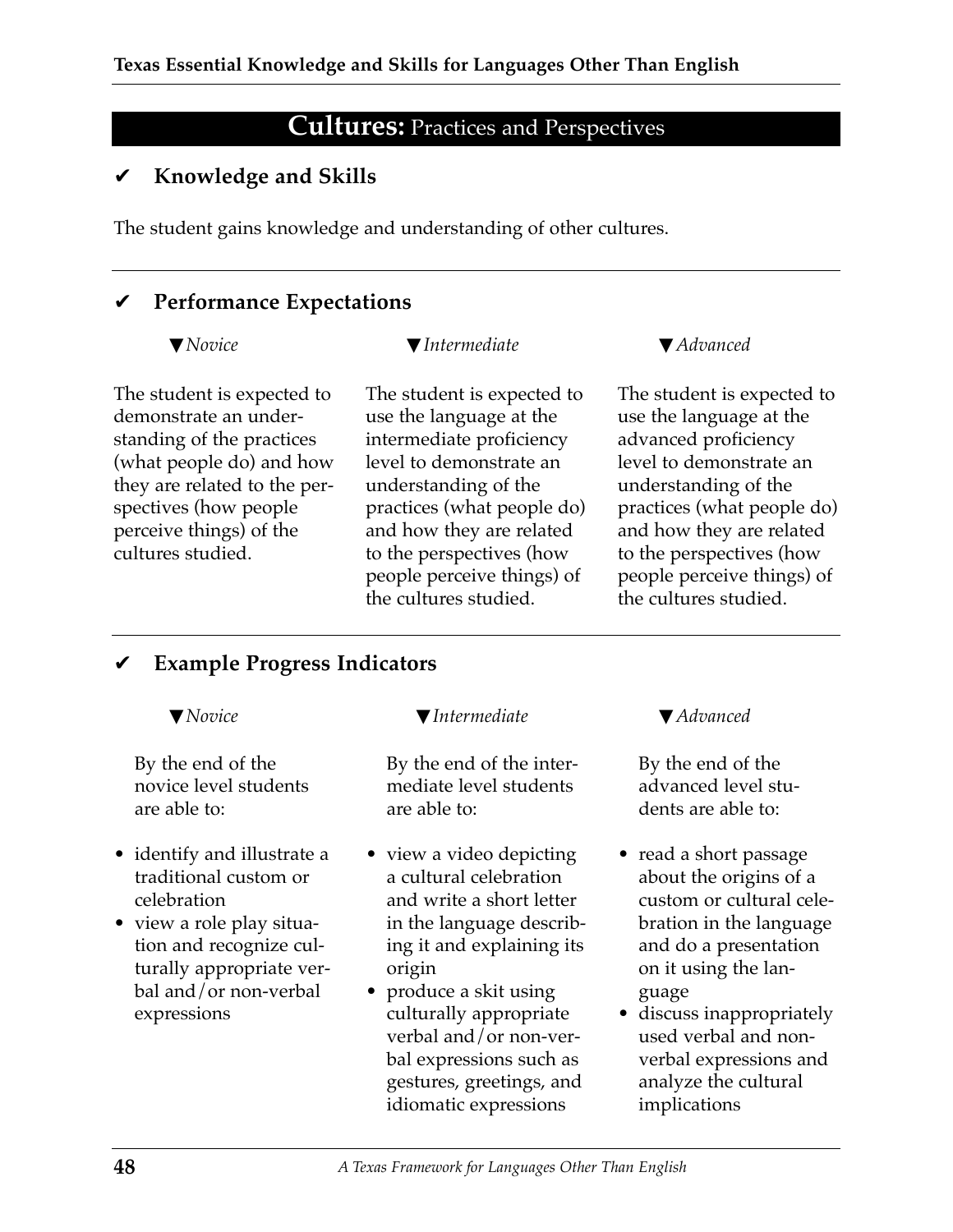#### **Cultures:** Practices and Perspectives

#### ✔ **Learning Snapshots**

JAPANESE BUSINESS CARDS Students make<br>JAPANESE BUSINESS using Hiragana, Katakana,<br>heir own business cards usiness cards to practice form<br>heir own business their business. Students learn the<br>d Kanji and use their pusiness i their own business cards using Hiragana, Katakana, utell until pushings datus using I mayaria, inalanaria, business introduction in role plays. Students learn the JAPANESE<br>
their own business callo siness callo students learnilarities<br>
their own business their business introductions in the United States,<br>
and Kanji and use the practice by observing the similarities<br>
business introdu d Kanji and the practice by observation in the United State pusiness introductions in the United State pusiness introductions in the summarizing them<br>pusiness introductions in the summarizing them<br>respective behind the pra Hiroko Takebe Scharon, Katy ISD, Taylor High School University Julian Changes Agency Julian Changes Agency Julian Changes Agency Julian Changes Agency Julian Changes A<br>Grades 9-12, Japanese, Course Level II, Novice **NOSOTROS LOS HISPANOHABLANTES (WE THE NATIVE SPEAKERS)** In pairs, students choose a Spanishspeaking country. They write a formal letter to the embassy of that speaking country. They write a formation about food, dress, music, dance, art, or any particular custom about courting, weddings, housing, etc. The students share information about food, dress a Spanish-<br>from that culture. For example, students share information about courting, weddings, music, dance, and<br>that country, display to example, students and bring to class a students snare information they receive, and only to class a production of the culture. For example, students might prepare a dish from that country,<br>disple display their depth of knowledge of the perspective and bring to class a productices as they explain the historical, geographical, and/or sections of the perspective behind these condition of the perspective behind these c Trom that culture. For example, students inght prepare a uisit indirection of the commonly display pictures, play music, or show videos. Students u<sub>ispiay urent</sub> uepth of Khowledge of the perspective bermind the historical, geographical, and/or social<br>influences that shaped them.<br>Fablo Soto, El Paso ISD, Irvin High School<br>Crades 9.12, Spanish for Spanish School<br>Cour Pablo Soto, El Paso ISD, Irvin High School Grades 9-12, Spanish for Spanish Speakers,<br>Course Level III, Intermediate<br>Course Level III, Intermediate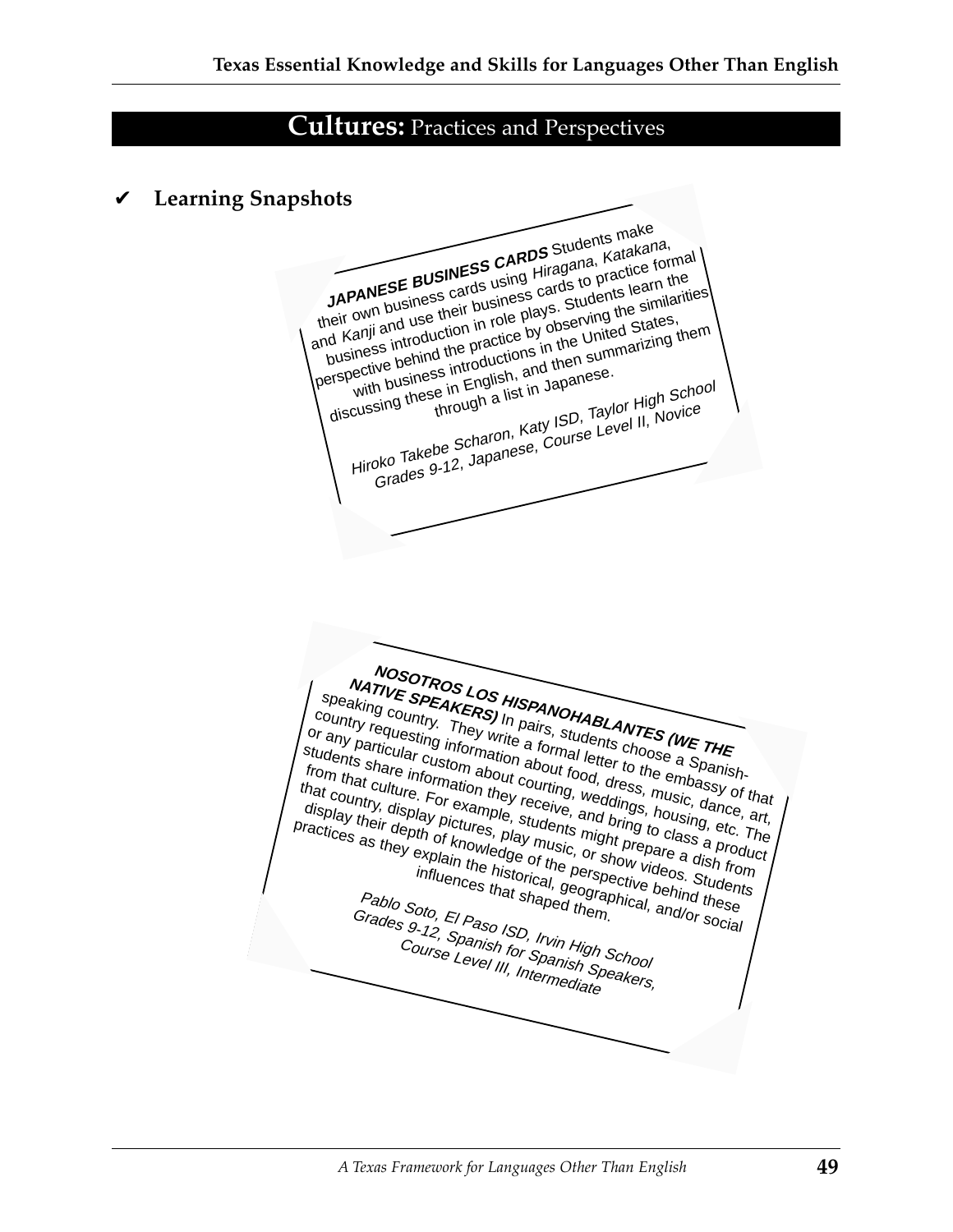#### **Cultures:** Products and Perspectives

#### ✔ **Knowledge and Skills**

The student gains knowledge and understanding of other cultures.

#### ✔ **Performance Expectations**

|  | /Novice |
|--|---------|
|  |         |
|  |         |

#### ▼*Intermediate*

The student is expected to use the language to demonstrate an understanding of the products (what people create) and how they are related to the perspectives (how people perceive things) of the cultures studied.

The student is expected to use the language at the intermediate proficiency level to demonstrate an understanding of the products (what people create) and how they are related to the perspectives (how people perceive things) of the cultures studied.

#### ▼*Advanced*

The student is expected to use the language at the advanced proficiency level to demonstrate an understanding of the products (what people create) and how they are related to the perspectives (how people perceive things) of the cultures studied.

#### ✔ **Example Progress Indicators**

▼*Novice*

By the end of the novice level students are able to:

- use a visual to identify the major resources, products, and contributions and their cultural importance
- collect and display newspaper clippings concerning political, economic, and/or cultural topics

▼*Intermediate*

By the end of the intermediate level students are able to:

- locate products of the region studied and, using the language, explain their cultural significance
- use the language to list, describe, and prioritize political, economic, and/or cultural concerns

▼*Advanced*

- research the relationship between the use of natural resources and their impact on the environment, then use the language to debate the pros and cons of resource allocation
- use the language to interview an informed person (e.g., university professor, consulate, employee, etc.) on political, economic, and cultural issues and report findings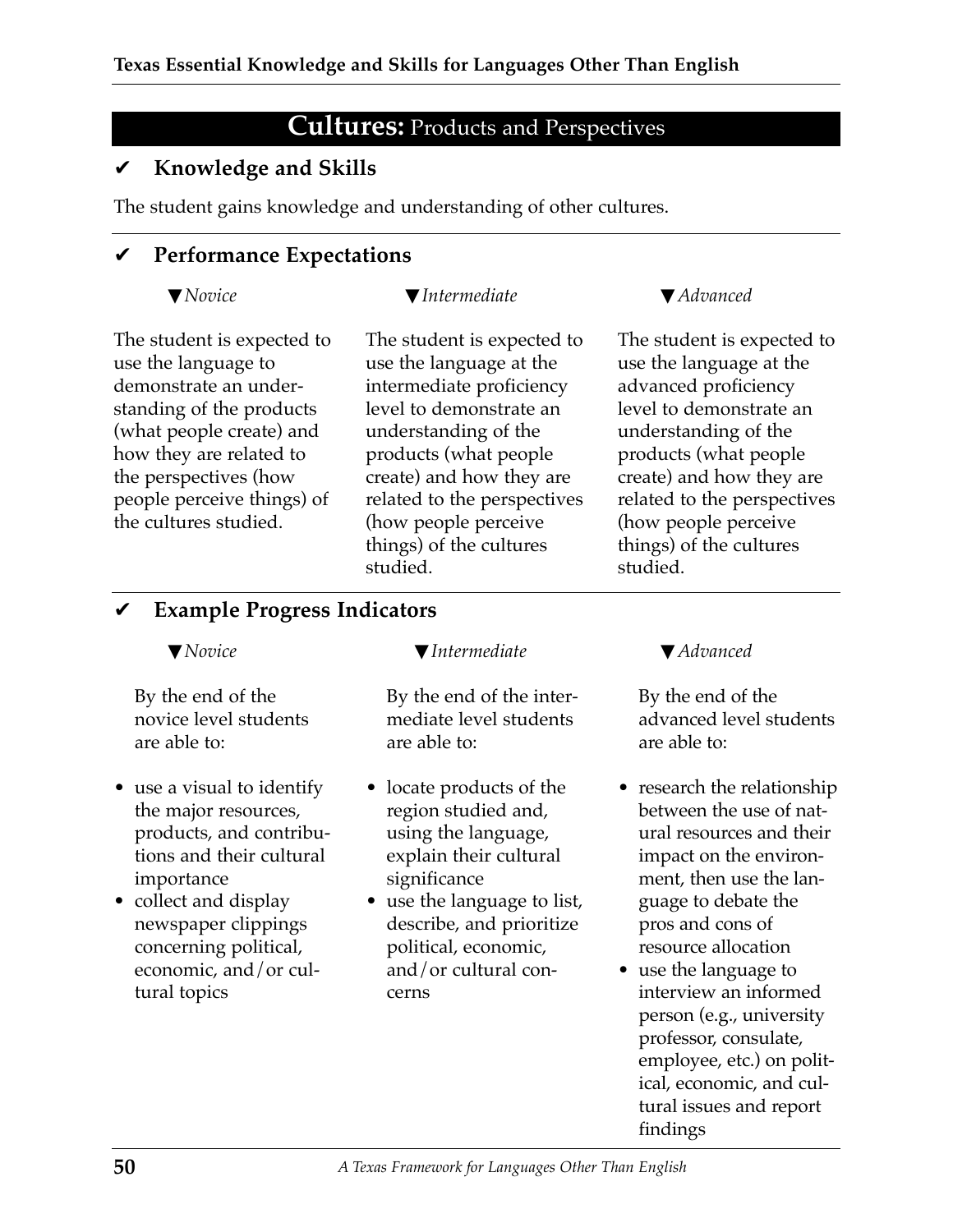#### **Cultures:** Products and Perspectives

#### ✔ **Learning Snapshots**

**EL MUNDO ESPAÑOL (THE SPANISH-SPEAKING WORLD)** Students collect newspaper articles pertaining to Spanish-speaking countries. They mount their articles on plain paper, then summarize the article and indicate what they learned from it. All articles are<br>tind to a contract what they learned from it. All articles are filed by country in a large binder for the class to use as topics of discussion about the Spanish-speaking world. At the novice level, students may read and summarize articles Written in English. At intermediate and advanced levels, students read authentic newspaper articles and summarize<br>them in Spanish, showing their understanding version,<br>information by comparing the choice and summarize<br>esented in their homparing how the same stories are<br>influence them in Spanish, showing their understanding of the perspective influencing the choice and emphasis of information by comparing how the same stories are<br>influence a culture's view of the same stories are<br>metown newspaper and how this were a culture's view of the same event.<br>Memorial part Spaulding, Katv ISD presented in their hometown newspaper and summarize<br>
influence a culture's view of the same stories are<br>
Memorial Paulding is ally the same stories are<br>
Memorial Paulding is Memorial Spaulding, Katy ISD,<br>Grades 7-8, Spanish, Katy ISD,<br>Novice thrown, Course, School, Novice thrown, Course, I Grades 7-8, Spanish, Katy ISD,<br>Novice Spanish, Course Level I,<br>Novice through Advanced **IMPRESSIONIST PAINTING PROJEC<sup>T</sup>** Students conduct research on impressionism, identifying its characteristics and major artists. They watch slides and Unarations and the state of the artists and titles of various pieces of artwork. Students use oil pastels, colored<br>various pieces of artwork. Students use oil pastels, colored yanuus preues ur anuwun, suuuenns use un pastels, cululeu of artwork or a copy of the work of a famous artist. Finally, students make oral presentations of their creations; they explain how their work does or does not reflect the impressionist style and tell the story behind the artwork, explain how their work does or does behind the arrivor<br>students make oral presence as or does behind the story include<br>explain how their work does for perfectural reference (this may include<br>explain how their work does for ents the movies that the storm of the storm in the system of the system of the system of the system of the system of the system of the system of the system of the system of the system of the system of the system of the sys Robert Swope, Katy ISD, Taylor High School, Grades Robert Swope, Katy ISD, Taylor High School, Grades proporating a strip example, strip and the sum of proportions to, for example, or architectural strip School, Grades 11-<br>allusions to, for example, or architectural strip School, Grades 11-<br>Robert Swope, Katy ISD, Taylor H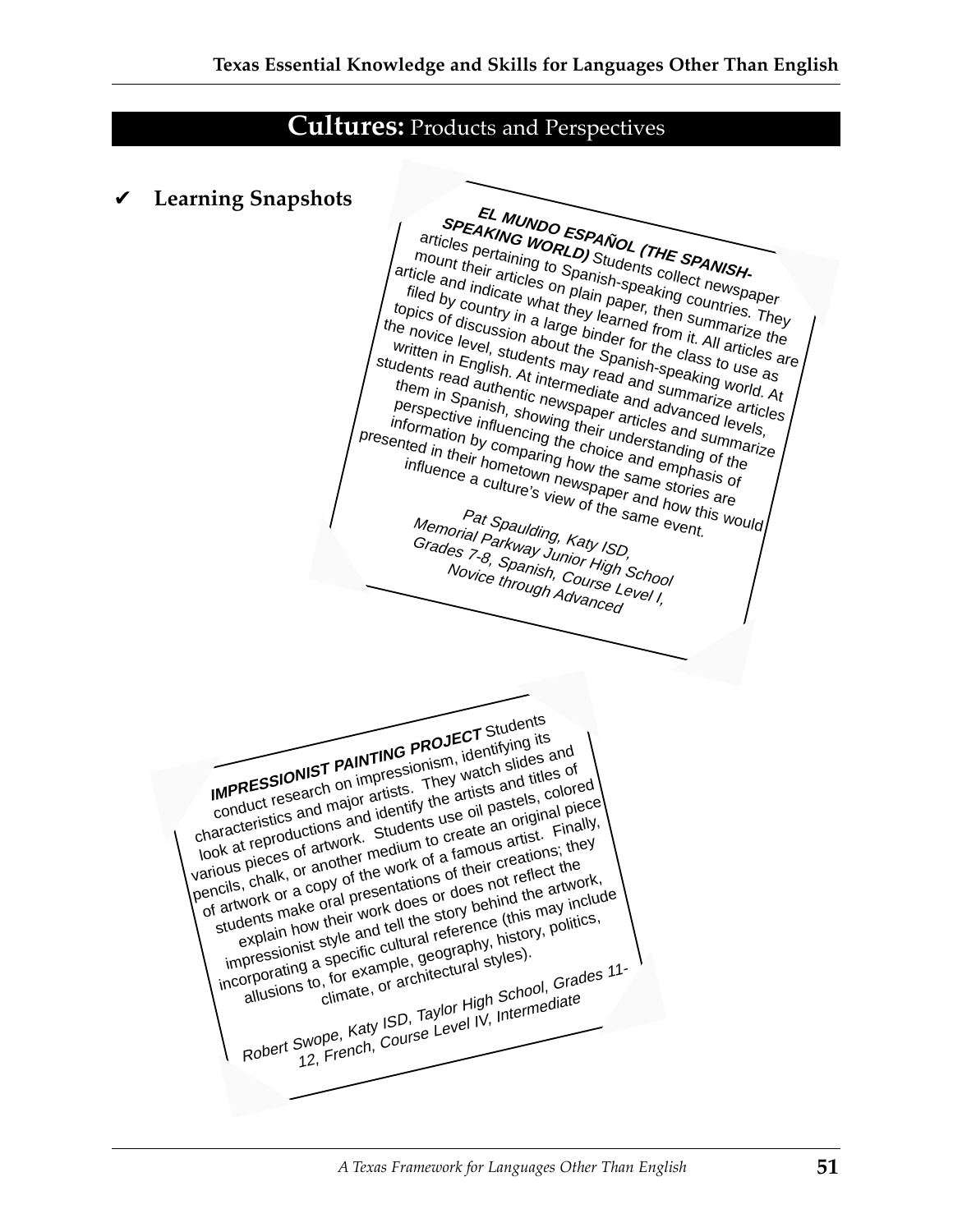# **Connections**

Knowledge of other languages and cultures provides the tools and context for connecting with other subject areas including the arts, health, social studies, sciences, mathematics, and English, for example. In Connections, students use the language to acquire information and reinforce other areas of study.

Acquiring languages other than English becomes more relevant and engaging to students when it serves as a vehicle for the development of ideas and acquisition of information on topics from other disciplines and the students' personal interests. Using another language to connect with other disciplines provides learners with the skills and interests to look beyond the limits of their immediate circle of experience and to see how language skills apply to education and other real-world concerns. Language skills also provide students increased access to the whole range of information available internationally through print, the Internet, satellite technology, and video.

Students make connections in different ways at different grade levels. Because linguistic development (native language and other languages) and other cognitive development take place simultaneously in the early elementary grades, examples of connections appropriate for younger learners could include learning the basic concepts of the solar system, the parts of a plant, or the life cycle of a butterfly completely in the second language. In middle school, students might experiment with Connections through a historical role-play using the second language. For example, German students could set up an Ellis Island-type immigration station with a twist—non-language students play the role of the immigrants in the late 1800's while German students operate the station in German. At the high school level, intermediate and advanced students often create their own personal connections, with the language teacher serving as a coach. Students may apply their second language skills to acquire information about food exports in international agribusiness, original French research on AIDS, or contemporary Chinese musical opera.

In immersion and content-based language programs, students develop language skills by using the language as a medium for learning other school subjects. In LOTE programs,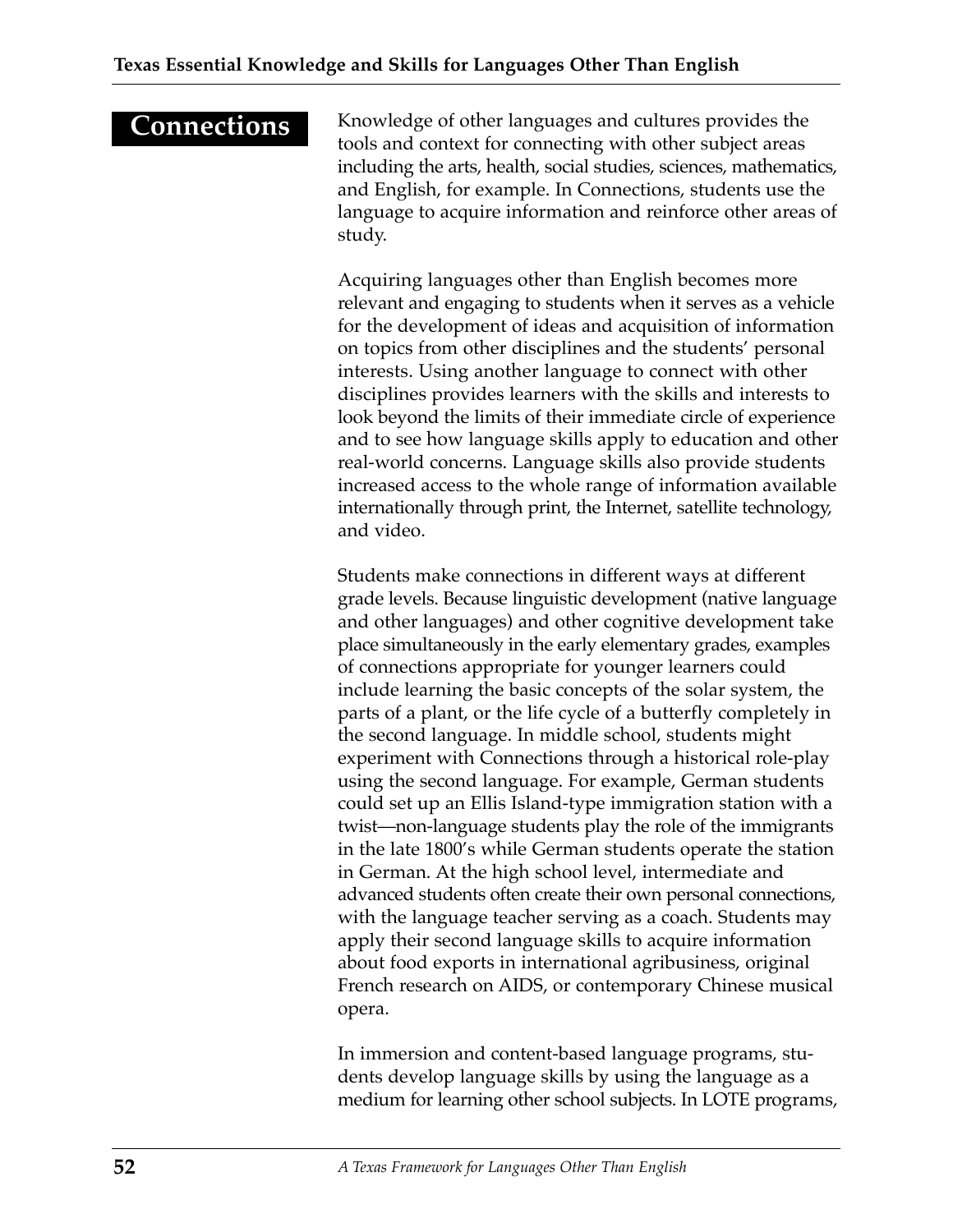students not only connect to other subject areas, but use their new language to gain access to information available only in the language and to hear and read artistic works in their original, untranslated forms.

# ✔ **Learning Snapshots**

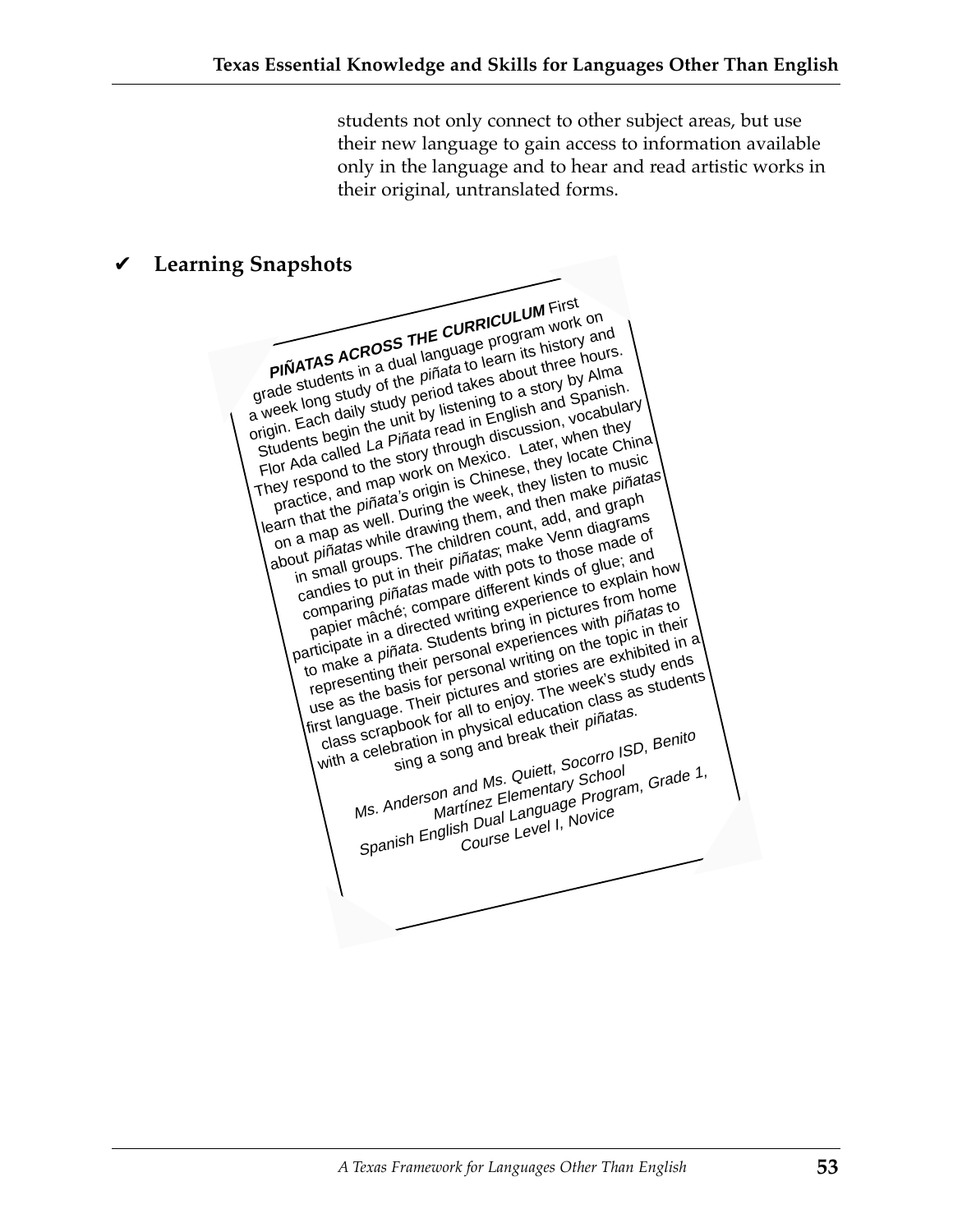# **Connections:** Access to Information

#### ✔ **Knowledge and Skills**

The student uses the language to make connections with other subject areas and to acquire information.

#### ✔ **Performance Expectations**

▼*Intermediate*

The student is expected to use resources (that may include technology) in the language and cultures being studied to gain access to information.

The student is expected to use resources (that may include technology) in the language and cultures being studied at the intermediate proficiency level to gain access to information.

▼*Advanced*

The student is expected to use resources (that may include technology) in the language and cultures being studied at the advanced proficiency level to gain access to information.

#### ✔ **Example Progress Indicators**

▼*Novice*

By the end of the novice level students are able to:

- watch a travel video and make a list of places they would like to visit
- read a variety of food advertisements in the language to extract basic information in connection with diet (calorie content/ fat content)

▼*Intermediate*

By the end of the intermediate level students are able to:

- watch a travel video and prepare an oral report in the language about a chosen place of interest
- using the language, develop a daily meal plan for each meal requiring low-calorie and low-fat intake

▼*Advanced*

- watch a travel video and use the language to design a brochure and/or make a multimedia presentation about a chosen place of interest
- use the language to compare information regarding diet from two pamphlets produced by different health associations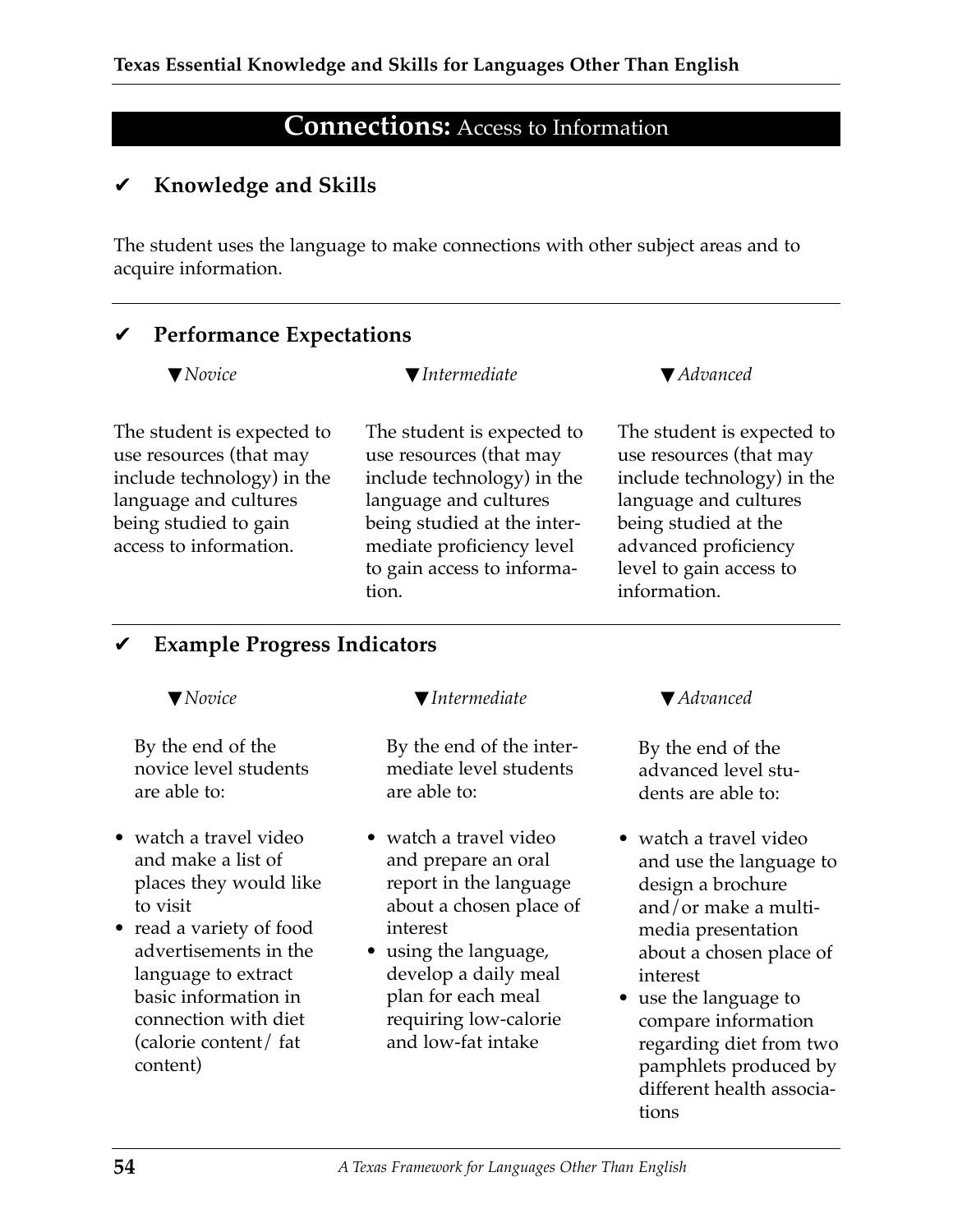# **Connections:** Access to Information

✔ **Learning Snapshots**

**JULIO CORTAZAR LITERATURE/ART PROJECT After reading three or four short stories**<br>by Julio Cortázar, all of three or four short stories<br>tudent makes a victor stories and three three four short stories  $by$  Julio Cortázar, all of which show fusion of reality and fantasy,<br>stude and randong makes a visual representation of one of the , or the conscious and subconstant<br>ikes a visual representation of reality<br>owing the fusion of the conscious, each<br>so explores and subconscious, each stories, showing the fusion of the two worlds. The student also explores the content of the story by researching related topics through materials in Spanish. Of his/her visual and discusses the research leading The student gives a brient of the story by<br>Visual and discusses a brief oral presentation<br>Stual. The following the research in the story by<br>S well to u. Ollowing at research in the interto the visual. The following short stories lend themselves well to this activity: Axoloti, La Noche<br> *Ca Arriba*, *Casa Tomada*, and *Axoloti, La Noche*<br> *Parques*. Boca Arriba, Casa Tomada, and<br>Formula, Casa Tomada, and<br>Para, and Continuidad de los Marsha McFarland, Richardson ISD,<br>J.J. Pearce High Schardson ISD,<br>11-12, Spanish, Courschool Grades<sub>1</sub> 1-12, Spanish, Course Levels IV and V, Advanced **IT'S RAINING WEATHER!** Using authentic newspapers or websites in French, students read were the forecasts for cities in French-speaking<br>weather forecasts for cities in French-speaking weather wise and to little the respond to the animal wise of the work individually to respond to questions about the forecast, finding the correct Trench vocabulary for meteorological terms, converting Celsius temperatures to Fahrenheit and with the cities by their French abbreviations. In identifying cities by their French abbreviations. In Internation, they prepare, in writing, a fictional weather report for a chosen city. Students present their original forecasts orally for the class. This activity allows students to make cultural inferences about topics<br>students to make cultural inferences about topics<br>forecasts orally for the class. This activity<br>students to make cultural inferences about to metric<br>students to make, citie such as climate, cities, geography, and the metric Robert Swope, Katy ISD, Taylor High School, French, Course Level III-IV, Intermediate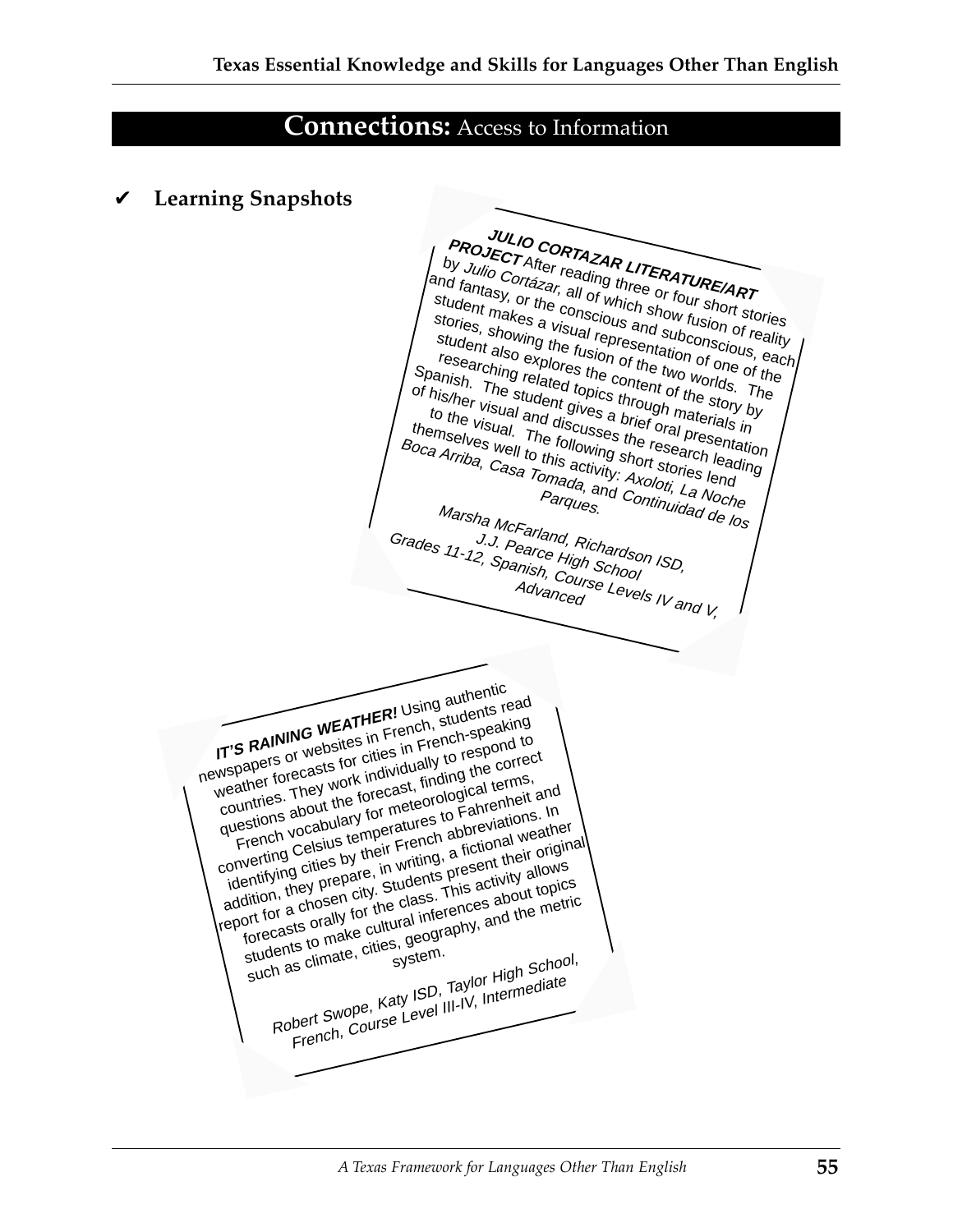# **Connections:** Other Subject Areas

#### ✔ **Knowledge and Skills**

The student uses the language to make connections with other subject areas and acquire information.

#### ✔ **Performance Expectations**

```
▼Novice
```
#### ▼*Intermediate*

The student is expected to use the language to obtain, reinforce, or expand knowledge of other subject areas.

The student is expected to use the language at the intermediate proficiency level to obtain, reinforce, or expand knowledge of other subject areas.

#### ▼*Advanced*

The student is expected to use the language at the advanced proficiency level to obtain, reinforce, or expand knowledge of other subject areas.

#### ✔ **Example Progress Indicators**

#### ▼*Novice*

By the end of the novice level students are able to:

- illustrate and label a timeline of an historical period previously studied
- name or illustrate animals and plants that exist in a particular region or country previously studied or reviewed
- make a list of the prices of foods in dollars and match it against the currency of the culture(s) being studied

▼*Intermediate*

By the end of the intermediate level students are able to:

- present a skit in the language about an historical event previously studied
- use the language to describe, in a simple paragraph, an animal or plant that is indigenous to a particular region or country previously studied or reviewed and explain its importance to the region
- use mathematical concepts to indicate the cost of preparing a dinner to celebrate a holiday in the culture or cultures being studied

#### ▼*Advanced*

- use the language to make an oral history or videotape an interview conducted showing the impact of an historical event on the lives of the people who witnessed it
- use the language to investigate and report on the endangered species of a particular country or region previously reviewed or studied
- use the language to create, compare and contrast, and discuss graphs demonstrating the types of food and cost of food in different regions of a country or countries where the language studied is spoken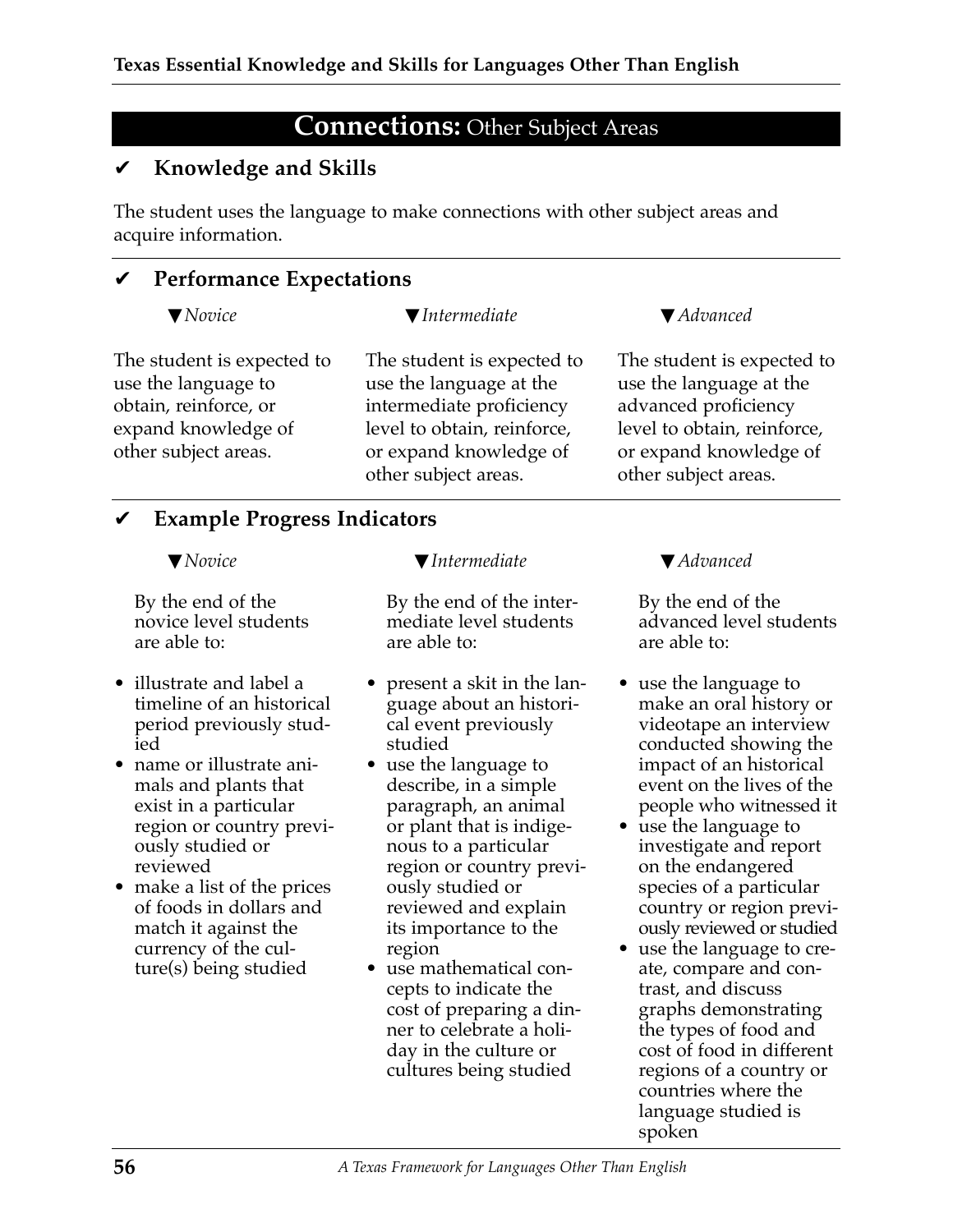#### **Connections:** Other Subject Areas

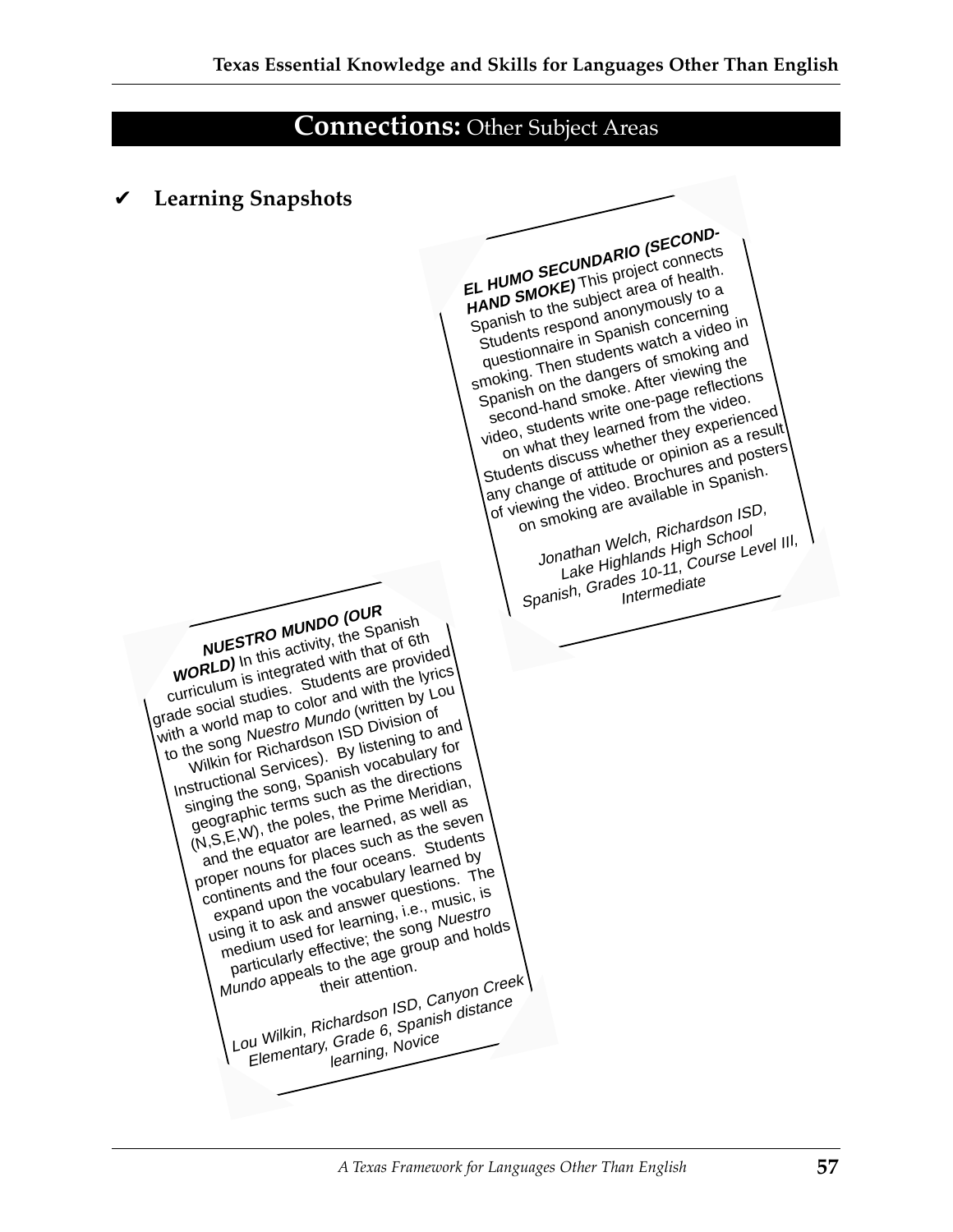# **Comparisons**

Learning another language enhances one's understanding of the nature of language and culture. Students use this knowledge to compare languages and cultures, and to expand insight into their own language and culture.

A natural result of learning another language is the comparison of the language being learned with the native language. As a result of these comparisons, students focus, often for the first time, on how their own language functions (e.g., gender or the placement of adjectives). They gain a deeper understanding of vocabulary through the study of cognates and derivatives. Such comparisons also highlight the differences between languages and help students to understand that there are many different ways to communicate the same idea. The insights gained from language comparisons enable students to be better language learners.

The same type of comparisons occur when it comes to cultures. Students learn about different traditions, customs, and practices, as well as discover that they share many things in common with people of another culture. Students realize how one culture can have an impact upon another culture.

Exploring cultural concepts with limited language skill requires activities that ask students to interpret materials for their main ideas and to present information in formats that match their language ability, such as listing. Activities can be designed that help students express complex cultural comparisons with simple language. For example, students can be asked to check their comprehension or insight on a cultural topic by responding to statements with a check in the appropriate column: this is common in the United States, this is common in the foreign country, or this is common in both cultures. As students progress through a LOTE program, their growing sophistication in cultural insights will be matched by their growing sophistication in using the LOTE.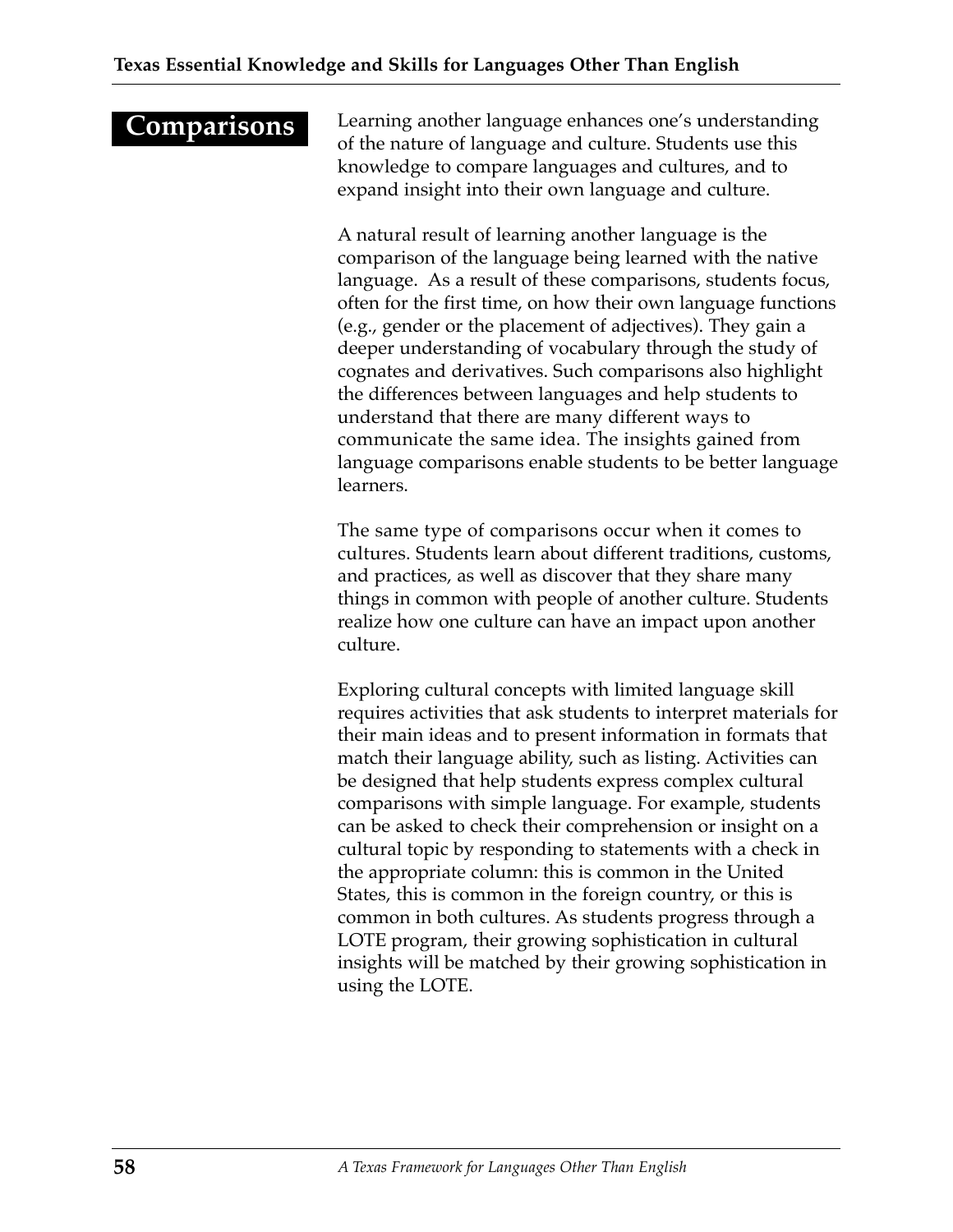# ✔ **Learning Snapshots**

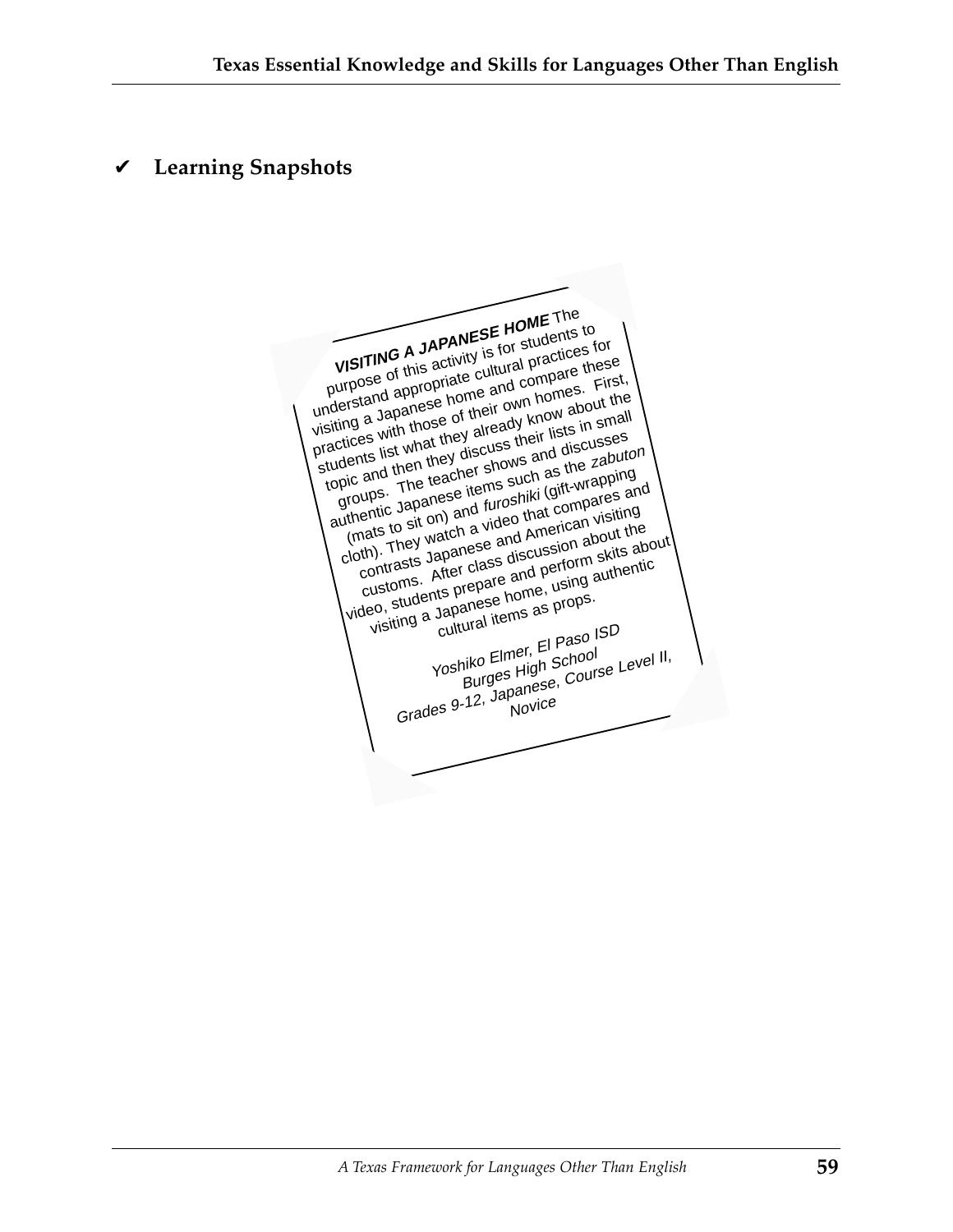# **Comparisons:** Nature of Language

#### ✔ **Knowledge and Skills**

The student develops insight into the nature of language and culture by comparing the student's own language and culture to another.

#### ✔ **Performance Expectations**

#### ▼*Novice*

▼*Intermediate*

The student is expected to demonstrate an understanding of the nature of language through comparisons of the student's own language and the language studied.

The student is expected to use the language at the intermediate proficiency level to demonstrate an understanding of the nature of language through comparisons of the student's own language and the language studied.

#### ▼*Advanced*

The student is expected to use the language at the advanced proficiency level to demonstrate an understanding of the nature of language through comparisons of the student's own language and the language studied.

#### ✔ **Example Progress Indicators**

▼*Novice*

By the end of the novice level students are able to:

- identify shared and/or different writing conventions such as alphabets, capitalization and punctuation, and word order of the two languages
- recognize phrases and idioms unique to the language being learned

▼*Intermediate*

By the end of the intermediate level students are able to:

- examine a short passage to identify language conventions which are different from those of English
- cite examples of phrases and idioms that do not translate directly from one language to the other

▼*Advanced*

- identify and apply in writing appropriate language conventions that communicate ideas which would be expressed differently in English
- generate and use appropriate phrases or idioms to communicate an idea, then compare and contrast them to similar structures in English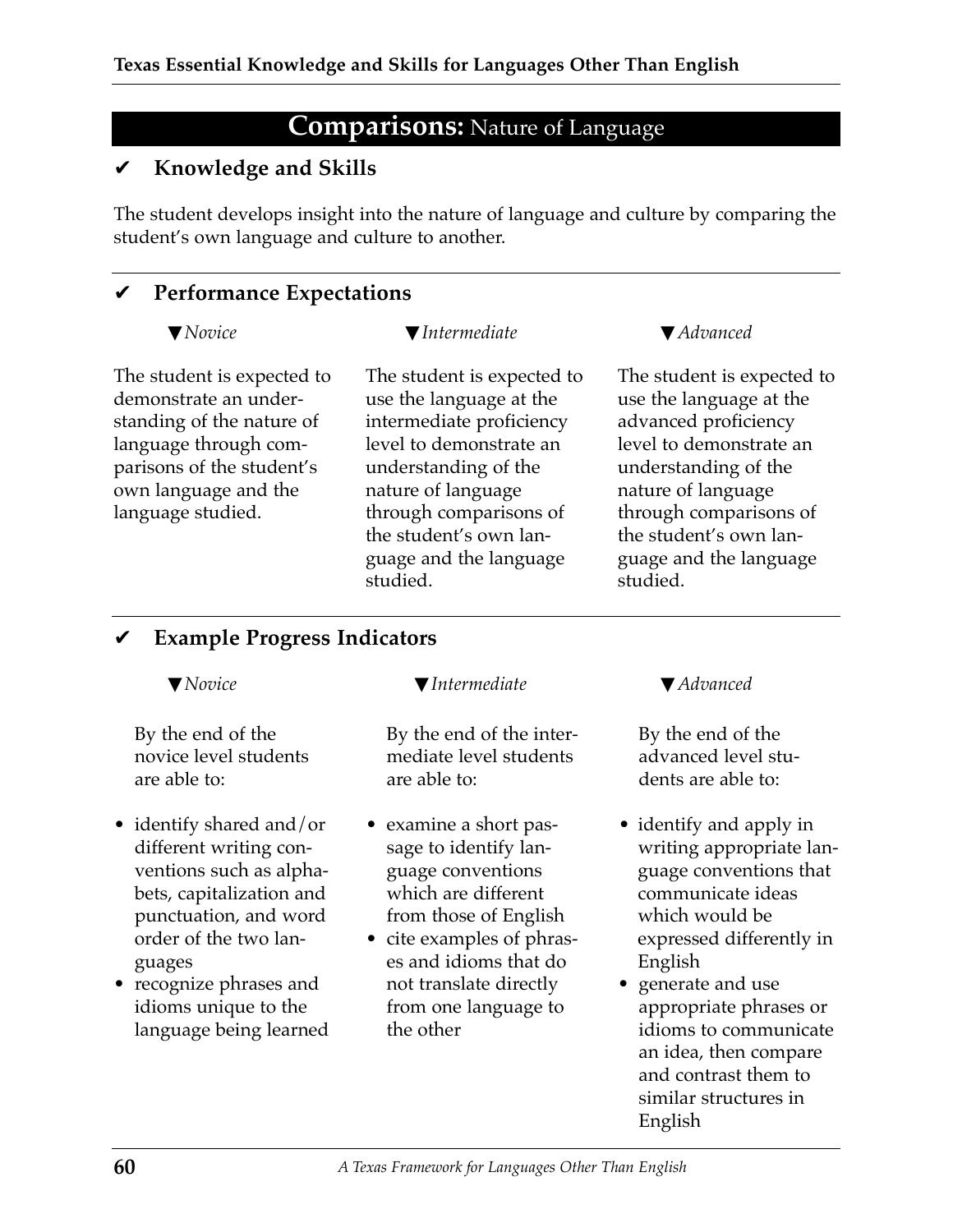# **Comparisons:** Nature of Language

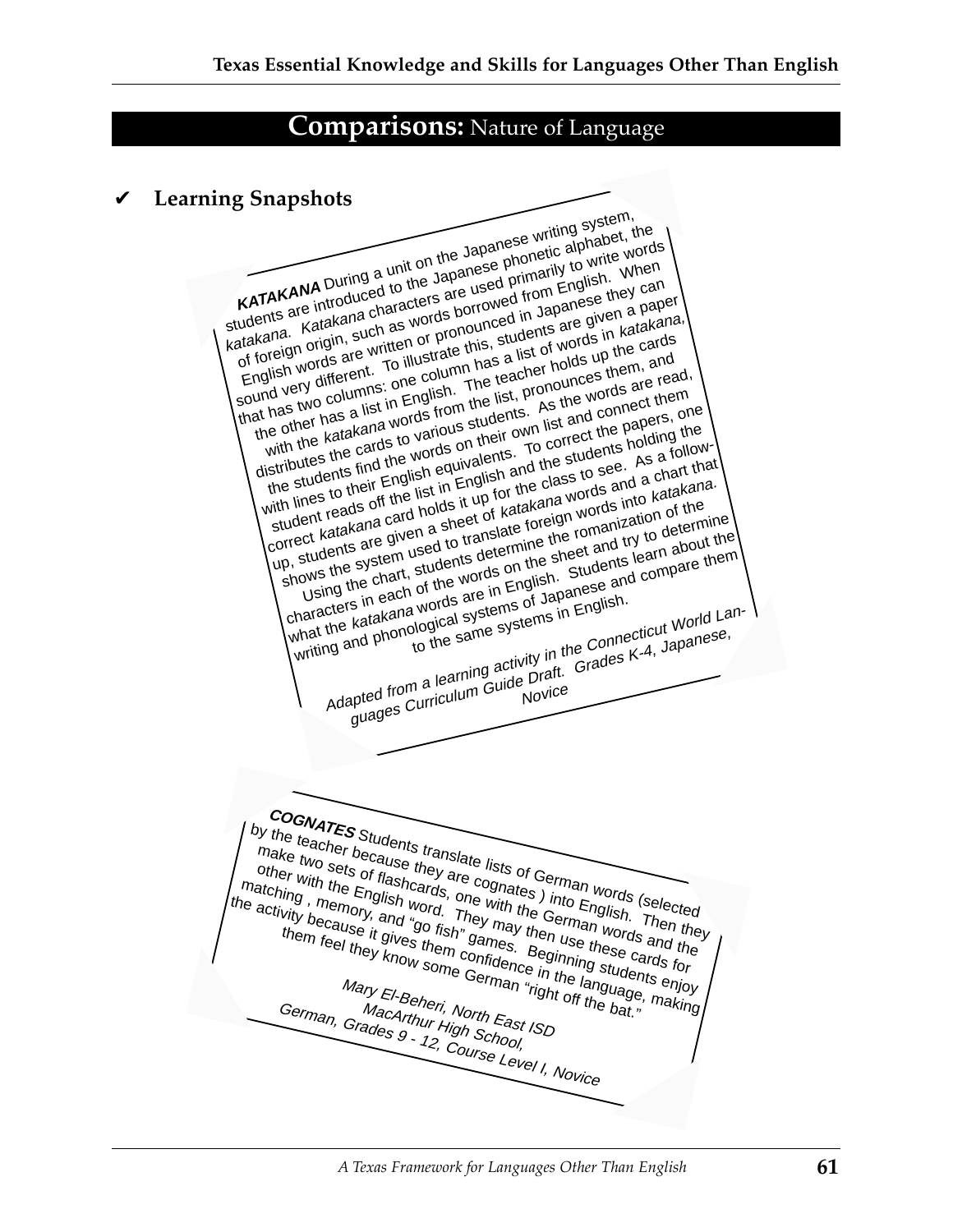#### **Comparisons:** Concept of Culture

#### ✔ **Knowledge and Skills**

The student develops insight into the nature of language and culture by comparing the student's own language and culture to another.

#### ✔ **Performance Expectations**

▼*Novice*

▼*Intermediate*

The student is expected to demonstrate an understanding of the concept of culture through comparisons of the student's own culture and the cultures studied.

The student is expected to use the language at the intermediate proficiency level to demonstrate an understanding of the concept of culture through comparisons of the student's own culture and the cultures studied.

#### ▼*Advanced*

The student is expected to use the language at the advanced proficiency level to demonstrate an understanding of the concept of culture through comparisons of the student's own culture and the cultures studied.

# ✔ **Example Progress Indicators**

▼*Novice*

By the end of the novice level students are able to:

- view pictures, e.g., from a magazine, and make a list of the perceived differences between the culture being studied and the home culture
- dramatize a shopping experience exemplifying culturally appropriate behavior

▼*Intermediate*

By the end of the intermediate level students are able to:

- watch a video and compare cultural patterns of their own culture to the culture studied
- watch a video about shopping in the culture being studied and explain the similarities and differences with student's own culture

▼*Advanced*

- read scenarios illustrating patterns of a culture being studied and explain why misunderstandings can occur
- role play a shopping excursion which involves a cultural complication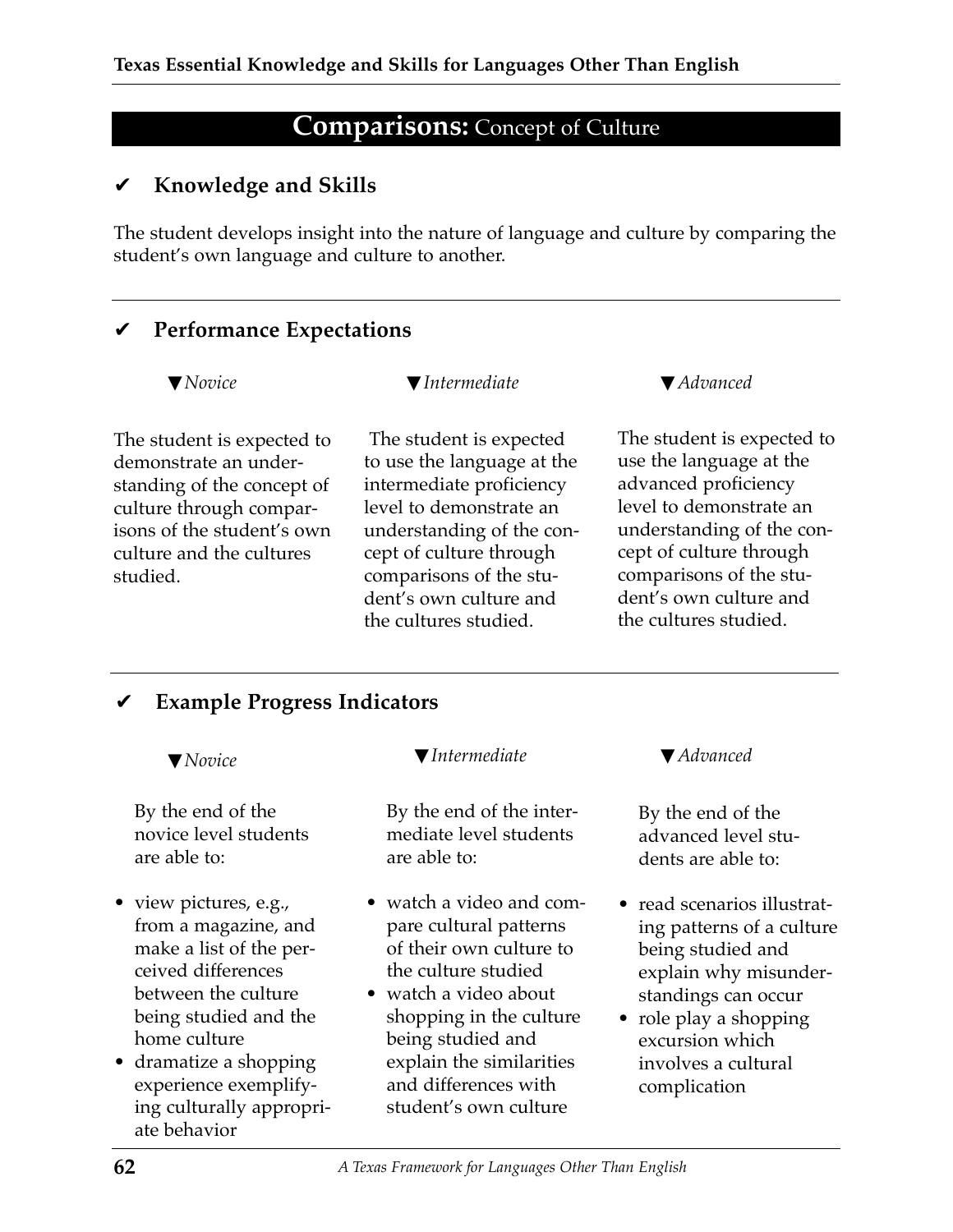# **Comparisons:** Concept of Culture

UNIVERSAL THEMES IN FRENCH MOVIES Students<br>
UNIVERSAL THEMES IN FRENCH MOVIES Students<br>
View two films, La Gloire de Mon Père, and Le Château<br>
View two films, La depict family life in France in the time<br>
de Ma Mère, that d view two films, La Gloire de Mon Père, and Le Château we we must be violence in the first<br>de Ma Mère, that depict family life in France in the first<br>de Ma Mère, that depict family life in France in half of the twentieth century. They keep a daily viewing journal of reactions to the films that assist them in later Wo the twentieth century. They assist the family<br>la Mère, that dependent me films that assist the twentieth century.<br>of the twentiens to the films about good family<br>and disappointme integers of innocence and disappointme!<br> Ma Mero,<br>If of the twentieth General films that bout good infiment,<br>If of the twentions to the films and disappointment,<br>urnal of reactions of innocence and disappointments<br>writing three essays in French shares and allows and their description of family life. This activity elicits<br>and their description of family life. This activity elicits<br>and their description of family life. This activity the<br>noughtful, insightful work from students and t thoughtful, insightful work from students and allows them to analyze their own lives by contrasting it with those of nemories, description of from studenting it will alternate<br>and their description lives by contrasting it will be human<br>loughtful, insightful work from sumplers universal human<br>loughtul, insight work in the films. It unders Beth Llewellyn, Fort Worth ISD, Southwest people in values of love and vorth ISD, Southwest vel III,<br>Beth Llewellyn, Fort Worth ISD, Southwest Level III,<br>High School, French, Grades 10-11, Course Level III, **WEDDINGS: ANCIENT AND MODERN** Students, either in small groups or as a whole class, discuss modern dating, engagement, and wedding customs and practices. They read about Roman wedding Customs in Latin and view a video clip of a wedding from A movie like A.D. The students compare and contrast ancient and modern practices. Later, in groups, students plan a mock production of one of a wedding<br>man weddings complete with contraction of one of the three types of<br>the class. Complete with contraction of the three types of<br>the class. Roman weddings complete with costumes to present to Mary Ledford, North East ISD, Roosevelt High School Latin, Grades 9 - 11, Course Levels I - United School<br>Passage), Novice Levels I - III (depending on ✔ **Learning Snapshots**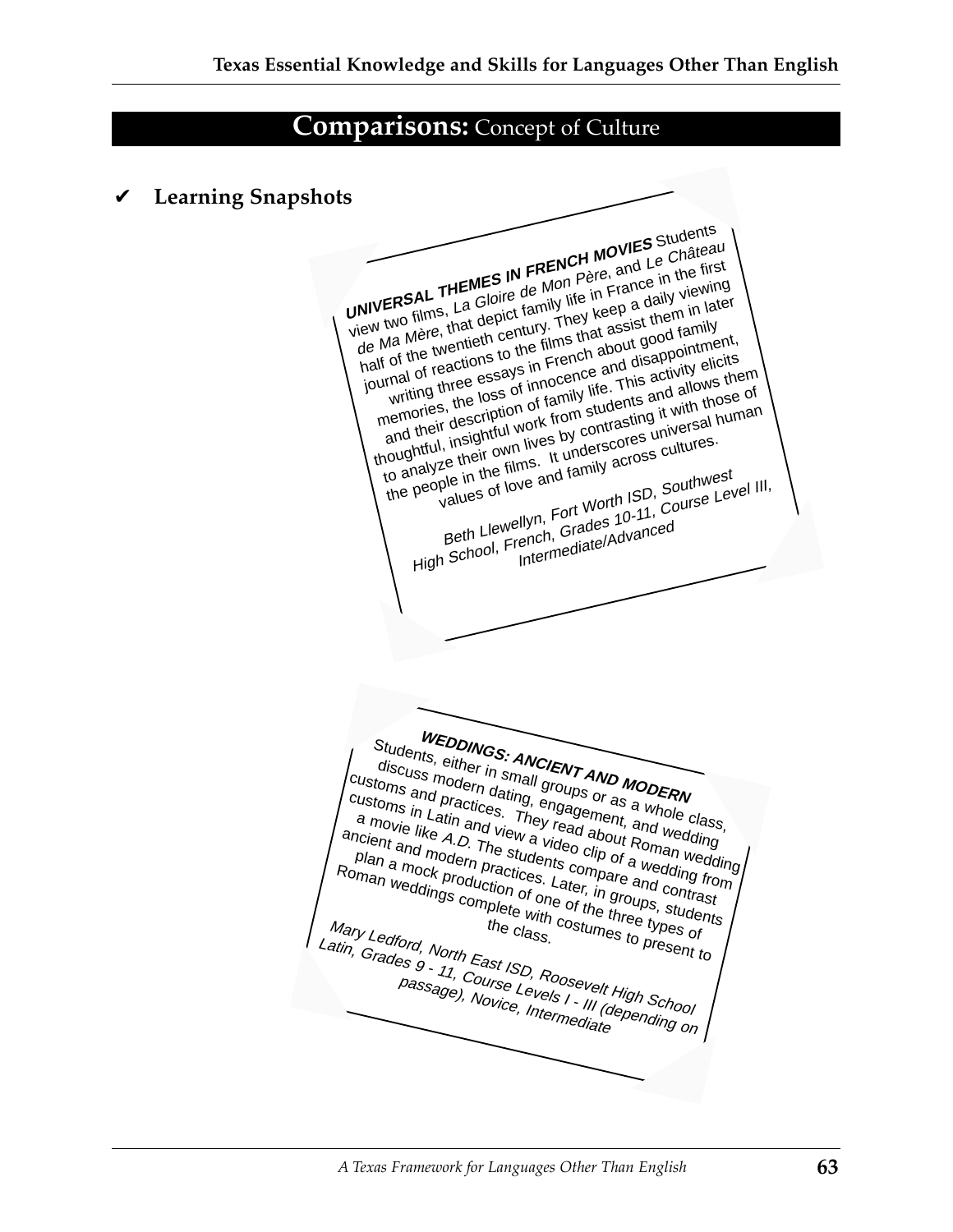# **Comparisons:** Influence

## ✔ **Knowledge and Skills**

The student develops insight into the nature of language and culture by comparing the student's own language and culture to another.

# ✔ **Performance Expectations**

▼*Novice*

▼*Intermediate*

The student is expected to demonstrate understanding of the influence of one language and culture on another.

The student is expected to use the language at the intermediate proficiency level to demonstrate understanding of the influence of one language and culture on another.

### ▼*Advanced*

The student is expected to use the language at the advanced proficiency level to demonstrate understanding of the influence of one language and culture on another.

# ✔ **Example Progress Indicators**

▼*Novice*

By the end of the novice level students are able to:

- list foods from the culture which are popular in their own
- read a short passage and recognize the cognates of another language to deduce meaning in context

▼*Intermediate*

By the end of the intermediate level students are able to:

- use regular mail or email to ask and answer questions with a native speaker pen pal to compare foods from the pen pal's culture with similar ethnic foods in the students culture
- read an adapted or authentic text and create a derivative word tree for selected verbs

▼*Advanced*

By the end of the advanced level students are able to:

- create a cookbook of American foods which originated from another culture
- read several short stories and/or poems relating to one topic and create a derivative dictionary based upon selected vocabulary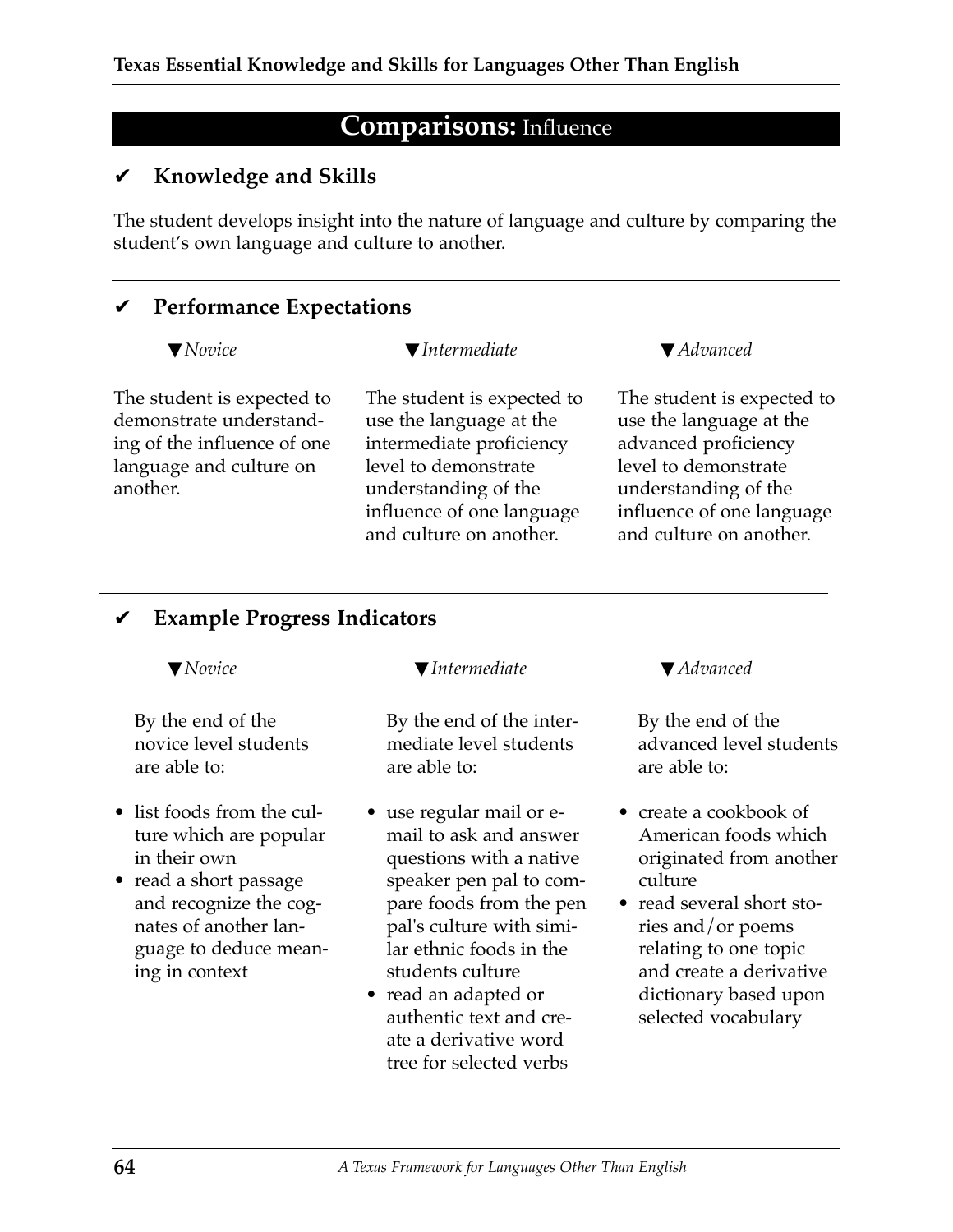# **Comparisons:** Influence

# ✔ **Learning Snapshots**

**LA PRENS<sup>A</sup> - UN ANUNCIO COMERCIAL (THE PRESS - AN ADVERTISEMENT)** In small groups or pairs, students look at two magazine at the same product (e.g., car, food item, clothing). One ad is from an American magazine and the other from a Spanish language magazine. Students also note any words from one language that are used in the other, words in the way that vocabulary migrates from one language to another. The students compare the language to another. The students compare the Spanish is one language vocabulaty in scompart words from one language to another. The students compare product<br>observing the way that vocabulaty the product. They then<br>observing the way in each to "sell" the product<br>langu design and create their own ads for the same product gh and create the languas<br>gn and create the languas, North East ISD,<br>Greg Foulds and Mary Martinez, North East ISD,<br>Greg Foulds churchill High School Level III, Foulds and Mary Man School<br>Churchill High Scourse Level III,<br>Spanish, Grades 9 -12, Course **PREAMBLE DERIVATIVES** Students have copies of the Preamble of the United Students have copies of<br>dictionary, they identify and States Constitution.<br>Preamble which are derived from Lating all the Word Using a dictionary, Preamble which are derived from Latin. Next, students try<br>to rewrite the Preamble which are derived from Latin. Next, students in the<br>are derived from Latin. Next, students try<br>are derived from Latin. Next, students try<br>Ra High requires of the United States Constitution, Using a dictionary, they identify and highlight all the words in the Treamble will are using it of the Preamble without any words in English that Randy Thompson, North Eatin, Andy Thompson, North East ISD,<br>Churchill High School<br>Grades 9 - 12, Co., School Latin, Grades 9 - 12, Course Level I, Novice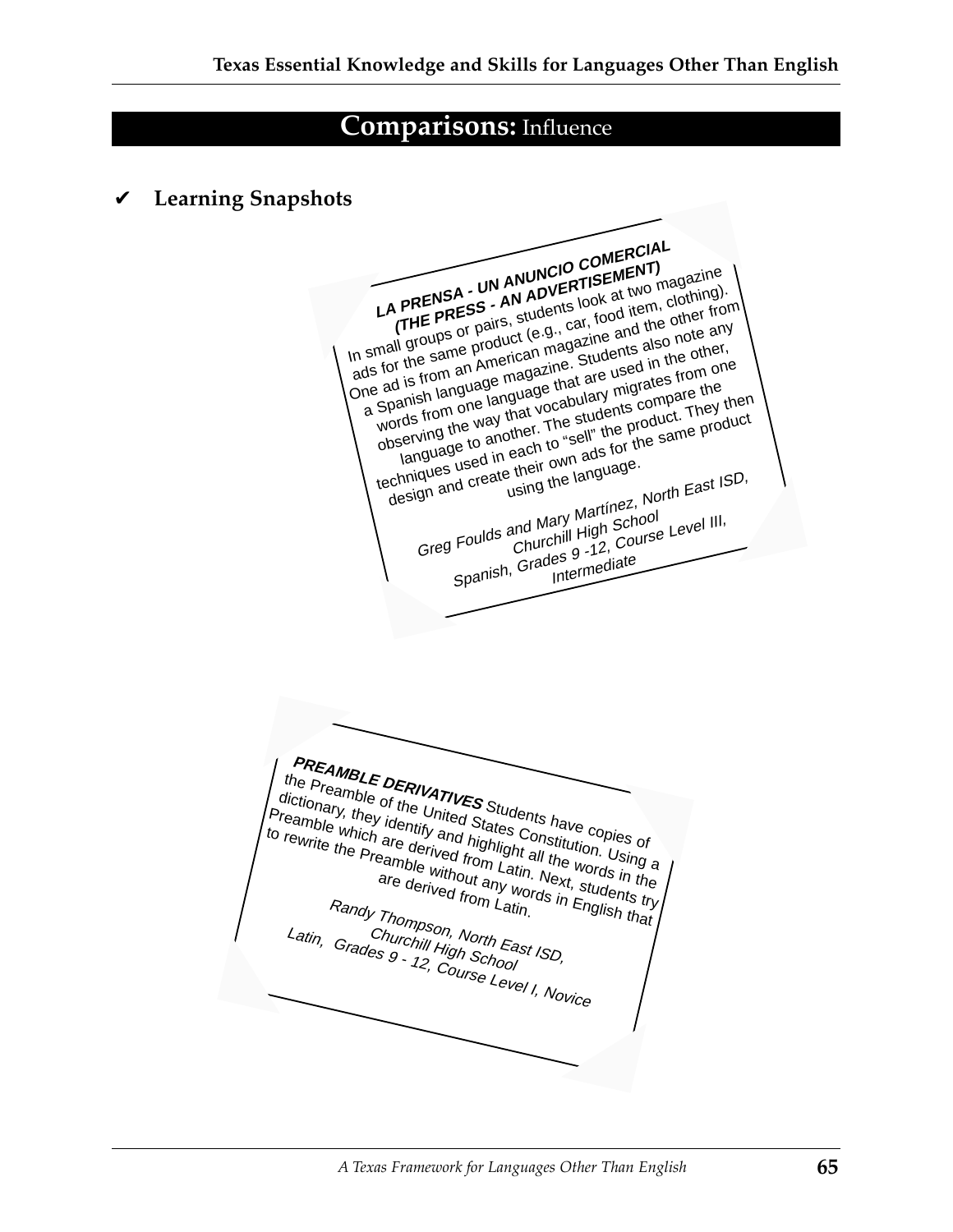# **Communities**

Learning languages other than English increases opportunities for participation in communities in Texas, in other states, and around the world. Students use languages to enhance their personal and public lives and to meet the career demands of the 21st century.

Students may participate in Texas communities by attending cultural events or concerts, or visiting museums or exhibitions. As part of their language study, they may participate in or plan their own celebrations of the traditions of cultural and linguistic communities that are the same or different from their own. They may also use the language to converse with speakers of that language outside of class (e.g., helping a Spanish-speaking parent in the school office, or using Vietnamese to serve a patron at a restaurant, for example). Students may also participate in communities in other states and around the world by traveling or by using technology to inform themselves about other places, peoples, and cultures.

In studying Communities, students learn how knowing more than one language is an asset for future career and business opportunities, and thus how it can expand their possibilities for employment. High school students may apply their language skills by tutoring elementary grade native speakers or by doing an internship during part of the school day in a business setting where the language being studied is used, such as in the international marketing section of a manufacturing company or in the international exchange center of a bank. In addition, knowing more than one language provides a means of future learning and personal enrichment. Regardless of the language studied, students of LOTE learn how to use languages to communicate across cultural borders, a skill that is applicable throughout one's life.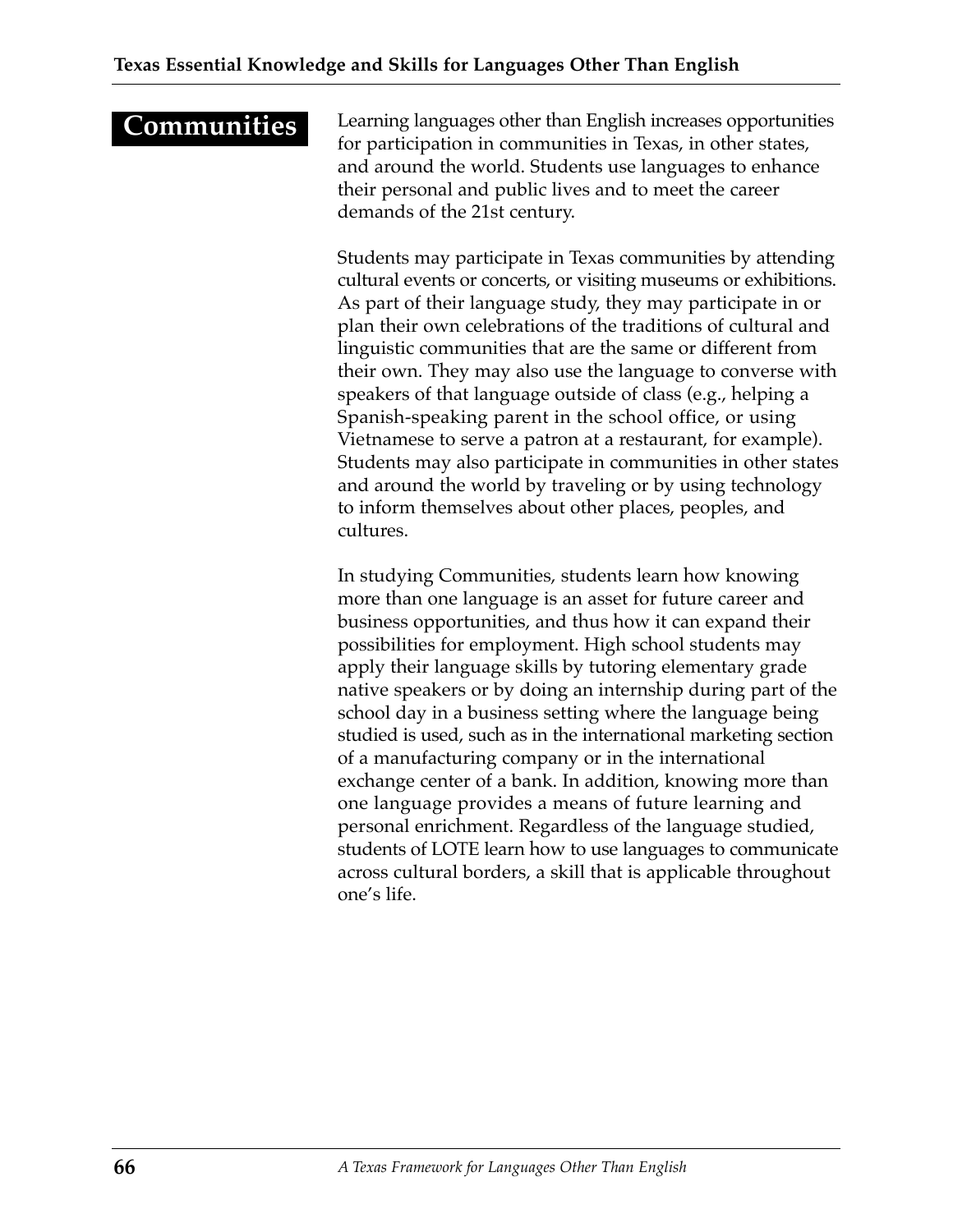# ✔ **Learning Snapshots**

**COMMUNITY NEWS** Students publish a community newsletter as part of their Spanish class every six weeks.<br>The newspaper includes a front page with your six weeks.<br>Iocal news, entertainment, book, and hogo, and<br>Students distribute the newsletter to parents, libraries,<br>a **The newspaper includes a front page with logo, and**<br>
The newspaper includes a front page with logo, and<br> **Contract page with logo, and** Various sections such as sports, school, social events,  $\frac{1}{2}$ Various secuons such as sports, someone of the fitter of the fitter of the fitter of the field community organizations.<br>
Students distribute the newsletter to parents, events in the reviews.<br>
The parents reviews.<br>
The pare Students distribute the newsletter to parents, libraries,<br>and selected community organizations.<br>Sanna Pérez, Rogelio Sensi Rosanna Pérez, Rogelio Senties, Terri Wroten, Northside<br>
ISD, Communication Senties, Terri Wroten, Northside<br>
Spanish, Grades 9 - 10, Course, School<br>
Intermation Arts High School Spanish, Grades 9 - 10, Cerri Wroten, I<br>Spanish, Grades 9 - 10, Course Cohool<br>Intermediate<br>III, Intermediate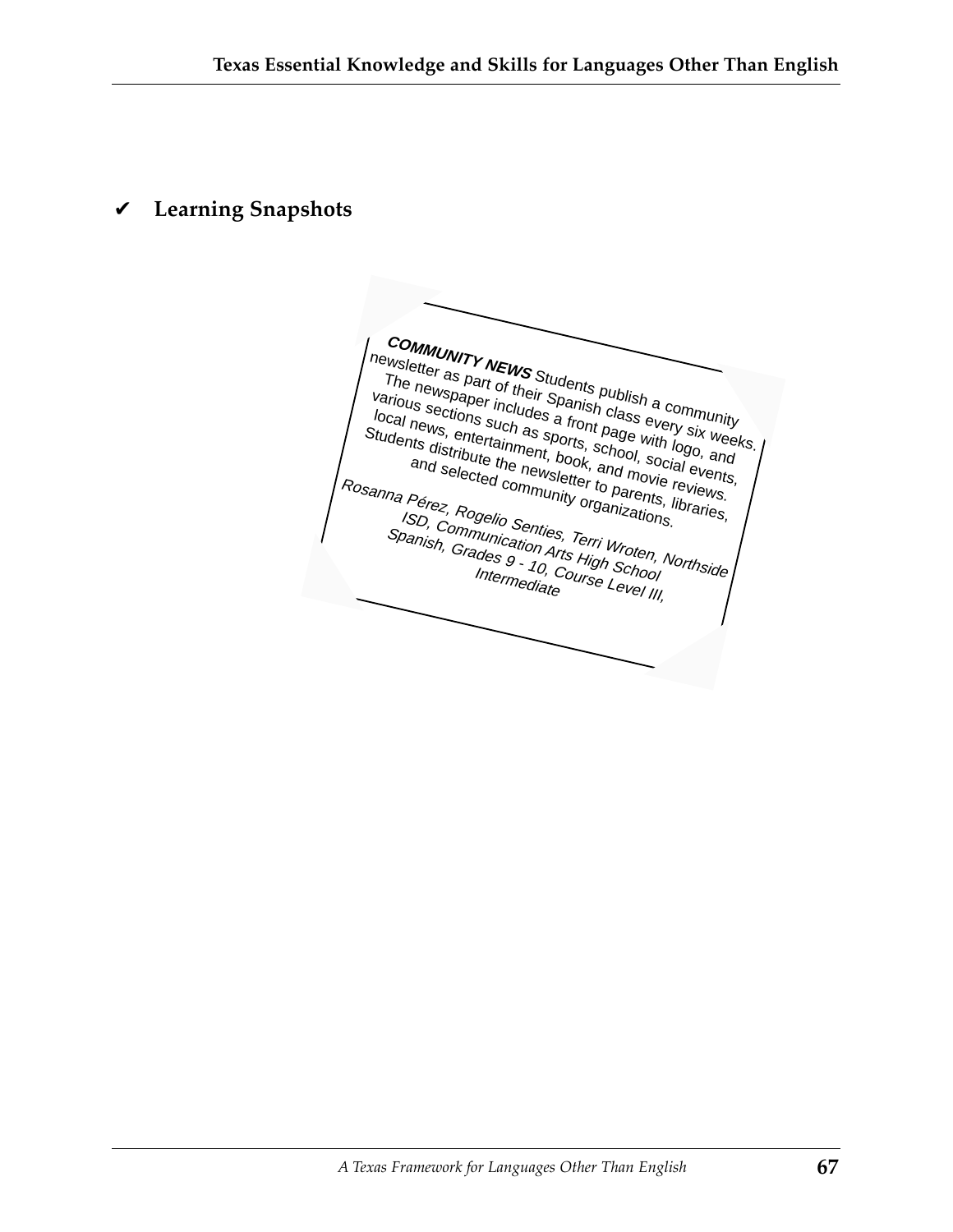# **Communities:** Within and Beyond the School

## ✔ **Knowledge and Skills**

The student participates in communities at home and around the world by using languages other than English.

# ✔ **Performance Expectations**

▼*Novice*

▼*Intermediate*

The student is expected to use the language both within and beyond the school setting through activities such as participating in cultural events and using technology to communicate.

### The student is expected to use the language at the intermediate proficiency level both within and beyond the school setting through activities such as participating in cultural events and using technology to communicate.

### ▼*Advanced*

The student is expected to use the language at the advanced proficiency level both within and beyond the school setting through activities such as participating in cultural events and using technology to communicate.

# ✔ **Example Progress Indicators**

▼*Novice*

### ▼*Intermediate*

At the end of the novice level students are able to:

- exchange information about self, family, and/or school
- integrate commonly used phrases in conversations beyond the classroom

At the end of the intermediate level students are able to:

- write a letter and/or have a short conversation about topics such as school or leisure activities with speakers of the language
- prepare and/or perform for a school, community, or special cultural event

▼*Advanced*

At the end of the advanced level students are able to:

- communicate with members of other cultures regarding topics of personal interest, community or world concerns via letters, e-mail, audio and video tapes, or other media
- analyze the impact of language and culture on the community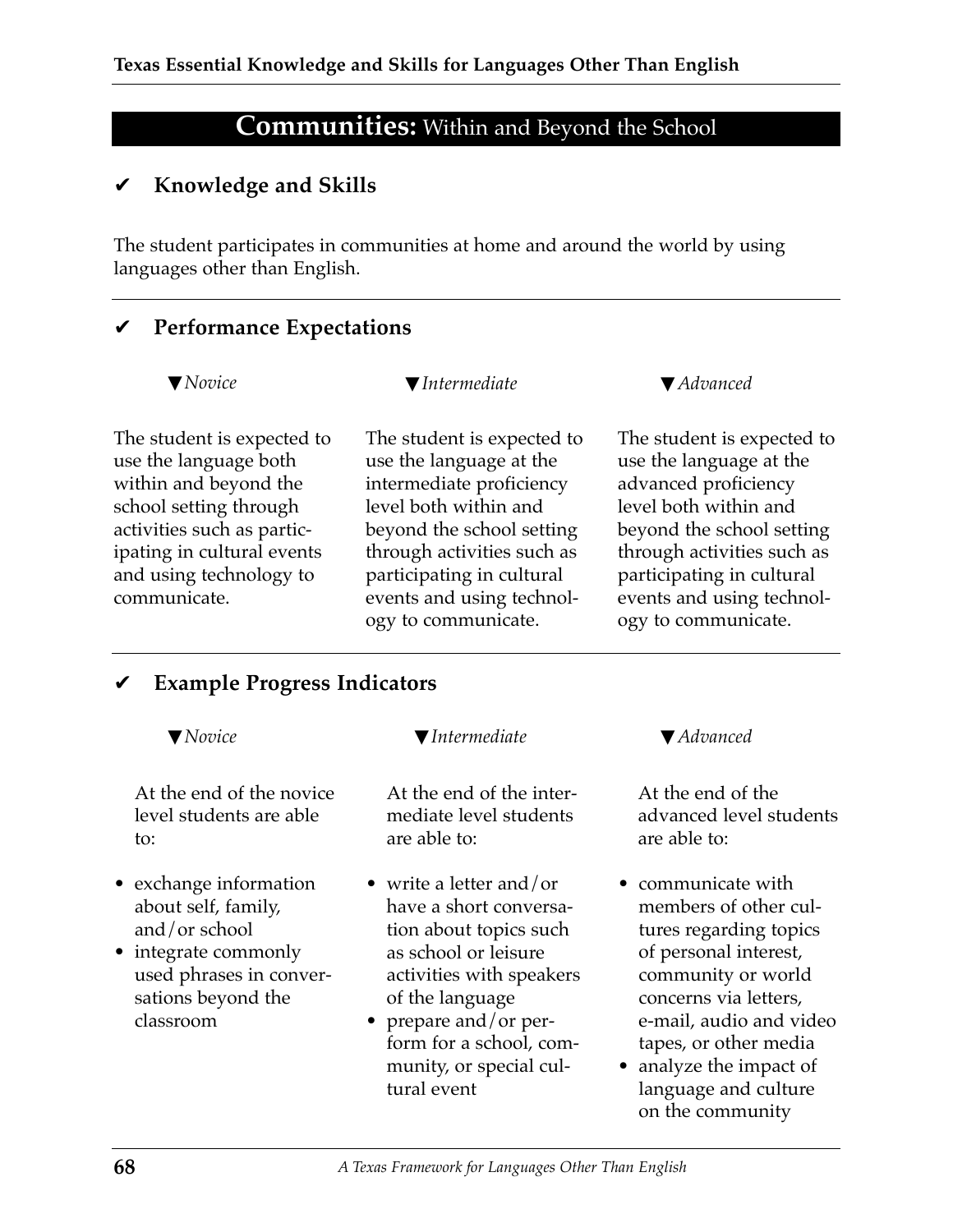# **Communities:** Within and Beyond the School

## ✔ **Learning Snapshots**

**COMMUNITY SERVICE PROJECT** Spanish honor society students organize monthly sports and/or arts and crafts days for studerits organize moliting sports and or ans and craits days to relay races, jewelry making, puppet making, and face painting. By reray races, Jeweiry making, pupper making, and sesting a mixture of Spanish, English, and gestures, both the high<br>about the condition of the high stures, both the high using a mixture of Spanish, English, and yestures, both the might scribol students and thist graders are able to overcommunication. After each activity, there is a brief follow-up in class to discuss cultural differences that students observed and new ocabulary learned. Students reflect on future applications and new mish, Gradend, Richard Richard Richard Richard Case of the students reflect on future applic vocabulary learned. Students reflect on future applications and Marsha McFarland, Richardson ISD, J.J. Pearce High School <sup>Iviarsna ivicranana, Kicharason iSD, J.J. Fearce High School<br>Spanish, Grades 11-12, Course Levels III and IV, Intermediate</sup> **EL RIO BRAVO (THE RIO GRANDE)** Students conduct<br> **EL RIO BRAVO (THE RIO GRANDE)** Students conduct<br>
seearch on, analyze, and debate the role of the United States at<br>
seearch on, analyze, are source for both the United Stat research on, analyze, and debate the role of the Rio Grande EL RIO BRAVO (THE RIO GRANDE) Students and<br>research on, analyze, and debate the role of the United States and<br>research on, analyze, and debate for both the United Concrete<br>research on, analyze, and debate for both man-made Trom their discussions, they are presentative of the International The students to interview a representative of the International The students countries, they generate a series of questions which and livelihood of inhabit Guines, its poundants determined by matrimage concrete. Structures and its waters pointied by lacturies of the environment The students consider the lingual of the United States.<br>
Line students consider the United States.<br>
Line students of inhabitants from Mexico and the United States. Mexico. its boundaries polluted of the river on the United Structures<br>countries, its waters polluted of the inverse of questions which<br>structures and its waters from Mexico and the International<br>the students consider they eir discussive a lept Water Common<br>Barbara V. Méndez and Juanita G. Seiger, El Paso ISD,<br>Barbara V. Méndez and Juanita G. Seiger, El Paso ISD,<br>Barbara V. Méndez and Juanita Speakers, Spanish for Spanish Speakers, Course Level V, Advanced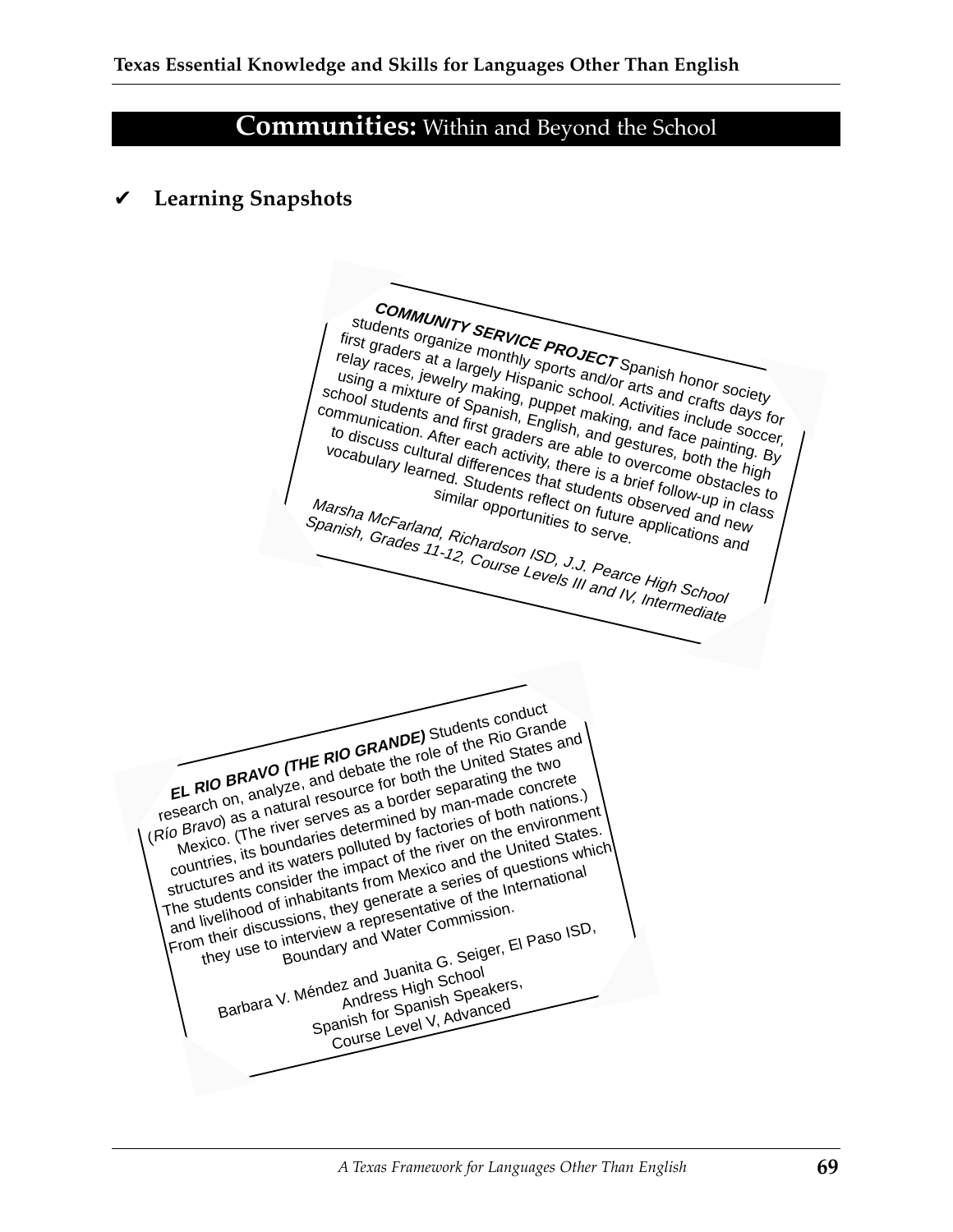# **Communities:** Personal Enrichment and Career Development

### ✔ **Knowledge and Skills**

The student participates in communities at home and around the world by using languages other than English.

## ✔ **Performance Expectations**

▼*Novice*

### ▼*Intermediate*

The student is expected to show evidence of becoming a lifelong learner by using the language for personal enrichment and career development.

The student is expected to show evidence of becoming a lifelong learner by using the language at the intermediate proficiency level for personal enrichment and career development.

### ▼*Advanced*

The student is expected to show evidence of becoming a lifelong learner by using the language at the advanced proficiency level for personal enrichment and career development.

# ✔ **Example Progress Indicators**

▼*Novice*

At the end of the novice level students are able to:

- list words, phrases, or expressions used while playing sports or games from a culture
- list careers in which proficiency in more than one language and culture are important

▼*Intermediate*

At the end of the intermediate level students are able to:

- investigate and produce a skit on historical, geographical, and/or biographical information about the sport or athletes from a specific culture
- interview members of the community who demonstrate language proficiency and knowledge of cultural practices in another language in their career

▼*Advanced*

At the end of the advanced level students are able to:

- instruct others in the rules or strategies of a game or sport
- participate in a career exploration, school, and/or work-related project that requires language proficiency and knowledge of cultural practices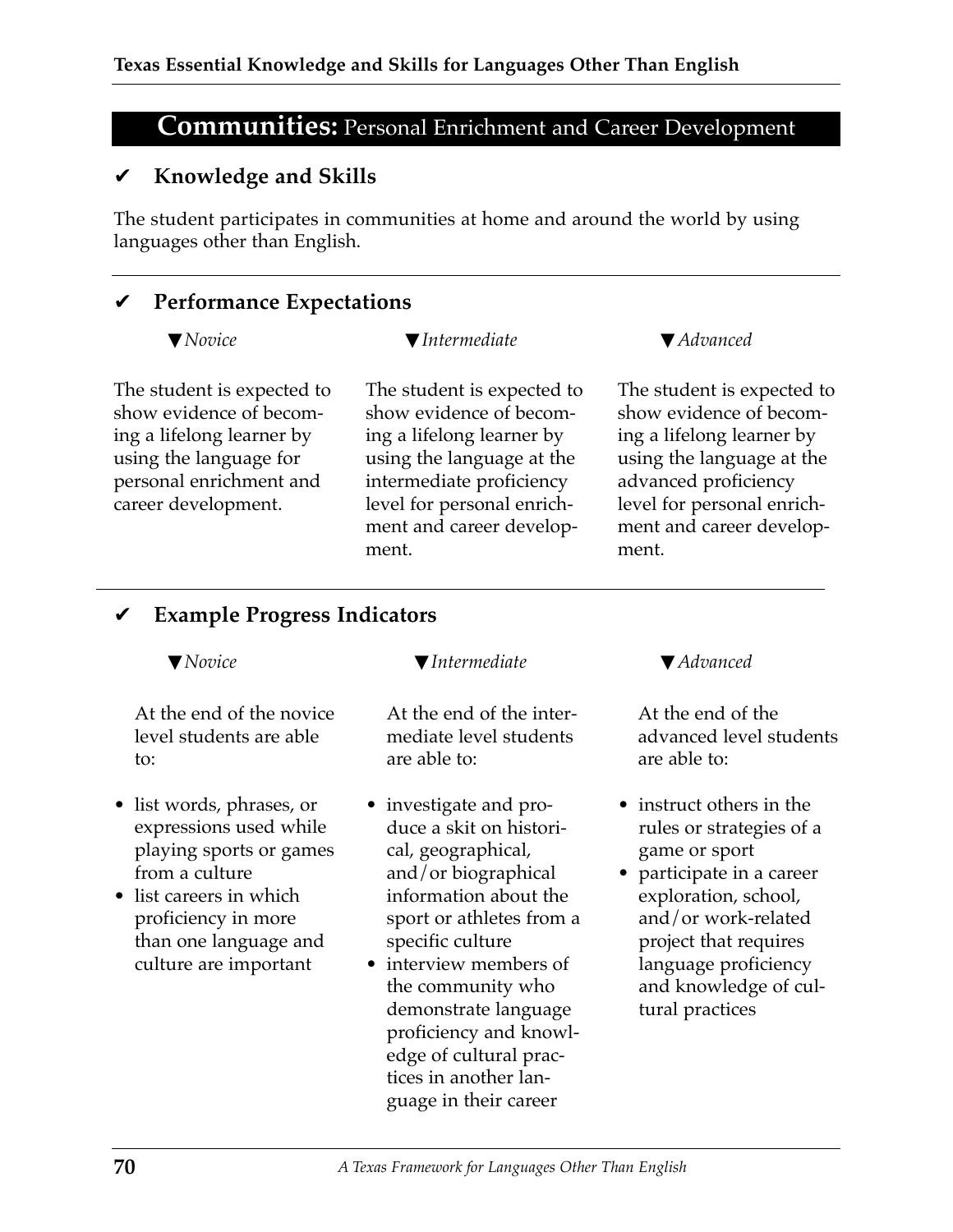# **Communities:** Personal Enrichment and Career Development

### ✔ **Learning Snapshots**

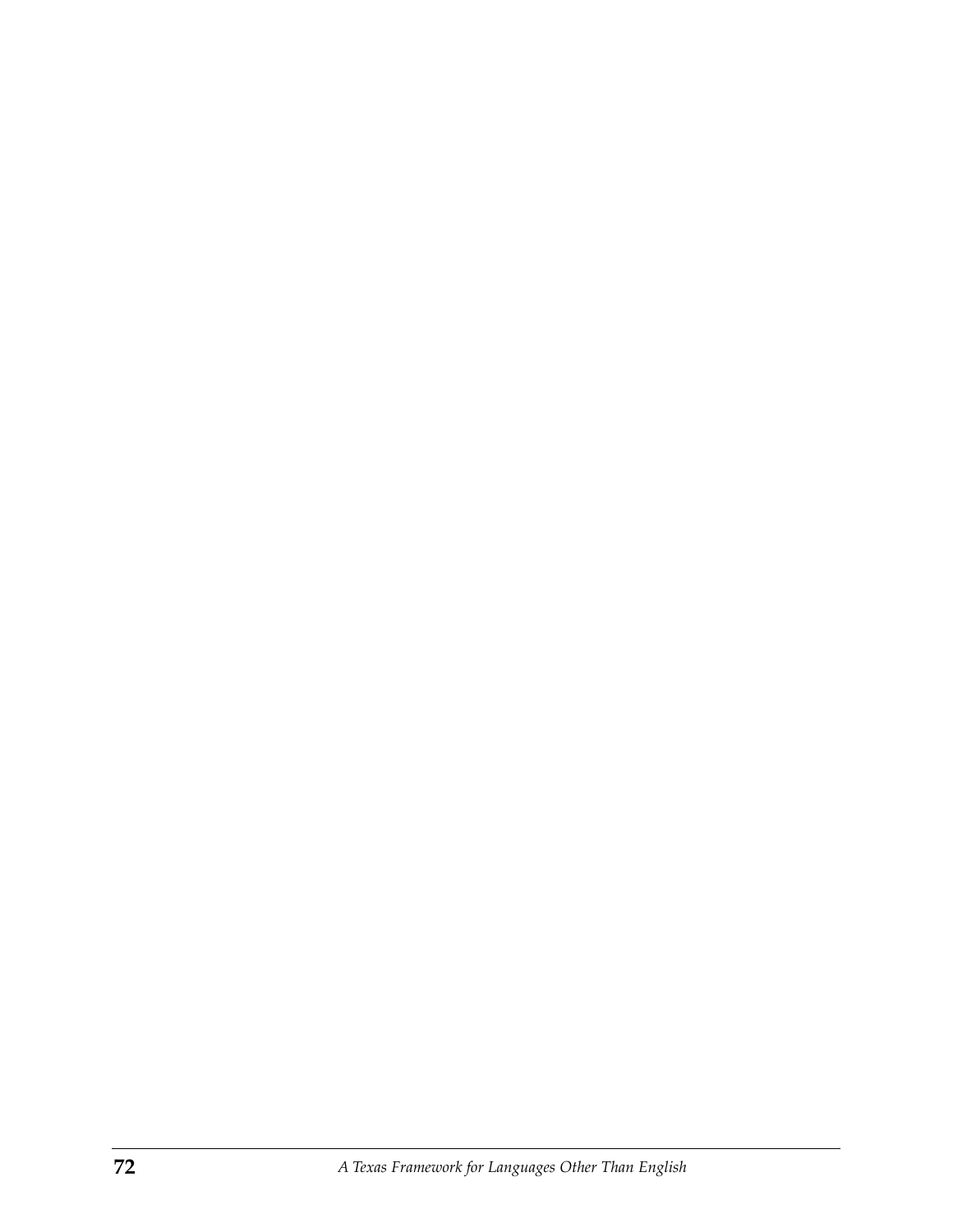**5**

# *Implementation*

# **Length of Program**

The combination of an early start and an extended<br>sequence in LOTE programs may allow students to reach<br>the set of the start of the start of the start of the the advanced Progress Checkpoint, as the chart on the following page indicates. Not all students who begin learning a LOTE in elementary school will reach the advanced proficiency level; however, the earlier students start learning another language and the longer they stay in sequential LOTE programs, the higher the proficiency level they will attain. Conversely, it is very difficult to reach a proficiency level above novice-high/intermediate-low if the language program does not begin until high school.

The level of proficiency achieved is also dependent upon the relative difficulty of the language being learned. Data from

federal government language training of English-speaking adults categorize languages by the amount of intensive training needed to reach an ACTFL Advanced level of proficiency.

See ACTFL Proficiency Guidelines in Appendix I for ACTFL's definition of Advanced proficiency.

Students of "Level 2" languages, such as German, take one and a half times as long to reach Advanced level proficiency as students of "Level 1" languages such as Spanish and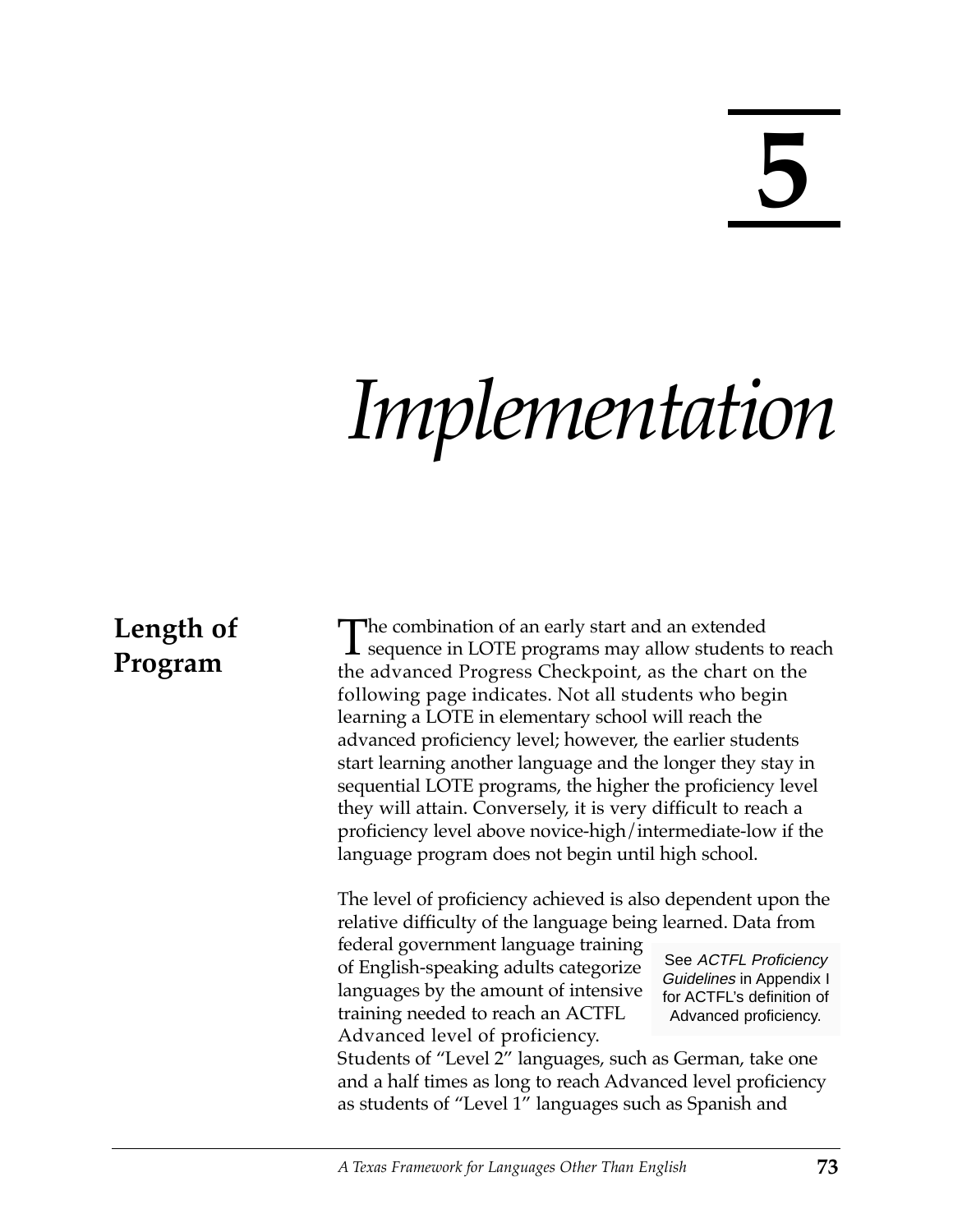



**Illustration 5.1:** Sample Entry Points and Proficiency Levels Attained for Speaking, as Expected in Extended, Uninterrupted Learning Sequences

**The Less Commonly Taught Languages**

Traditionally, students in Texas have studied French, German, Latin, and Spanish. To meet the needs of the 21st century, it is apparent that students should consider studying less commonly taught (LCT) languages. These languages include, but are not limited to, some of the most commonly spoken languages in the world, such as Arabic, Chinese, Japanese, and Russian. Leaders in the areas of business,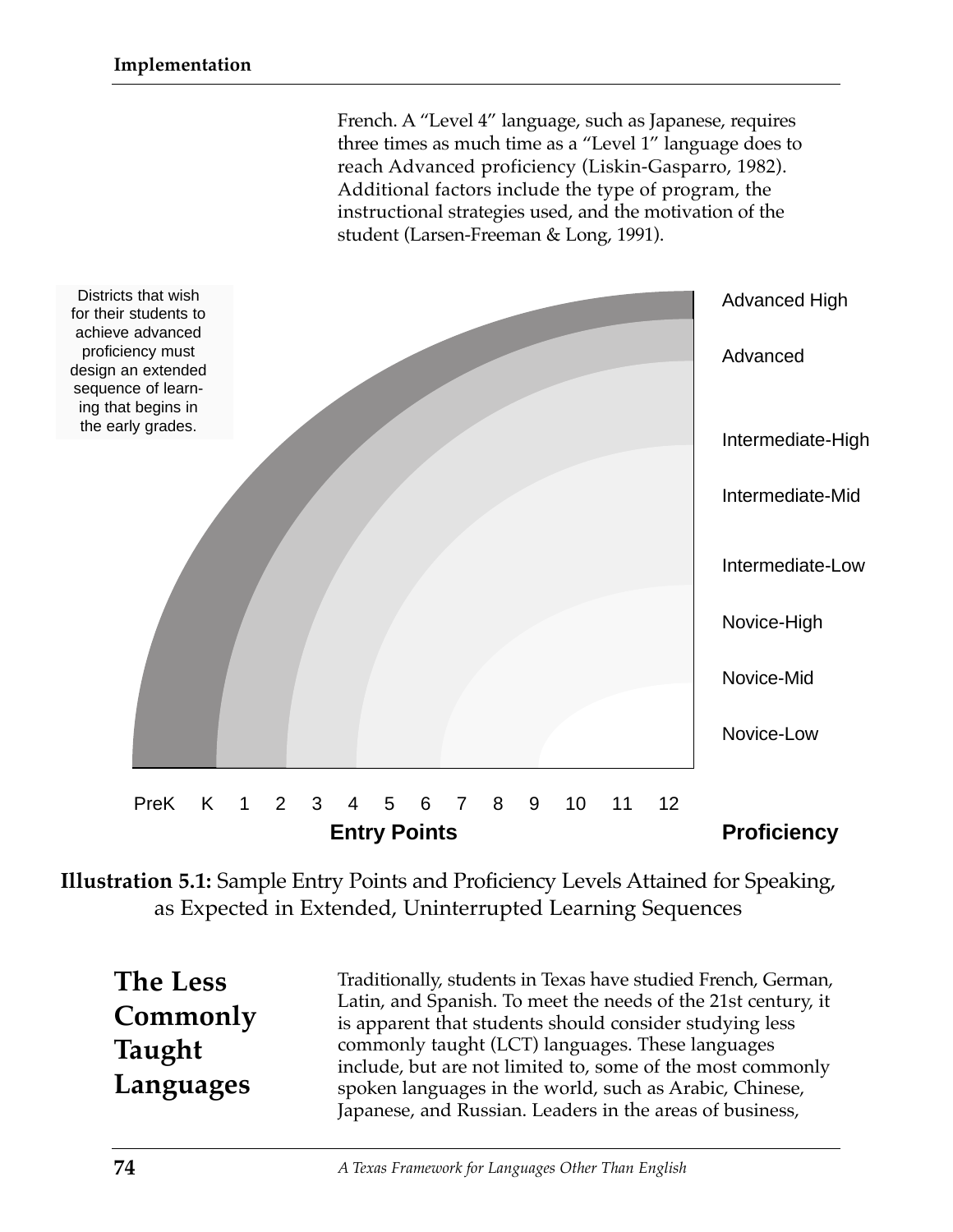industry, and government stress that the United States has vital interests all over the globe, not just in Western Europe. There are many career opportunities for students who are proficient in an LCT language.

The implementation of an LCT language program includes some challenges for the school and the students. When compared with English, many LCT languages use very different alphabets and/or writing systems, have very different syntax and phonology, have few, if any, cognates, and sometimes have a very different cultural context and perspective. Consequently, some of these languages are more difficult to acquire and require a longer sequence of study.

The chart on page 74 that shows the impact of early start and length of study on proficiency attained would need to be adapted to consider the unique nature of languages. The lack of familiarity most students in the United States have with LCT languages coupled with the dissimilarity that these languages have with English make evident the need for an early start if students are to reach a useful level of LCT language proficiency. Additionally, it may require more persistence and effort to find authentic materials and native speakers.

School administrators will need to consider that sometimes there are shortages of qualified teachers as well as fewer instructional resources for LCT languages. Nevertheless, there are a number of districts in Texas that have received grants to implement LCT language programs and these districts can serve as a resource to other districts.

**Selected Proficiency-Based, Sequential Language Programs**

The following section provides a look at some of the different types of elementary and secondary sequential language programs offered in Texas schools.

Bilingualism and biculturalism that students bring to school are valuable assets upon which to build long sequences of instruction that produce truly bilingual, biliterate, and bicultural graduates. To attain this goal, programs in grades PreK-12 must be linked to post-secondary program options, for language learning is never done. Long sequences of instruction benefit not only the native speakers of languages other than English, but also the native speakers of English. The growing popularity of language immersion and two-way bilingual education programs has opened new doors which present opportunities for cooperation among LOTE, ESL, and bilingual educators.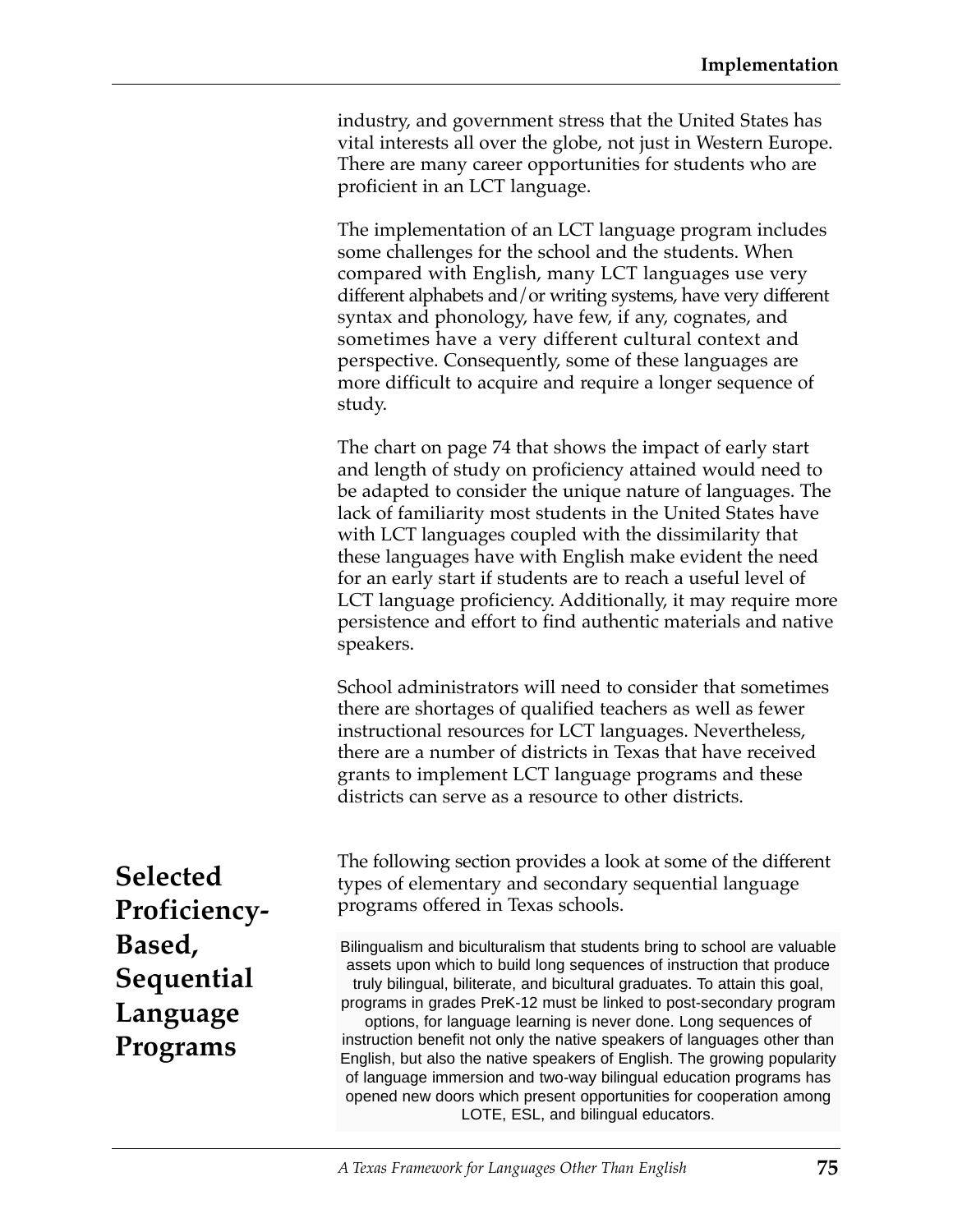#### *Immersion* **Elementary School Program Descriptions**

Immersion programs teach language by using the language itself as a medium of instruction for other subjects. The usual curriculum activities from other subject areas (mathematics, science, social studies, arts, health, for example) are presented in the language. The amount of time spent in the language varies across programs from "partial" (e.g., 50%) to "total" immersion  $(100\%)$ . Students are exposed to the language every day.

### *Two-Way Immersion or Dual Language*

Two-way immersion or dual language programs are similar to regular immersion programs except that the student body includes both English-only speakers and native speakers of the language. All students learn subject matter through both their "first" and "second" languages, benefiting from interactions with peers who are native speakers of the language new to them. The amount of instructional time devoted to each language varies by such factors as student needs, program design, and grade level. Decisions regarding instructional design should be made carefully in order to support program goals.



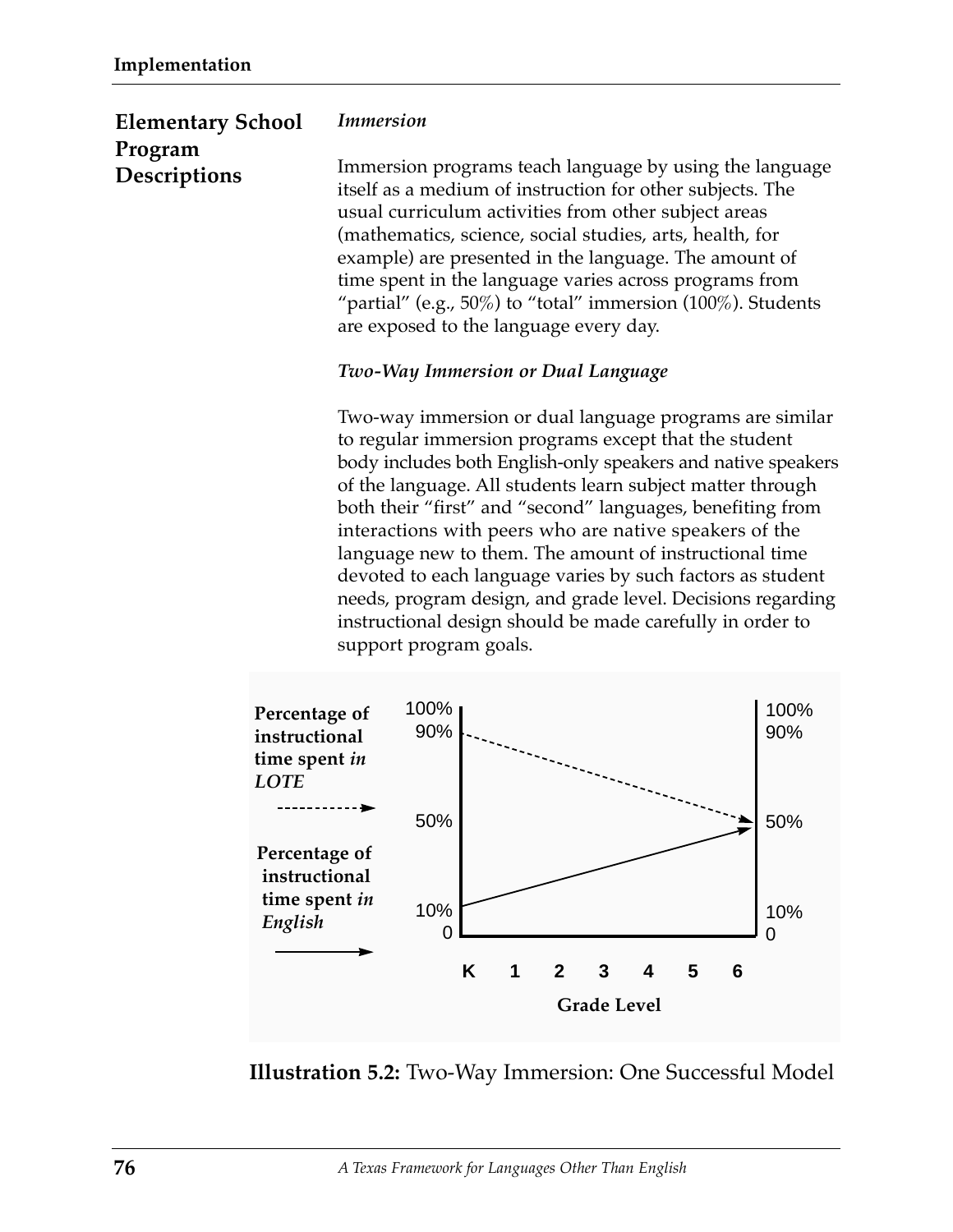The table on the preceding page illustrates one successful model for two-way immersion where students begin in kindergarten with 90% of instructional time delivered in the LOTE and 10% delivered in English; the amount of time devoted to English then increases by grade level until, at sixth grade, 50% of instructional time is delivered in English and 50% in the other language.

Another frequently used model divides instructional time equally (50%-50%) between English and the LOTE at all grade levels.

### *FLES (Foreign Languages in the Elementary School)*

In general, students in FLES programs meet three to five times a week (no fewer than three times per week) for periods ranging from 20 minutes to an hour or more (at least 75 minutes per week). Sometimes FLES programs are "contentenriched," which means that some content from other subject areas is taught in the target language and the LOTE teacher is partially responsible for areas of the core curriculum. (See Table 5.1 for a description of some different FLES programs.)

| Middle School and   | Continuation                                               |
|---------------------|------------------------------------------------------------|
| <b>High School</b>  | Continuation programs build upon the proficiency a student |
| Program             | has acquired in elementary and/or middle school, or as a   |
| <b>Descriptions</b> | result of being a native speaker.                          |

### *Beginning Sequential*

Students may begin study of a second or third language (with no previous experience in that language) in middle or high school.

### *Content-Enriched*

Students develop proficiency in the language while supplementing their study of other subject areas. When a program is content-enriched, students use the language to reinforce and expand subject matter from other disciplines. They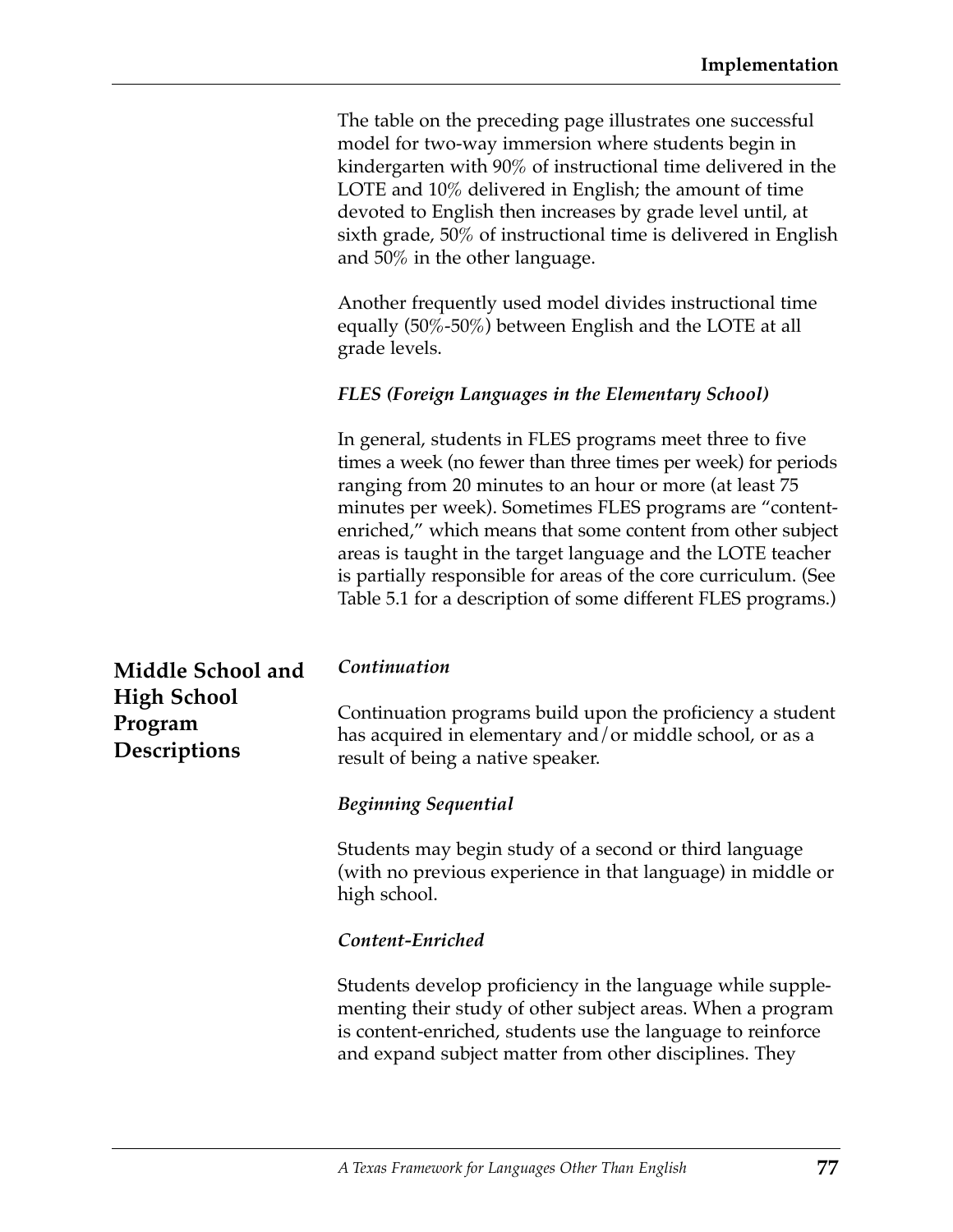| <b>Elementary School</b><br>Programs                                                                                            | <b>Percent of Time Spent</b><br>in LOTE Per Week                                                                                                                                | Goals of the<br>Program                                                                                                                                                                                                                                 |
|---------------------------------------------------------------------------------------------------------------------------------|---------------------------------------------------------------------------------------------------------------------------------------------------------------------------------|---------------------------------------------------------------------------------------------------------------------------------------------------------------------------------------------------------------------------------------------------------|
| <b>Total Immersion</b><br>Grades K - 6                                                                                          | approximately 100%<br>(Time is spent learning<br>subject matter taught in<br>LOTE; language learn-<br>ing per se is incorporat-<br>ed as necessary through-<br>out curriculum.) | become functionally profi-<br>cient in LOTE<br>master subject content taught<br>in LOTE<br>acquire an understanding of<br>other cultures                                                                                                                |
| <b>Two-Way Immersion</b><br>Grades K - 6<br>Student population is<br>made up of both native<br>speakers of LOTE and<br>English. | at least $50\%$ (Time is<br>spent learning subject<br>matter taught in LOTE;<br>language learning per se<br>is incorporated as neces-<br>sary throughout curricu-<br>lum.)      | become functionally profi-<br>cient in LOTE<br>master subject content taught<br>in LOTE<br>acquire an understanding of<br>other cultures<br>demonstrate grade level mas-<br>tery of English                                                             |
| <b>Partial Immersion</b><br>Grades K - 6                                                                                        | approximately 50%<br>(Time is spent learning<br>subject matter taught in<br>LOTE; language learn-<br>ing per se is incorporat-<br>ed as necessary through-<br>out curriculum.)  | become functionally profi-<br>cient in LOTE (although to a<br>lesser extent than is possible<br>in total immersion)<br>master subject content taught<br>in LOTE<br>acquire an understanding of<br>other cultures                                        |
| <b>Content-based FLES</b><br>(Foreign Languages<br>in the Elementary<br>School)<br>Grades K - 6                                 | 15 - 50% (Time is spent<br>learning subject matter<br>taught in LOTE; lan-<br>guage learning per se is<br>incorporated as neces-<br>sary throughout curricu-<br>lum.)           | acquire proficiency in listen-<br>ing, speaking, reading, and<br>writing LOTE<br>use subject content as a vehi-<br>cle for acquiring language<br>skills<br>acquire an understanding of<br>other cultures                                                |
| FLES (Foreign Lan-<br>guages in the<br>Elementary School)<br>Grades K - 6                                                       | 5 - 15% (Minimum of 75<br>minutes per week, at<br>least every other day;<br>time is spent learning<br>the language per se.)<br>Rhodes, as adapted in Curtain & Pesola, 1994     | acquire proficiency in listen-<br>ing and speaking (degree of<br>proficiency varies with the<br>program)<br>acquire an understanding of<br>other cultures<br>acquire some proficiency in<br>reading and writing (empha-<br>sis varies with the program) |

**Table 5.1** Types of Sequential Elementary LOTE Programs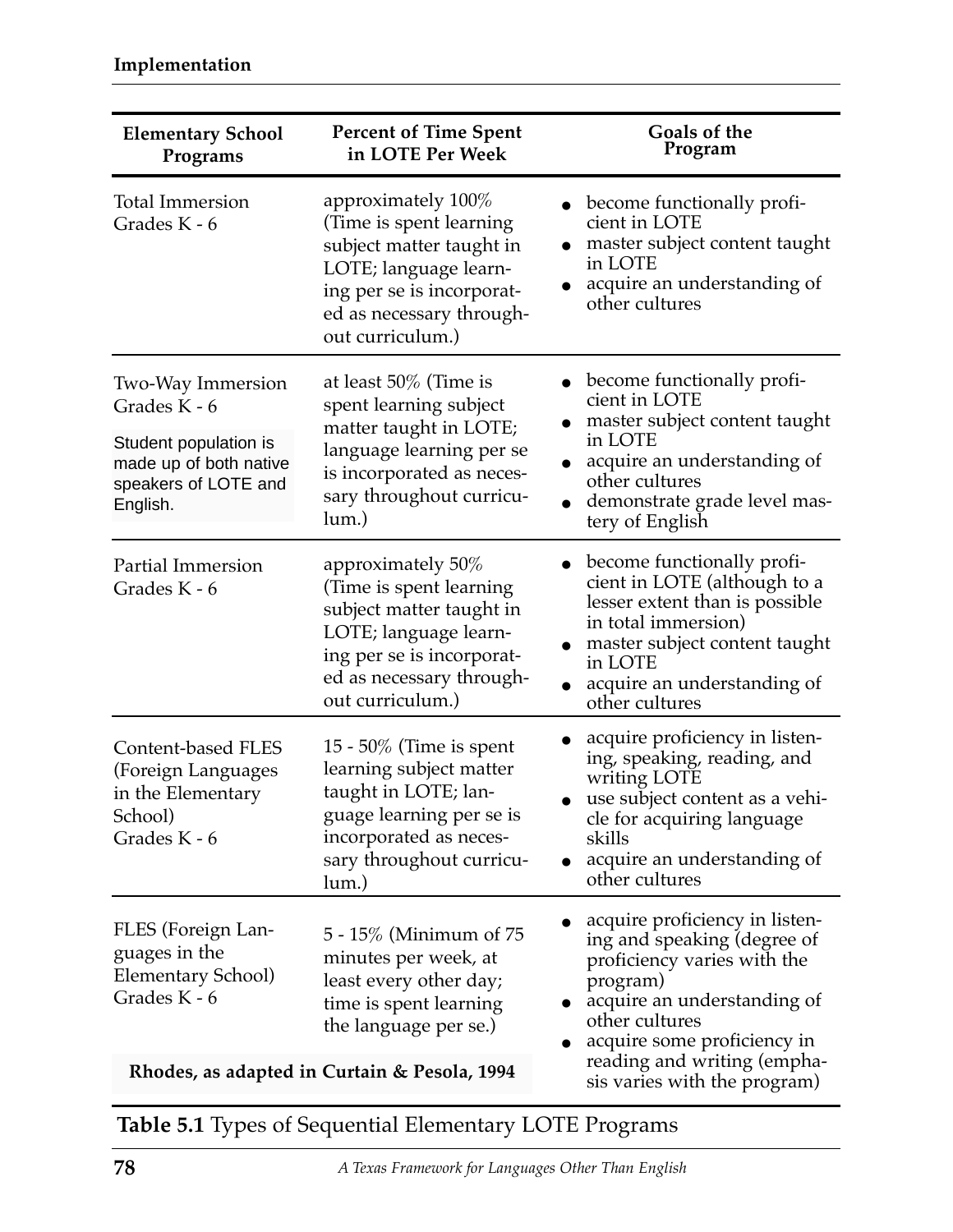already have some prior knowledge and experience with the content in English; in content-enriched instruction they further that knowledge in the language.

### *Content-Based*

Students study one or more subject areas using only the language. When instruction is content-based, the language is the medium of instruction. Students use the language to acquire new information and knowledge from other subject areas. Immersion programs are content-based programs.

### *Pacesetter Spanish*

This Level III course was designed by The College Board to provide challenging language tasks for all students. Its goals are to enable students to use their Spanish skills to acquire new information, to understand the cultures of Spanish-speaking peoples, and to participate in effective communication. The Spanish language is the vehicle of learning, not the focus. Students learn about the contributions of Spanish-speaking peoples in art, literature, music, science, math, economics, trade, and politics. Each of the six units is based on a central theme that requires students to think, listen, read, speak, and write in Spanish. Students work in pairs or small groups, as well as individually, to gain information and insights from authentic print and non-print materials. They use Spanish to investigate and analyze cultural information, to reach informed conclusions, and to synthesize and present their own views through discussion or in writing. The overt practice of language learning strategies empowers students to become autonomous, self-directed language learners. They monitor their own learning and engage in self-assessment through learning logs as well as through participation in peer evaluation. Formal assessment is done through portfolios.

### *Advanced Placement Sequence*

The Advanced Placement (AP) Program for Languages Other Than English offers students the opportunity to pursue college-level studies while still in secondary school and to receive advanced placement, credit, or both in college. The specific courses available for students of LOTE are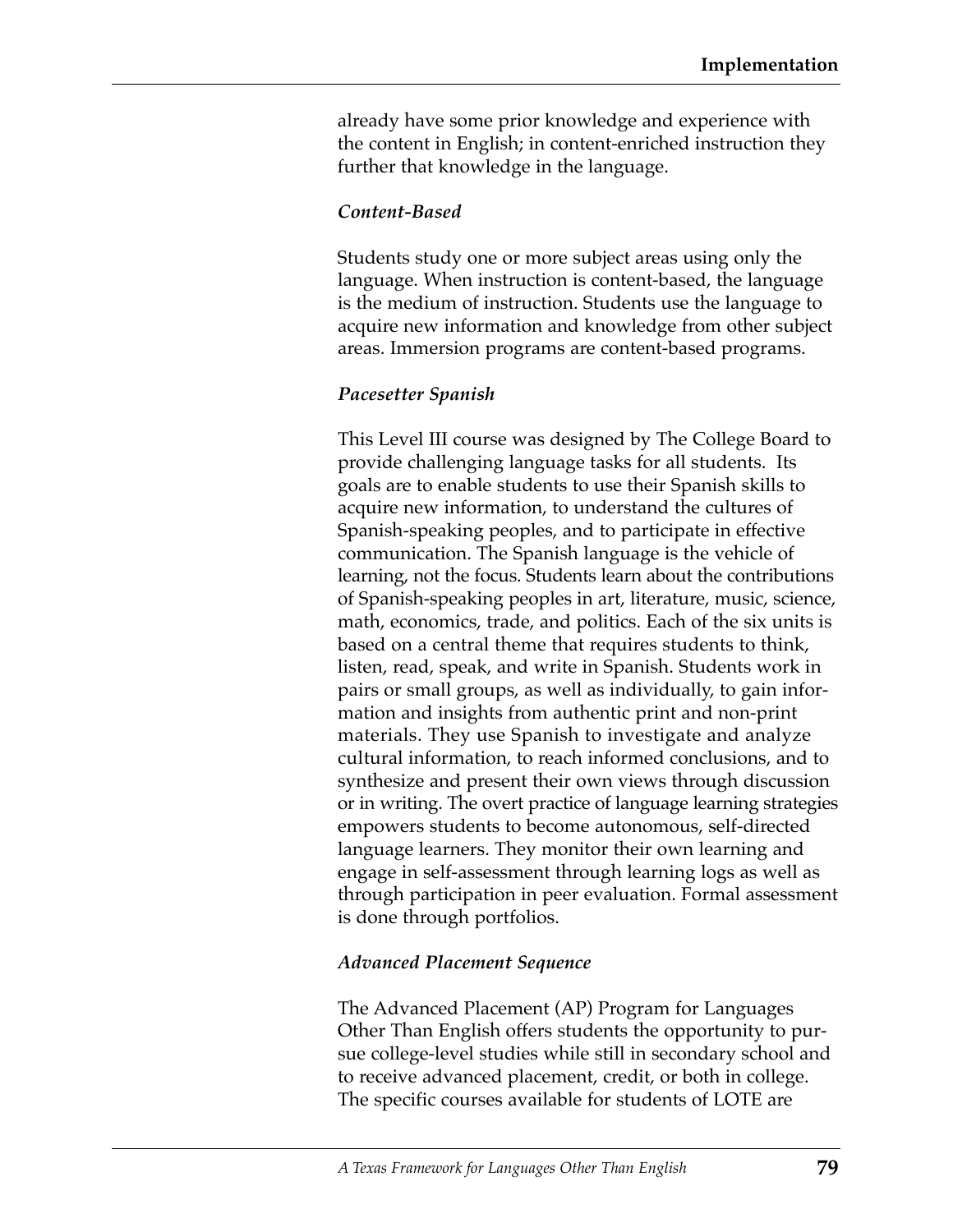French Language; French Literature; German Language; Latin: Vergil; Latin Literature; Spanish Language, and Spanish Literature. The AP Program is open to any secondary school that is willing to organize the courses, foster teacher development, and administer the AP examinations. The AP courses typically begin at Level IV and continue through Level V.

AP examinations qualify as advanced measures for the purposes of the Distinguished Achievement Program (DAP) in Texas. The DAP requires students to complete some combination of external college or professional level measures. A score of three or higher on the AP exam is necessary to qualify as an advanced measure.

Subsidies are currently authorized at the state level to districts, teachers, and students who have an AP program:

- ❖ a subsidy to districts for teacher training for AP courses
- $\triangleleft$  a partial reimbursement subsidy for the AP testing fee, based upon student need

### *International Baccalaureate Sequence*

The International Baccalaureate (IB) Program is an internationally recognized curriculum for students in the 11th and 12th grades. Students have the opportunity to earn an IB diploma by completing and testing in six IB subjects, writing an extended research-based essay; performing 150 hours of organized service activities, and completing a critical thinking course called *Theory of Knowledge*. Among the six IB subject areas that must be completed are Language A (English or the student's native language) and Language B (a modern language which is spoken today). Students seeking the diploma must test in three of the six subjects at the higher, more challenging level, and three at the subsidiary level. Students who take IB courses without completing the entire diploma program may earn IB certificates by testing in selected IB subjects. For languages other than English, the most common languages included in IB programs are French, German, and Spanish. There also are two classical language programs, Latin and Greek, which are offered as part of the "Group 6 Electives." A portion of the IB examination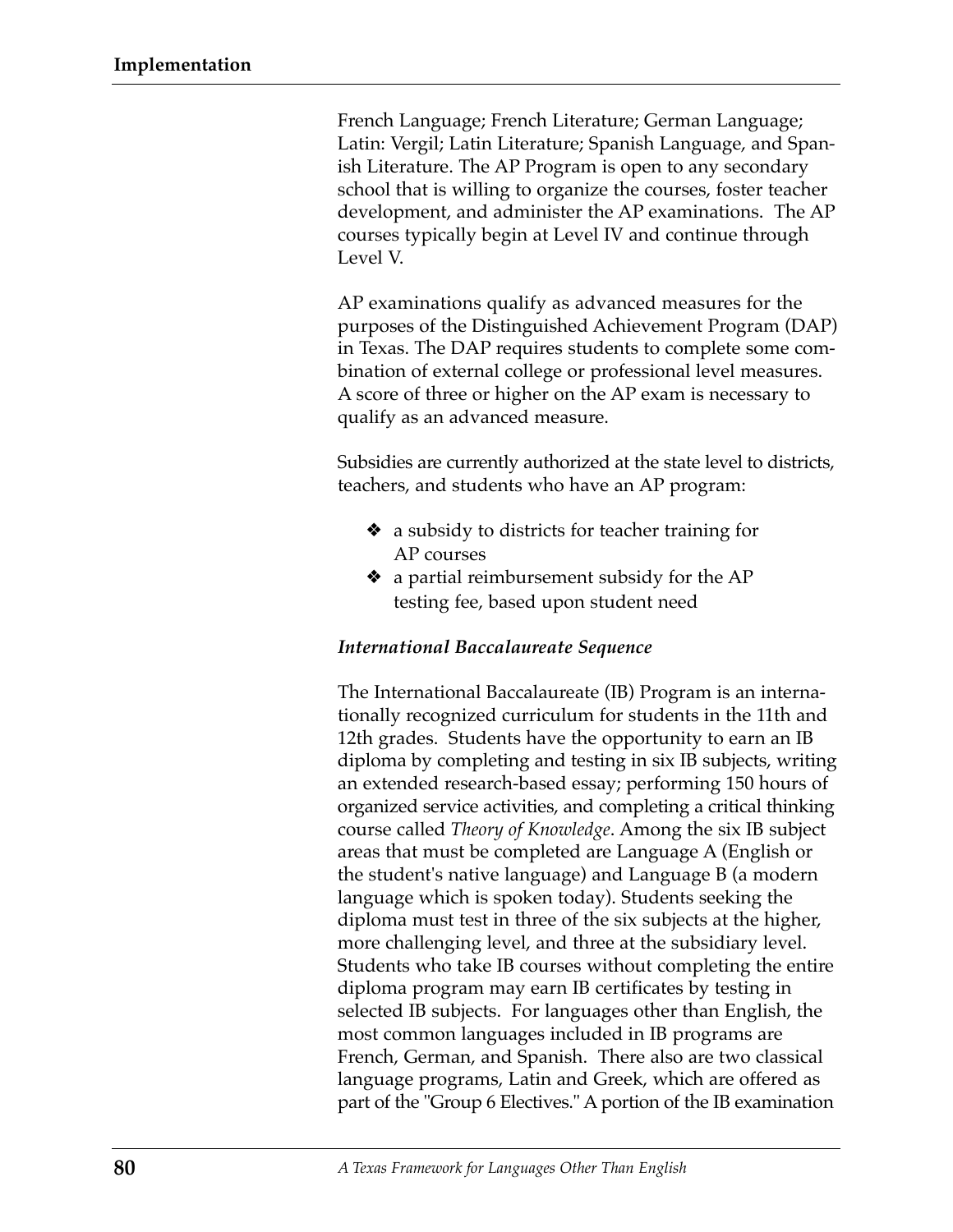is based on performance demonstrated by the students through audio tape recordings.

The IB Program is open to any secondary school that is willing to organize the courses, foster teacher development, and administer the IB examinations and that receives approval from the International Baccalaureate North America. Schools must apply to become an IB member school and meet rigorous qualification criteria and undergo evaluation of progress during the administration of the program as well. The IB courses begin at Level IV and continue through Level VII for LOTE. To be successful in these courses, students must have had a long sequence of language instruction.

IB examinations qualify as advanced measures for the purposes of the Distinguished Achievement Program (DAP) in Texas, which has as one of its requirements for students the completion of some combination of external college or professional level external measures to qualify for the DAP. A score of four or higher on the IB exam is necessary to qualify as an advanced measure.

Subsidies are currently authorized at the state level to districts, teachers, and students who have an IB program, including:

- ❖ a subsidy for districts for teacher training for IB courses
- $\triangleleft$  a partial reimbursement subsidy for the IB testing fee, based upon student need

**Programs for Students with Home Background in Languages Other Than English** 

Home Background (HB) LOTE programs expand the abilities of students with home background in a language other than English. Although the students, who are also known as "heritage" speakers, may not have studied their home language formally, they may possess a wide range of communicative abilities in the language, including knowledge about and experience in another culture. The range extends from those who are minimally functional in the language, often referred to as "passive bilinguals," to those who are completely fluent and literate. Spanish for Spanish Speakers programs (SSS), described below, provide an example of one popular program in Texas for students with HB in Spanish.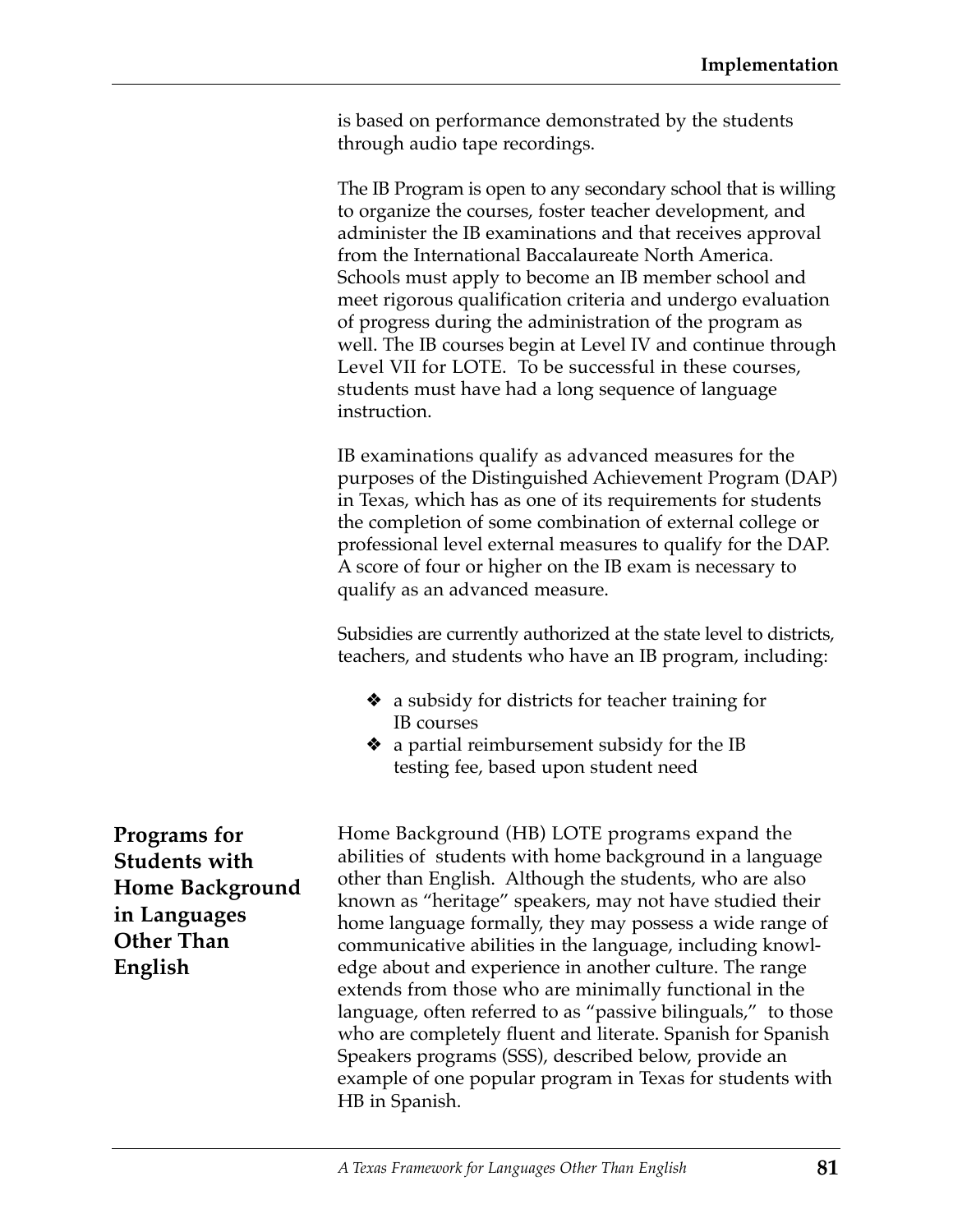### *Examples of students with Home Background in LOTE*

- ❖ Students able to understand oral language, but unable to speak the language beyond singleword answers.
- ❖ Students able to understand the language and communicate at a minimal level. These students may be able to read some items, but because of their limited vocabulary, they may not comprehend much information. They may write what they are able to sound out, but errors are evident.
- ❖ Students who can speak the language fluently but who have little to no experience with the language in its written form.
- ❖ Students who have come to the United States from non-English-speaking countries. They can understand and speak the language fluently; however, their reading and writing skills may be limited due to lack of a formal education in their countries of origin.
- ❖ Fluent bilingual students who can understand, speak, read, and write another language very well and have possibly received formal instruction in that language in the United States or another country. Since these students are usually more advanced in understanding and speaking the language than their Englishspeaking counterparts, the curriculum for beginning non-native speakers is inappropriate for these native speakers of the language.

### *Home Background (HB) LOTE Program Goals*

- ❖ Students become cognizant of the linguistic strengths they possess.
- ❖ Students develop a sense of pride in their heritage by studying their language and culture.
- ❖ Students expand their language skills in listening, speaking, reading, and writing and proceed to add additional skills, using their language in new applications.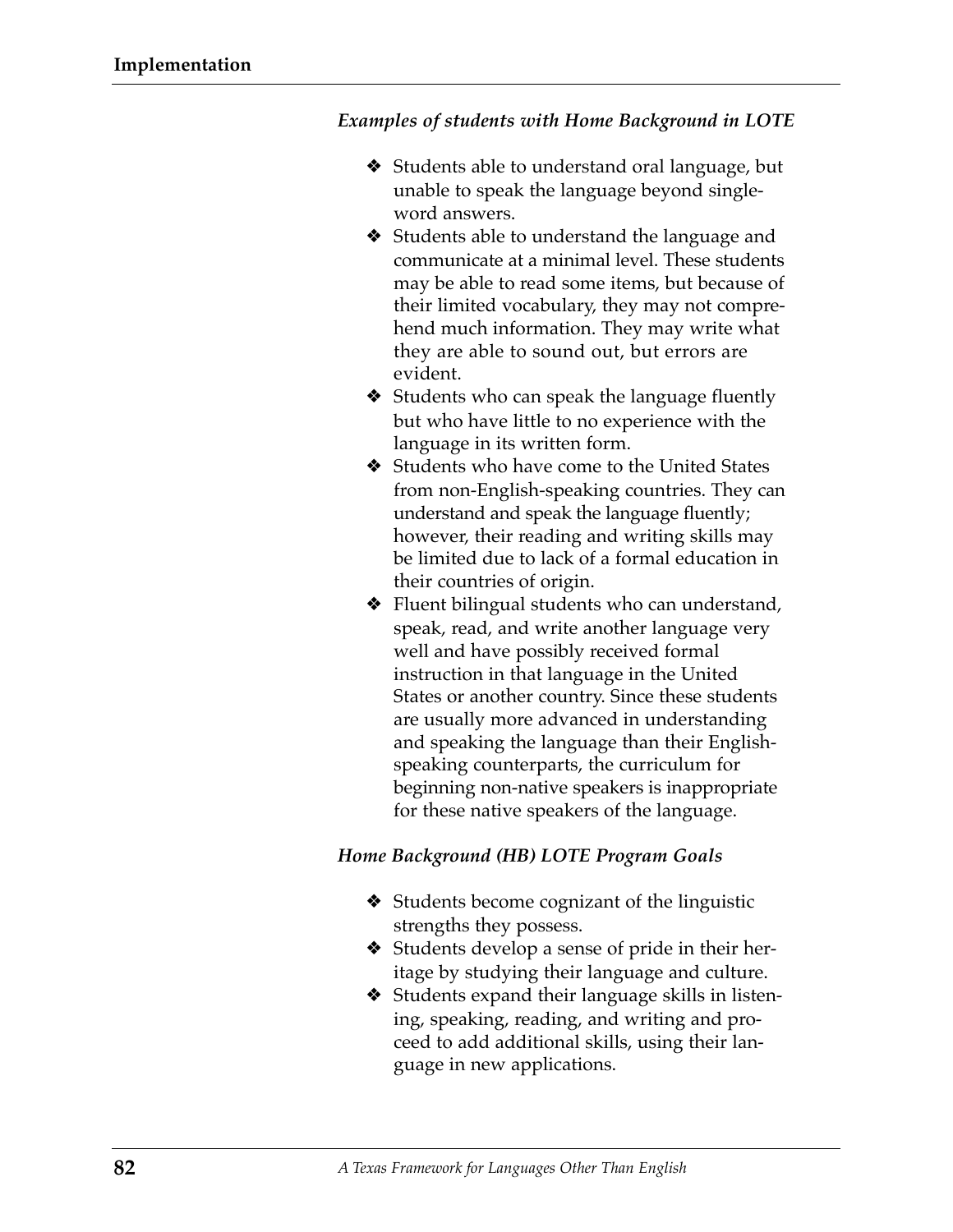- ❖ Students determine the social situations in which standard and non-standard language should be employed and comfortably adjust their language accordingly.
- ❖ Students receive opportunities to become bilingual, biliterate, and bicultural.

### *Home Background LOTE Program Levels*

Programs for students with HB in LOTE can include several levels of instruction, based upon the individual needs of each district. For example, an HB in LOTE I class would be for students who understand the language, but have minimal or no oral language ability. An HB in LOTE II class might include students who understand and speak some of the language. Students who understand, speak, read and write the language might be in an HB in LOTE III class, with students showing more advanced literacy skills moving to an HB in LOTE IV class. Another option is compacting LOTE I and LOTE II into one course and LOTE III and LOTE IV into another so that students study only the parts of each course they need.

### *Spanish for Spanish Speakers Program*

It is important to recognize that Spanish speakers in Texas represent a valuable academic, intellectual, and economic resource. This resource can be developed through specialized programs of instruction that capitalize on the linguistic, cultural, and intellectual strengths of Spanish-speaking students; these programs are known as Spanish for Spanish Speakers programs.

### **What Native Speakers are Saying (L.E. Nieto, personal communication, May, 1997)**

"I could not believe that I was the only one who could explain to the lady that the accident was not her fault! She could only speak Spanish and nobody but me understood her!"

"I thought I knew Spanish because we speak Spanish at home. After studying Spanish for a year, my mind is full of wonder and admiration for my language and culture."

"I know that I am a valuable asset to my community. I am biliterate and bicultural. What is more important, I am proud of who I am because I speak the language of Cervantes' Quijote as well as that of Shakespeare's Romeo."

(Level I student)

(Level II student)

(Level III student)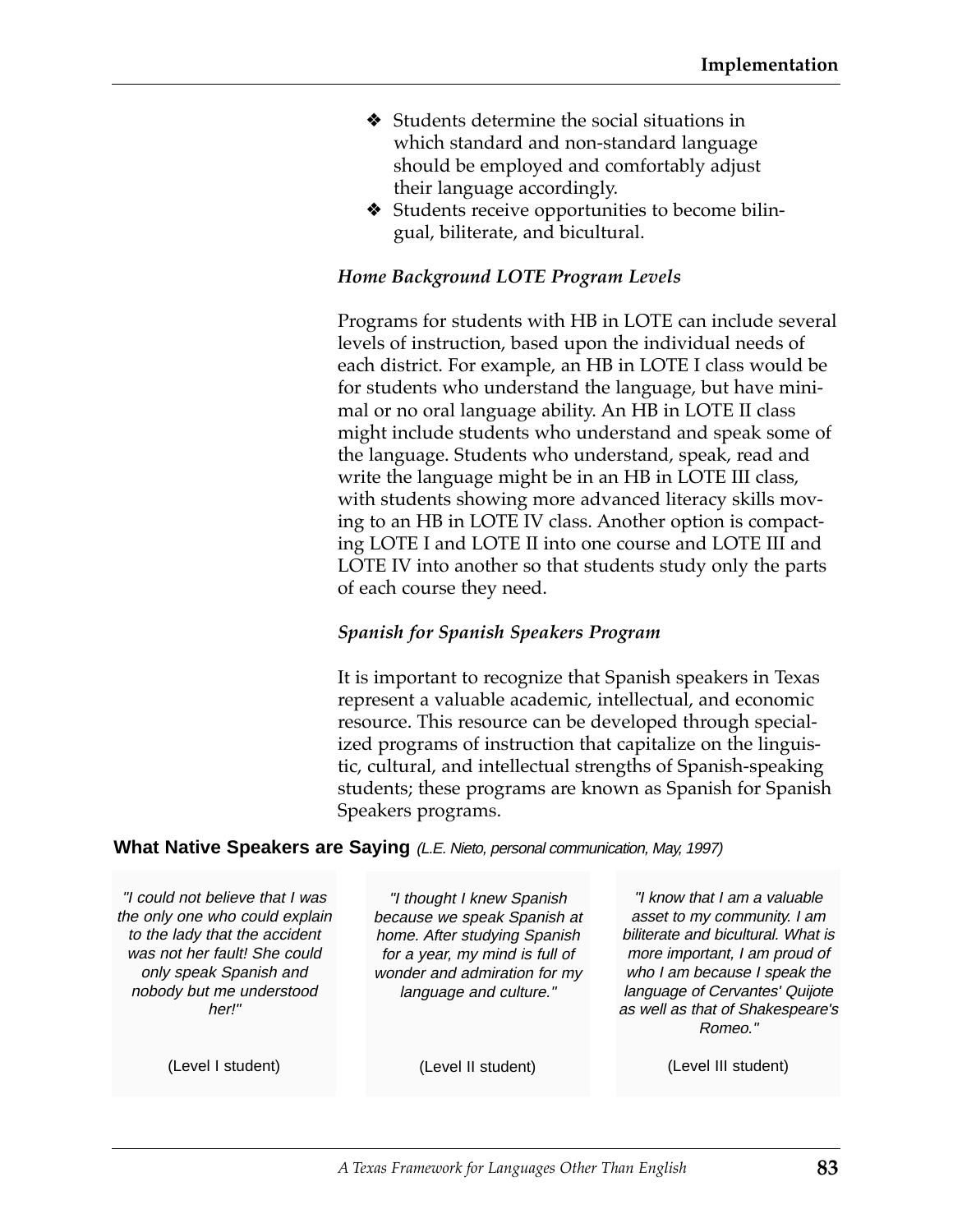The *TEKS for LOTE* can be consulted in developing curriculum for the Spanish speakers. Although it may not always be feasible, the best arrangement for teaching Spanish to Spanish speakers is in specialized classes consisting exclusively of native speakers of the language. This allows the

See Appendix B, Sample Course Outlines: Spanish for Spanish Speakers.

teacher to maintain instruction primarily in the target language and to structure activities and materials commensurate with the language proficiency of the students.

The Home Background goals on pages 82-83 are broad enough to allow districts to develop the curriculum to meet their students' needs. Since native speakers usually function at a higher level, the overall focus of the SSS program should be to provide the students with a well-structured curriculum designed to promote and further develop their existing functional proficiency in the language.

Course offerings under the rubric of nonsequential LOTE courses may be taught by districts outside the standard Levels I-VII sequential program. Two categories of courses are approved for districts to offer: Cultural and Linguistic Topics and Exploratory Languages. **Nonsequential Language Programs**

### *Cultural and Linguistic Topics*

Cultural and Linguistic Topics may be offered at the elementary, middle, or high school level for one-half to one credit with no prerequisites. These courses address the history, geography, cultural aspects, and/or linguistic aspects of selected regions or countries.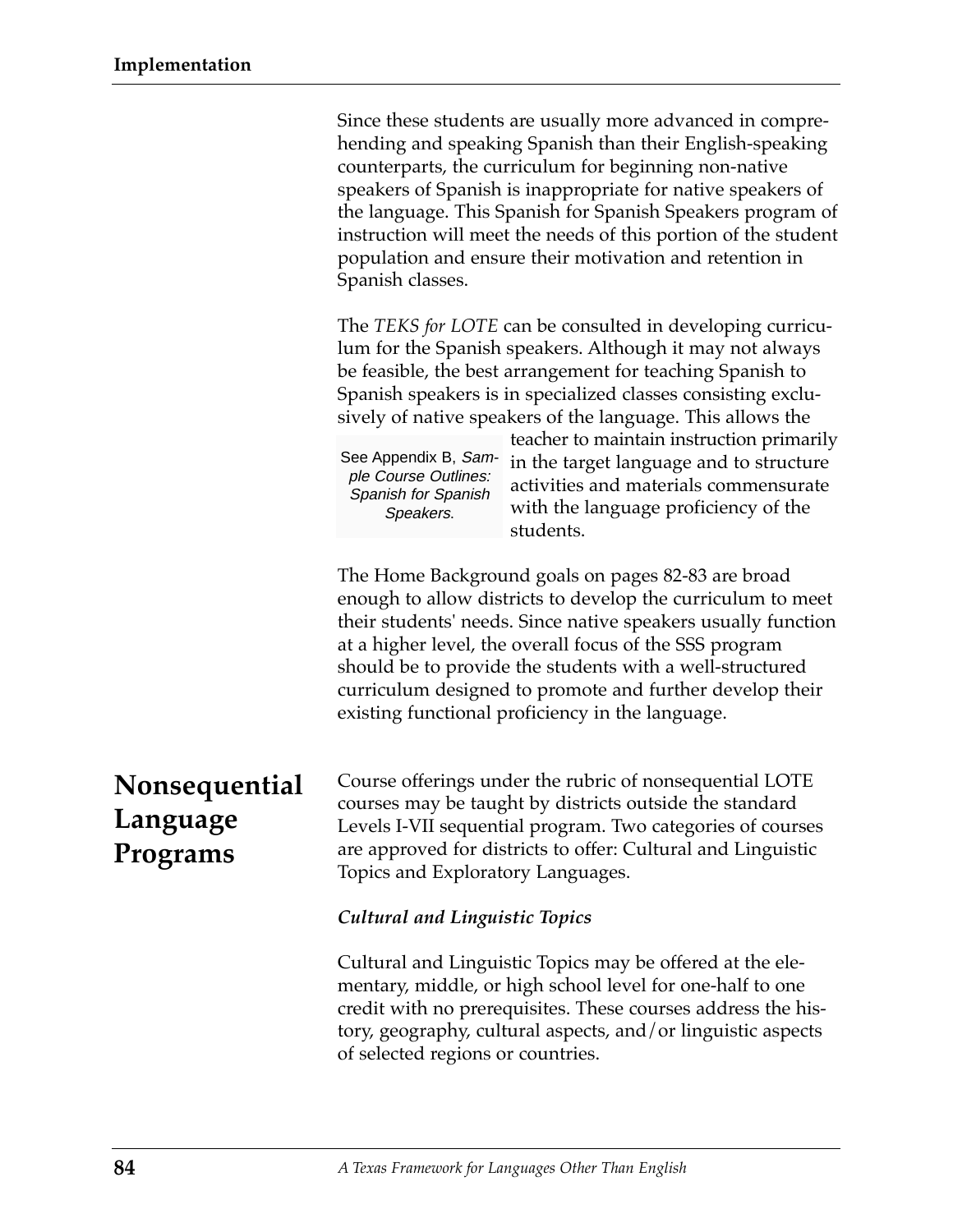## *Exploratory Languages*

|                             | <b>High School Course Levels</b>                                                                                                                                                                                                                                                                                                                                                                                                                                                                                                                                                                                                | <b>Proficiency Levels</b><br>(as defined by ACTFL) |
|-----------------------------|---------------------------------------------------------------------------------------------------------------------------------------------------------------------------------------------------------------------------------------------------------------------------------------------------------------------------------------------------------------------------------------------------------------------------------------------------------------------------------------------------------------------------------------------------------------------------------------------------------------------------------|----------------------------------------------------|
| <b>Student</b><br>Placement | When placing students in middle school and high school<br>courses, the LOTE teacher, in cooperation with the guidance<br>counselor, should consider the entry level of each individ-<br>ual student. Students entering established programs with<br>home language ability and/or previous instruction in the<br>language should be tested, receive credit, and be placed<br>according to their demonstrated proficiency level. The chart<br>below illustrates the approximate correlation between<br>course levels and proficiency levels; the chart is just a<br>guideline, so not all students fit strictly into this scheme. |                                                    |
|                             | Although nonsequential courses are not geared toward the<br>development of language proficiency, they do offer a good<br>opportunity for the enrichment of students who may not be<br>able to fit language courses into their schedule or who are<br>uninterested in pursuing a sequential program in language.                                                                                                                                                                                                                                                                                                                 |                                                    |
|                             | Exploratory Languages courses may be offered at the ele-<br>mentary, middle, or high school level for one-half to one<br>credit with no prerequisites. They are most typically offered<br>early in the middle grades, usually at Grade 6 or Grade 7.<br>These courses provide students with the opportunity to<br>investigate, compare, contrast, and come to appreciate a<br>variety of languages and cultures or to value the study of<br>another language. This type of experience is especially valu-<br>able as it allows students to decide which language(s) they<br>may wish to study later in greater depth.           |                                                    |

Levels I and II Levels III and IV Levels V, VI, and VII Novice Intermediate Advanced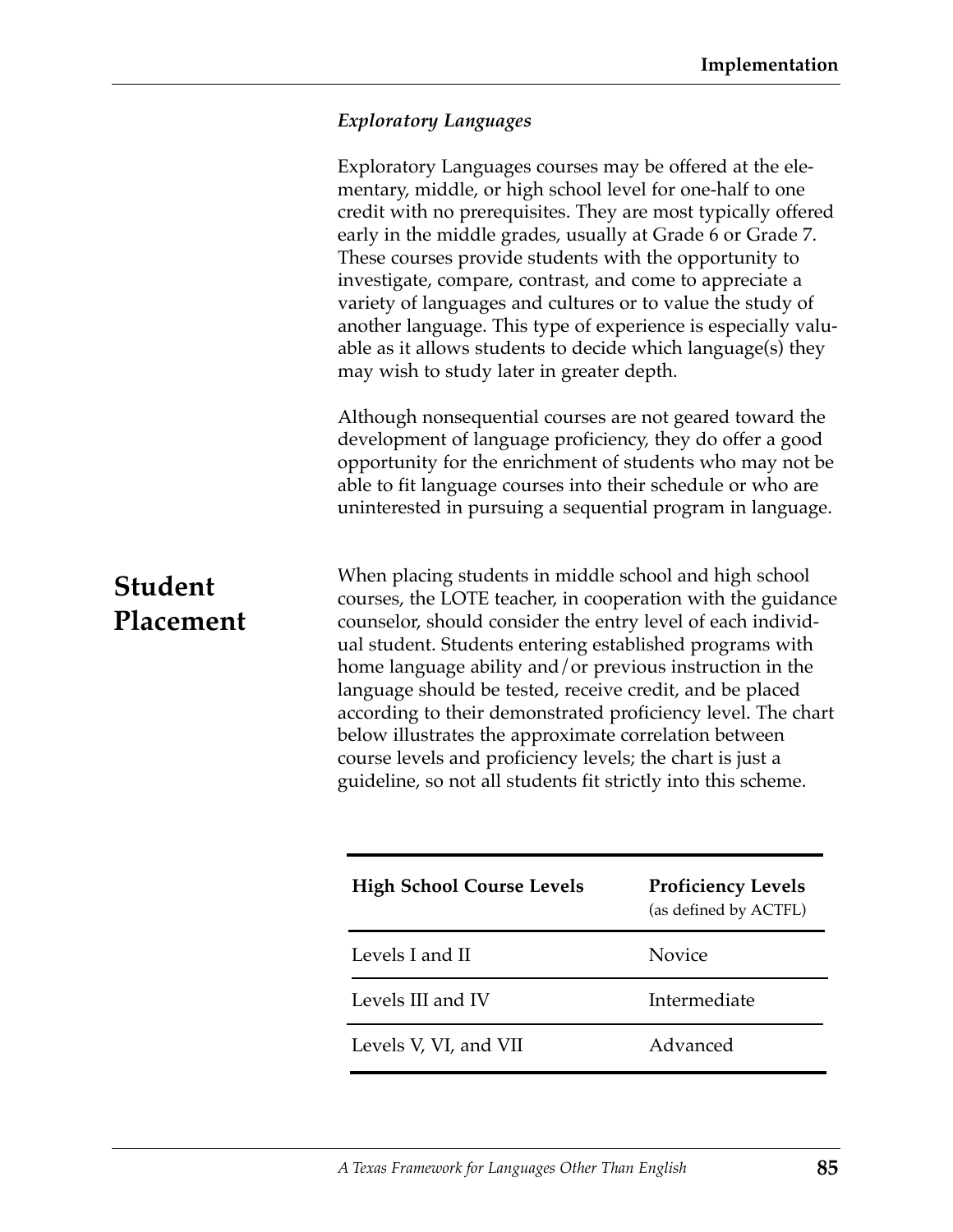In order to reach Levels V and above students will need to begin their study of a language in middle school or elementary school. Middle school programs that include only some exploration of languages will not provide sufficient instruction for students to go beyond Level IV in high school. Middle school programs that focus on the same Level I functions in at least grades seven and eight will make it possible for students to enter Level II in ninth grade. The only way for students to attain Advanced level proficiency by the end of high school (Level V and above) is to begin language study in elementary grades.

Proficiency levels in classical languages will reflect students' reading ability, the interpretive skill. Speaking, listening, and writing, the interpersonal skills, reinforce the reading skill. Therefore, for classical languages, students reach intermediate proficiency in reading by the end of Level III and advanced proficiency in reading by the end of Level IV.

### *Credit by Examination*

In the state of Texas, credit by examination must be offered free of charge to students at district-designated times and dates for acceleration purposes and to earn credit for a particular course or grade without having prior formal instruction. If the examination score is 90% or higher, the score must then be entered on the academic achievement record.

Credit by examination may be offered if the district adopts such a policy to address students who have prior instruction in a course. This could apply, for example, to students coming in with experience in earlier bilingual education classes or from summer programs or educational experiences abroad, as well as to students who have failed courses or have had excessive absences (refer to specific district policy). When students are given course credit based on a criterionreferenced examination selected by the district, the score is recorded on the students academic achievement record. In the case of LOTE, such assessment should address the *Essential Elements* of the course for which the student wishes to receive credit. During the 1998-99 school year, the *TEKS for LOTE* will replace the *Essential Elements*. See Appendix J for the state's formal credit by examination policy.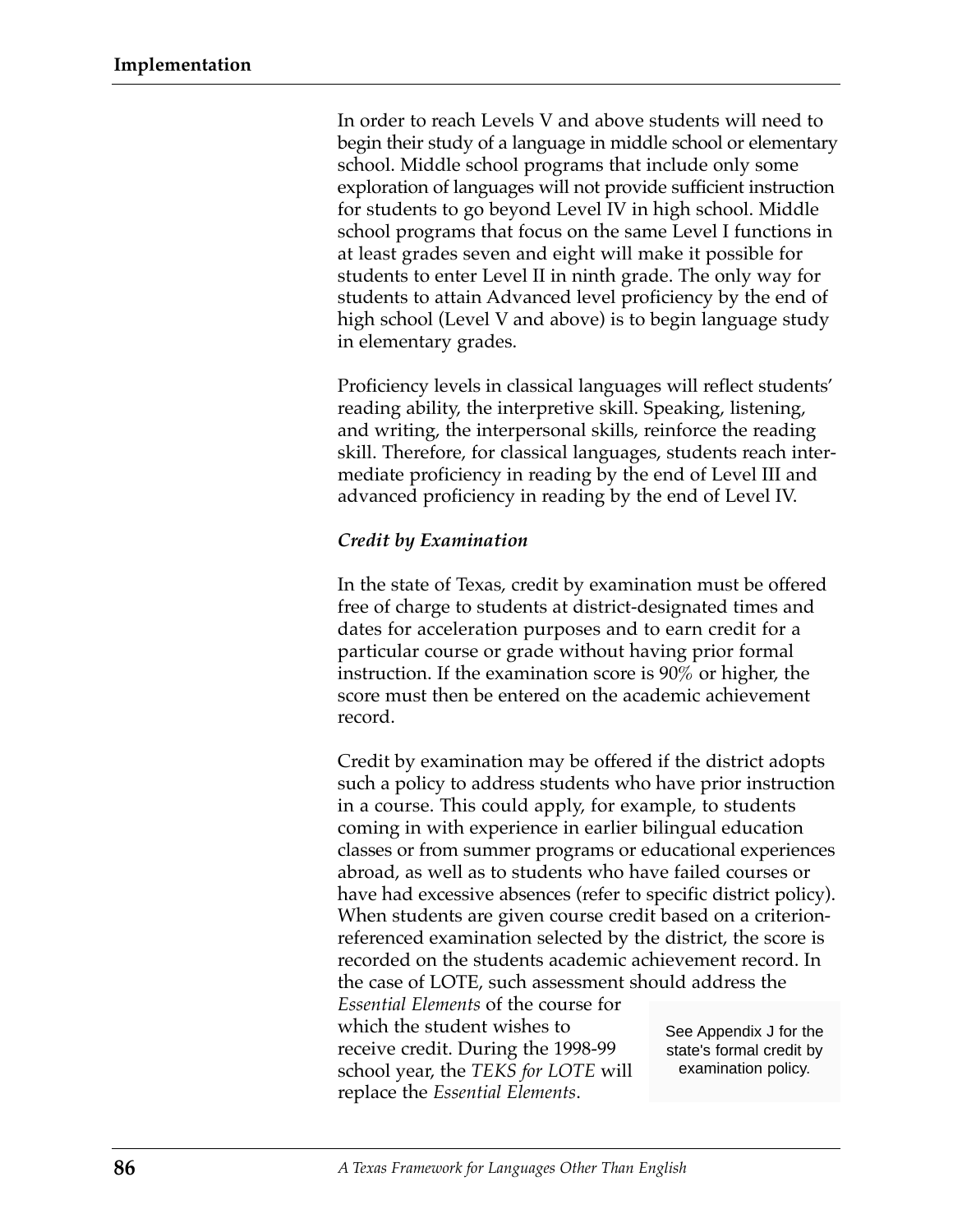Students entering a district from an unaccredited school, from another state, or from another country may have their records examined to determine appropriate placement and/or credit. Although districts are not required to use examinations to verify credit from these student records, they may use a variety of methods to verify the content of the courses for which the transfer student has received credit. Districts may opt, for example, to have a policy to test foreign exchange students with a criterion-referenced test in areas where some prior instruction has taken place and grant credit based on the examination score. Districts may opt, in cases of prior formal instruction, to make the decision to grant credit based purely on professional judgment about the content of the prior instruction.

# **Block Scheduling**

Some school districts schedule courses in different configurations of "blocks" rather than in traditional, daily 45-55 minute periods. Popular models of block scheduling include (but are not limited to):

- ❖ a four-block schedule where courses run for a semester with students taking four 90-minute classes, five days a week
- ❖ a rotating block schedule where courses run all year, with students taking one set of four, 90 minute classes on Monday, Wednesday, and Friday (A) and another set of four, 90-minute classes Tuesday and Thursday one week (B) , then rotating the schedule so that students take (B) classes on Monday, Wednesday, and Friday and (A) classes Tuesday and Thursday the next week
- ❖ a combination block where, for example, students have two, 100-minute blocks in the morning and continue with 45-55 minute class periods in the afternoon

A Sample lesson plan for a 90-minute block is included as Appendix E.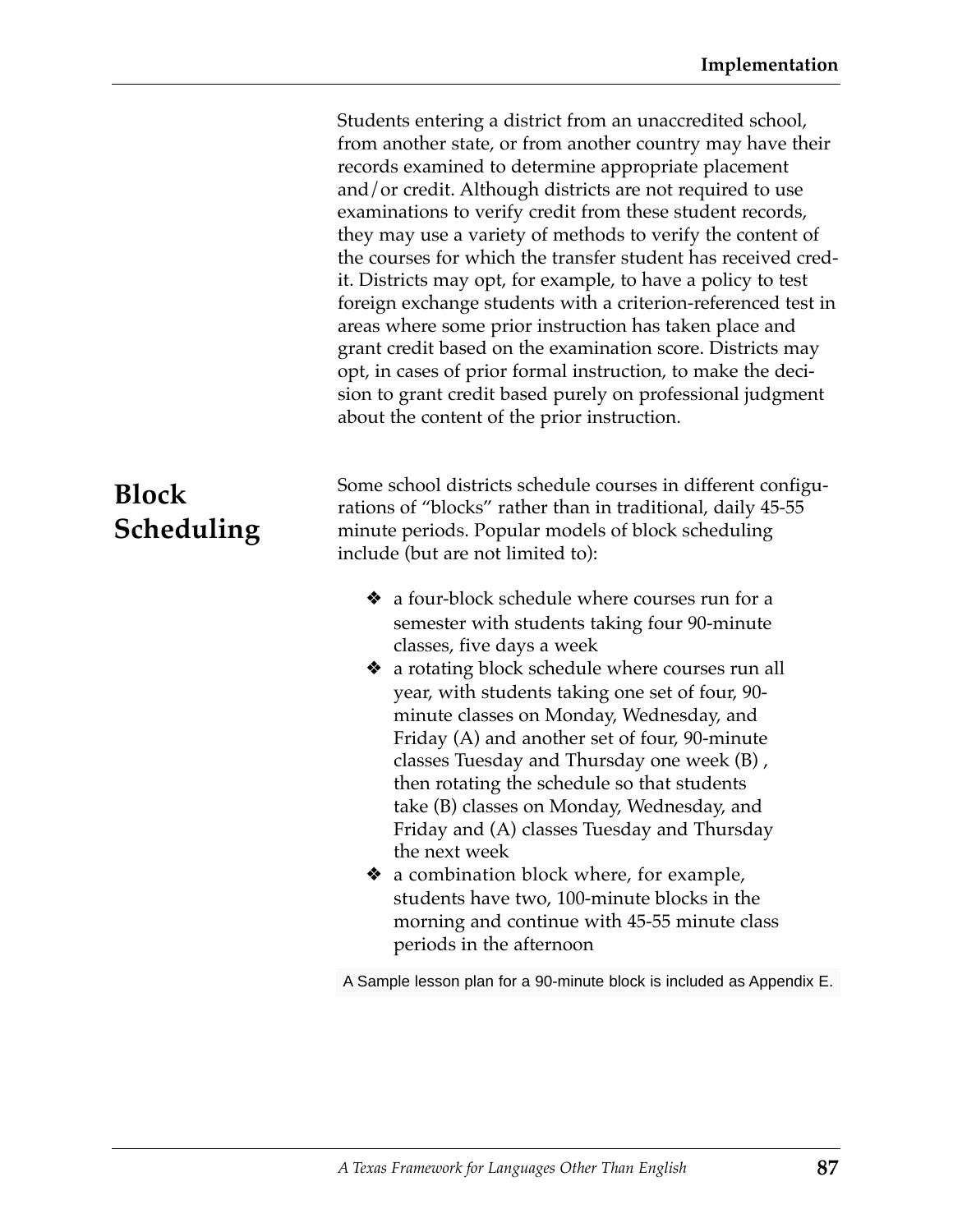### *Questions to Consider Regarding Block Scheduling and LOTE*

When high school faculties are involved in the process of deciding which, if any, form of block scheduling to adopt, it is important for all teachers to be involved in the planning process. Teachers of LOTE should be proactive by involving themselves positively in faculty discussions and decision making on the block scheduling issue. In so doing, teachers of LOTE may wish to consider the following questions in regard to their discipline:

- ❖ *Are language courses offered sequentially?* Students should have the option to continue language study without long lapses of time in between. Extended time lapses may have an adverse affect on the level of proficiency students are able to attain.
- ❖ *Are language courses available to all students at all proficiency levels?*

Courses should be available to all students, novice through advanced (including AP students), in a variety of languages. This will help ensure that the needs of both those students with prior experience in the language (such as students continuing in a long sequential language program, transfer students, or native speakers) and students new to a LOTE (such as those wishing to begin a new language later in their high school career) are met.

❖ *Does the schedule promote development of language proficiency?*

Some LOTE teachers are concerned about the possible impact of scheduling on the development of language proficiency. Language proficiency most often develops during long, uninterrupted sequences of language instruction. Because language instruction in longer blocks of time is relatively new in U.S. public education, national data addressing this concern are largely anecdotal rather than research-based. However, many European countries have taught languages in block schedules, with positive results, for decades.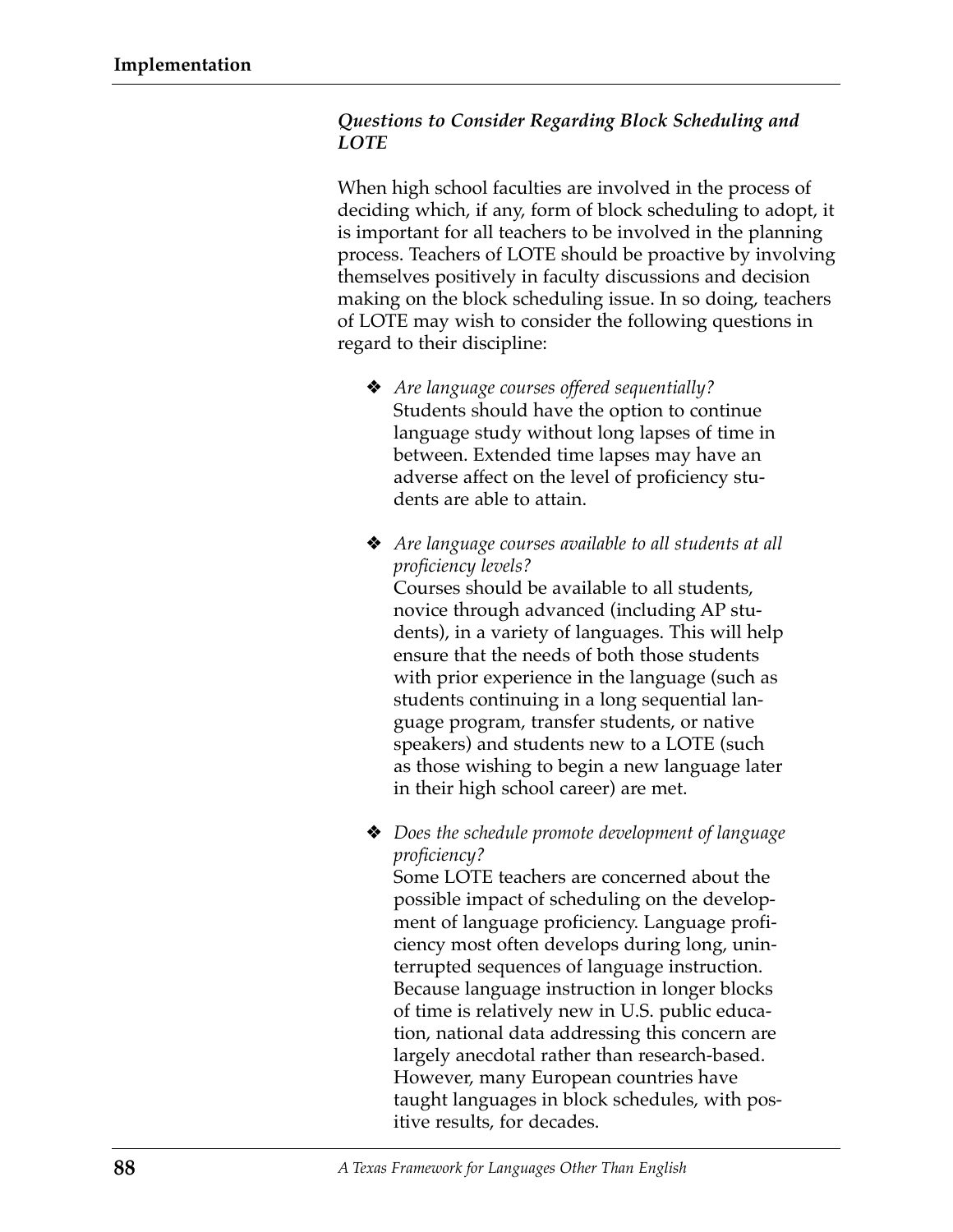| Is there adequate planning time for teachers?     |
|---------------------------------------------------|
| Moving from traditional 45-minute class peri-     |
| ods to longer periods requires a different kind   |
| of class preparation, including working with      |
| the team of LOTE teachers to determine articu-    |
| lation (i.e., smooth transition from one level to |
| another in a progressive fashion), course con-    |
| tent, and academic pacing among courses. In       |
| addition, longer blocks of class time create      |
| more opportunities for teachers to make con-      |
| nections with other subject areas. LOTE teach-    |
| ers, therefore, must have sufficient individual,  |
| departmental, and cross-curricular planning       |
| time.                                             |
|                                                   |

❖ *Will teachers receive adequate professional development on how to teach for longer blocks of time?* Daily lesson plans for traditional 45-55 minute class periods vary greatly from those for longer blocks of instruction. Teachers should receive adequate professional development in the content, pacing, and instructional strategies and materials that are most effective for use in longer blocks of time.

Based on research showing the impact of reduced class size on student achievement, some states, such as California, Texas, and Wisconsin, have funded a reduction in class size in some elementary grades. Strong evidence comes from Tennessee's Project STAR (Student/Teacher Achievement Ratio), that while the addition of a teacher's aide in classes of 25:1 resulted in modest student improvement, gains were far greater when class size was reduced to 15:1. The followup Lasting Benefits Study found that those who had spent time in small classes were still ahead of their peers (Viadero, 1995). While class size limits are not currently mandated for LOTE classes, the evidence clearly shows the value of smaller class size in order to deliver the high level of interactive instruction needed to learn a language. **Class Size**

> An ideal class in any subject area should have no more than 25 students (and even fewer in elementary school). This number should represent the number of students per class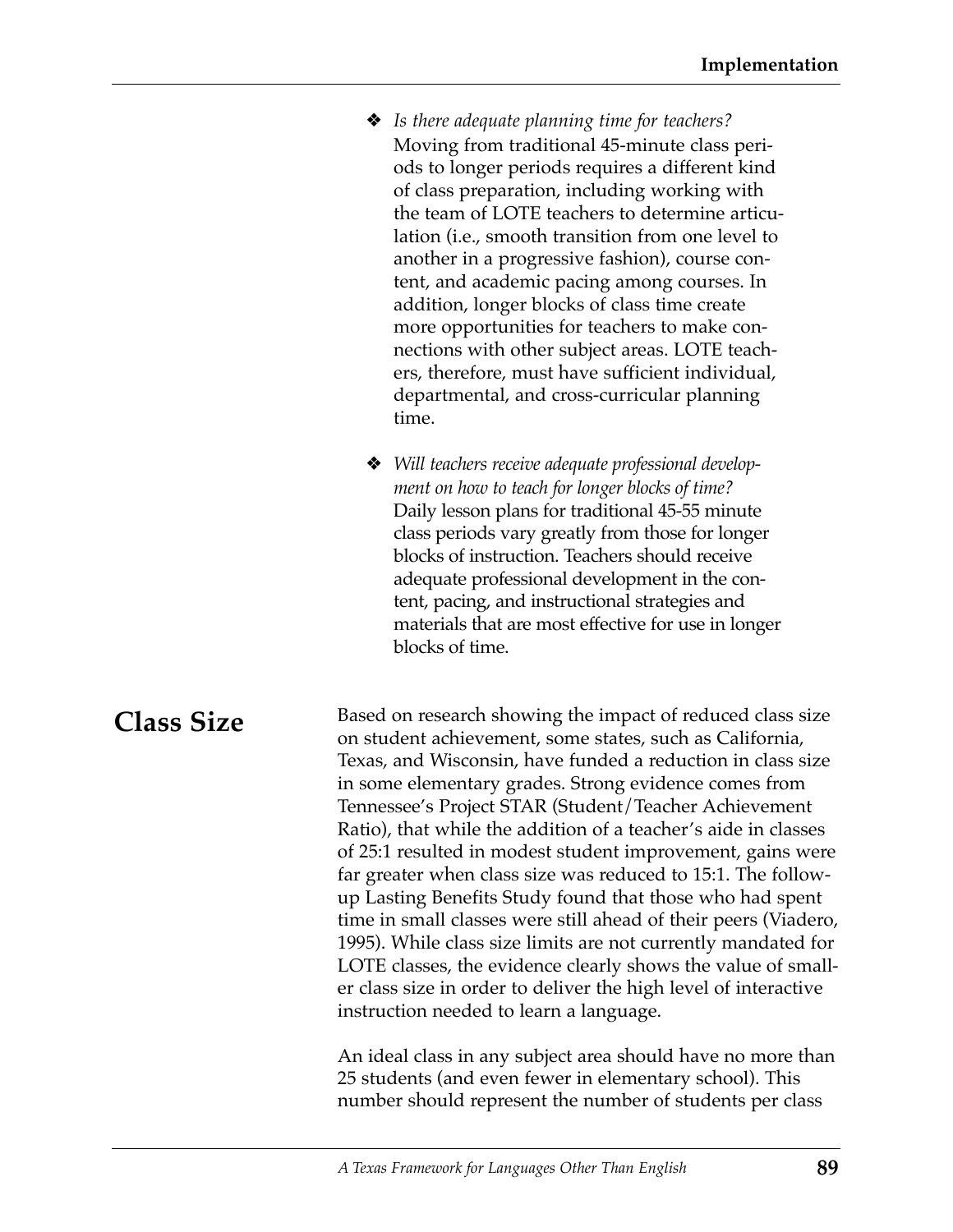and not a departmental average. Counselors involved in assigning students to classes should take class size into consideration. With respect to language classes, multi-level classes should be avoided whenever possible and scheduled judiciously when it is not. If multi-level classes prove necessary, they should be limited to upper levels where students can work independently. It is not advisable to combine students with widely differing proficiency levels in the language, such as placing a Spanish I student with Spanish IV students.

When class size is 25 or below, teachers are better able to facilitate and guide the kinds of activities (e.g., cooperative learning group, small group, and pair activities) that benefit language learners and provide opportunities for practicing language. Teachers are also better able to respond to the needs of all students and their diverse learning styles. In addition, on-going, authentic performance assessments, especially for oral proficiency, cannot take place effectively in classes with more than 25 students.

Students acquire language more quickly and effectively when they use a variety of learning strategies. As students acquire language, they should also become aware of which strategies are most effective for them. Students need to try out different approaches and then reflect on what works best for them individually. The goal is to develop metacognition, i.e., for students to become more conscious of how they best learn a language. Teachers can assist their students' language acquisition process by making different learning strategies an explicit part of the LOTE program.

### *How teachers can teach about learning strategies:*

- ❖ use and name a variety of learning strategies for students, allow students to decide which ones work best for them
- ❖ encourage students to switch strategies if one isn't working
- ❖ develop metacognition by asking students to explain how they learned something
- ❖ remind students to use different strategies, perhaps display a poster of learning strategies
- ❖ give individual feedback on how strategies are working

# **Language Learning Strategies**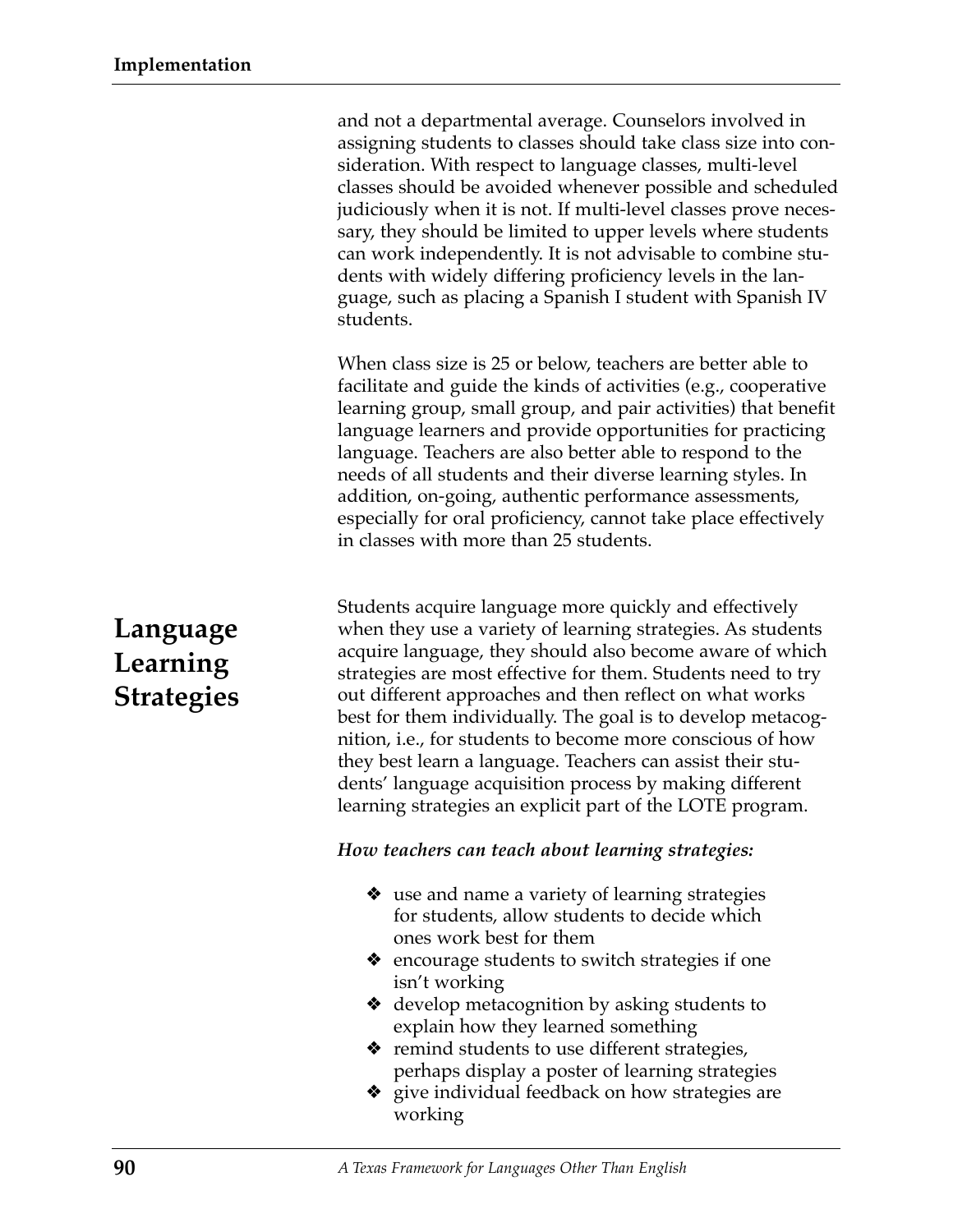|                                    |                      | ❖ reward students for trying different strategies<br>❖ teach students to monitor their own language<br>production, for example, by comparing their<br>speech or writing patterns to those used by the<br>teacher or found in authentic materials, and<br>then incorporating what they heard, read, or<br>viewed in future written or oral expression<br>❖ teach students to monitor their own listening<br>for amount of comprehension possible, first<br>trying to understand the gist of what they are<br>hearing and then listening for key points<br>❖ build student confidence by encouraging stu-<br>dents to take risks with language production;<br>have them try to express themselves in spite of<br>limited vocabulary and grammatical structures |  |
|------------------------------------|----------------------|--------------------------------------------------------------------------------------------------------------------------------------------------------------------------------------------------------------------------------------------------------------------------------------------------------------------------------------------------------------------------------------------------------------------------------------------------------------------------------------------------------------------------------------------------------------------------------------------------------------------------------------------------------------------------------------------------------------------------------------------------------------|--|
| Instructional<br><b>Strategies</b> |                      | Language learning is enhanced when teachers use a variety of<br>instructional strategies. Below is a list of some instructional<br>strategies, activities, and supporting materials that enable<br>teachers to reach the diverse learning styles of all their stu-<br>dents. The information is organized around four categories:<br>Priming, Class Organization, Application, and Practice/Evalua-<br>tion Activities and Strategies.                                                                                                                                                                                                                                                                                                                       |  |
| Priming                            |                      | These strategies help students focus on a new topic, unit, or activity.<br>Otherwise students perceive that new information or topics are presented<br>in a purely random order or for an unknown purpose. Priming prepares<br>students for what is to follow, engaging their thinking.                                                                                                                                                                                                                                                                                                                                                                                                                                                                      |  |
|                                    | <b>Brainstorming</b> | Students use brainstorming techniques to generate information<br>such as a list of articles they would need to pack for a trip to<br>the target country.                                                                                                                                                                                                                                                                                                                                                                                                                                                                                                                                                                                                     |  |
|                                    | what it looks like   | Brainstorming may be used to have students generate their<br>own collaborative vocabulary/expressions list as a review for a<br>unit. The teacher presents the class with the situation that they<br>are lost in a large city abroad. Students as a whole class or in<br>smaller groups suggest useful expressions or questions in order<br>to get back to their host school. Other groups suggest what the<br>person being asked might respond. To follow up on the brain-<br>storming, students group the vocabulary and expressions into<br>categories, e.g., useful, information-seeking, negative respons-<br>es, etc.                                                                                                                                  |  |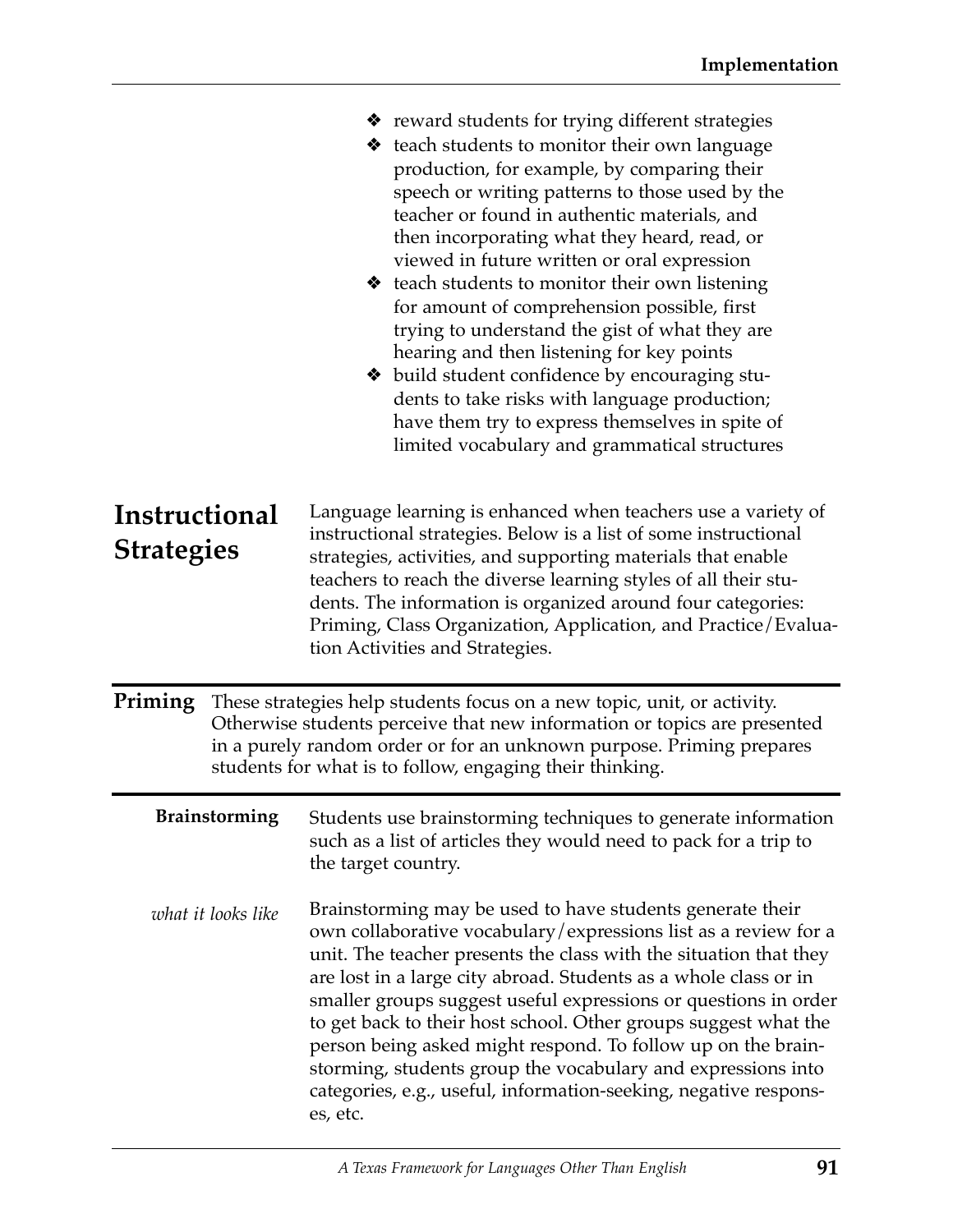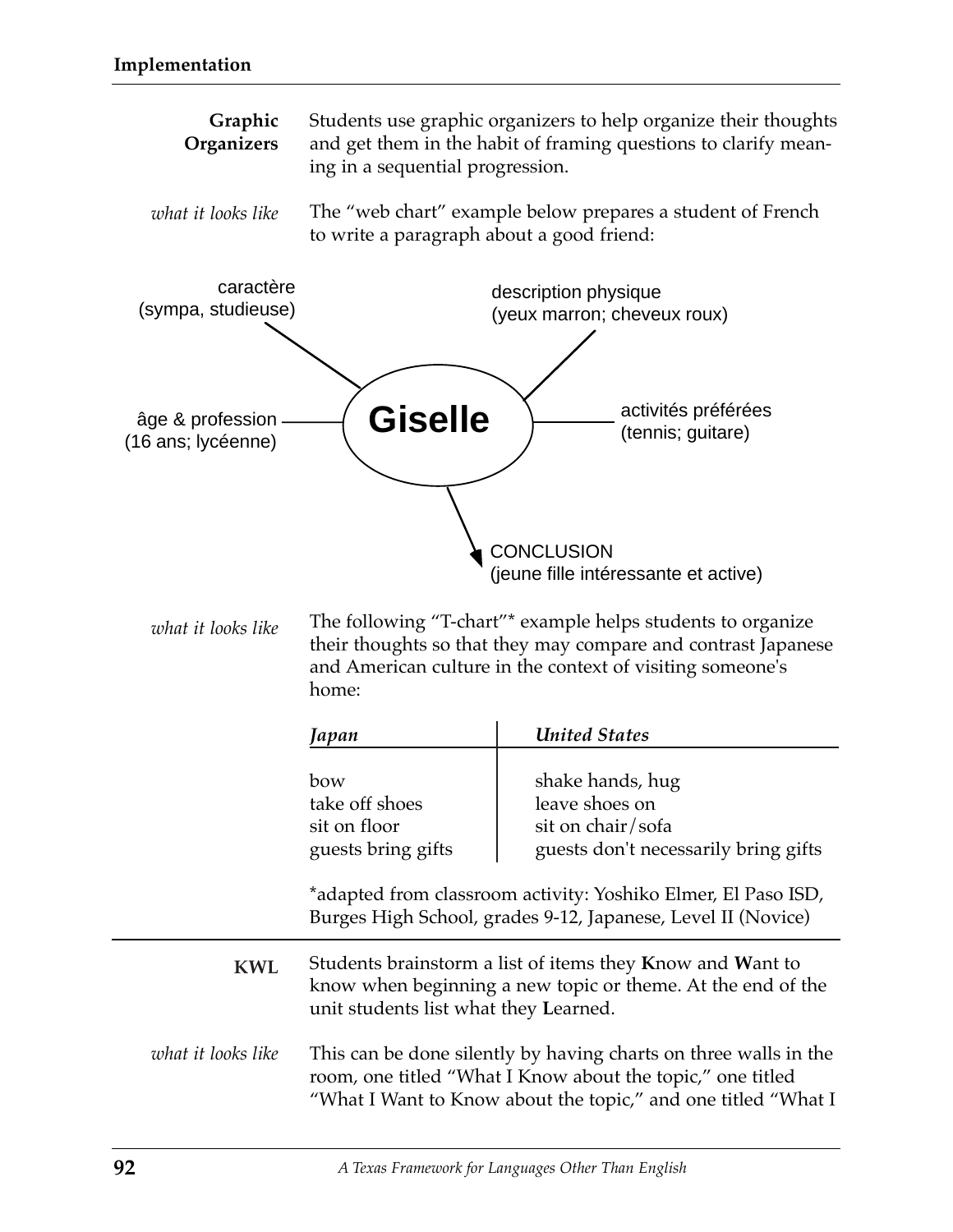|                           | Learned about the topic." In the week before beginning a new<br>unit, to prime students' interest, the students are told to write<br>on the first two charts. This information will help the teacher to<br>plan the unit, giving students real input into the content of<br>their learning. Then as students identify key concepts learned,<br>they start writing on the "What I Learned" chart.                                                                             |
|---------------------------|------------------------------------------------------------------------------------------------------------------------------------------------------------------------------------------------------------------------------------------------------------------------------------------------------------------------------------------------------------------------------------------------------------------------------------------------------------------------------|
| SQ3R                      | Students use the five step reading strategy called "SQ3R:" they<br>(1) Survey the reading to find out what it is about, (2) formu-<br>late Questions about the reading based on their survey, (3)<br>Read the piece carefully using the questions they formulated in<br>the last step, (4) Recite the main idea and primary details of<br>what they read, and $(5)$ Review the passage (more than once, if<br>necessary), reexamining it to find answers to their questions. |
| what it looks like        | This practice is useful to give students a tool for dealing with<br>longer reading segments. Many textbooks now provide similar<br>pre-reading activities to begin each chapter and similar<br>processes for review.                                                                                                                                                                                                                                                         |
|                           | Class Organization These strategies deal with how students will work in the class-<br>room, either alone or in groups. They are alternatives to a<br>teacher-directed or lecture-only approach.                                                                                                                                                                                                                                                                              |
| Cooperative<br>Learning   | Students work in groups of two to five in order to solve prob-<br>lems, produce language, or research a topic.                                                                                                                                                                                                                                                                                                                                                               |
| what it looks like        | In "Numbered Heads Together," students in a small group are<br>given a task to complete. The charge to the group is to make<br>sure that everyone in the group can perform the task. To check<br>the successful completion of the group task, students number<br>off in each group. The teacher calls out a number and students<br>with that number raise their hand to be called on to give an<br>answer or perform a part of the group task.                               |
| <b>Inner/Outer Circle</b> | Students form two groups and get in two concentric circles,<br>one facing the other. Members of one circle ask members of the<br>other circle function questions to which they respond. Then,<br>one of the circles rotates a certain number of spaces and the<br>process is repeated with a new partner.                                                                                                                                                                    |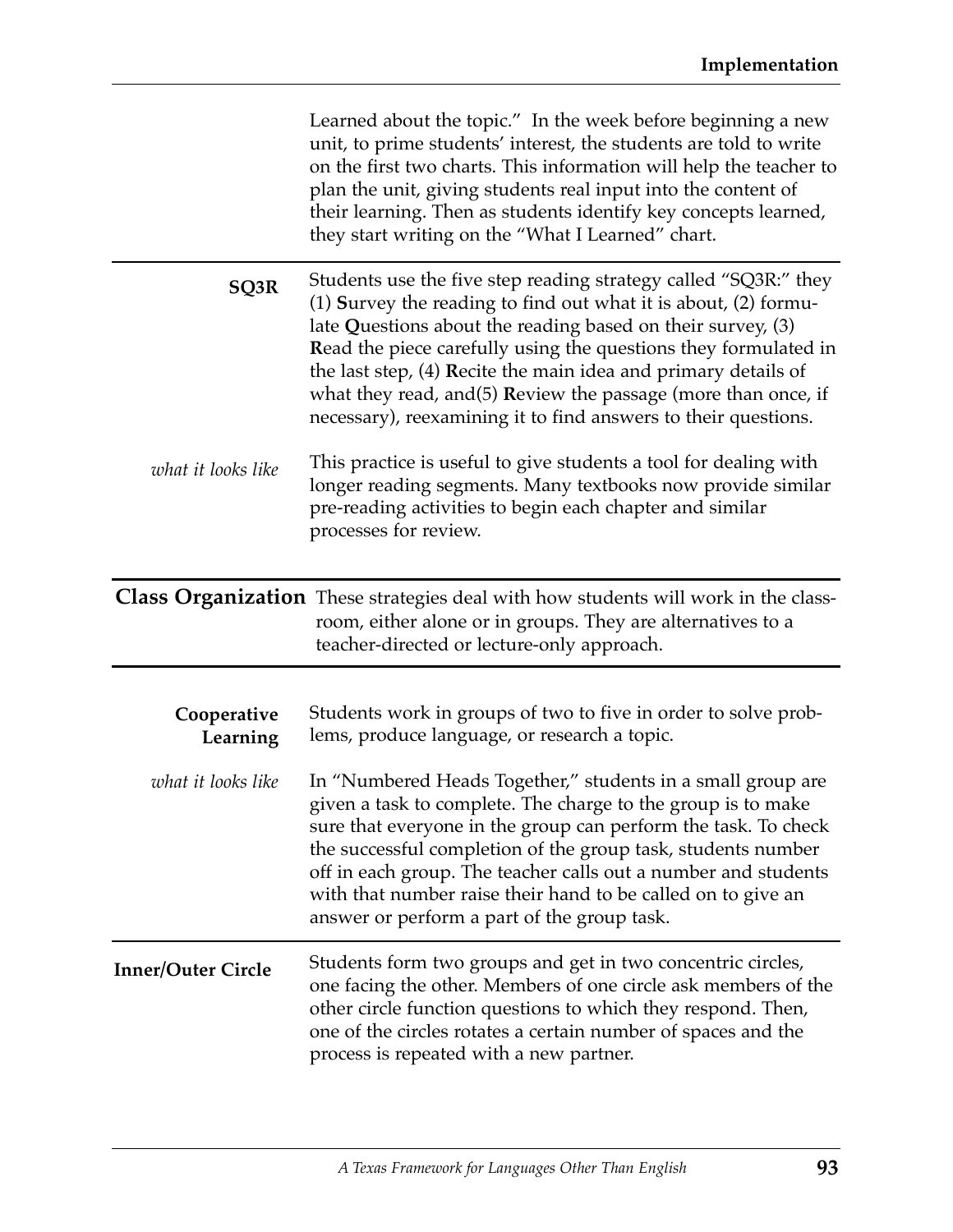| what it looks like                              | Use Inner/Outer Circles to help students hear a variety of<br>ideas on a given topic, in preparation for an oral or written<br>activity based on the topic, such as before doing a journal entry<br>or before a two-minute spontaneous "chat" to be recorded in<br>the language lab. Rather than forcing students to jump into<br>spontaneous situations with no ideas ready, Inner/Outer Cir-<br>cles provide the necessary priming.    |
|-------------------------------------------------|------------------------------------------------------------------------------------------------------------------------------------------------------------------------------------------------------------------------------------------------------------------------------------------------------------------------------------------------------------------------------------------------------------------------------------------|
| <b>Sustained Silent</b><br><b>Reading (SSR)</b> | Students select reading materials in the language for their<br>enjoyment and read uninterrupted during a regularly sched-<br>uled period of at least fifteen minutes. Dictionaries should be<br>available for their use during SSR times. The teacher spends<br>this time reading for enjoyment in the language as well.                                                                                                                 |
| what it looks like                              | As an alternative, students can be given different materials on<br>the same topic in order to prompt discussion. After the sus-<br>tained silent reading, students will all have at least one idea to<br>contribute to a small group discussion on the topic. The<br>group's ideas can be presented to the other groups, providing a<br>rich variety of information and commentary on a topic in a rel-<br>atively short period of time. |
|                                                 | Application These strategies suggest ways that the teacher can begin to organize<br>instruction to teach skills applicable beyond the language classroom,<br>linking to many other curriculum areas.                                                                                                                                                                                                                                     |
| <b>Field Experience</b>                         | Students use the language in the community.                                                                                                                                                                                                                                                                                                                                                                                              |
| what it looks like                              | Students participate in activities such as teaching the language<br>to younger children, giving a concert with songs in the lan-<br>guage at a Senior Citizen Center, or using the language in a job<br>internship situation.                                                                                                                                                                                                            |
| "HOTS"                                          | Students use Higher Order Thinking Skills when they go<br>beyond reading a short story solely for comprehension to ana-<br>lyzing character motivation, synthesizing a scene and present-<br>ing it in dialogue format, and evaluating the theme of the story.                                                                                                                                                                           |
| what it looks like                              | An application of Higher Order Thinking Skills might occur<br>after reading a one-minute mystery. Students discuss possible<br>solutions, pulling evidence from their interpretation of the<br>story.                                                                                                                                                                                                                                    |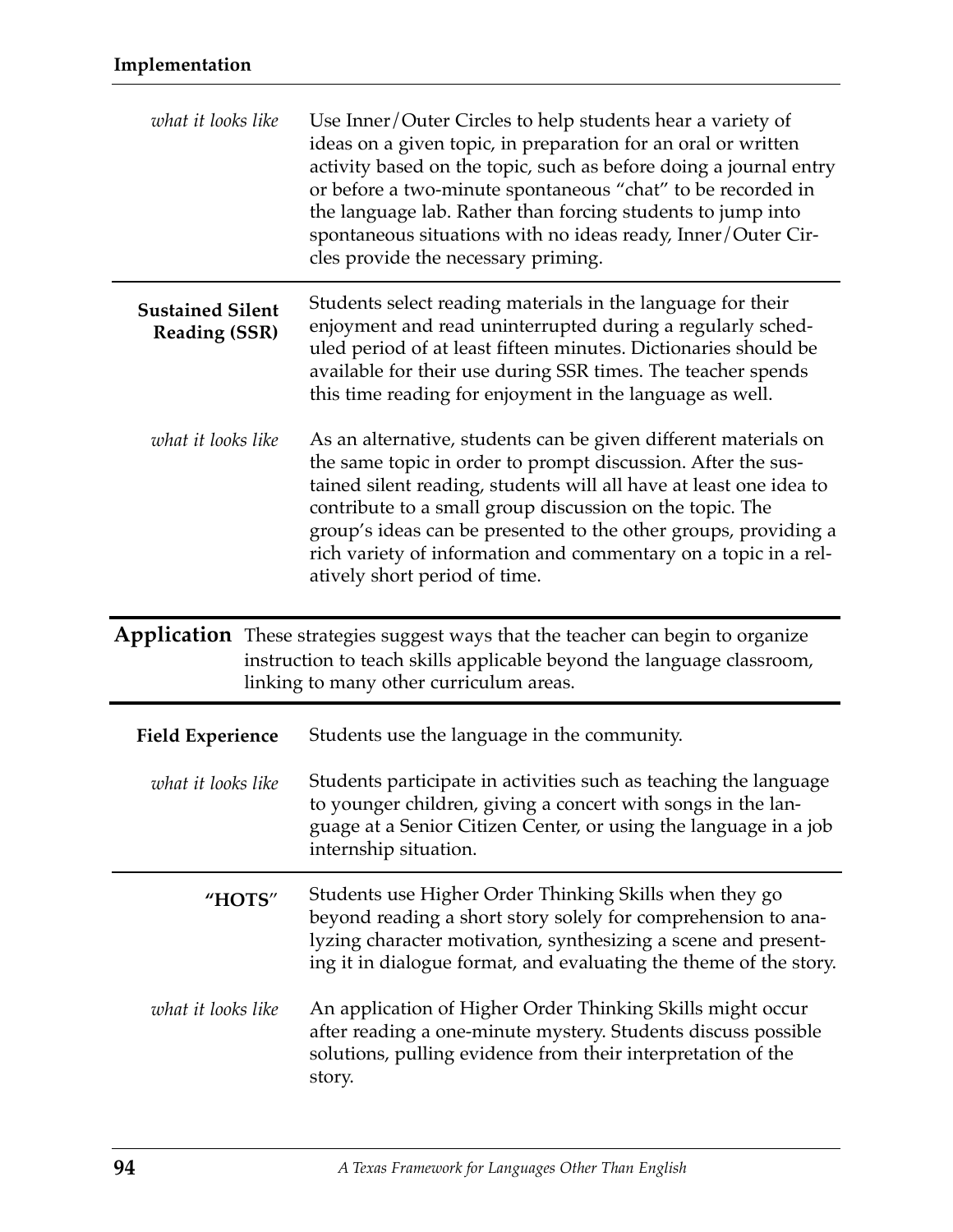| <b>Problem Solving</b> | Students use the language to solve a problem from another<br>subject area. For example, students figure out what elements<br>conduct electricity by using and practicing the language while<br>conducting scientific experiments.                                                                                                                                                                                                                                                                                                                                                                                                                                                                                                                   |
|------------------------|-----------------------------------------------------------------------------------------------------------------------------------------------------------------------------------------------------------------------------------------------------------------------------------------------------------------------------------------------------------------------------------------------------------------------------------------------------------------------------------------------------------------------------------------------------------------------------------------------------------------------------------------------------------------------------------------------------------------------------------------------------|
| what it looks like     | In an elementary classroom, students discover the principles of<br>water displacement by molding clay into a shape that will<br>allow Columbus to carry more crew and supplies across the<br>ocean. A child's wading pool in the middle of the classroom<br>provides reality for this experiment. The teacher sets the con-<br>text of Columbus' voyage and shows a pile of figurines repre-<br>senting the crew and supplies. Pairs of students create a "boat"<br>and bring it to the "ocean" to be loaded up. Students count<br>how much the "boat" can hold. If all the items cannot be<br>placed in the "boat" before it sinks, the students all observe the<br>shape and change the shape of their "boat" in order to be more<br>successful.* |
|                        | *adapted from classroom activity: Rita Gullickson, Whitnall<br>Middle School, Greenfield, WI, grade 5, Spanish, Level I<br>(Novice).                                                                                                                                                                                                                                                                                                                                                                                                                                                                                                                                                                                                                |
| "Think Alouds"         | Students explain to their partner their thinking process as they<br>try to make meaning of a passage heard or read. For example,<br>both students in a pair look at a reading passage. One student<br>talks aloud, explaining how he or she is figuring out the mean-<br>ing of the passage, while the other student listens. The student<br>may predict meaning from the title or illustrations of the pas-<br>sage, guess the meaning of the words from context, make infer-<br>ences, validate predictions, etc. The listener reacts to and rein-<br>forces the strategies used.                                                                                                                                                                 |
| what it looks like     | This strategy could be used to give students feedback on their<br>own writing. By having a partner explain the meaning that can<br>be derived from a description or an essay, the author will                                                                                                                                                                                                                                                                                                                                                                                                                                                                                                                                                       |
|                        | quickly identify the sections that are not written clearly<br>enough. This feedback provides a focus and motivation for the<br>author to self-correct the writing.                                                                                                                                                                                                                                                                                                                                                                                                                                                                                                                                                                                  |
| <b>Writing Process</b> | Students use the same steps taught in English Language Arts<br>(creating a first draft, peer editing, rewriting, etc.) to create a<br>piece of writing in their LOTE class.                                                                                                                                                                                                                                                                                                                                                                                                                                                                                                                                                                         |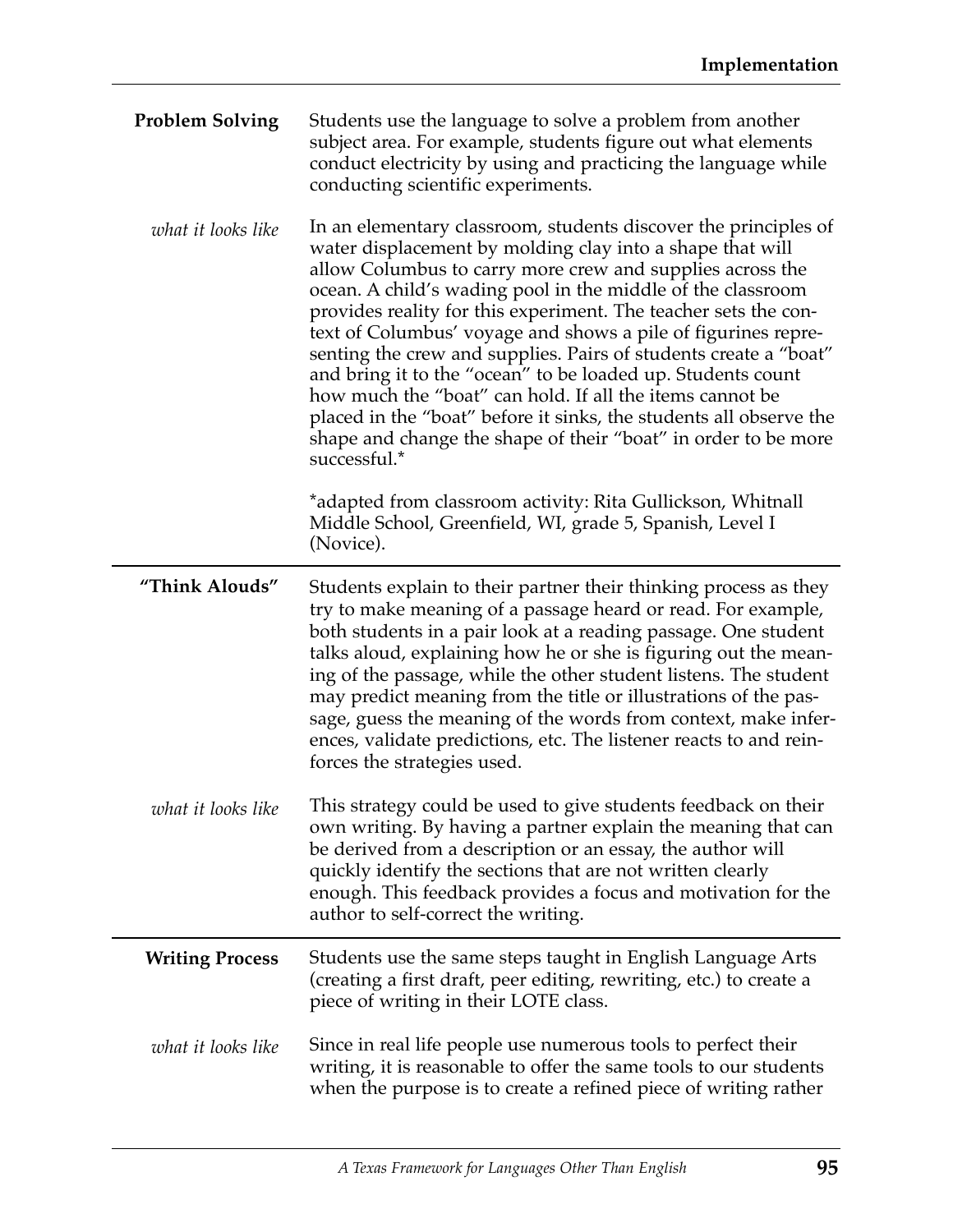than a simple message, a postcard, or a shopping list. To assist in the editing and rewriting process, students could have access to computerized spell checks, to bilingual dictionaries, and to similar writings such as a business letter from a culture where the LOTE is used in order to observe and imitate the format.

## **Practice/Evaluation Activities and Strategies**

With these strategies, the line between practice and assessment begins to disappear. Students are practicing their language skills in numerous ways, providing the teacher with various opportunities to assess student progress. Here are several ways to broaden the way that classroom assessment occurs.

| Cloze              | Students fill in blanks where words or simple grammatical<br>structures are omitted.                                                                                                                                                                                                                                                                                             |
|--------------------|----------------------------------------------------------------------------------------------------------------------------------------------------------------------------------------------------------------------------------------------------------------------------------------------------------------------------------------------------------------------------------|
| what it looks like | This can be turned into a listening activity for students to listen<br>to a pop song while they fill in the blanks. Students are then<br>using listening clues as well as grammar and meaning to figure<br>out what word or expression goes in each blank.                                                                                                                       |
| <b>Dictation</b>   | Students listen to and write down an oral communication.                                                                                                                                                                                                                                                                                                                         |
| what it looks like | This can be used as a pre-writing activity, providing students<br>with vocabulary prompts, spelling help, and priming them<br>with ideas on a topic. As a follow-up, students can offer their<br>opinion on the topic of the dictation, can write a different end-<br>ing to the brief description of an event, or can add in descrip-<br>tive phrases throughout the dictation. |
| Interview          | Students formulate questions, interview, and probe for deeper<br>understanding and clarification.                                                                                                                                                                                                                                                                                |
| what it looks like | Students may interview each other about favorite after-school<br>activities, elder family members about childhood experiences,<br>or community members about opinions on current world<br>issues.                                                                                                                                                                                |
| Journals           | Students practice writing skills by keeping journals.                                                                                                                                                                                                                                                                                                                            |
| what it looks like | Students write daily, informal entries on school activities, cur-<br>rent events, or other topics of personal interest.                                                                                                                                                                                                                                                          |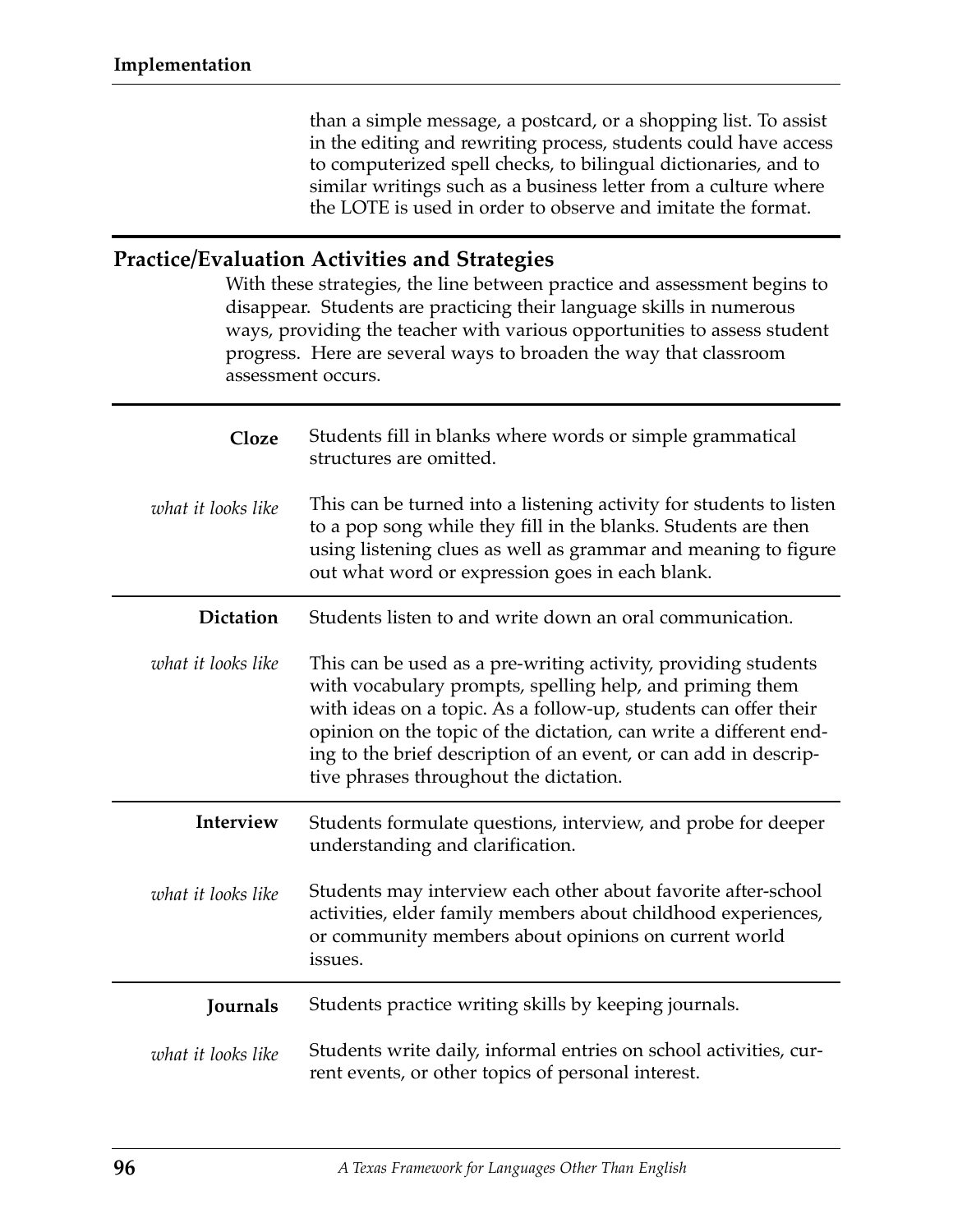| Read and Retell                                     | Students read a story and retell it in their own words.                                                                                                                                                                                                                                                                                                                                                                                                                                                                                                                                                                                                                                                                                                                                                                                                                                                                                                                                                                                     |
|-----------------------------------------------------|---------------------------------------------------------------------------------------------------------------------------------------------------------------------------------------------------------------------------------------------------------------------------------------------------------------------------------------------------------------------------------------------------------------------------------------------------------------------------------------------------------------------------------------------------------------------------------------------------------------------------------------------------------------------------------------------------------------------------------------------------------------------------------------------------------------------------------------------------------------------------------------------------------------------------------------------------------------------------------------------------------------------------------------------|
| what it looks like                                  | Students take turns retelling an assigned story to the class.                                                                                                                                                                                                                                                                                                                                                                                                                                                                                                                                                                                                                                                                                                                                                                                                                                                                                                                                                                               |
| <b>Role Playing</b>                                 | Students use the language to take on various roles in given<br>situations. Role playing gives students an engaging way to<br>enjoy and practice new vocabulary and language functions.                                                                                                                                                                                                                                                                                                                                                                                                                                                                                                                                                                                                                                                                                                                                                                                                                                                      |
| what it looks like                                  | The teacher gives groups of 2-3 students a situation to play<br>out, such as a visit to the doctor or asking for directions.<br>Students work in their groups to determine appropriate<br>vocabulary and phrasing, then present their role-play to the<br>class.                                                                                                                                                                                                                                                                                                                                                                                                                                                                                                                                                                                                                                                                                                                                                                            |
| <b>Total Physical</b><br>Response                   | Students follow oral commands to complete tasks. They are<br>then able to internalize language before producing it them-<br>selves.                                                                                                                                                                                                                                                                                                                                                                                                                                                                                                                                                                                                                                                                                                                                                                                                                                                                                                         |
| what it looks like                                  | Students participate in activities such as identifying class-<br>room articles by touching them or following directions to<br>complete an art project.                                                                                                                                                                                                                                                                                                                                                                                                                                                                                                                                                                                                                                                                                                                                                                                                                                                                                      |
| <b>Classroom</b><br>Assessment<br><b>Strategies</b> | The instructional goals and performance expectations of a<br>program provide the basis for assessment. LOTE teachers,<br>therefore, should base their decisions as to which assessment<br>strategies and content to use on the five Program Goals<br>described in the TEKS: Communication, Cultures, Connec-<br>tions, Comparisons, and Communities. Since assessment<br>reflects instruction, it is not surprising to find that many<br>similarities exist between the instructional and assessment<br>strategies and activities recommended in the Framework.<br>The purpose of assessment in LOTE is to chart student<br>progress in developing language proficiency, identify<br>strengths and weaknesses, and provide students with<br>opportunities to demonstrate what they know and are able<br>to do in the language and culture. Traditionally, assessment<br>has meant the use of formal tests and quizzes; today much<br>more evidence is both available and necessary to evaluate<br>student achievement of course objectives. |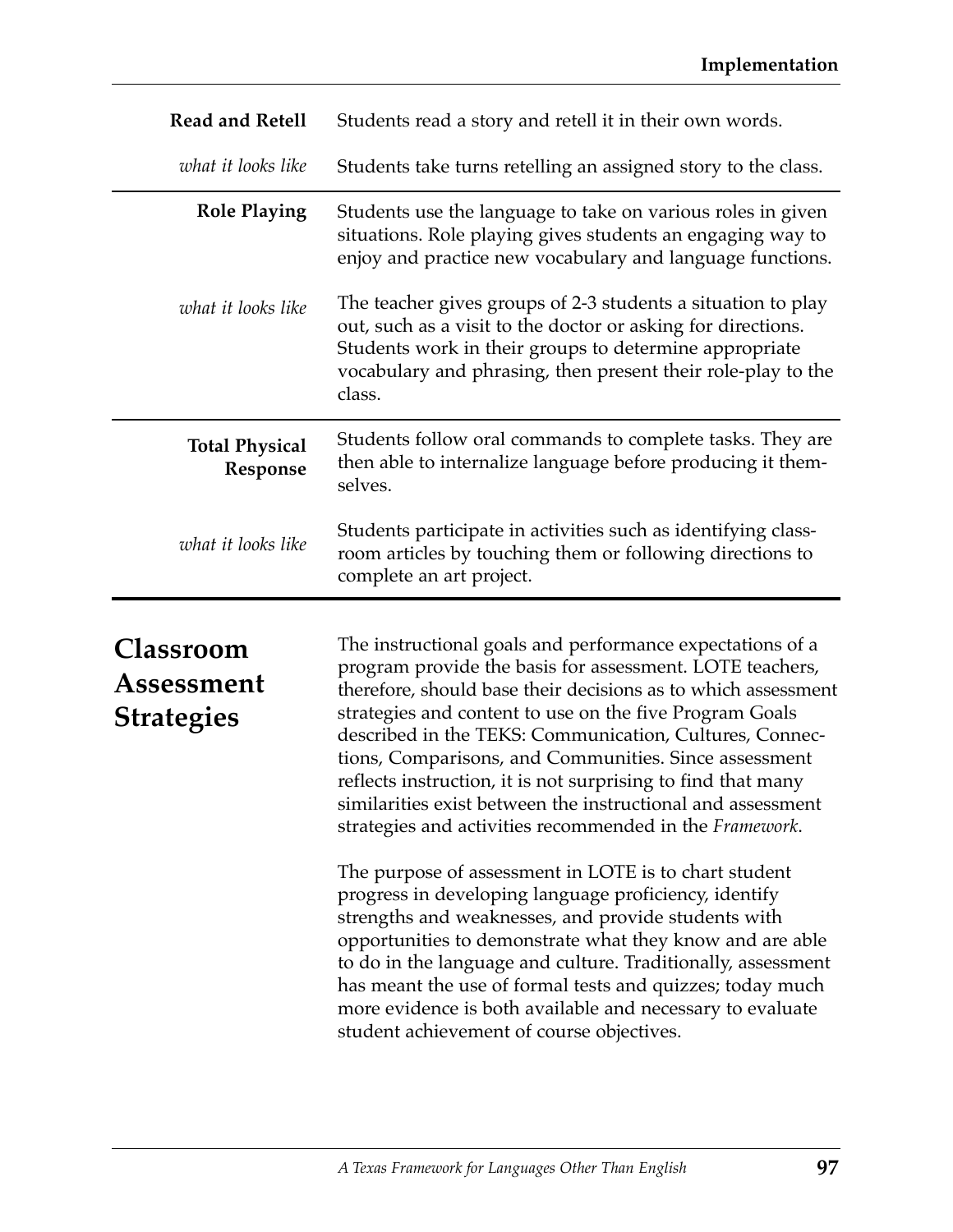At the classroom level, assessment takes place in many formats to capture the full picture of what a student knows and can do:

- $\vee$  Informal assessment occurs when teachers observe student conversations or glance at samples of their written expression and note strengths, areas of difficulty, and/or inaccurate language use.
- $\checkmark$  Formal assessment includes mastery of content on quizzes that focus on contextualized grammar and/or vocabulary groups (e.g., names of clothing items, verbs expressing animal activities, direct object pronouns), but also performance on oral and written assignments that oblige students to apply certain functions (greeting a friend, making a purchase, describing major features of a country).
- $\vee$  Unit assessment occurs throughout a unit of study when teachers—and the students themselves evaluate progress toward meeting the unit's goals. This is no longer done solely through an end-ofunit test; numerous assessable components help chart student progress during the unit.
- $\vee$  Summative assessment is marked by student demonstrations of their global ability to communicate about particular topics using specific functions through extended evaluation activities that assess listening, speaking, reading and writing skills. Such holistic evaluation focuses on the student's global communication skills, emphasizing the ability to communicate effectively.

Students request and need to know how they are going to be graded, regardless of the assessment strategy used. Teachers need to share the criteria on which the student performance will be evaluated. This may be done in a "holistic" way where broad descriptors are given for a limited rating scale, usually of three to six points or benchmarks. Commonly, the descriptors are organized into three groupings or rubrics: exemplary, satisfactory, or "not there yet" (i.e., needs more work). An extension of a rubric could look like a checklist showing the range for each criteria in the holistic description. This gives more specific feedback to students, showing how they are doing in each identified category for that performance. Criteria such as vocabulary, **Holistic Assessment Activities That Focus on Communication**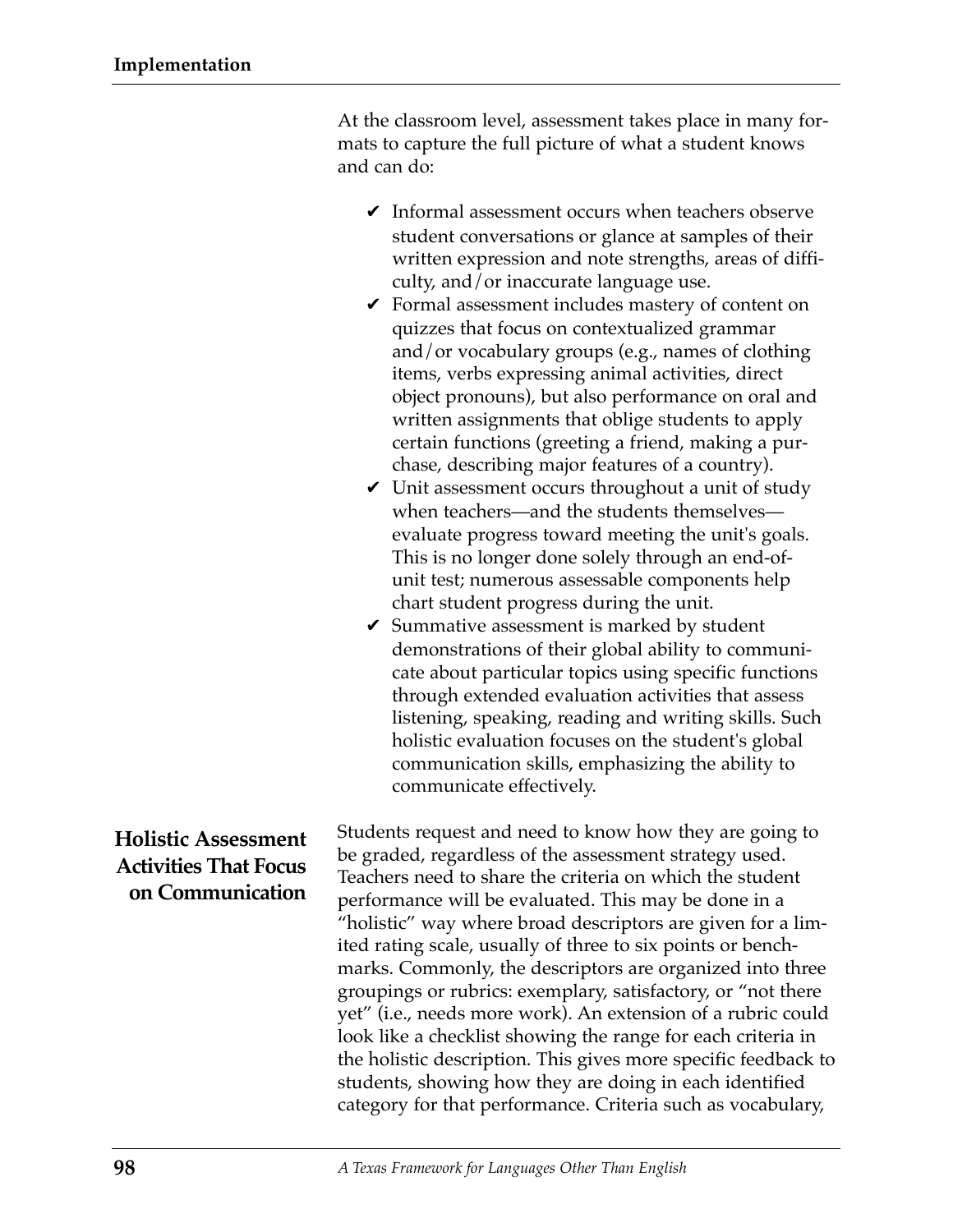organization, ease of speaking or writing, and accuracy could be shown on such a checklist so that students can identify their specific strengths and weaknesses, helping them to focus on areas to work on in the future.

#### *Create a personal portfolio*

- ❖ include selected examples of students' best work including exams, written and revised compositions, spontaneous writings and conversations, recorded audio and video materials, journal entries, diskettes, photos of projects, or art work to create a collection of evidence of achievement of course objectives
- ❖ a developmental portfolio would include examples of a range of a student's work, including early and later examples in order to better show progress made and if the work is becoming more consistent; this is often extended throughout a program, showing key assessments or performances from each course and/or to gauge the language proficiency level attained

#### *Keep a personal journal*

- ❖ write letters to pen pals in the language
- ❖ write about favorite literature, musicians, or other personal interests

#### *Engage in non-prepared speaking activities*

- ❖ speak extemporaneously on a topic of study
- ❖ participate in a debate on a current event
- ❖ participate in an improvisational role-play

#### *Present illustrated oral reports to the class*

- ❖ develop a presentation based on a poster illustrating personal information (e.g., hobbies, vacation activities, travel, part-time job, family)
- ❖ develop and present an illustrated thematic notebook (e.g., on a city, a sport)

#### *Participate in extended pair/small group projects*

❖ present research to the class on a country where the language is spoken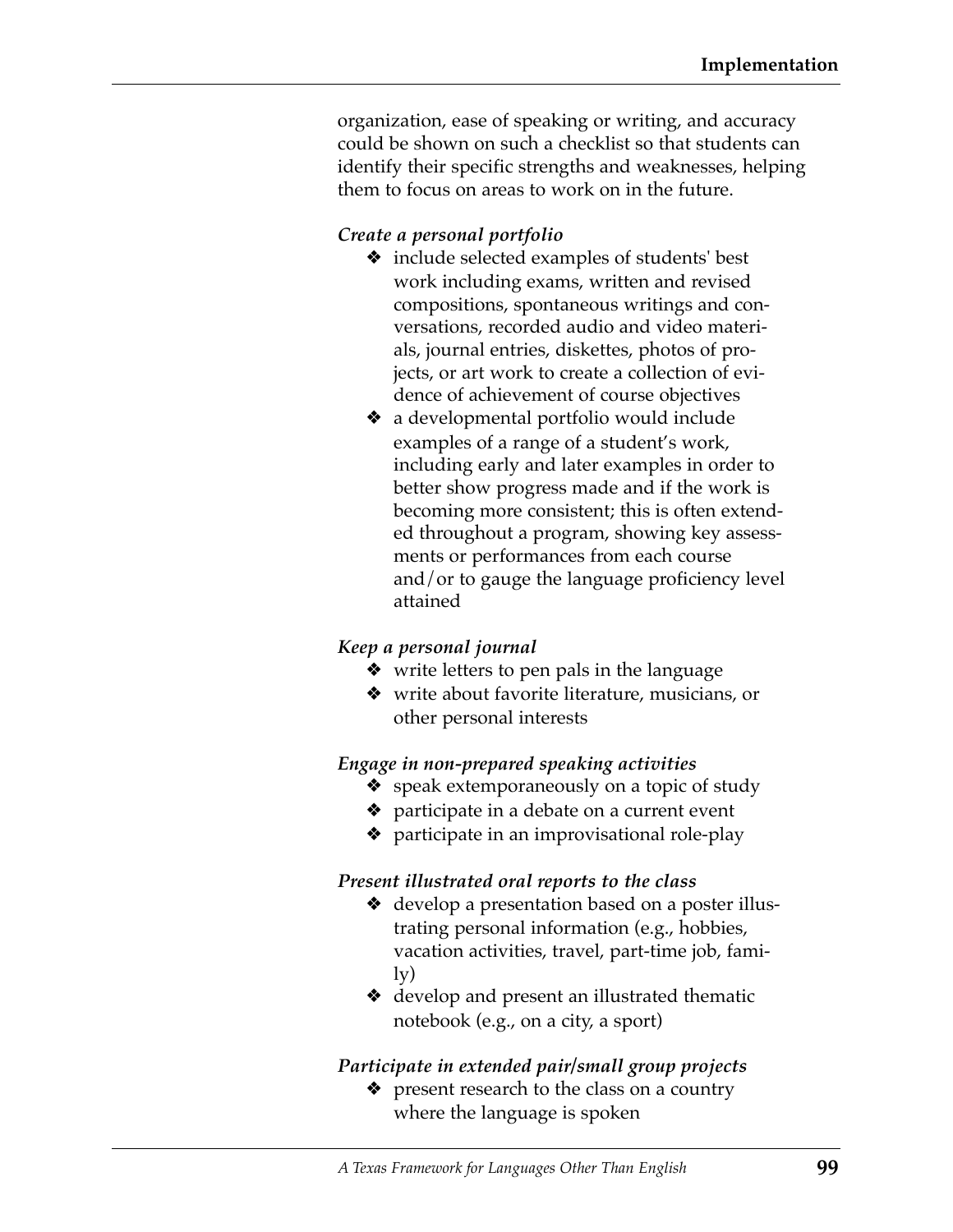- ❖ dramatize a story; write, perform and videotape original student plays
- ❖ videotape debates and role-play situations
- ❖ write, perform, and record a song

#### *Create a poster*

- ❖ advertise a product or service
- ❖ provide information on a research topic or current event
- ❖ write and illustrate a poem

#### *Participate in a whole-class project*

- ❖ create a display of cultural objects or art works that includes a commentary
- ❖ write and illustrate a cookbook
- ❖ create a display for the window or lobby of a local business

**Holistic Assessment Activities That Focus on Cultures, Connections, Comparisons, and Communities**

#### *Cultures*

- ❖ conduct and report research on a cultural feature
- ❖ develop a culture scrapbook/journal that includes a commentary
- ❖ interview a native speaker about a cultural feature
- ❖ dramatize a cultural practice

#### *Connections*

- ❖ read and report on a current event or topic using printed material or Internet information in the language
- ❖ conduct research on a famous historic figure from a culture that uses the language for another class (history, math, science, literature, music, art)
- ❖ read a poem in the language by a writer being studied in language arts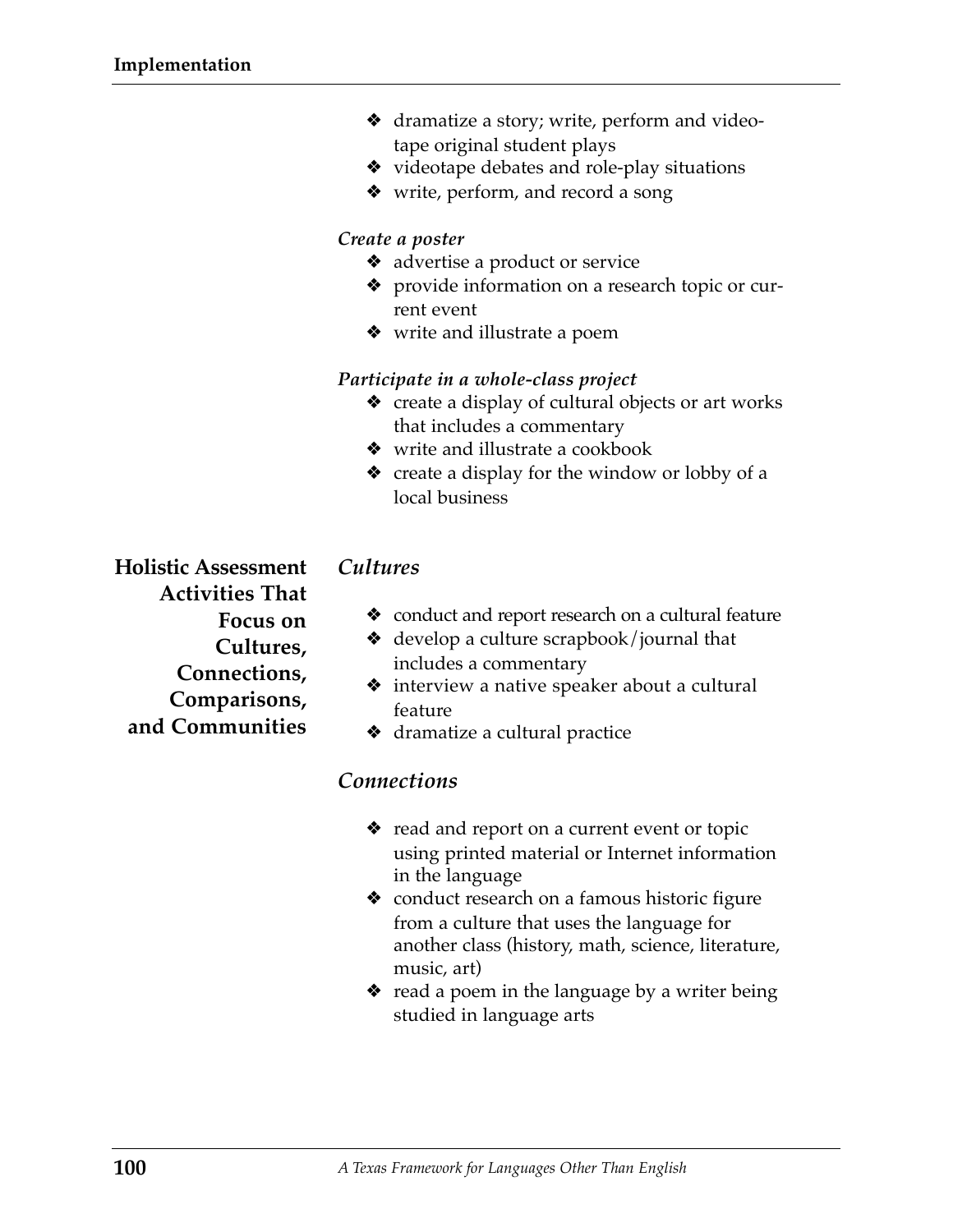#### *Comparisons*

- ❖ read a short story; identify practices/perspectives on children, school, etc., and compare with U.S. perspectives/practices
- ❖ compare perspectives reflected in foreign and U.S. newspaper accounts of the same event
- $\triangleleft$  compare statistics on a cultural practice (e.g., family size, budget percentages)
- $\triangleq$  list cognates/word families encountered in a reading and compare meanings implied in English and the LOTE
- ❖ identify English equivalents of LOTE proverbs

### *Communities*

- ❖ interview a community member who speaks a language other than English
- ❖ interview an individual who has lived in a culture where the language is spoken
- ❖ identify local businesses where knowledge of a LOTE is useful
- ❖ interview local business people who use a LOTE in their profession
- ❖ correspond with a peer from a community where the language is spoken (by mail or e-mail)
- ❖ attend a school or community event where the language and culture(s) are featured
- ❖ list examples of LOTE use in the community (names of streets, shops, etc.)
- ❖ conduct research on immigration of members of a culture that uses the language, their presence in and impact on the student's community, state, and region
- ❖ collect newspaper articles on current cultural/political events in a culture that uses the language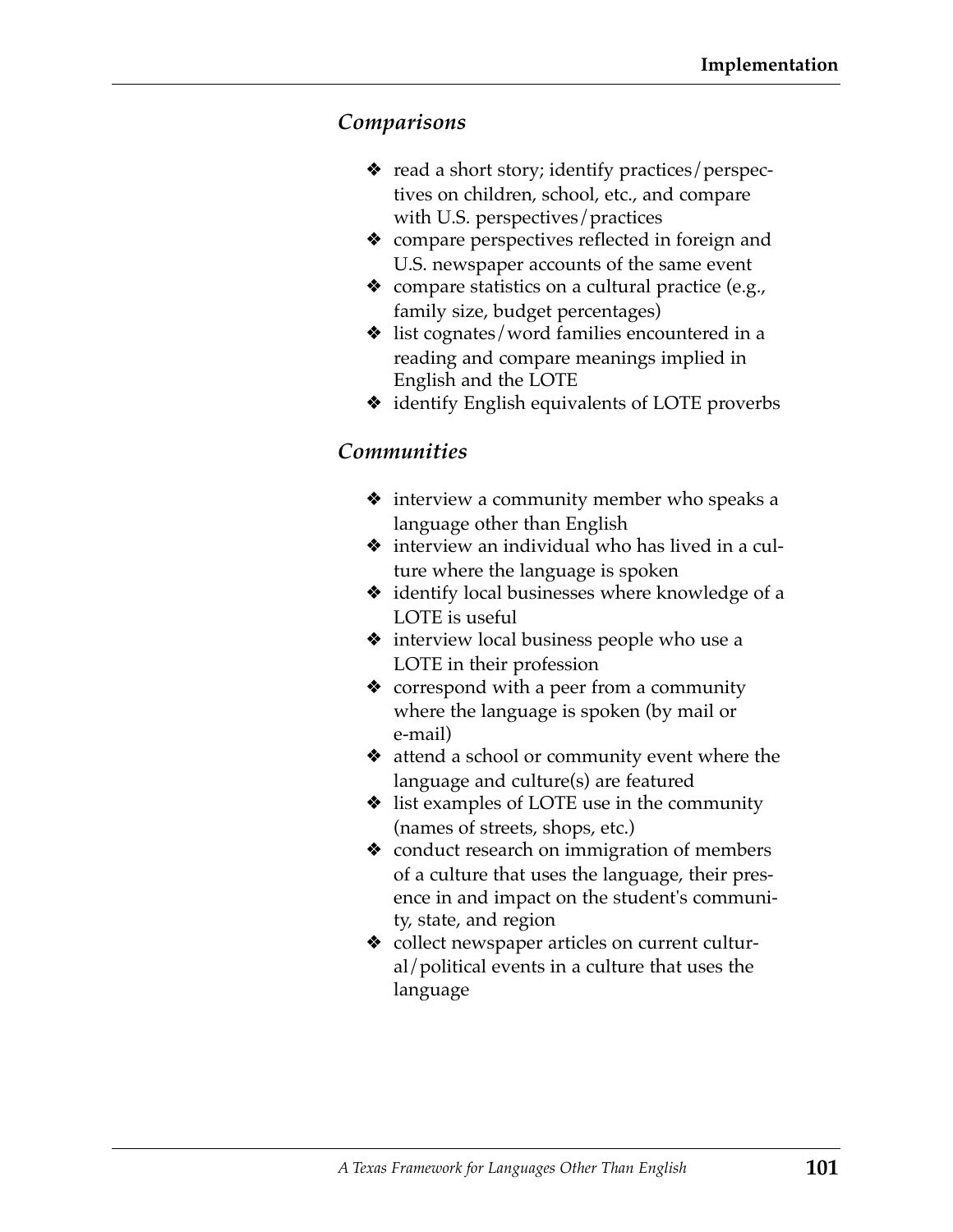# **Uses of Technology and LOTE**

Technology involves more than simply utilizing computers. In addition to computer software and the Internet, technology includes media such as audio tapes and compact discs, telecommunication equipment, video tapes, laser disks, CD-ROMs, slides, film, transparencies, presentation software, and videoconferencing (which allows for distance learning in areas where LOTE teachers may previously have been unavailable). When integrated into instruction, all of these innovations can enhance the learning and teaching of languages by bringing real language use into the classroom. With language and culture changing so rapidly, students need to hear, read, and view samples of current usage in contemporary society.

Technology can open the door to the world for the teacher and student of languages other than English, bringing authentic language and culture into the classroom in a way that truly impacts the learner. Using technology enables students and teachers to:

- ❖ "visit" a place where the language and culture differ from their own
- ❖ get real-world practice using the language by communicating through e-mail and bulletin board services
- ❖ use the language to research topics on the World Wide Web (WWW)
- ❖ access daily news from places where the language is spoken

Technology lends itself to skill development in the areas of viewing and showing by providing audio, visual, graphic, and textual resources for teachers and students of languages. Both teachers and students can use word processing, graphics, and multi-media programs to produce materials and enhance presentations.

Technology allows individual practice for all students including those who need enrichment and/or remediation. Listening stations increase auditory recognition and comprehension skills. Books on CD-ROM permit students to click on a word that is unfamiliar and then find the meaning in one or more languages. Computer software programs allow students to practice verb forms, compare their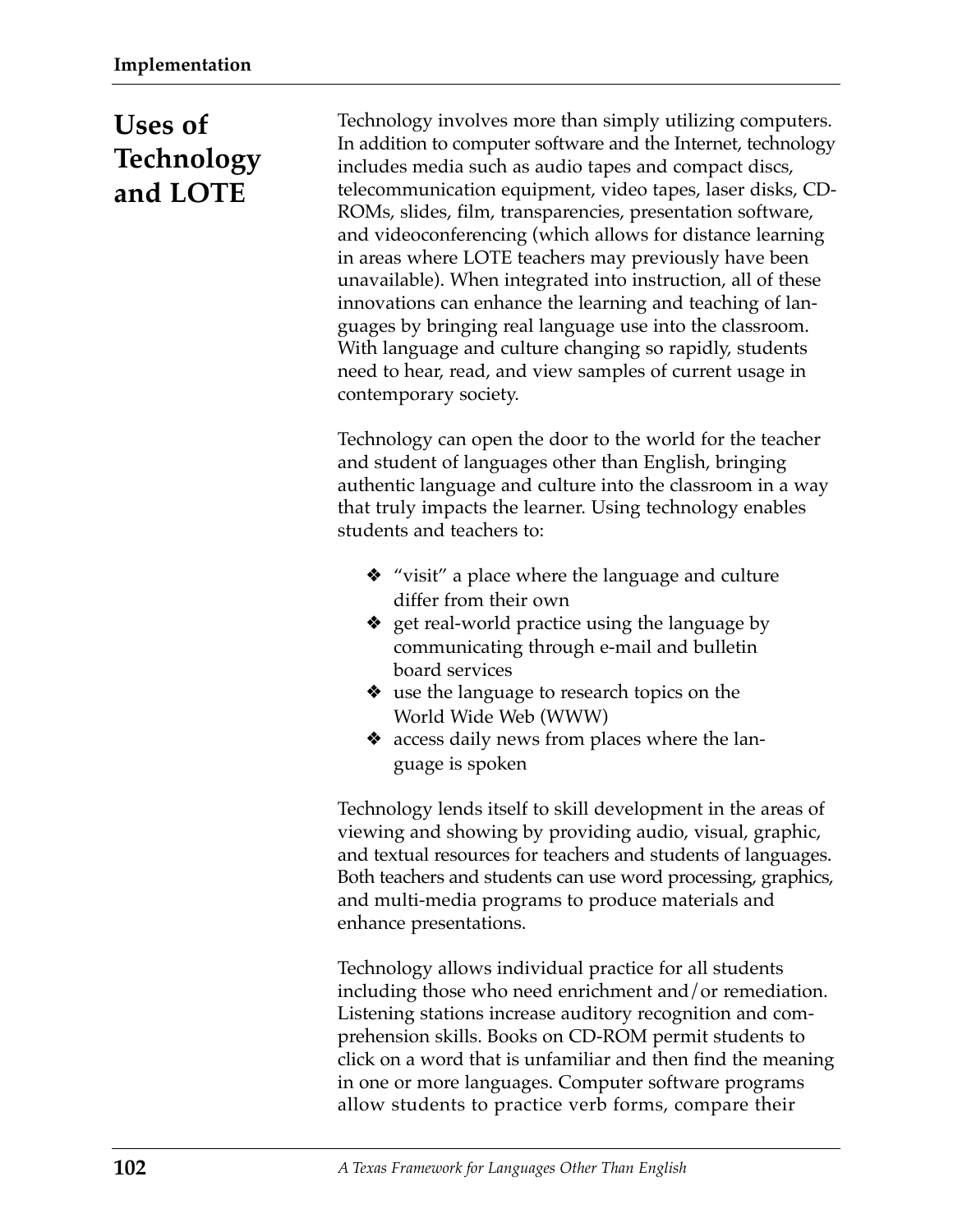pronunciation with native speakers, and extend language skills in countless ways. Computer games that allow practice in geography and language offer fun ways for students and teachers to enrich the learning experience. Interactive programs on CD-ROM permit students to move along at their own pace, receive immediate feedback, and record progress. Technological advances make language learning more student-driven, i.e., students can direct their own learning. In addition, technology provides new means of reaching students with different learning styles or with learning disabilities, since strong support for comprehension comes from graphics and sound.

Access to technology is essential for an effective LOTE program. Usage no longer means an hour spent in a "listen and repeat" language lab. Various types of technology in a classroom allow the teacher to incorporate video, audio, and interactive CD-ROM input into various modes for student output. New language labs make it possible to electronically group students in pairs to simulate telephone conversations or in small groups to discuss a topic. Simultaneously, other students might be listening to a radio broadcast to pick out the main points; a group might be watching a video to prepare a summary to supplement the week's focus topic; and, an individual might be using a CD-ROM for practice on a particular element of language.

Teachers will be encouraged to do more authentic types of assessment when technology is in place. Supplied only with a tape recorder, teachers will avoid doing oral assessment because they are overwhelmed by the logistics of setting up students in the hallway to record while the other students are doing something else to keep busy in the classroom. Multiple recording stations make it possible for students to be assessed on their own "portfolio" tape or CD-ROM while others are engaged in meaningful communicative practice, all with a simple touch of the screen on the teacher's master control computer.

Technology is a strong supporting partner in implementing the *Framework*. The machinery (for example, computers, language labs, audio and video recording equipment, document cameras and a big screen monitor) linked with the authentic materials (radio broadcasts, TV and film clips,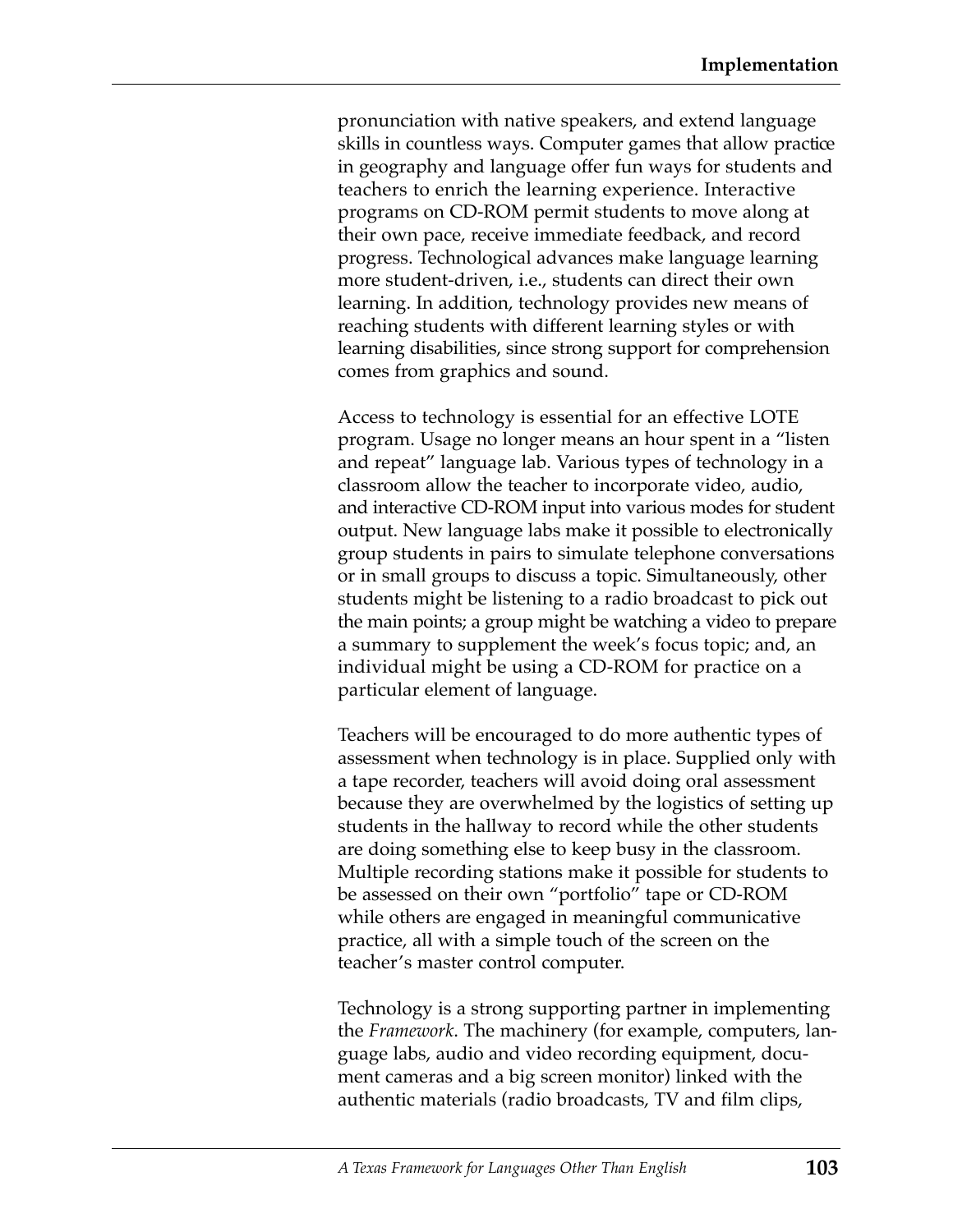music videos, websites, e-mail pal connections) will open up new possibilities for teachers to put in place the instruction and assessment envisioned in the *Framework*. Teachers need to share how they are using technology to implement the *TEKS for LOTE* in their classroom, via electronic user groups, or listservs or a website available to teachers for posting their classroom ideas.

#### Exemplary schools incorporate effective planning and evaluation into their curricula. They ensure proper program articulation between grade levels and among schools in the district. They indicate that teachers and administrators have a solid understanding of the direction in which they intend to channel programs.

All those involved in decisions affecting the LOTE program need to be a part of the program evaluation, including students, parents, teachers, administrators, and school board members. Each language experience needs to be linked to those before and after it. Even students in programs with clear goals written down for each course will not experience a seamless transition from year to year unless all decision-makers share a common vision for instruction and assessment. Without agreement on how to implement the *TEKS for LOTE*, programs will not improve and students will not be able to achieve the Program Goals.

Program evaluation should focus on:

#### *Curriculum Alignment*

To increase language proficiency, the curriculum should be aligned both vertically and horizontally, i.e., between levels within a school and across levels from school to school. For this to occur effectively, there needs to be articulation. Articulation refers to the smooth transition from one level to another in a progressive fashion.

# **Program Evaluation**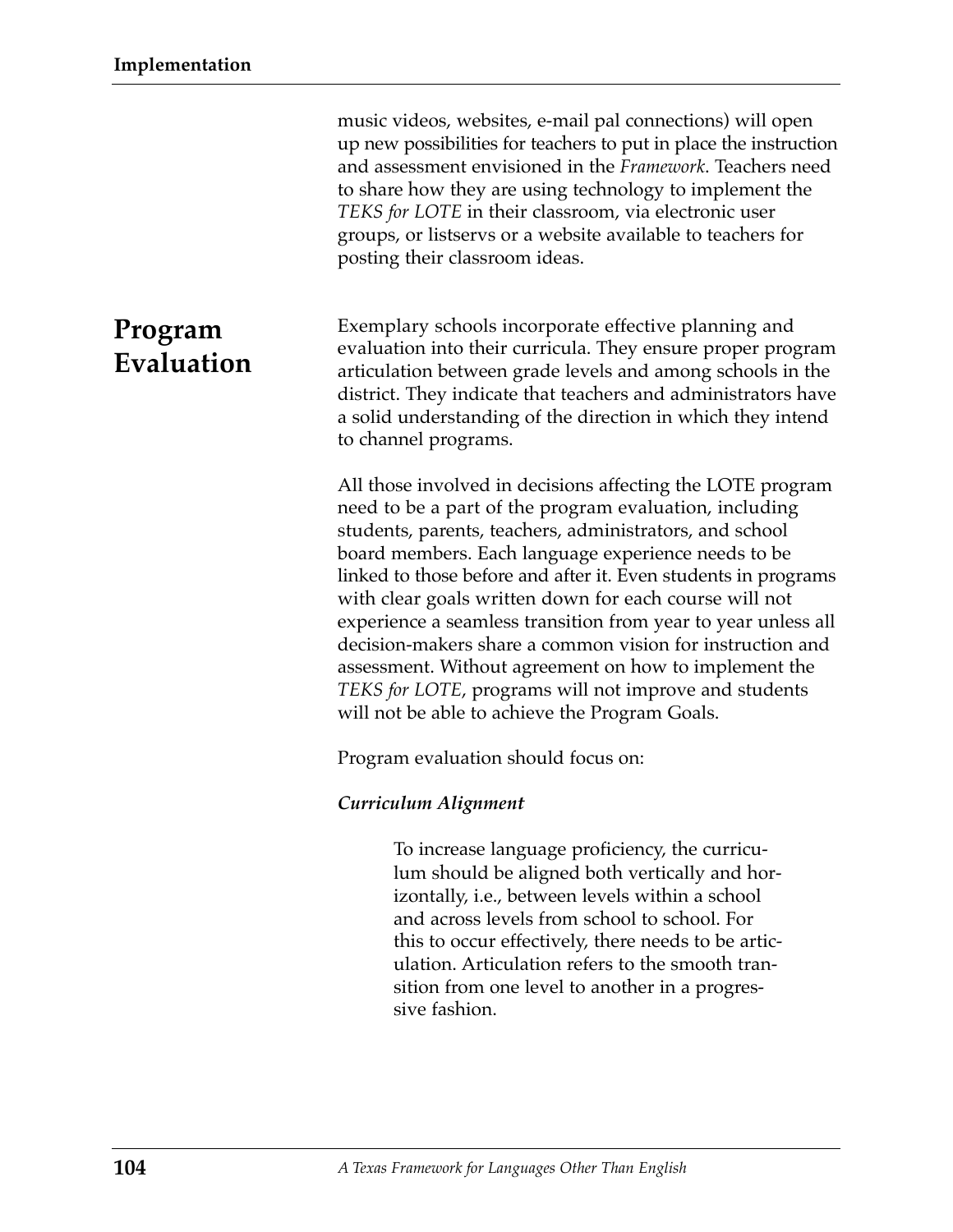#### *Physical Facilities*

There should be a well-maintained equipment or classroom system that allows students to hear the language spoken by persons other than the teacher. A formal language laboratory is not mandatory; however, students should have access to native speakers and opportunities to experience the language through technology such as CDs, computers, video, laser disc, and cassettes.

#### *Instructional Staff*

Instructional staff members should use the language in the classroom and have control over both oral and written language. In any classroom observation, a listener should hear a great deal of the language spoken by both teacher and students. Classroom activity should revolve around students using the language; this is extremely important at even the early levels of language acquisition.

#### *Instructional Activities*

Communicative activities should be the primary focus in order to develop language proficiency. Teachers should not use English in the classroom when the LOTE is understood. Teachers should provide organized opportunities for students to communicate such as paired activities, small group instruction, and role-plays. Communicative activities should take into account affective factors that influence language use.

#### *Instructional Materials*

A variety of classroom realia is a valuable asset to enhance language learning and helps the teacher to motivate the students to learn. An effective teacher will create a positive language learning atmosphere by using posters, charts,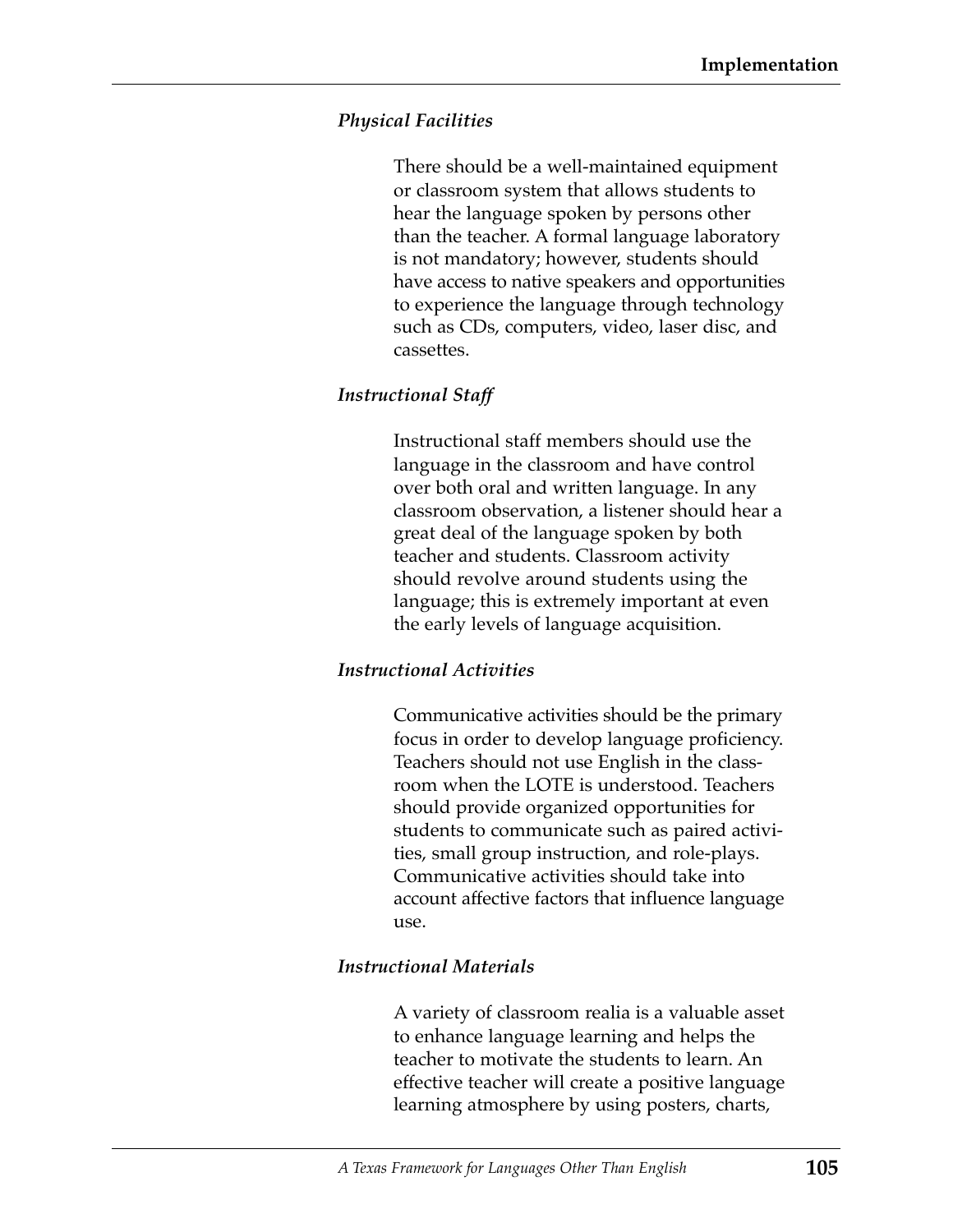authentic materials, and innovative technologies (when possible).

#### *District Resources*

At the district level, teachers should have access to professional development, including peer coaching and substitute hours in order to attend programs related to implementing the *TEKS for LOTE*. Teachers also need support through budget for instructional materials and technology.

#### *Methods of Assessment*

Students should be assessed for proficiency as well as achievement. Some tests, e.g., prochievement, have aspects of both proficiency and achievement testing. A prochievement test measures a student's knowledge and performance in terms of specific course content, e.g., Russian Level I, through a proficiency style assessment. While teachers may use traditional types of assessment, they should also include alternative or more authentic forms of assessment that simulate real applications for language usage. Students should show achievement of course objectives in more ways than just paper and pencil tests, such as videos, portfolios, formal and informal oral presentations, pair and small group activities, and whole class projects.

#### *Community Involvement*

The community should be informed about the school's language program. Many language educators have had considerable success by developing brochures detailing topics such as class offerings, scholastic benefits of language study, opportunities for travel and study abroad, and foreign exchange student opportunities. They share these with the students, counselors, and parents in the communities.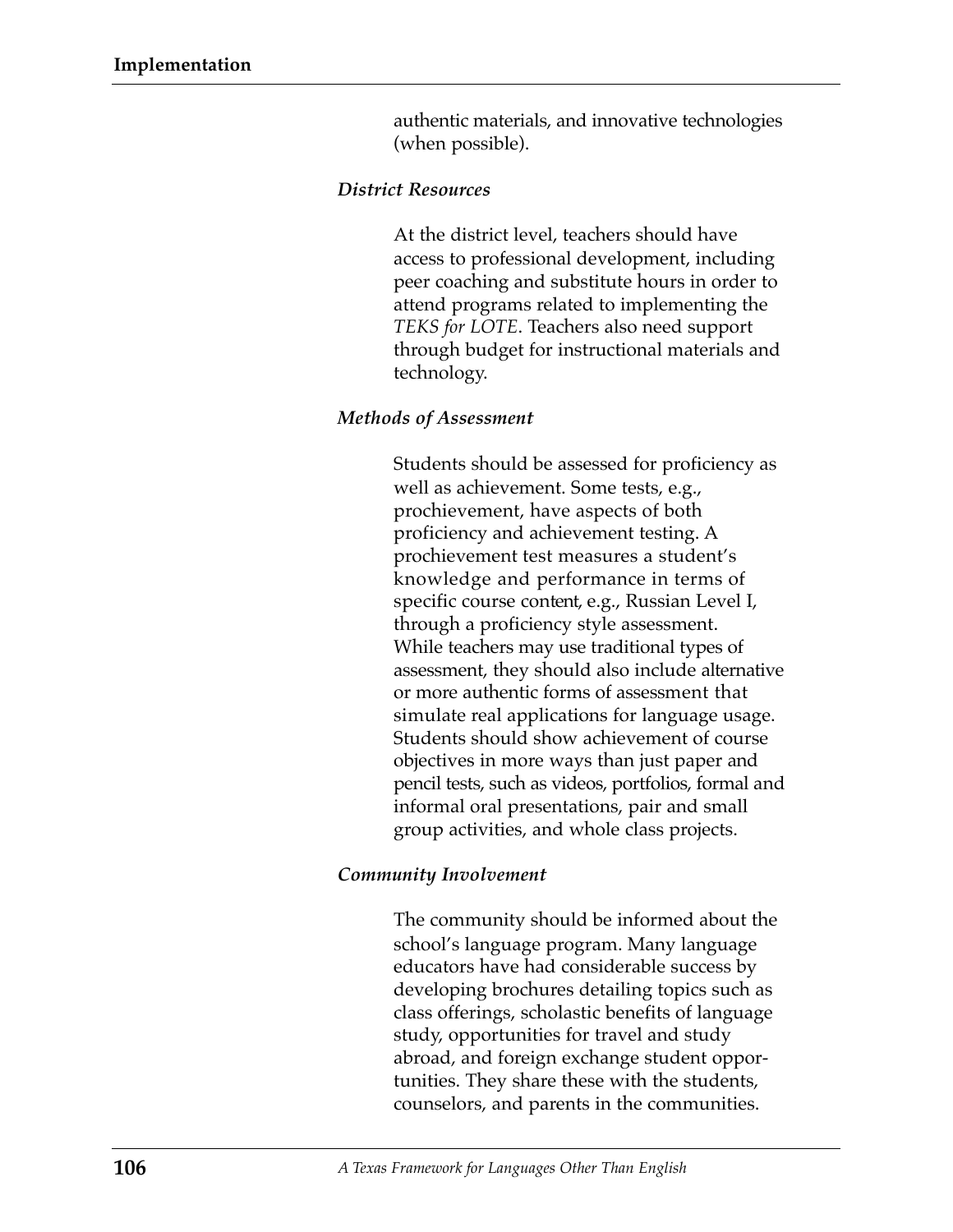Such public relations efforts can have significant impact on enrollments and the effectiveness of a language program.

#### **Quality Indicator Inventory**

The Quality Indicator Inventory provides guiding questions that teachers, administrators, parents, and other members of the school community may use to determine the effectiveness of instructional programs in LOTE. Responses to this inventory's questions provide evidence that may assist districts in evaluating specific factors of their programs that contribute to their degree of success in meeting the *TEKS for LOTE*. It is not meant to be a formal checklist.

#### *Organization*

- $\triangleleft$  Is there effective articulation among teachers, between levels, and between schools?
- $\triangleleft$  Is there a person designated for coordinating the language program?
- ❖ Are the language teachers involved in the development of the language curriculum?
- ❖ Are counselors informed and knowledgeable about effective language programs and secondary and post-secondary language requirements?
- ❖ Does the department sponsor fairs, assemblies, public speakers, and festivals and prepare promotional brochures?
- ❖ Does class size facilitate oral communication?
- ❖ Is there effective coordination among teachers, counselors, and administrators?

#### *Nature of Offerings*

- ❖ Is there at least a three-level sequence available in one language?
- ❖ Is the program emphasis on communicative proficiency in the language?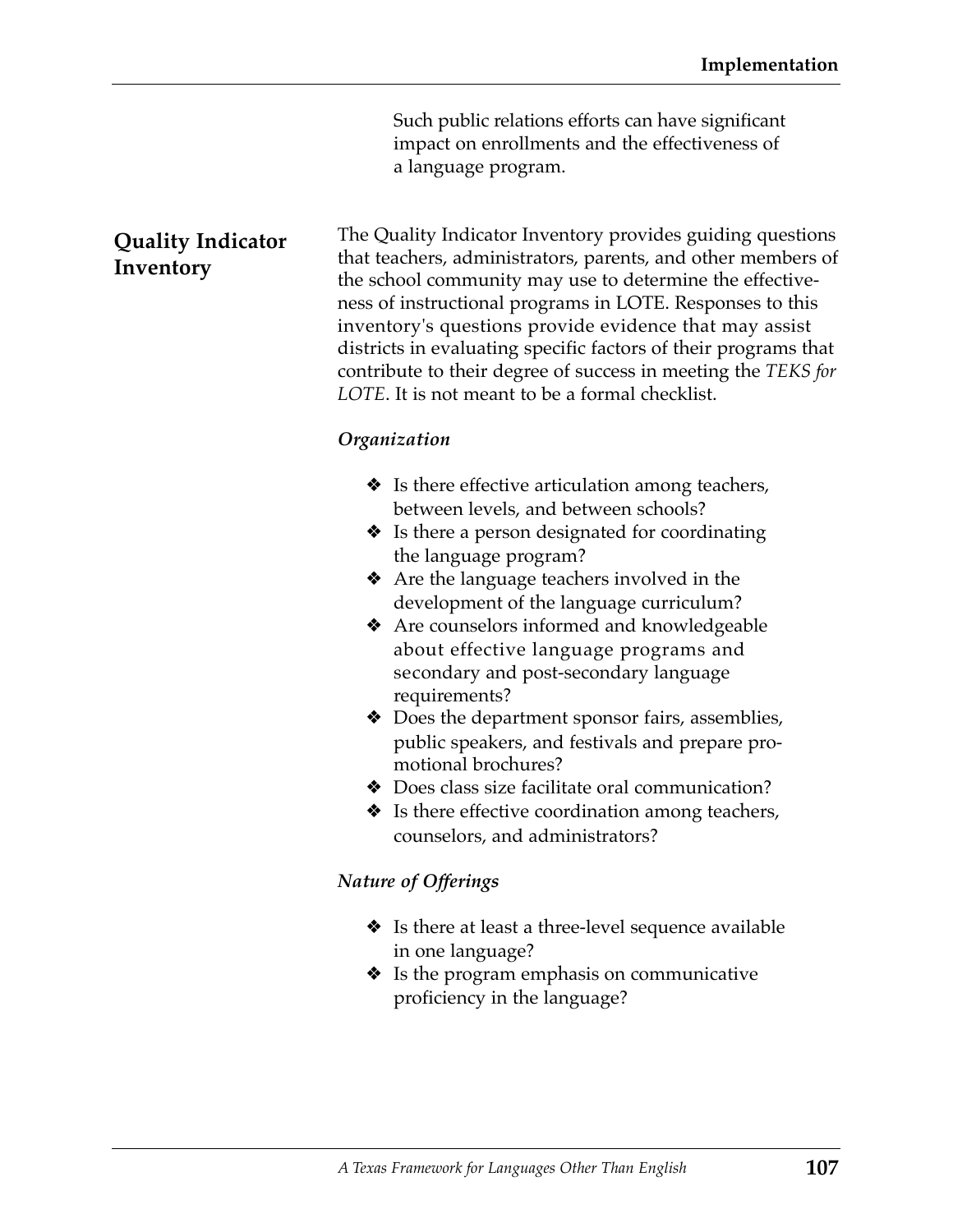- ❖ Do the materials used reflect students' interests and proficiency levels?
- ❖ Are advanced courses available?
- ❖ Are as many languages as possible offered?

#### *Physical Facilities*

- $\triangleleft$  Is there well-maintained equipment or a classroom system that allows students to hear and use the language spoken by persons other than the teacher?
- ❖ Are technological resources readily available to teachers and students?
- ❖ Do the physical facilities accommodate largeand small-group instruction?
- ❖ Are materials reflecting the culture of the countries where the language is spoken displayed in the room?

#### *Instructional Staff*

- ❖ Do instructional staff members use the language in the classroom and control the language well?
- ❖ Is their professional preparation adequate?
- ❖ Do teachers join professional language organizations and attend their conferences?
- ❖ Have they studied or traveled abroad?
- ❖ Are they aware of services available from the Texas Education Agency language specialists? Education Service Centers (ESCs)? Institutions of Higher Education (IHEs)?
- ❖ Do teachers have opportunities for continued study and development?

#### *Instructional Activities*

❖ Is the focus of instruction on activities that develop communicative competence based on the three modes of communication (interpersonal, interpretive, and presentational, see page 37)?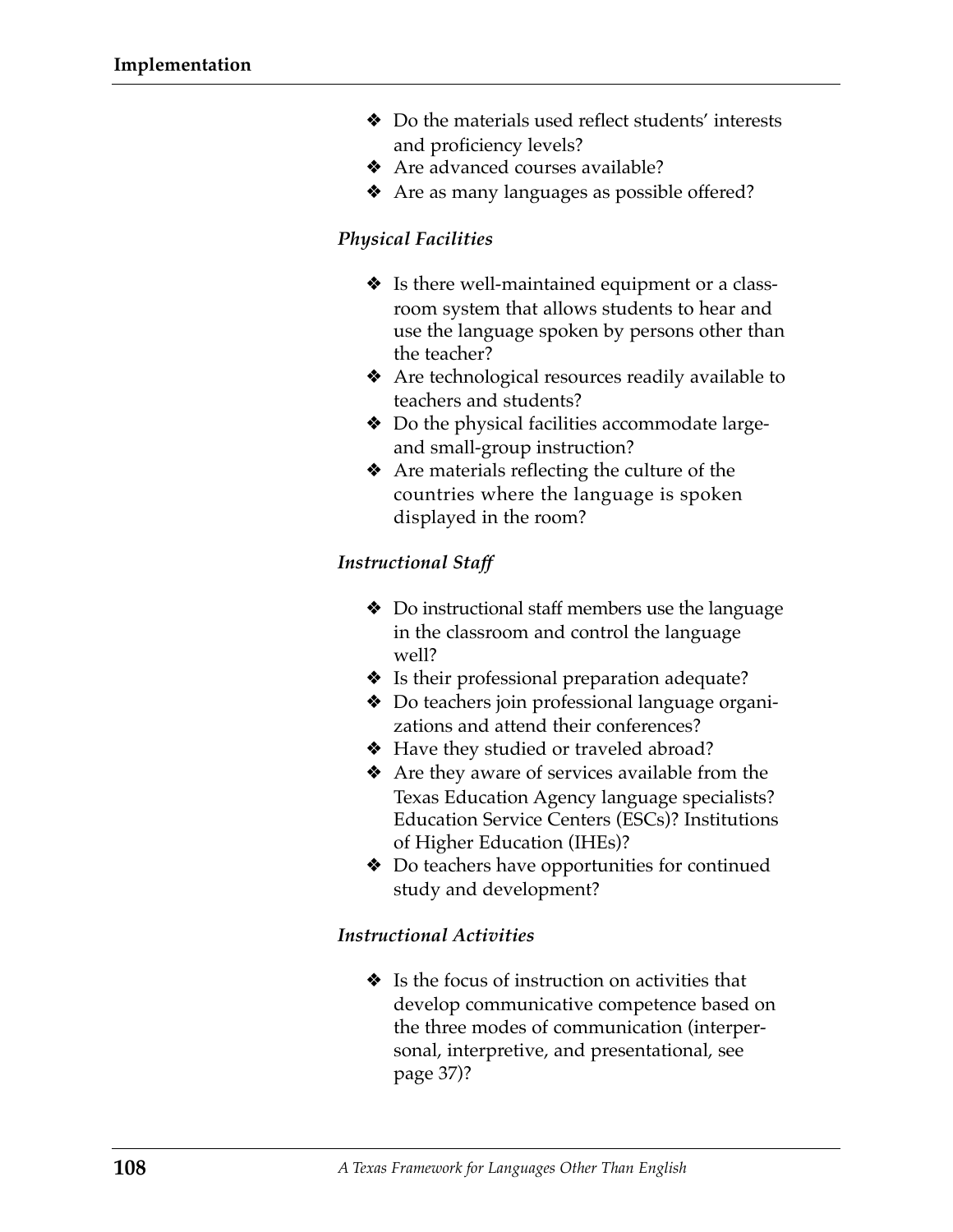- ❖ How extensively is the language used by the teacher and students as a means of communication?
- ❖ Does the language curriculum provide students with opportunities to understand the cultural connections among perspectives, practices, and products?
- ❖ Does the planning and preparation for instruction lead to a high level of involvement of students in meaningful activities?
- ❖ How well is instruction adapted to the needs of individual students?
- ❖ Do the instructional objectives and practices match?

#### *Instructional Material*

- ❖ Are there maps, posters, and other authentic materials?
- ❖ Are supplementary materials used?
- ❖ Are dictionaries and other resource materials available?
- ❖ Are periodicals, newspapers, and ageappropriate magazines available?
- ❖ Is the variety, quality, and use of materials adequate?

#### *Methods of Evaluation*

- ❖ Does the assessment plan include the three modes of communicative competence (interpersonal, interpretive, and presentational)?
- ❖ Does student evaluation include alternative and authentic forms of assessment such as portfolios, videos, paired and small group activities, role plays, and oral reports?
- ❖ Are all *TEKS for LOTE* being assessed?

#### *Community Involvement*

- $\triangleleft$  Is there a plan for informing the community about the school's language program?
- ❖ Is there support for the language program as evidenced by volunteers and visiting speakers from the community?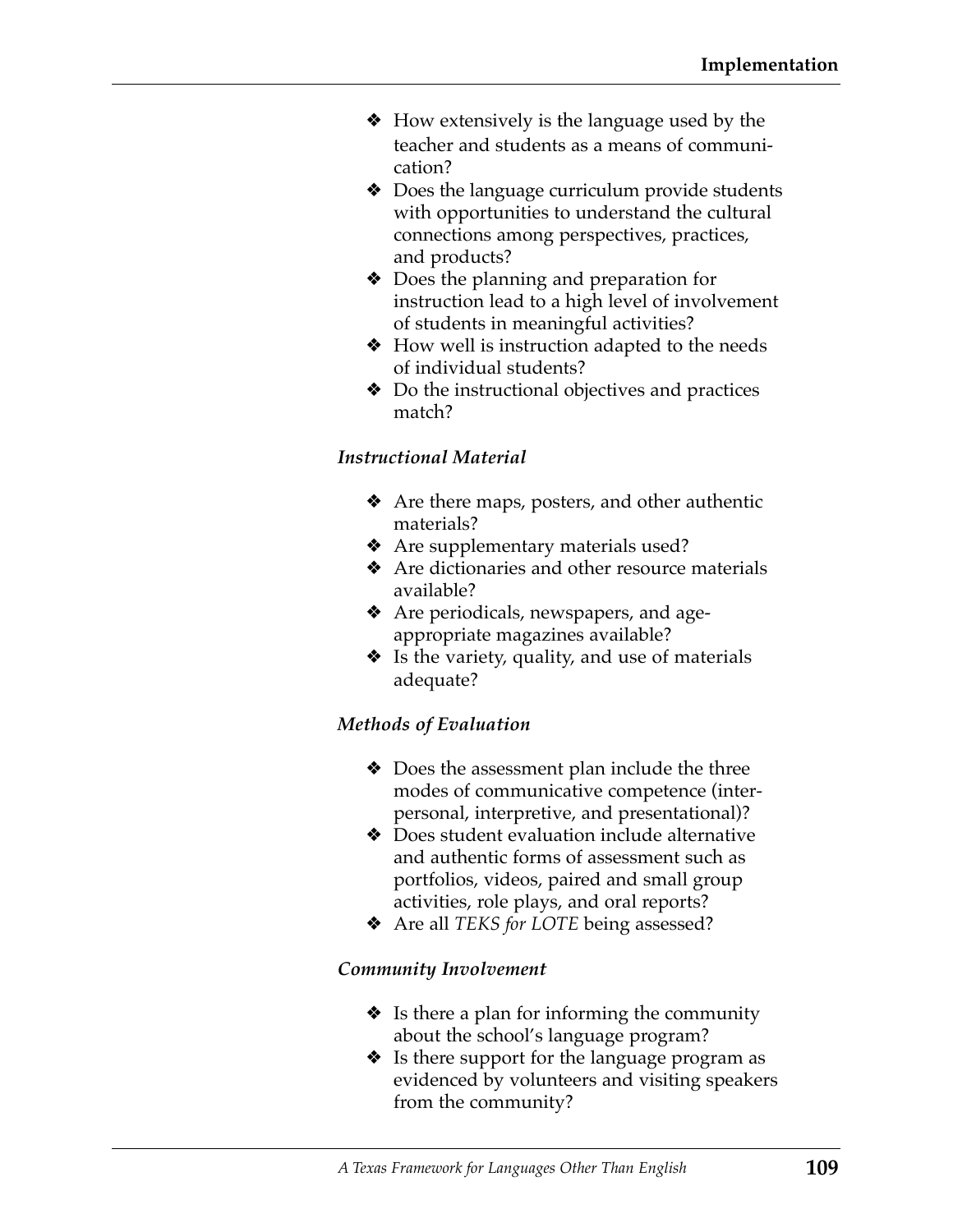❖ Is there evidence that students use the language beyond the school setting through activities such as participating in cultural events and using technology to communicate?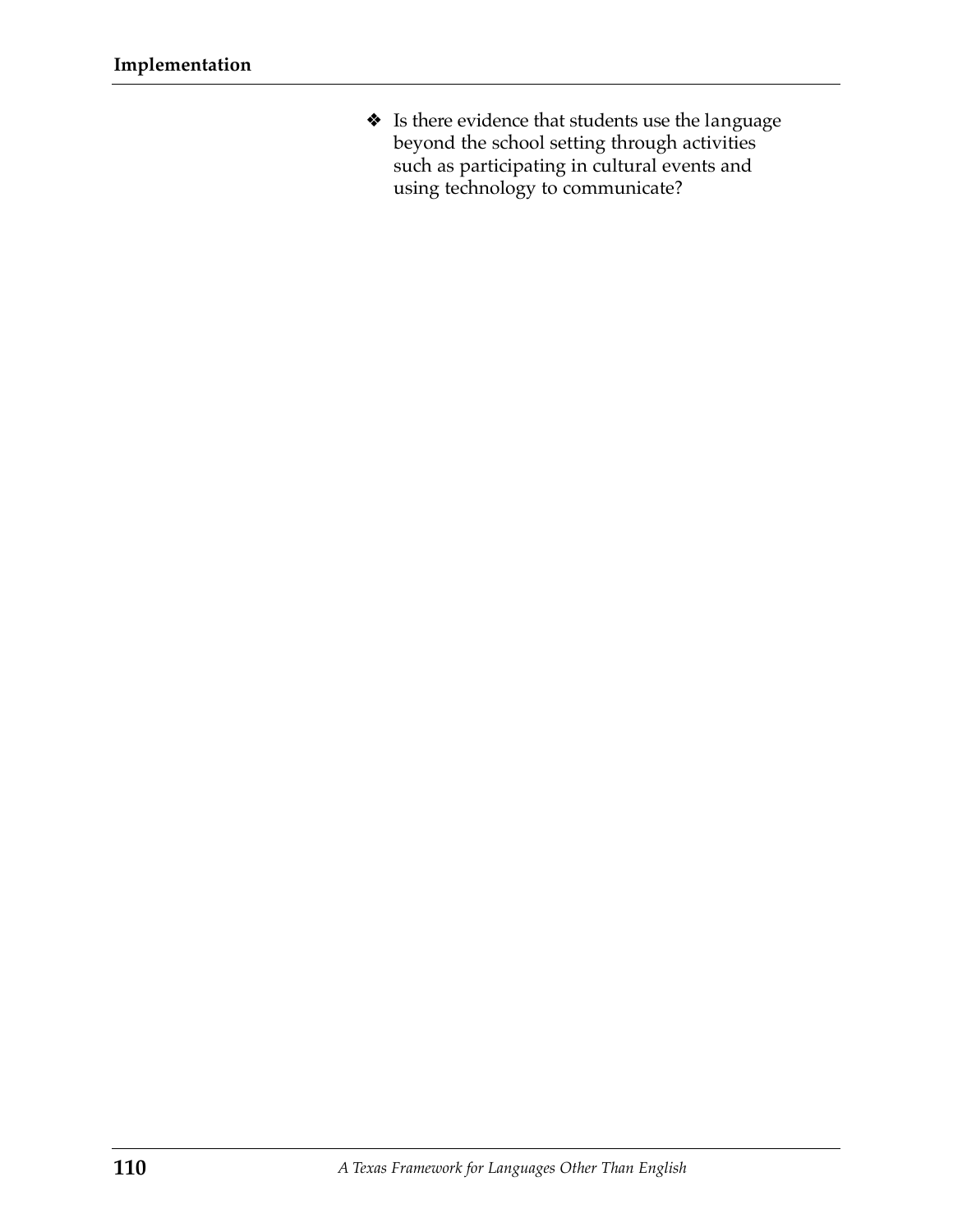# *Frequently Asked Questions*

#### **1. What is the purpose of the** *Framework***? The** *Framework*

The *Framework* is a guide to assist members of the educational community at the local school district level in the design and implementation of a well-articulated, districtwide curriculum. It is also a guide to assist teachers with student instruction and assessment at the classroom level.

#### **2. What is the role of the** *TEKS for LOTE?*

The *TEKS for LOTE* give an overall picture of where students should be headed within the various program goals. They describe what all students should know and be able to do at certain checkpoints in the PreK-12 sequence. The *TEKS for LOTE* do not constitute a curriculum; they are content and performance standards that provide districts with guidelines to meet the needs of their students. The *TEKS for LOTE* set clear performance expectations for novice, intermediate, and advanced language learners. These are further illustrated by example progress indicators that provide ideas for classroom instructional activities. The goal is to develop advanced level proficiency that can be obtained when students successfully complete all the performance expectations in the *TEKS for LOTE*.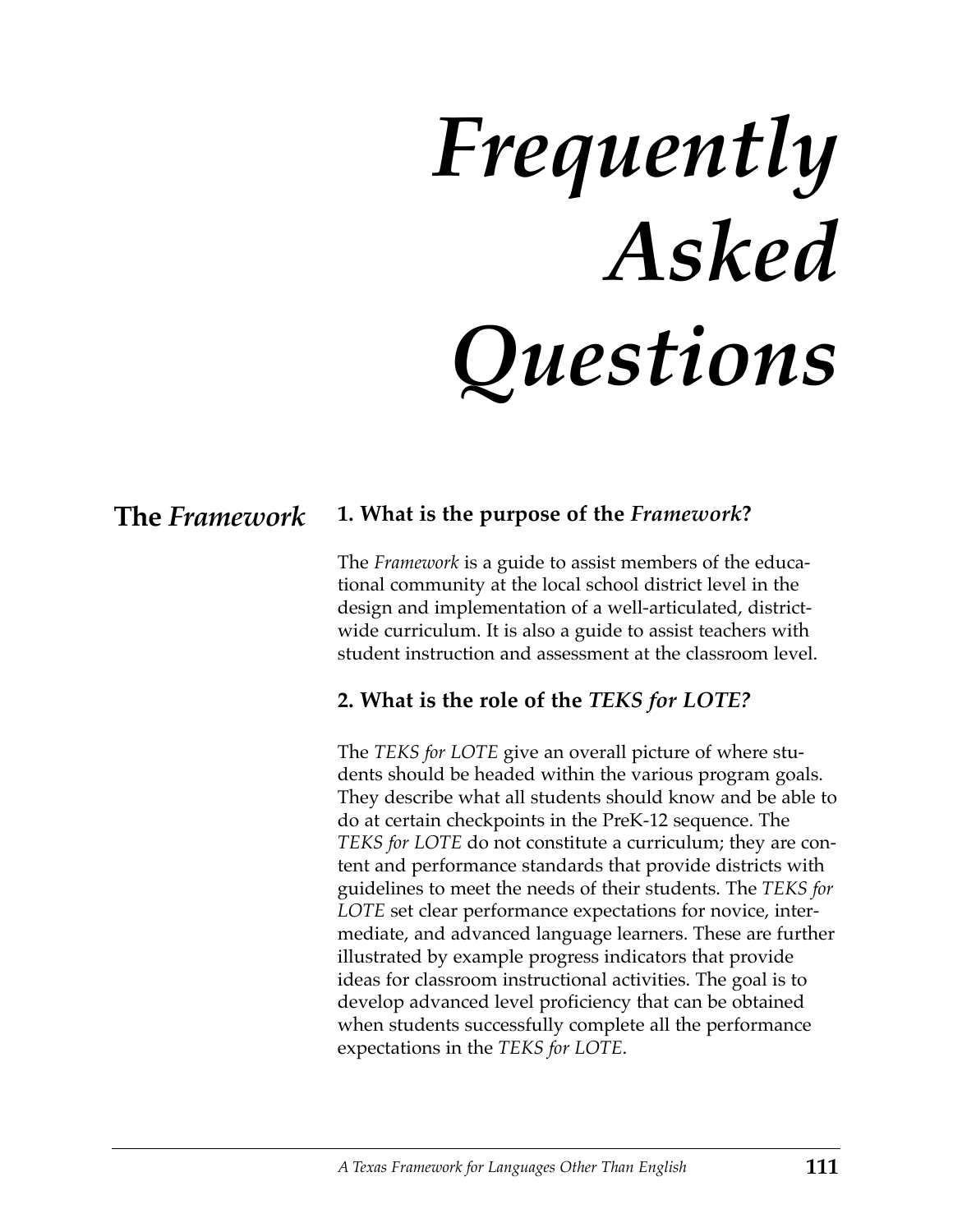#### **3. How can a state framework be a valuable document in developing curriculum in the local school districts?**

A state framework can be the starting point for developing curriculum at the local level. Through conversations about the framework's guiding principles, implementation strategies, course descriptions, instructional strategies, and the *TEKS for LOTE*, members of the educational community can use the framework to design programs, develop assessments, articulate course levels, select materials, choose instructional strategies to use in the classroom, and plan for preservice and inservice professional development.

# **Curriculum and Instruction**

### **4. Why are the** *TEKS for LOTE* **not described in terms of grade levels?**

Since levels of entry into the LOTE classrooms are so varied and student progress is not lock-step, the *TEKS for LOTE* were not based on and should not be viewed as grade level equivalents. The *TEKS for LOTE* are designed to mirror the ACTFL guidelines of proficiency. In the LOTE acquisition process, students can and will reach different levels of proficiency (novice, intermediate, and advanced) in different time frames at different grade levels. The *TEKS for LOTE* describe what all students need to do to achieve an advanced level of proficiency and also the factors that will affect progress toward that goal.

#### **5. What is the role of grammar in proficiencybased instruction?**

Knowledge of grammar was once viewed as a primary or isolated goal of language study. Now, the study of grammar is understood as a tool to support the broader goal of learning to communicate by listening, speaking, reading and writing.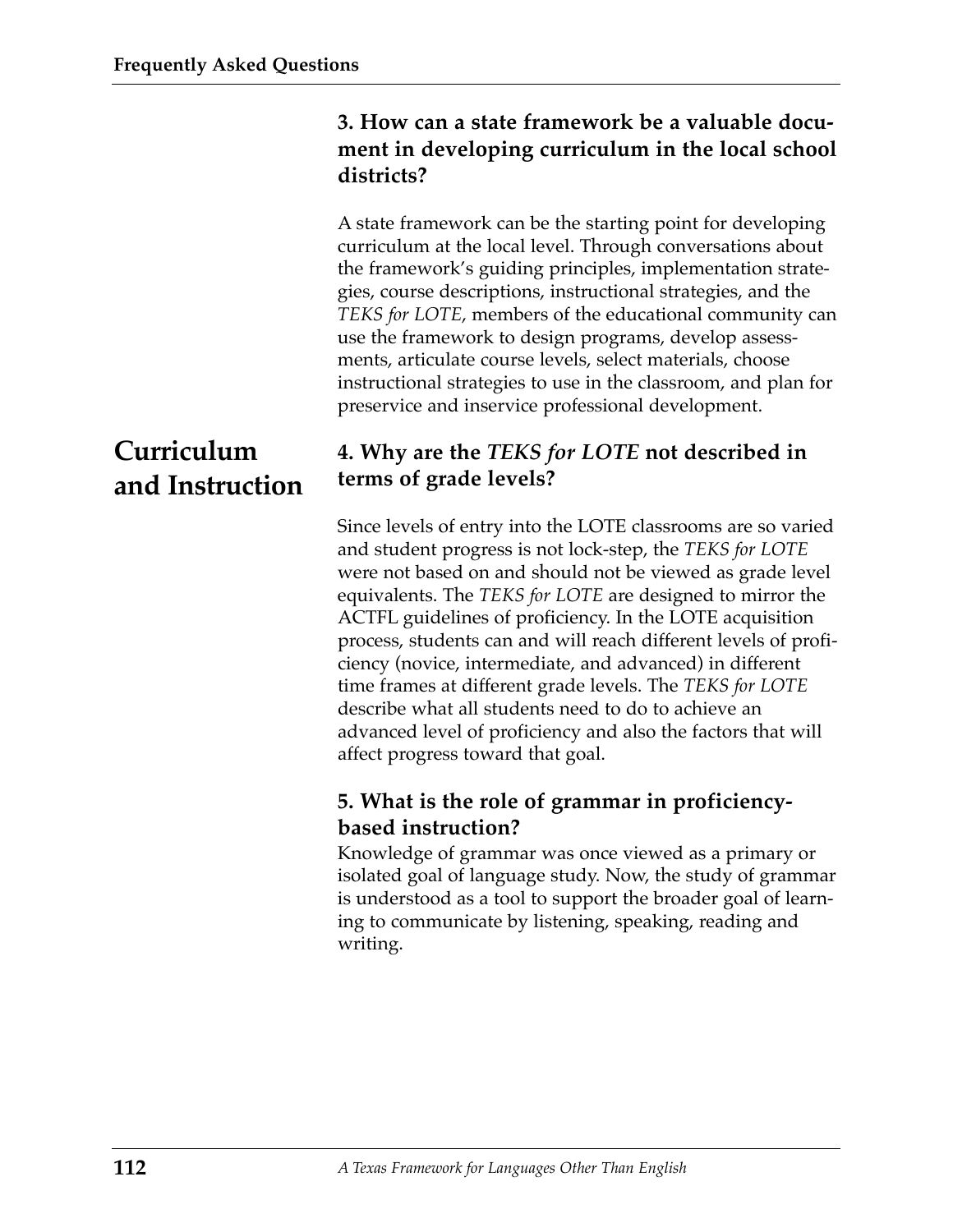Decisions regarding the teaching of grammar should be made after careful consideration of various factors affecting language instruction, such as:

- ❖ are the students beginning or advanced?
- ❖ what ages are the students?
- ❖ do students have prior knowledge of grammar in other languages?
- ❖ is the language studied a modern or a classical language?
- ❖ are students able to access their grammar knowledge to support communicative skills?
- ❖ do the students themselves perceive that grammar study will be useful to them?

If grammar is to be taught explicitly, the instructional methodology chosen to present grammar should be compatible with communicative language instruction. For some language educators, an appropriate methodology is to present a brief explanation of grammar to students in order to focus their attention on a linguistic structure when it appears in subsequent oral or written material. Some educators recommend taking students through a series of contextualized drills which move from skill-acquiring activities to skill-using activities. For other educators, students are first introduced holistically to an oral or written narrative, then they discuss a grammar point occurring frequently in the narrative. In whatever methodology (or combination of methodologies) teachers choose regarding grammar, grammar instruction is an integral part of total language instruction, not a separate "add-on" piece nor an end in itself.

Decisions regarding the inclusion of grammar in the language curriculum, such as how much grammar, which grammar points, and the approach selected to teach grammar, should be based on the usefulness of grammar in meeting communicative goals at different levels of instruction. As more research is done on the supporting role of grammar in communicative language classrooms, language educators will have additional information to help make these decisions.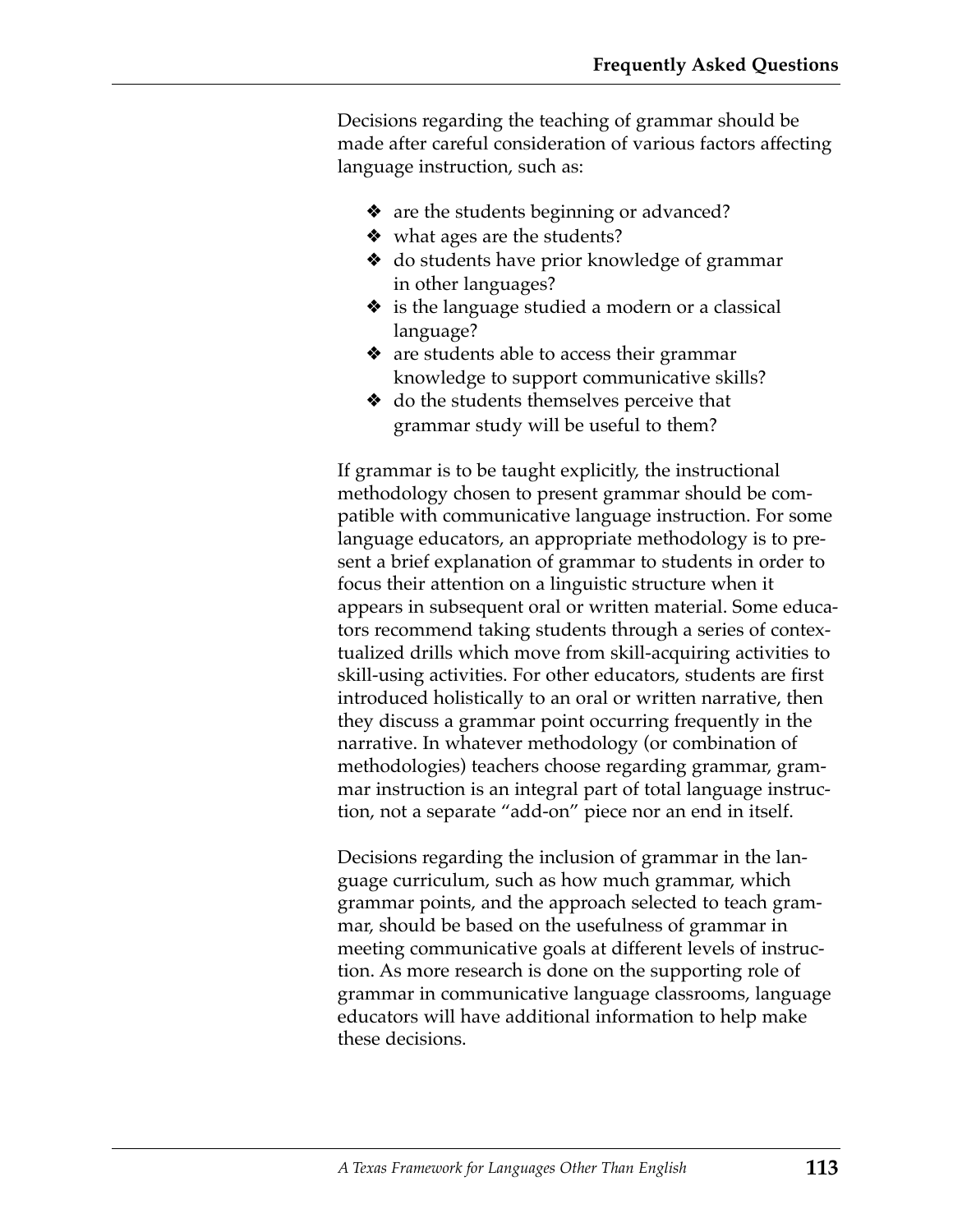#### **6. What is the place of English in the LOTE classroom?**

From the earliest levels of modern language instruction, the LOTE class should use English as a survival tool only. When the overall goal of instruction is development of language proficiency, the LOTE teacher should strive to use only the language in the classroom. With each level of instruction, as students move up the proficiency ladder, the projects and tasks students are involved in should reflect the language functions being taught. If the functions and tasks match the students' level of proficiency or are beginning to push students into the next level, the students should not feel the need to present projects in English. Sometimes, however, in novice level classes only, teachers and students might use English when learning about cultures or comparing languages and cultures. For the teaching of classical languages, English plays a different role, as students focus more on the interpretative use of language, rather than interpersonal production of it.

#### **7. Given that Communication is the primary Program Goal of LOTE education, how can teachers make sure there is a balance as they teach to the other four Program Goals (Cultures, Connections, Comparisons, Communities)?**

When teachers and program developers keep all the five Program Goals in mind, they are able to create a balanced program of instruction. While all five Programs Goals may not be evident in every single lesson, over the course of a week, a unit, or a quarter, students work on all five areas. When teachers design teaching units, they should determine what segments fit best with what goal(s). If they find a unit that has an overemphasis on one Program Goal, they should adjust the unit and work on items that will bring in one or more of the other Program Goals. It is also important to keep in mind that the goals are not taught or practiced in isolation, rather content or activities may come from cultures, connections, comparisons, and/or communities, with communication being a constant part of the LOTE instruction.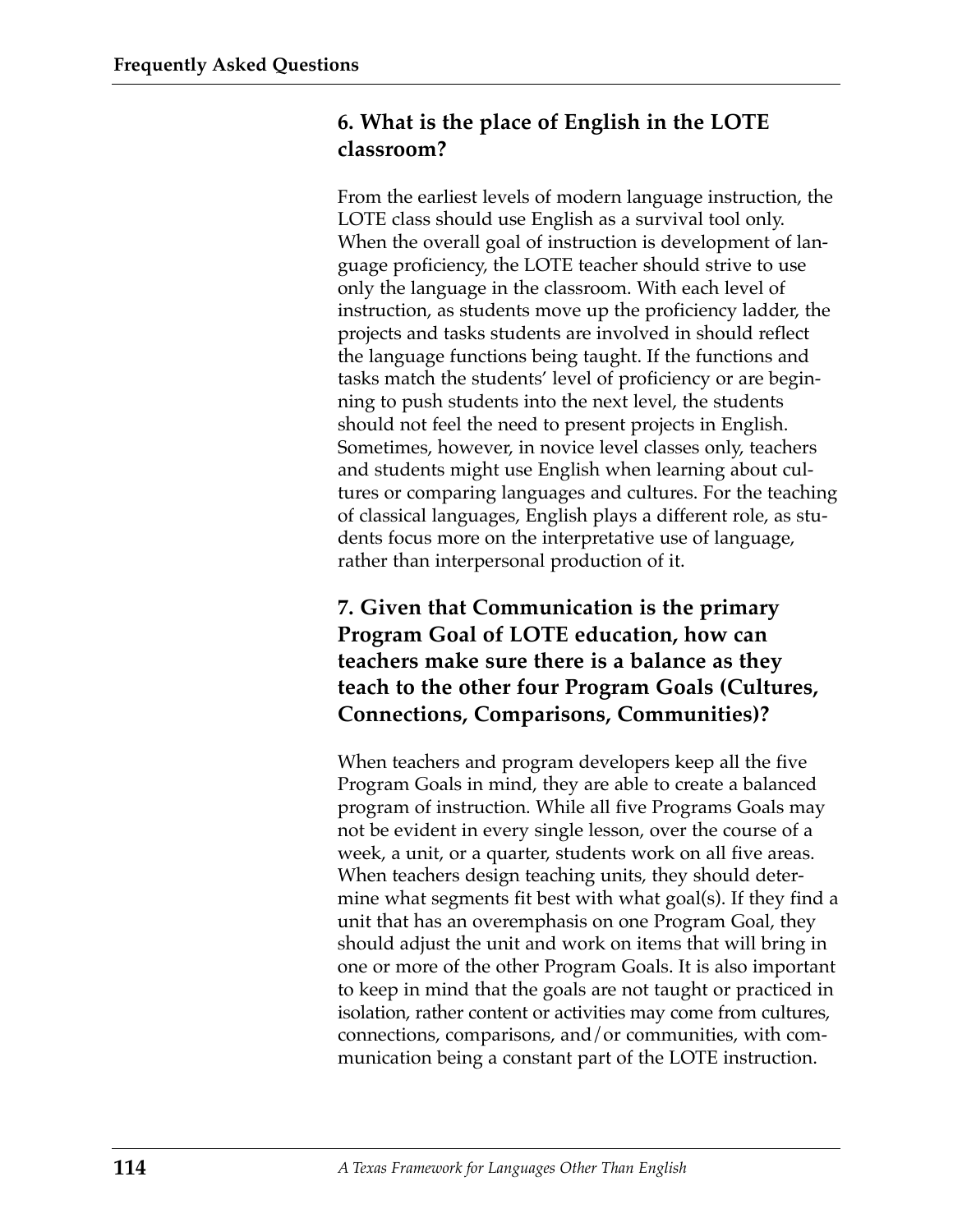#### **8. How can I add Connections and Communities to what I am already doing?**

Connections and Communities should not be considered an "add-on" to the current instructional program. Connections should be in the language learning process already. For example, when students are studying numbers, art, geography, and culture, these are true connections to the existing curriculum. As the LOTE teacher is teaching reading, the reading process and the material being read can be the connection.

Newspaper articles, magazine articles, and realia collected by the students and teacher can bring the community into the school when the classroom is far from places where the language is used. E-mail, the Internet, pen pals, and local celebrations can make the community an integral part of the classroom.

#### **9. When can I find time in the elementary school for LOTE?**

The question should not focus on what needs to be taken out of the elementary curriculum in order to fit in LOTE instruction, rather it should focus on what content is already in the grade-level curriculum that could appropriately be taught through the LOTE. Elementary schools find time to include LOTE in their instructional program when they adopt content-based, content-enriched, or total and partial immersion programs. LOTE instruction in elementary grades should fit over existing topics and concepts, rather than dealing with unrelated content.

#### **10. How can my school offer a variety of languages and levels when we don't have the teachers?**

Distance learning, language-learning technology, and dual enrollment at colleges and universities all provide a means of offering more LOTE instruction than a school might normally be able to provide.

# **Program Development**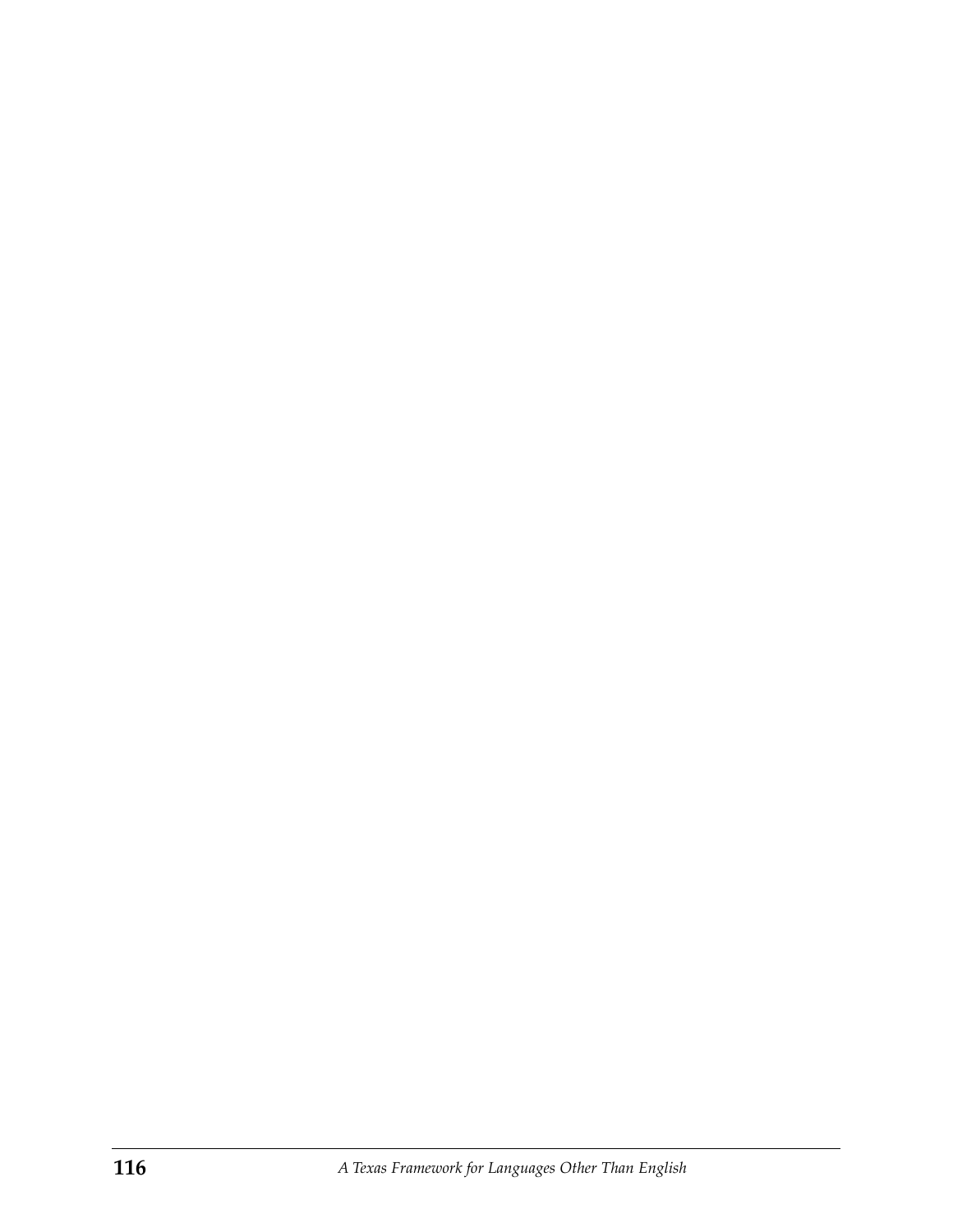# *Abbreviations & Acronyms*

| <b>AATF</b>       | American Association of Teachers of French                      |
|-------------------|-----------------------------------------------------------------|
| <b>AATG</b>       | American Association of Teachers of German                      |
| <b>AATI</b>       | American Association of Teachers of Italian                     |
| <b>AATSP</b>      | American Association of Teachers of Spanish and Portuguese      |
| <b>ACL</b>        | <b>American Classical League</b>                                |
| <b>ACTFL</b>      | American Council on the Teaching of Foreign Languages           |
| <b>ACTR</b>       | American Association of Teachers of Russian                     |
| <b>APA</b>        | American Philological Association                               |
| <b>AP PROGRAM</b> | <b>Advanced Placement Program</b>                               |
| <b>ATJ</b>        | Association of Teachers of Japanese                             |
| <b>CLASS</b>      | Chinese Language Association of Secondary-Elementary<br>Schools |
| <b>CAMWS</b>      | Classical Association of the Middle West and South              |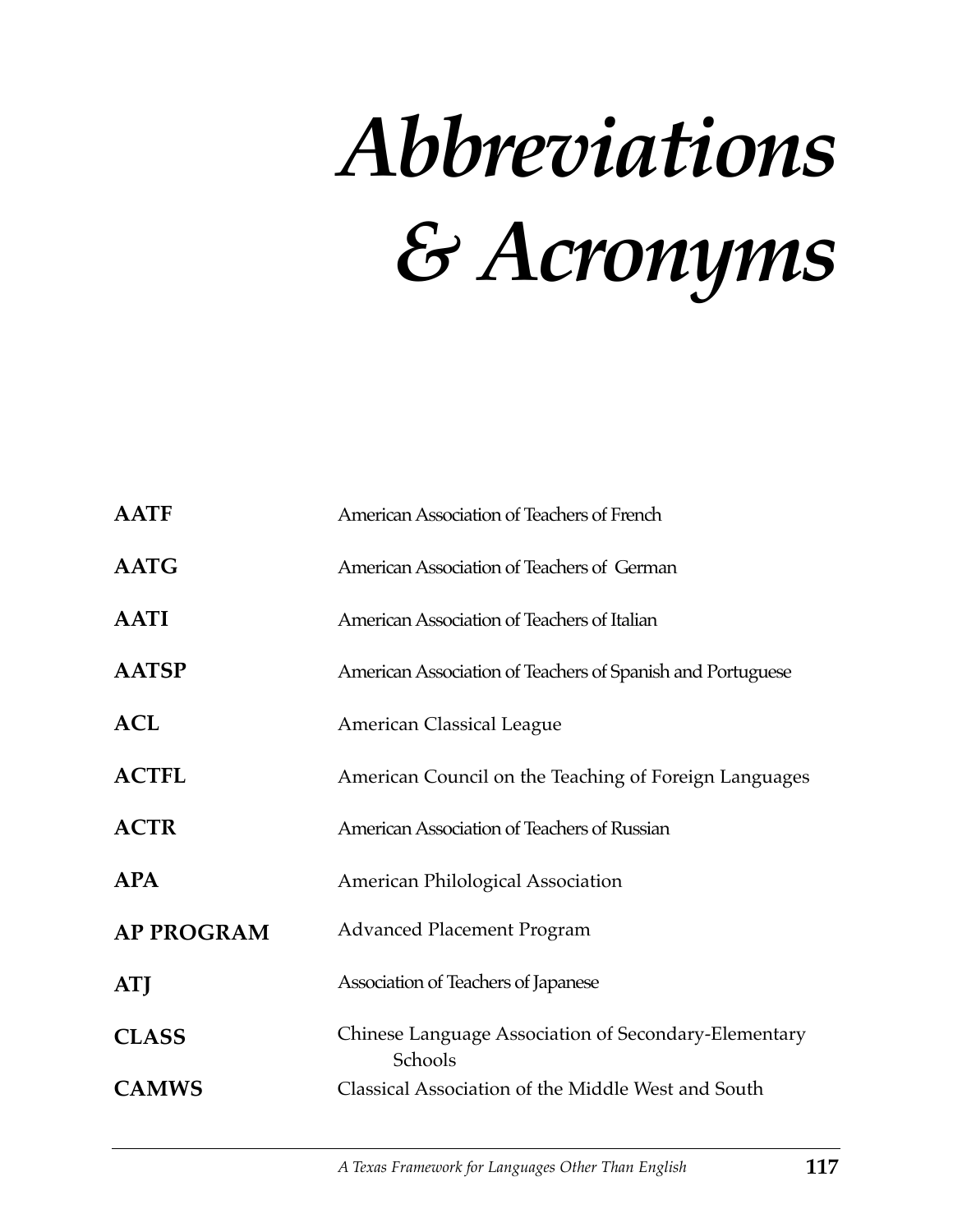| <b>DAP</b>           | Distinguished Achievement Program                                     |
|----------------------|-----------------------------------------------------------------------|
| <b>ESL</b>           | English as a Second Language                                          |
| <b>FLES</b>          | Foreign Language in the Elementary School                             |
| <b>HB</b>            | Home Background                                                       |
| <b>HOTS</b>          | Higher Order Thinking Skills                                          |
| <b>IB PROGRAM</b>    | <b>International Baccalaureate Program</b>                            |
| <b>KWL</b>           | Know, Want, Learn (A pre-reading strategy)                            |
| <b>LCT LANGUAGES</b> | Less Commonly Taught Languages                                        |
| <b>SBOE</b>          | <b>State Board of Education</b>                                       |
| <b>SEDL</b>          | Southwest Educational Development Laboratory                          |
| SQ3R                 | Survey, Questions, Read, Recite, Review                               |
| <b>SSS PROGRAM</b>   | Spanish for Spanish Speakers Program                                  |
| <b>SSR</b>           | <b>Sustained Silent Reading</b>                                       |
| <b>SWCOLT</b>        | Southwest Conference on Language Teaching                             |
| <b>TCA</b>           | <b>Texas Classical Association</b>                                    |
| <b>TEA</b>           | <b>Texas Education Agency</b>                                         |
| <b>TEKS for LOTE</b> | Texas Essential Knowledge and Skills for Languages Other Than English |
| <b>TFLA</b>          | Texas Foreign Language Association                                    |
| <b>WWW</b>           | World Wide Web                                                        |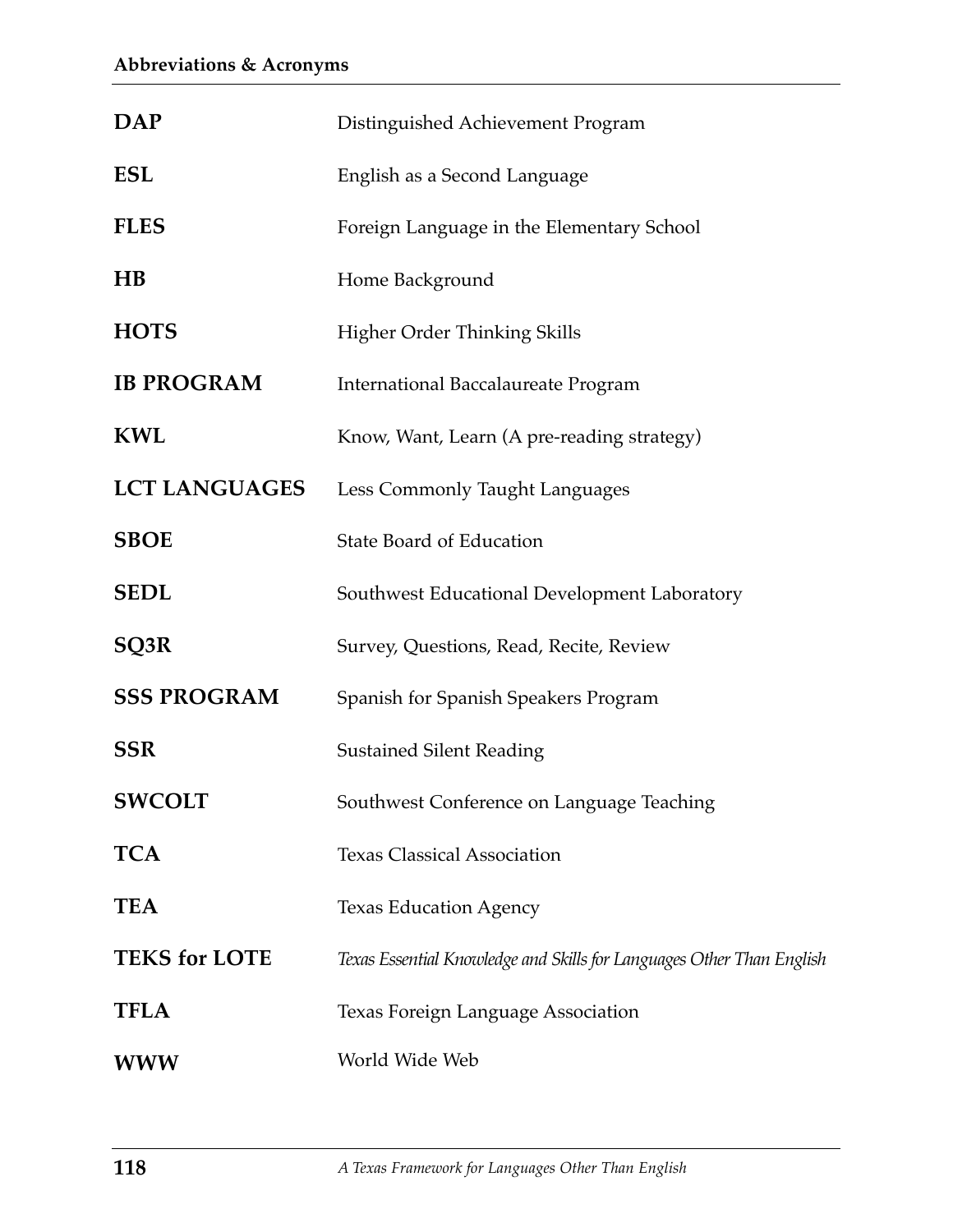*References*

Armstrong, J., Davis A., Odden, A., & Gallagher, J. (1989). Designing state curriculum frameworks and assessment programs to improve instruction. Denver, CO: Education Commission of the States.

Begley, S. (1996, February 19). Your child's brain. Newsweek, 55-62.

Blanco, G., Crespín, O., Díaz de León, I, & Watkins, M. (1987). Español para el hispanohablante: Función y noción. Austin, TX: Texas Education Agency.

Brecht, R. D., & Walton, A. R. (1995). The future shape of language learning in the new world of global communication: Consequences for higher education and beyond. In R. Donato & R. M. Terry (Eds.), Foreign language learning: The journey of a lifetime. The ACTFL Foreign Language Education Series. (pp. 110-152). Lincolnwood, IL: National Textbook Company.

Curry, B. & Temple, T. (1992). Using curriculum frameworks for systemic reform. Alexandria, VA: Association for Supervision and Curriculum Development.

Curtain, H. (1990). Foreign language learning: An early start. Washington, DC: ERIC Clearinghouse on Languages and Linguistics, US Department of Education.

Curtain, H. & Pesola, C.A. (1994). Languages and children: Making the match. White Plains, NY: Longman Publishing Group.

Ellis, R. (1986). Understanding second language acquisition. Oxford: Oxford University Press.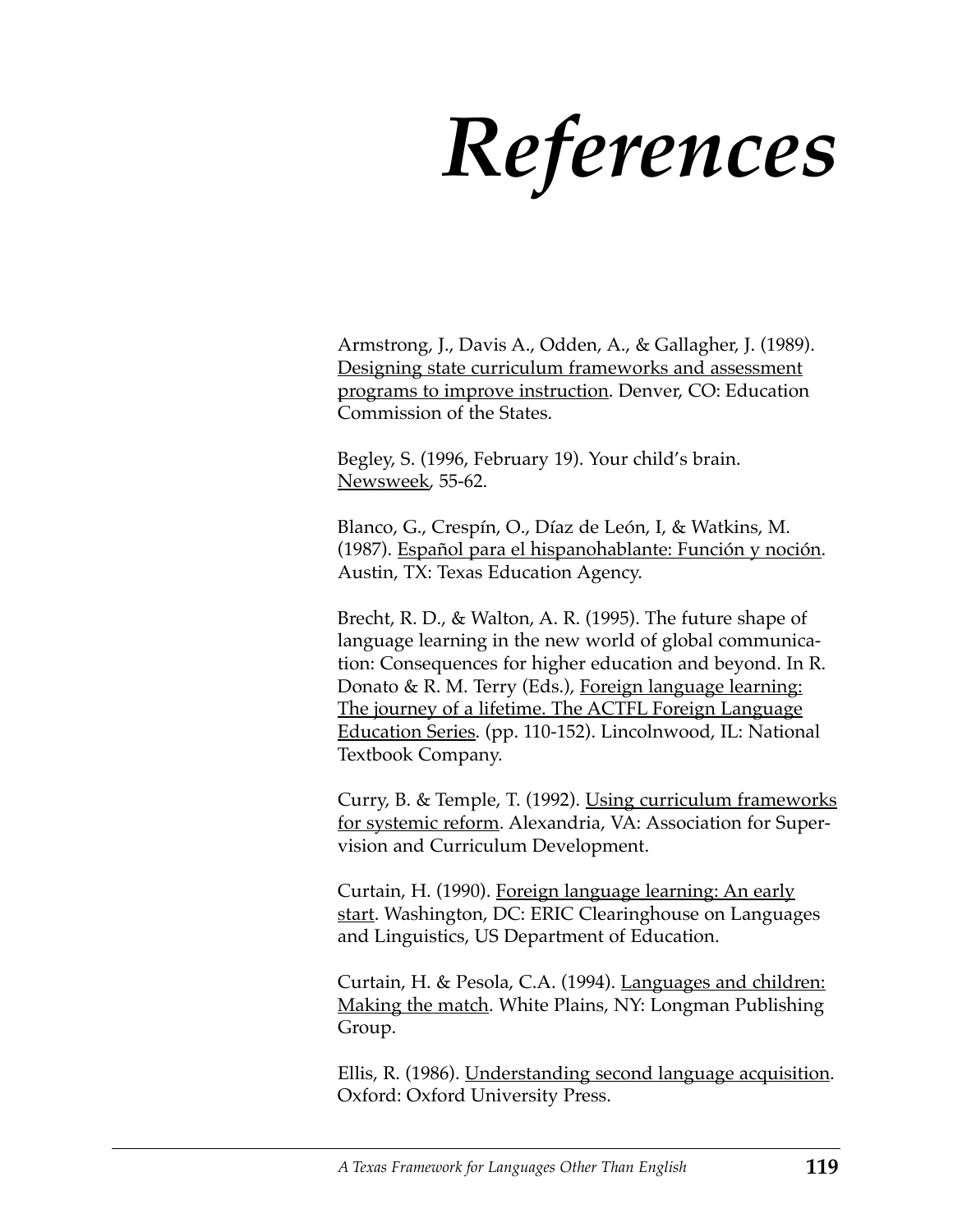Gardner, H. (1993). Multiple intelligences: The theory in practice. New York, NY: BasicBooks.

Krashen, S.D. (1995). Principles and practice in second language acquisition. Hertfordshire, England: Phoenix ELT.

Krashen, S.D. & Terrell, T. D. (1983). The natural approach. Language acquisition in the classroom. Englewood Cliffs, NJ: Alemany Press, Regents/Prentice Hall.

Larsen-Freeman, D. & Long, M.H. (1991). An introduction to second language acquisition research. Essex, England: Longman Group UK Limited.

Lipton, G.C. (1995). Practical handbook to elementary foreign language programs. Lincolnwood, IL: National Textbook Company.

Liskin-Gasparro, J. (1982). ETS oral proficiency testing manual. Princeton, NJ: Educational Testing Service.

Massachusetts Department of Education. (1995). Making connections through world languages. Malden, MA: Author.

Met, M. (1993). Foreign language immersion programs. Washington, DC: ERIC Clearinghouse on Languages and Linguistics, US Department of Education.

Müller, K.E. (1989). Policy and curricular implications of expanding language education in elementary schools. In K.E. Müller (Ed.), Languages in elementary schools (pp. 204-232). New York: The American Forum for Global Education.

Nash, M. (1997, February 3). Fertile minds. Time, 149, 49-56.

National Council of Teachers of English. (1996). Standards for the English language arts. Urbana, IL: Author.

National Standards in Foreign Language Education Project. (1996). Standards for foreign language learning: Preparing for the 21st century. Lawrence, KS: Allen Press.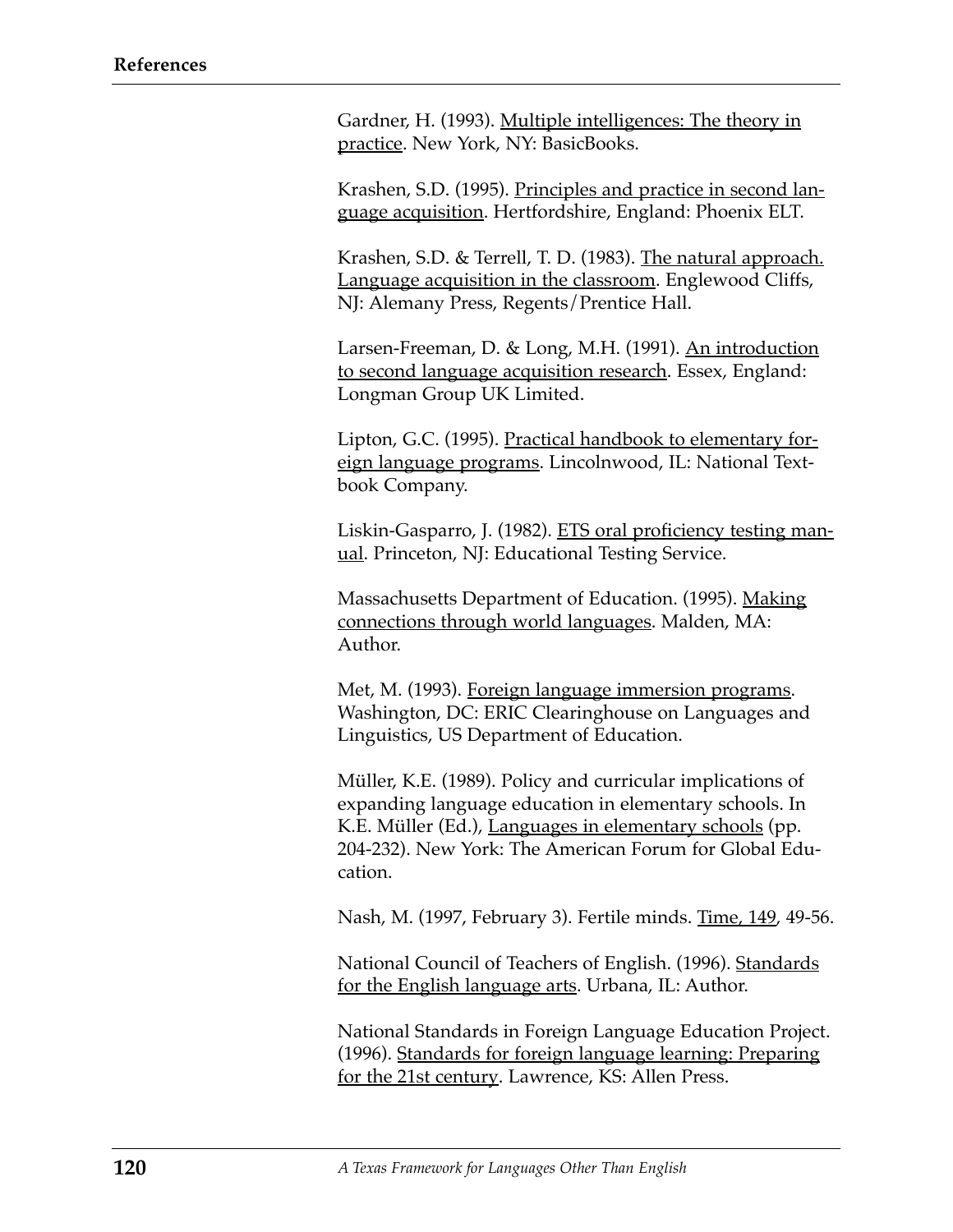North Carolina Department of Public Instruction. (1996). Foreign language on the block. Raleigh, NC: Author.

Omaggio Hadley, A. (1993). Teaching language in context. Boston, MA: Heinle & Heinle Publishers.

Pecham, E. & Laguarda, K. (1993). Status of new state curriculum frameworks, standards, assessments, and monitoring systems. Washington, D.C.: Policy Studies Associates.

Sutton, J., Hoover, W., Larson, R., & Marble S. (1993). Curriculum framework analysis tool. Aurora, CO: Mid-continent Regional Educational Laboratory. Texas Education Agency. (1995). Spring 1995 field test of Spanish III end-of-course examination in listening and speaking. Austin, TX: Author.

The College Board. (1996). Articulation & achievement: Connecting standards, performance, and assessment in foreign language. New York, NY: College Entrance Examination Board.

The University of the State of New York & The New York State Education Department. (1995). Curriculum, instruction, and assessment: Preliminary draft framework. Albany, NY: Authors.

U.S. Bureau of the Census. (1990). Languages spoken at home by persons 5 years and over, by state. 1990 Census of population [on-line], US Census Bureau Website.

Viadero, D. (1995, July 12). Less is more. Education Week, 33-35.

Weatherford, H.J. (1986). Personal benefits of foreign language study. Washington, DC: ERIC Clearinghouse on Languages and Linguistics, US Department of Education.

Wisconsin Department of Public Instruction. (1996). Wisconsin performance report and summary of student participation. Madison, WI: Author.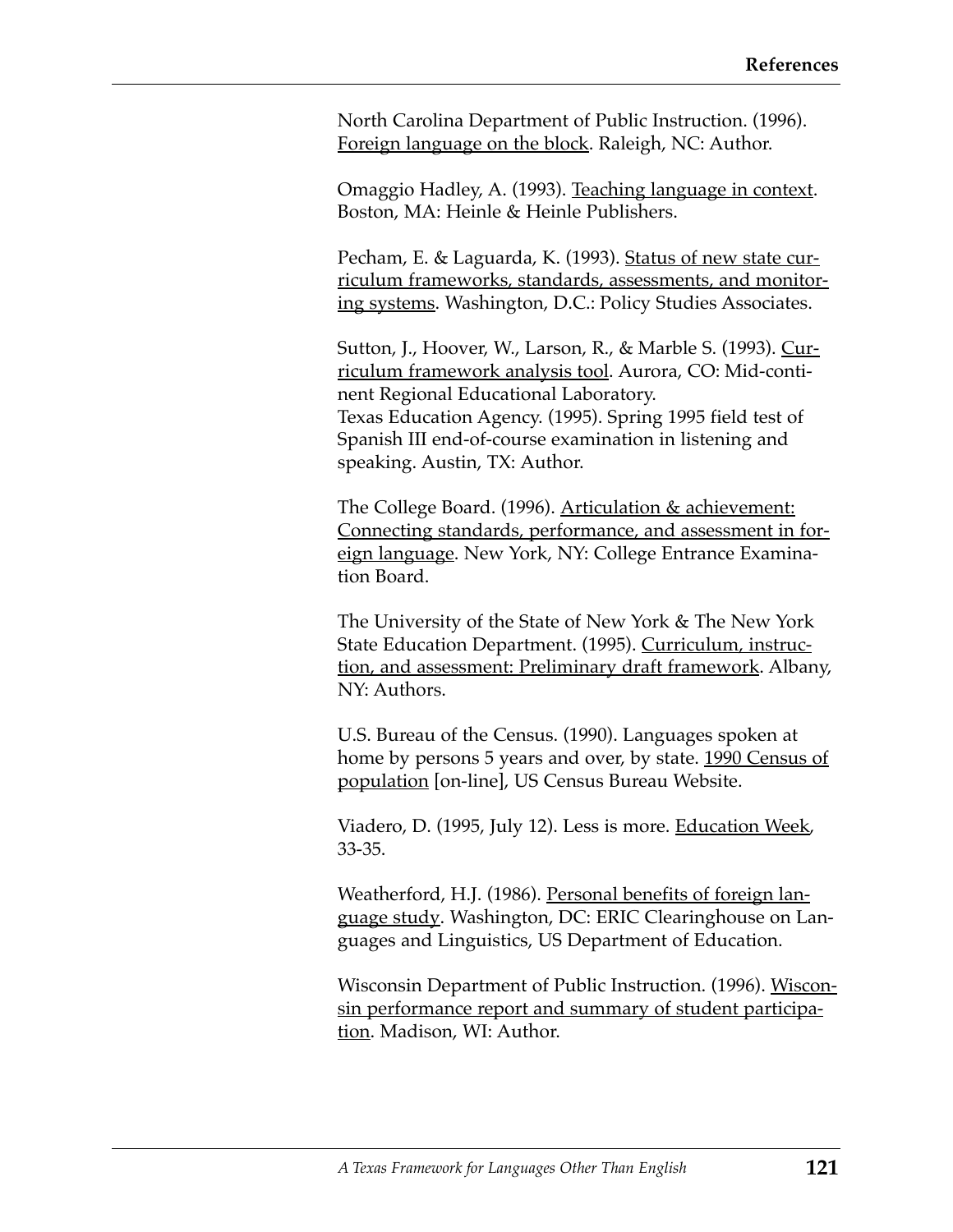# *Index*

Accuracy, 25 ACTFL, 117 proficiency levels, 73-74, 112 Advanced, language learner, 28-29, 31 in middle school and high school, 31 placement examinations, 80 proficiency, 13-15, 73-74 *A Texas Framework for Languages Other Than English,* 2-4 components of, 6 connection to the *TEKS for LOTE*, 33 guiding principles, 6, 7-21 Assessment, 96-101 authentic types of, 90, 103, 106 formal, 98 holistic activities, 98-101 informal, 98 methods of, 106 purpose of, 97 strategies for the classroom, 96-101 summative, 98 unit, 98 Bilingual students, 75, 81-83 Block scheduling, 87-89 popular models of, 87 questions to consider, 87-89 Class size, 89-90 Classical language learners, 14, 27-29 Communication, 2, 34-45, 98-100 cross-cultural, 9 interpersonal mode, 37 interpretive mode, 37 presentational mode, 37 strategies, 38 Communities, 2, 66-71, 101 participation in, 66, 68 Community involvement, 106, 109-110 Comparisons, 2, 58-65, 101 of languages, 58, 60 of cultures, 58, 62 Connections, 2, 19-20, 52-57 Credit by examination, 86-87

Cultures, 2, 9, 46-51 components of, perspectives, 20-21, 46 practices, 20-21, 46 products, 20-21, 46 cultural and linguistic topics, 84 cultural behavior, 46 cultural information, resources for, 47 cultural pluralism, 15 cultural understanding, 9, 20-21 Curriculum framework, v, 2-4 consultants, vii field review sites, vii purpose and usage, 3-4, 111-112 writing team, vii Curriculum alignment, 104 Distinguished Achievement Program (DAP), 80-81 English, in the LOTE classroom, 114 Essential Elements, 2-3, 86 Evaluation methods (see also Program evaluation), 109 Example progress indicators, 35, 40, 42, 44, 48, 50, 54, 56, 60, 62, 64, 68, 70 Exploratory languages courses, 85 Field advisory committee, ix Grammar, 112-113 Home background in LOTE, 81-84 examples of students with , 82 Implementation issues, 73-110 Inclusion, 7-8 Information, acquisition of, 52, 54 Intermediate language learner, 26, 28, 31 in middle school and high school, 31 International Baccalaureate (IB) examinations, 80-81 Instruction, instructional activities, 105, 108-109 instructional staff, 105, 108 instructional strategies, 12, 91-97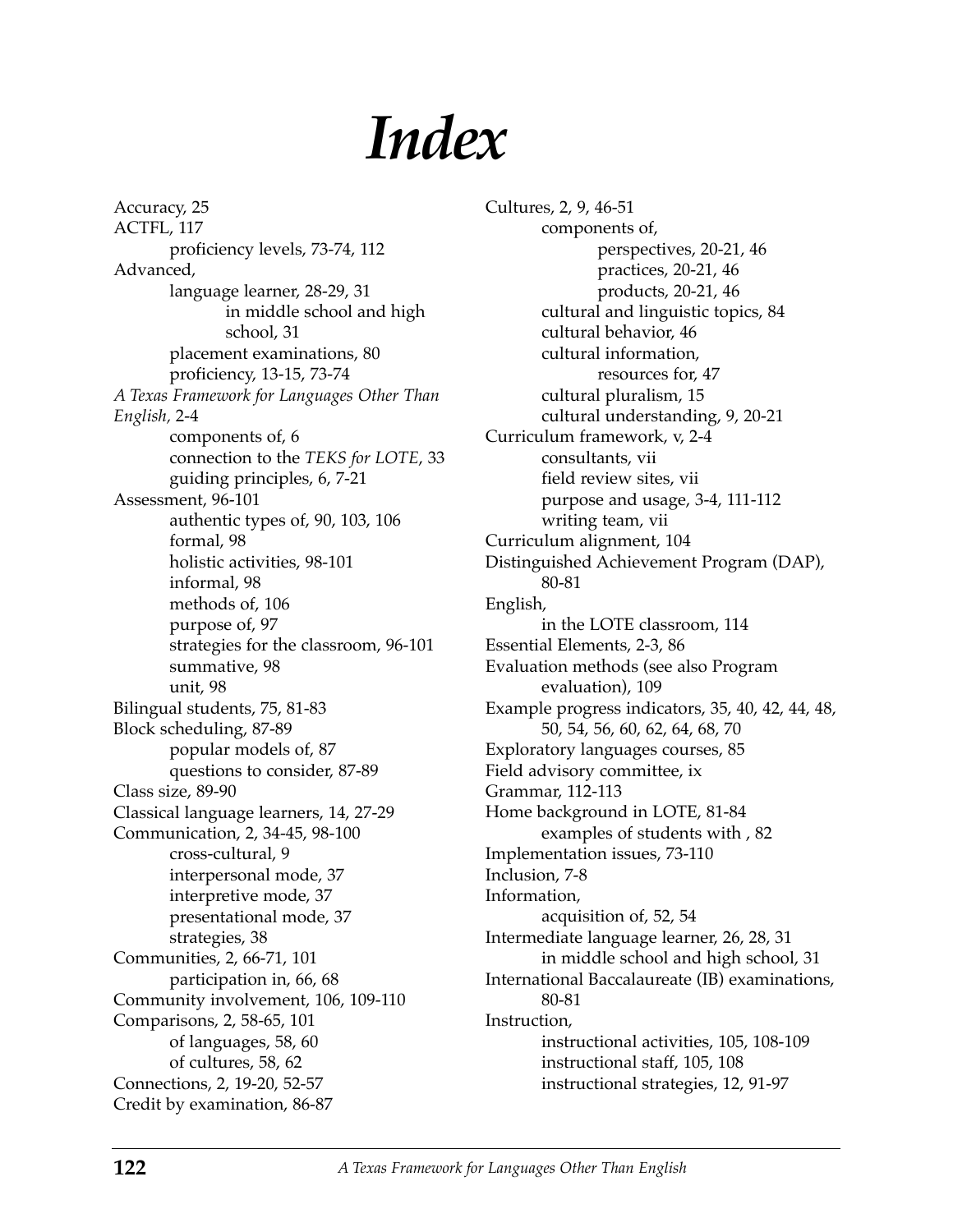Knowledge and skills, 35, 40, 42, 44, 48, 50, 54, 56, 60, 62, 64, 68, 70 Language, 1 Languages Other Than English (see LOTE), 3-5 education, 4-5 real-world applications, 13 languages used in Texas, 18 learning, 7-12 benefits, 8-9, 13-16, 20 critical period, 16 extended sequence of, 14-15 benefits, 14-16, 73-74 strategies, 38, 90-91 teaching of, 90-91 less commonly taught languages, 74-75 implementation of programs, 75 offering a variety of languages, 18, 115 proficiency, 23-31 relationship to achievement, 23 variables affecting acquisition, 10-12 Learning disabled students, 11-12, 103 Learning snapshots, definition of, 35 under communication, 39, 41, 43, 45 interpersonal mode, 39, 41 interpretive mode, 43 presentational mode, 39, 45 under communities, 67, 69, 71 personal enrichment and career development, 71 within and beyond the school, 67, 69 under comparisons, 59, 61, 63, 65 concepts of culture, 59, 63 influence, 65 nature of language, 61 under connections, 53, 55, 57 access to information, 55 other subject areas, 53, 57 under cultures, 47, 49, 51 practices and perspectives, 47, 49 products and perspectives, 51 Learning styles, 10-11, 103 Length of program, 73-74 Linguistic development, 52 LOTE, 3

Materials, authentic, 104, 105 instructional, 105 Metacognition, 90 Motivation, 11 Multiple intelligences, 10-11 National standards project, vi, 33 Native, language, 10, 16 speakers, 17, 82-84 Novice language learner, 25-27, 30 in elementary school, 30 in middle school and high school, 30 Performance expectations, 35, 40, 42, 44, 48, 50, 54, 56, 60, 62, 64, 68, 70 Physical facilities, 105, 108 Portfolio, 99 Prior knowledge, 11 Project ExCELL, v-vi, x, 33 Proficiency (see also Language proficiency), 13-15, 25 Program goals, 2, 34-35 balance of, 114 interrelationship, 34 Program evaluation, 104-109 focus of, 104-106 Programs, sequential, 75-84 for students with home background in LOTE, 81-84 in elementary school, 76-77, 115 FLES, 77, 78, 117 content-based, 78 immersion, 76, 78 partial immersion, 78 two-way immersion or dual language, 76-77, 78 in middle school and high school, 77, 79-81 Advanced Placement (AP), 79-80 beginning sequential, 77 content-based, 79 content-enriched, 77 continuation, 77 International Baccalaureate (IB), 80-81 Pacesetter Spanish, 79 nonsequential, 84-85